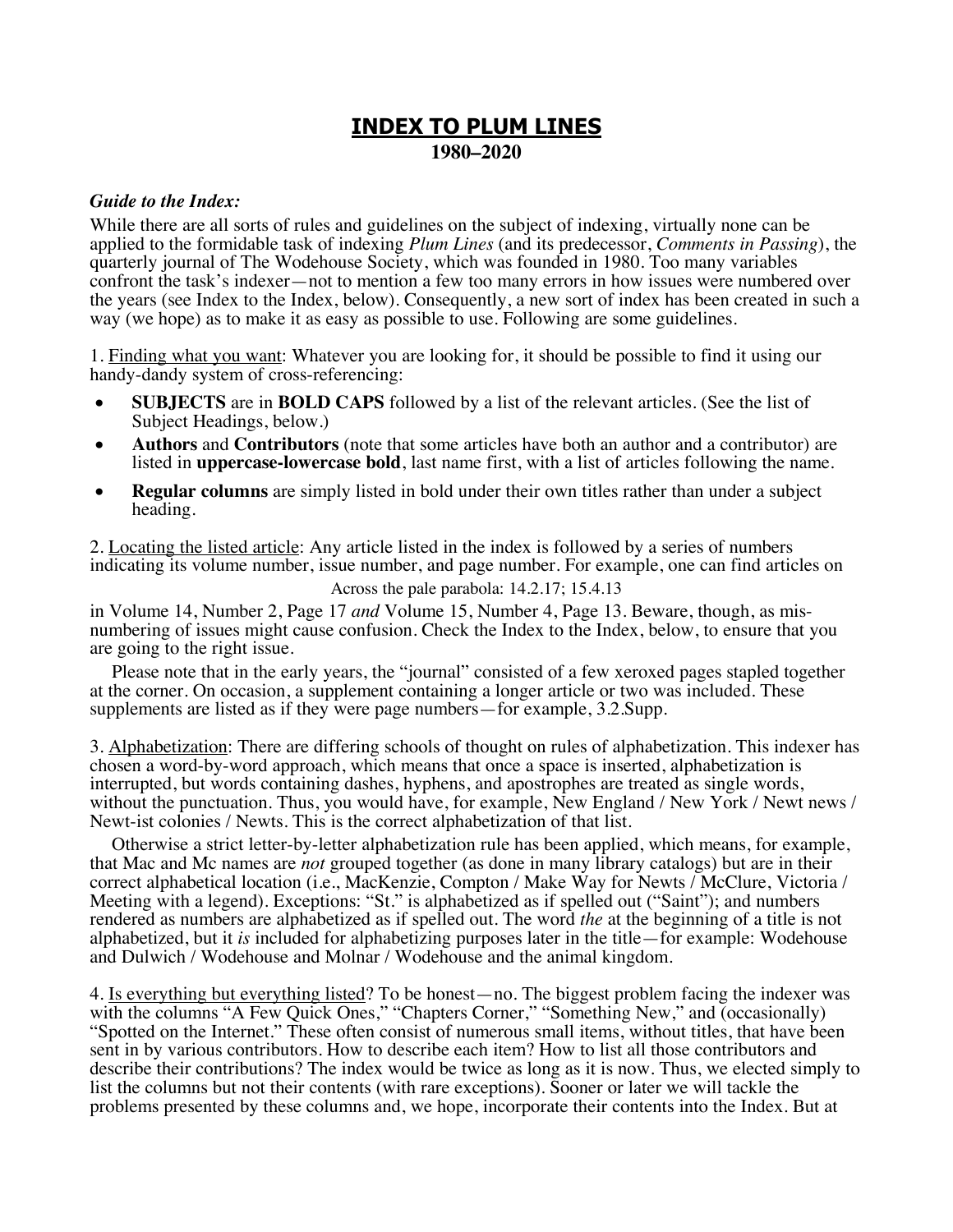the present time, you will have to go to the columns themselves, issue by issue, to see what they were about. In addition, the indexer is not certain that she has caught all the supplements in the earliest issues.

Despite what she hopes has been a rigorous attention to detail, your bleary-eyed indexer has been known to make mistakes; if any are spotted, please bring them to her attention. Similarly, she is open to suggestions on how this index may be improved. Elin can be e-mailed at elinwm@gmail.com.

### *Index to the Index:*

Enthusiastic (and pedantic) readers of *Plum Lines* over the years will be aware that minor editing errors have occasionally occurred. Miniscule in themselves, these errata have in no way detracted from the outstanding literary merit, wit, and all-around genius that distinguish the contributors and editorial staff of this journal from less-favored publications.

Nevertheless, it has been considered advisable to clarify any possible confusion among the weakminded of our readers by printing the chart below. While we are fortunate, for example, in having not one but two volumes 17 and 18 (laughable misunderstanding/printer's error), those who wish to look up some particularly delightful piece in these four volumes can do so more easily by keeping in mind that volume 17 for the year 1996 is given the volume number of 17 in the Index, whereas that for 1997 is indexed as Volume  $17x$ . In the same way, Volume  $18 = 1998$ , while Volume  $18x = 1999$ .

When the year 2000 rolled around, we asked ourselves: whither the volume numbers? Should we proceed from Volume 19 or begin with what the correct volume number *should* have been (21)? We elected to take the latter course, with the result being that one will never find a Volume 19 or 20 listed anywhere.

Just to confuse matters further, those laughable little errors sometimes resulted in individual issues, rather than entire years, being mislabeled. For example, the Summer 1992 issue, which should be Volume 13, Number 2, is labeled throughout as Number 3. However, not even these errors were consistent; an issue may have been labeled one way on the front page and another way inside the journal. Also, the Winter 1994 issue was mistakenly labeled as Autumn 1994, although its volume and issue numbers are correct, as are the running footers. Thus, for the sake of this Index to the Index, the Plum Lines Headings are as rendered on the front page only.

It is for these reasons that an Index to the Index is deemed necessary. Below is a listing of all *Plum Lines*, with volumes and issue numbers given as they should be and not necessarily as they are on the individual issues.

—Elin Woodger (December 2020)

| <b>INDEX HEADING</b><br><b>Volume.Number</b> | Month / Year          | <b>PLUM LINES HEADING</b><br><b>Volume, Number</b> |
|----------------------------------------------|-----------------------|----------------------------------------------------|
|                                              | August 1980           | None                                               |
| 1.2                                          | October 1980          | Vol. I, No. 2                                      |
| $\overline{2.1}$                             | February 1981         | Vol. II, No. 1                                     |
| 2.2                                          | April 1981            | Vol. II, No. 2                                     |
| 2.3                                          | <b>June 1981</b>      | Vol. II, No. 3                                     |
| $\overline{2.4}$                             | September 1981        | Vol. II, No. $4$                                   |
| 2.5                                          | November 1981         | Vol. II, No. 5                                     |
| $\overline{3.1}$                             | January 1982          | Vol. III, No. 1                                    |
| 3.2                                          | March 1982            | Vol. III, No. 2                                    |
| 3.3                                          | $M\overline{ay}$ 1982 | Vol. III, No. 3                                    |
| $\overline{3.4}$                             | July $1982$           | $\overline{Vol}$ . III, No. 4                      |
| 3.5                                          | September 1982        | Vol. III, No. 5                                    |
| 3.6                                          | November 1982         | Vol. III, No. 6                                    |
| 4.1                                          | January 1983          | Vol. IV, No. 1                                     |
| 4.2                                          | March 1983            | Vol. IV, No. 2                                     |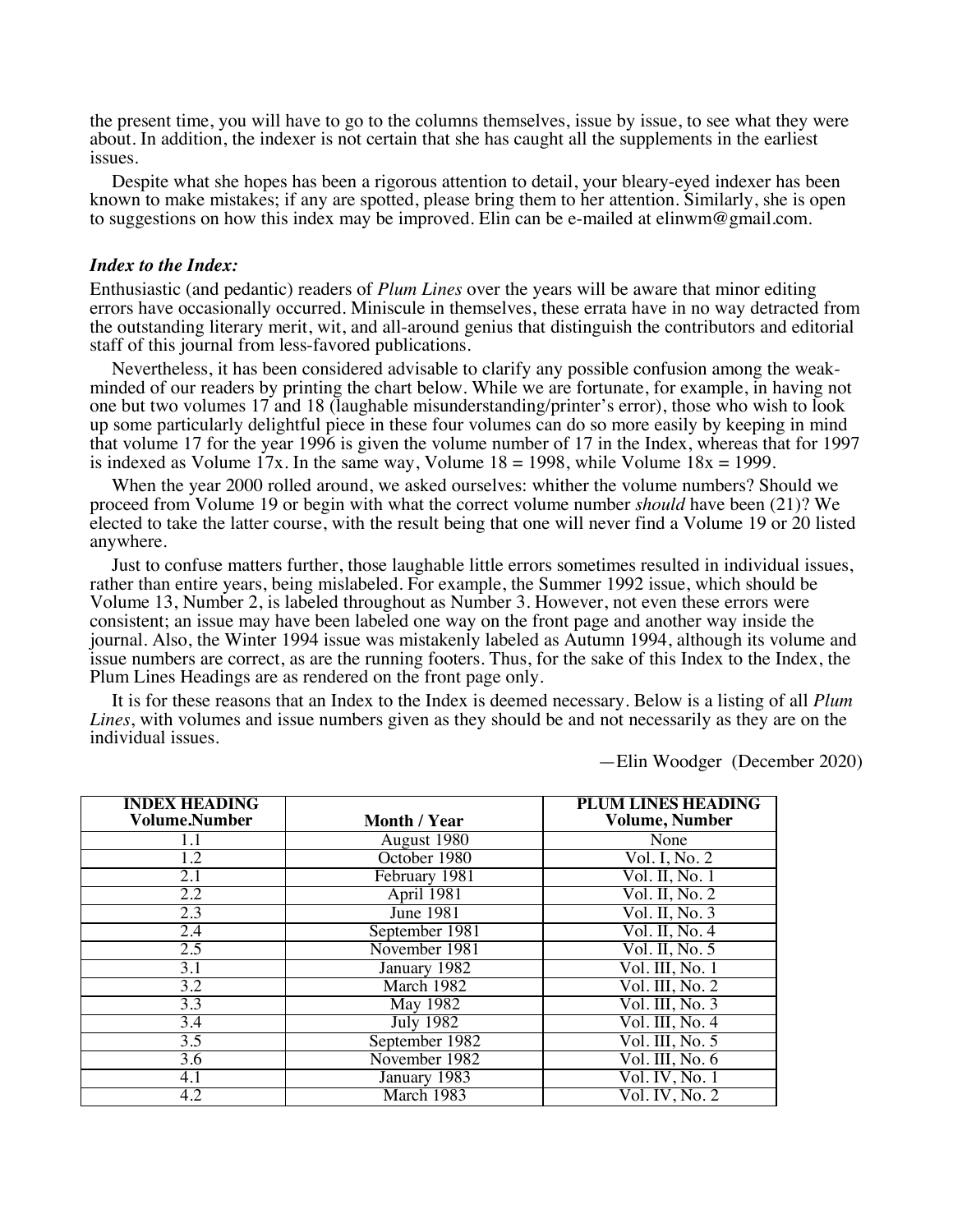| <b>INDEX HEADING</b> |                  | <b>PLUM LINES HEADING</b> |
|----------------------|------------------|---------------------------|
| <b>Volume.Number</b> | Month / Year     | <b>Volume, Number</b>     |
| 4.3                  | May 1983         | Vol. IV, No. 3            |
| 4.4                  | <b>July 1983</b> | Vol. IV, No. 4            |
| 4.5                  | September 1983   | Vol. IV, No. 5            |
| 4.6                  | November 1983    | Vol. IV, No. 6            |
| 5.1                  |                  |                           |
|                      | January 1984     | Vol. V, No. 1             |
| 5.2                  | March 1984       | Vol. V, No. 2             |
| 5.3                  | <b>May 1984</b>  | Vol. V, No. 3             |
| 5.4                  | <b>July 1984</b> | Vol. V, No. 4             |
| 5.5                  | September 1984   | Vol. V, No. 5             |
| 5.6                  | November 1984    | Vol. V, No. 6             |
| 6.1                  | February 1985    | Vol. VI, No. 1            |
| 6.2                  | May 1985         | Vol. VI, No. 2            |
| 6.3                  | August 1985      | Vol. VI, No. 3            |
| 6.4                  | November 1985    | Vol. VI, No. 4            |
| $\overline{7.1}$     | February 1986    | Vol. VI, No. $1*$         |
|                      |                  |                           |
| 7.2                  | <b>May 1986</b>  | Vol. VII, No. 2           |
| 7.3                  | August 1986      | Vol. VII, No. 3           |
| 7.4                  | November 1986    | Vol. VII, No. 4           |
| 8.1                  | February 1987    | Vol. VIII, No. 1          |
| 8.2                  | <b>May 1987</b>  | Vol. VIII, No. $3*$       |
| 8.3                  | August 1987      | Vol. VIII, No. 3          |
| 8.4                  | November 1987    | Vol. VIII, No. 4          |
| 9.1                  | February 1988    | Vol. 9, No. 1             |
| 9.2                  | May 1988         | Vol. 9, No. 2             |
| 9.3                  | August 1988      | Vol. 9, No. 3             |
| 9.4                  | November 1988    | $Vol. 9, No. 10*$         |
| 10.1                 | February 1989    | Vol. 10, No. 1            |
| 10.2                 |                  |                           |
|                      | <b>May 1989</b>  | Vol. 10, No. 2            |
| 10.3                 | August 1989      | Vol. 10, No. 3            |
| 10.4                 | November 1989    | Vol. 10, No. 4            |
| 11.1                 | Spring 1990      | Vol. 11, No. 1            |
| 11.2                 | Summer 1990      | Vol. 11, No. 2            |
| 11.3                 | Autumn 1990      | Vol. 11, No. 3            |
| 11.4                 | Winter 1990      | Vol. 11, No. 4            |
| 12.1                 | Spring 1991      | Vol. 12, No. 1            |
| 12.2                 | Summer 1991      | Vol. 12, No. 2            |
| 12.3                 | Autumn 1991      | Vol. 12, No. 3            |
| 12.4                 | Winter 1991      | Vol. 12, No. 4            |
| 13.1                 | Spring 1992      | Vol. 13, No. 1            |
| 13.2                 | Summer 1992      | Vol. 13, No. $3*$         |
| 13.3                 |                  |                           |
|                      | Autumn 1992      | Vol. 13, No. 3            |
| 13.4                 | Winter 1992      | Vol. 13, No. 4            |
| 14.1                 | Spring 1993      | Vol. 14, No. 1            |
| 14.2                 | Summer 1993      | Vol. 13, No. $4 *$        |
| 14.3                 | Autumn 1993      | Vol. 14, No. 3            |
| 14.4                 | Winter 1993      | Vol. 14, No. 4            |
| 15.1                 | $Spring$ 1994    | Vol. 15, No. 1            |
| 15.2                 | Summer 1994      | Vol. 15, No. 2            |
| 15.3                 | Autumn 1994      | Vol. 15, No. 3            |
| 15.4                 | Autumn 1994 **   | Vol. 15, No. 4            |
| 16.1                 | Spring 1995      | Vol. 16, No. 1            |
|                      |                  |                           |
| 16.2                 | Summer 1995      | Vol. 16, No. 2            |
| 16.3                 | Autumn 1995      | Vol. 16, No. 3            |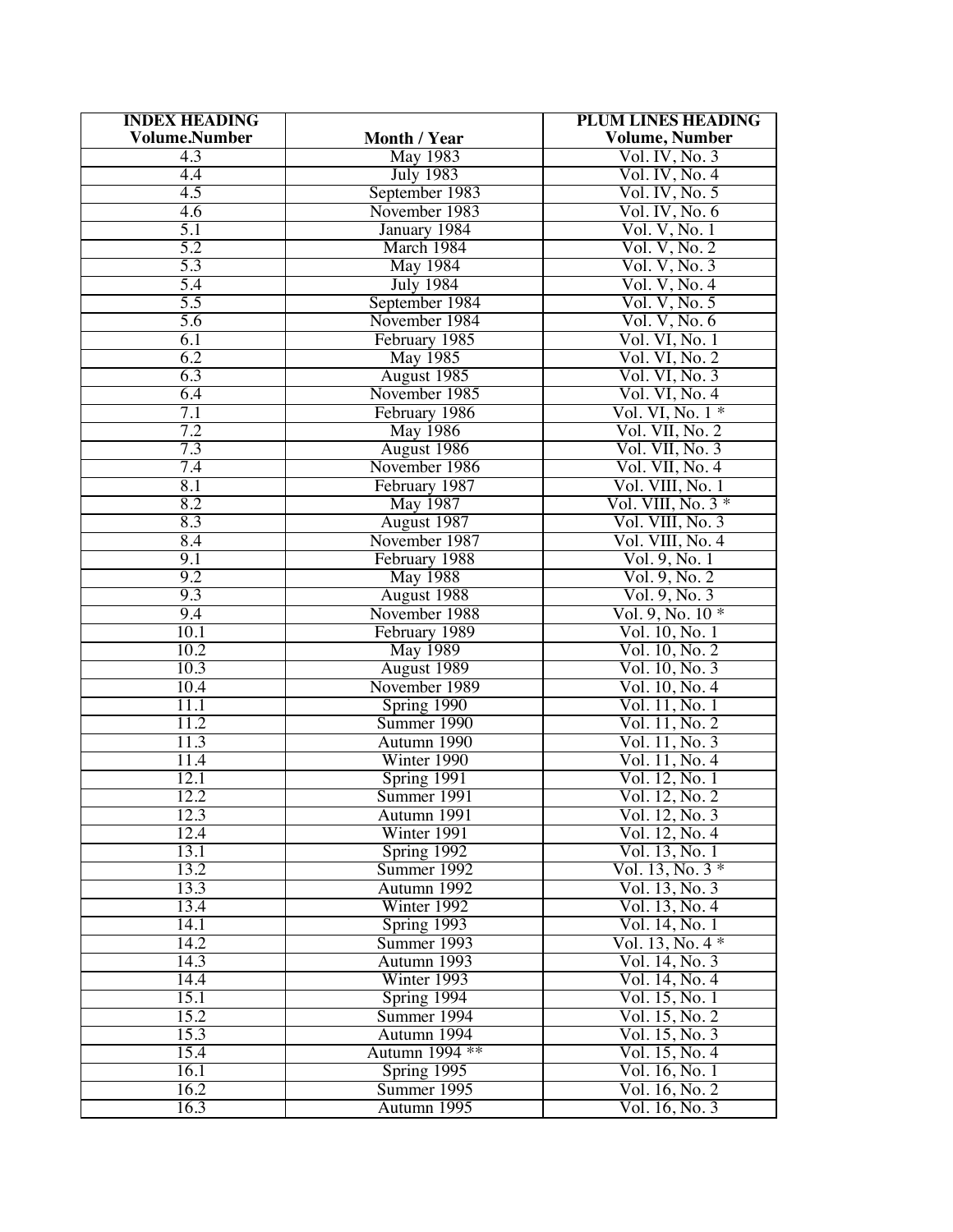| <b>INDEX HEADING</b> |                         | <b>PLUM LINES HEADING</b> |
|----------------------|-------------------------|---------------------------|
| <b>Volume.Number</b> | Month / Year            | <b>Volume, Number</b>     |
| 16.4                 | Winter 1995             | Vol. $15$ , No. $4 *$     |
| 17.1                 | Spring 1996             | $Vol. 16, No. 1*$         |
| 17.2                 | Summer 1996             | Vol. 17, No. 2            |
| 17.3                 | Autumn 1996             | Vol. 17, No. 3            |
| 17.4                 | Winter 1996             | Vol. 16, No. 4 *          |
| 17x.1                | Spring 1997             | $Vol. 17, No. 1*$         |
| 17x.2                | Summer 1997             | Vol. $17$ , No. $2 *$     |
| 17x.3                | Autumn 1997             | Vol. 17, No. $3 *$        |
| 17x.4                | Winter 1997             | Vol. 17, No. $4 *$        |
| 18.1                 |                         | Vol. 18, No. $1*$         |
| 18.2-3               | Spring 1998             |                           |
|                      | Summer-Autumn 1998      | Vol. 18, Nos. 2 and $3*$  |
| 18.4                 | Winter 1998             | Vol. 18, No. $4 *$        |
| 18x.1                | Spring 1999             | Vol. 18, No. $1*$         |
| 18x.2                | Summer 1999             | $Vol. 18, No. 2*$         |
| 18x.3                | Autumn 1999             | Vol. 18, No. $3 *$        |
| 18x.4                | Winter 1999             | Vol. $18,$ No. $4 *$      |
| 21.1                 | Spring 2000             | Vol. 21, No. 1            |
| 21.2                 | Summer 2000             | Vol. 21, No. 2            |
| 21.3                 | Autumn 2000             | Vol. 21, No. 3            |
| 21.4                 | Winter 2000             | Vol. 21, No. 4            |
| 22.1                 | Spring 2001             | Vol. 21, No. 1            |
| 22.2                 | Summer 2001             | Vol. 22, No. 2            |
| 22.3                 | Autumn 2001             | Vol. 22, No. 3            |
| 22.4                 | Winter 2001             | Vol. 22, No. 4            |
| 23.1                 | Spring 2002             | Vol. 23, No. 1            |
| 23.2                 | Summer 2002             | $V$ ol. 23, No. 2         |
| $23.3 - 4$           | Autumn-Winter 2002      | Vol. 23, Nos. $3-4$ ***   |
| 24.1                 | Spring 2003             | Vol. 24, No. 1            |
| 24.2                 | Summer 2003             | Vol. 24, No. 2            |
| 24.3                 | Autumn 2003             | Vol. 24, No. 3            |
| 24.4                 | Winter 2003             | Vol. 24, No. 4            |
| 25.1                 | Spring 2004             | Vol. 25, No. 1            |
| 25.2                 | Summer 2004             | Vol. 25, No. 2 ***        |
| 25.3                 | Autumn 2004             | Vol. 25, No. 3            |
| 25.4                 | Winter 2004             | Vol. 25, No. 4            |
| 26.1                 | S <sub>pring</sub> 2005 | Vol. 26, No. 1            |
| 26.2                 | Summer 2005             | Vol. 26, No. 2            |
| 26.3                 | Autumn 2005             | Vol. 26, No. 3            |
| 26.4                 | Winter 2005             | Vol. 26, No. 4            |
| 27.1                 | Spring 2006             | Vol. 27, No. 1            |
| 27.2                 | Summer 2006             | Vol. 27, No. 2            |
| 27.3                 | Autumn 2006             | Vol. 27, No. 3            |
| 27.4                 | Winter 2006             | Vol. 27, No. 4            |
| 28.1                 | Spring 2007             | Vol. 28, No. 1            |
| 28.2                 | Summer 2007             | Vol. 28, No. 2            |
| 28.3                 | Autumn 2007             | Vol. 28, No. 3            |
| 28.4                 | Winter 2007             | Vol. 28, No. 4            |
| 29.1                 | Spring 2007             | Vol. 29, No. 1            |
| 29.2                 | Summer 2008             | Vol. 29, No. 2            |
| 29.3                 | Autumn 2008             | Vol. 29, No. 3            |
| 29.4                 | Winter 2008             | Vol. 29, No. 4            |
| 30.1                 | Spring 2009             | Vol. 30, No. 1            |
| 30.2                 | Summer 2009             | Vol. 30, No. 2            |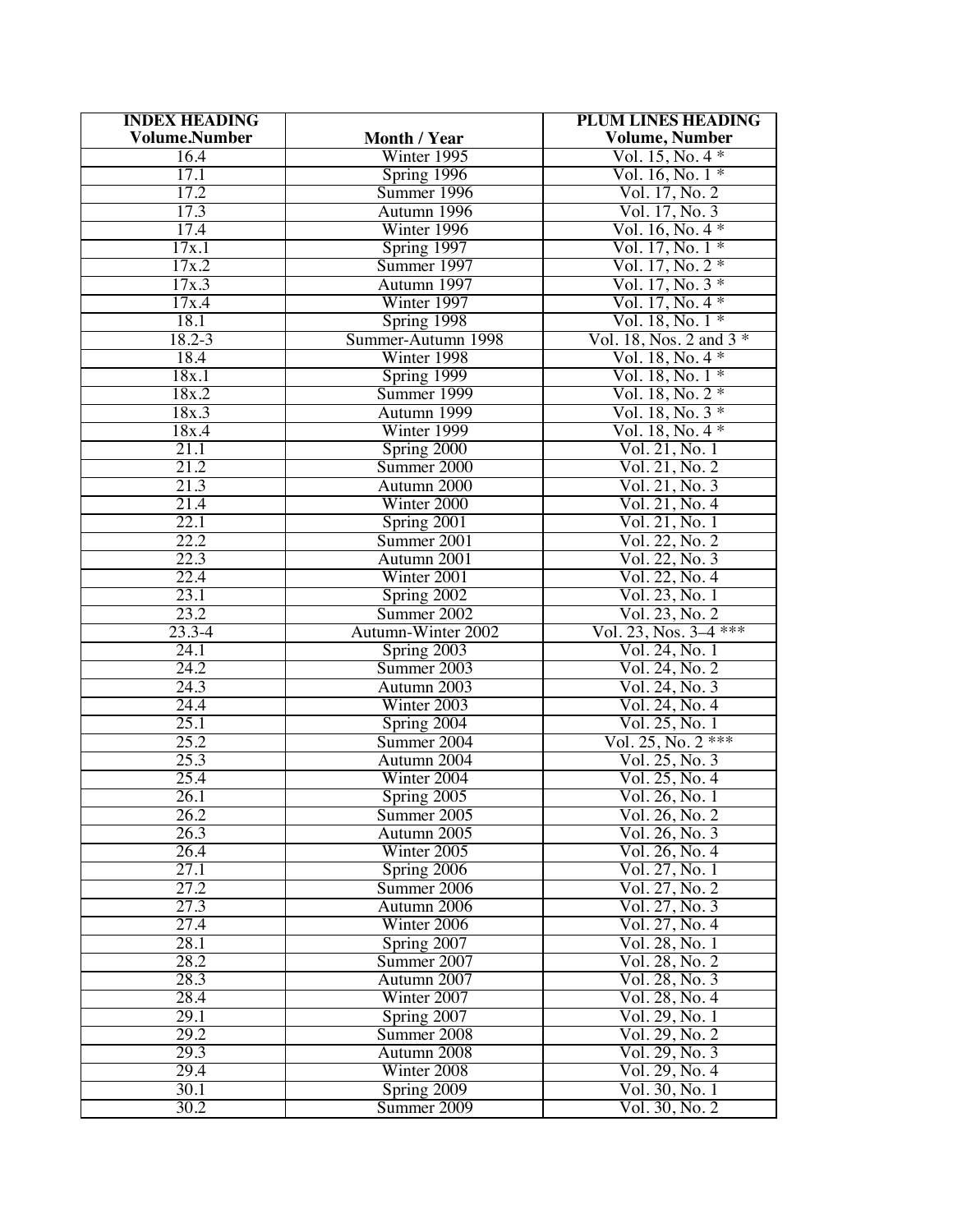| <b>INDEX HEADING</b> |               | <b>PLUM LINES HEADING</b> |
|----------------------|---------------|---------------------------|
| <b>Volume.Number</b> | Month / Year  | <b>Volume, Number</b>     |
| 30.3                 | Autumn 2009   | Vol. 30, No. 3            |
| 30.4                 | Winter 2009   | Vol. 30, No. 4            |
| 31.1                 | Spring 2010   | Vol. 31, No. 1            |
| 31.2                 | Summer 2010   | Vol. 31, No. 2            |
| 31.3                 | Autumn 2010   | Vol. 31, No. 3            |
| 31.4                 | Winter 2010   | Vol. 31, No. 4            |
| 32.1                 | Spring 2011   | Vol. 32, No. 1            |
| 32.2                 | Summer 2011   | Vol. 32, No. 2            |
| 32.3                 | Autumn 2011   | Vol. 32, No. 3            |
| 32.4                 | Winter 2011   | Vol. 32, No. 4            |
| 33.1                 | Spring 2012   | Vol. 33, No. 1            |
| 33.2                 | Summer 2012   | Vol. 33. No. 2            |
| 33.3                 | Autumn 2012   | Vol. 33, No. 3            |
| 33.4                 | Winter 2012   | Vol. 33, No. 4            |
| 34.1                 | Spring 2013   | Vol. 34, No. 1            |
| 34.2                 | Summer 2013   | Vol. 34. No. 2            |
| 34.3                 | Autumn 2013   | Vol. 34, No. 3            |
| 34.4                 | Winter 2013   | Vol. 34, No. 4            |
| 35.1                 | Spring 2014   | Vol. 35, No. 1            |
| 35.2                 | Summer 2014   | Vol. 35, No. 2            |
| 35.3                 | Autumn 2014   | Vol. 35, No. 3            |
| 35.4                 | Winter 2014   | Vol. 35, No. 4            |
| 36.1                 | Spring 2015   | Vol. 36, No. 1            |
| 36.2                 | Summer 2015   | Vol. 36, No. 2            |
| 36.3                 | Autumn 2015   | Vol. 36, No. 3            |
| 36.4                 | Winter 2015   | Vol. 36, No. 4            |
| 37.1                 | Spring 2016   | Vol. 37, No. 1            |
| 37.2                 | Summer 2016   | Vol. 37, No. 2            |
| 37.3                 | Autumn 2016   | Vol. 37, No. 3            |
| 37.4                 | Winter 2016   | Vol. 37, No. 4            |
| 38.1                 | Spring 2017   | Vol. 38, No. 1            |
| 38.2                 | Summer 2017   | Vol. 38, No. 2            |
| 38.3                 | Autumn 2017   | Vol. 38, No. 3            |
| 38.4                 | Winter 2017   | Vol. 38, No. 4            |
| 39.1                 | Spring 2018   | Vol. 39, No. 1            |
| 39.2                 | Summer 2018   | Vol. 39, No. 2            |
| 39.3                 | Autumn 2018   | Vol. 39, No 3             |
| 39.4                 | Winter $2018$ | Vol. 39, No.4             |
| 40.1                 | Spring 2019   | Vol. 40, No. 1            |
| 40.2                 | Summer 2019   | Vol. 40, No. 2            |
| 40.3                 | Autumn 2019   | Vol. 40, No. 3            |
| 40.4                 | Winter 2019   | Vol. 40, No. 4            |
| 41.1                 | Spring 2020   | Vol. 41, No. 1            |
| 41.2                 | Summer 2020   | Vol. 41, No. 2            |
| 41.3                 | Autumn 2020   | Vol. 41, No. 3            |
| 41.4                 | Winter 2020   | Vol. 41, No. 4            |

\* = Error in numbering

\*\* = Should be Winter 1994

\*\*\* = Front page missing the issue information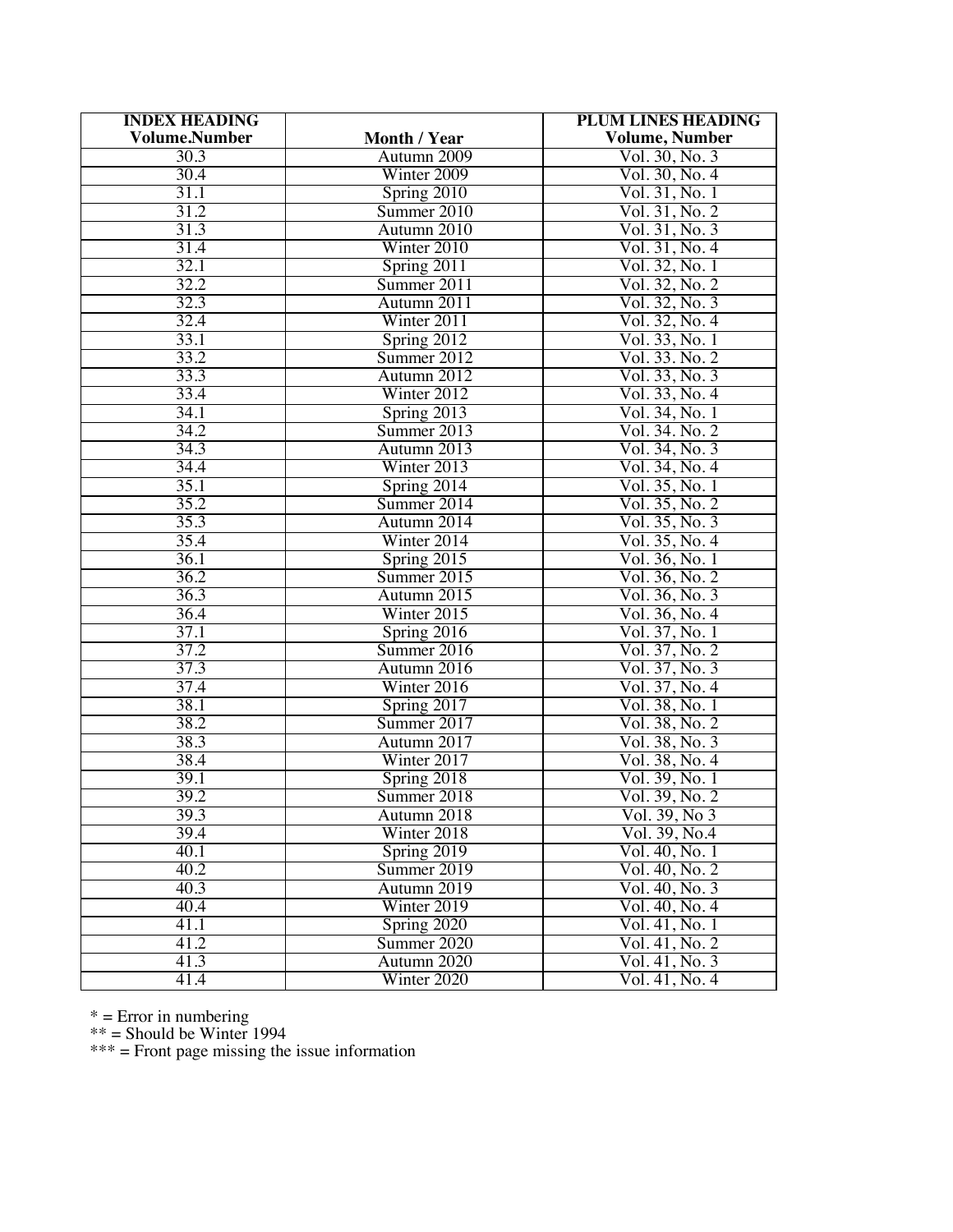Notes: *Plum Lines* became *Plum Lines* as of the September 1981 issue. Prior to then, it was called *Comments in Passing*. The contents for those early newsletters are all contained under the Index subject heading of *COMMENTS IN PASSING*.

*Plum Lines* began as a bimonthly journal; it became a quarterly publication as of Volume 6. A table of contents was introduced to *Plum Lines* for the first time as of Volume 11.

Bill Blood was the journal's editor in chief, known as the Oldest Member (OM), from 1980 to 1987 (Volumes 1–8). Ed Ratcliffe was OM from 1988 to 2003 (Volumes 9–24.3). Dan Cohen became the *Plum Lines* editor in chief as of the Winter 2003 issue (Volume 24.4), but he chose not to take the OM moniker. In January 2007 Gary Hall became editor in chief (starting with Volume 28.1, Spring 2007); he assumed the title of OM after Ed's passing in May 2015. Other staff members over the years have included David Landman, Neil Midkiff, and Elin Woodger.

A list of Subject Headings found in the Index follows, though please note there are numerous "blind entries" included in the index—that is, headings (not listed below) that are cross-referenced to actual headings (e.g., ALCOHOL – *See* DRINKING).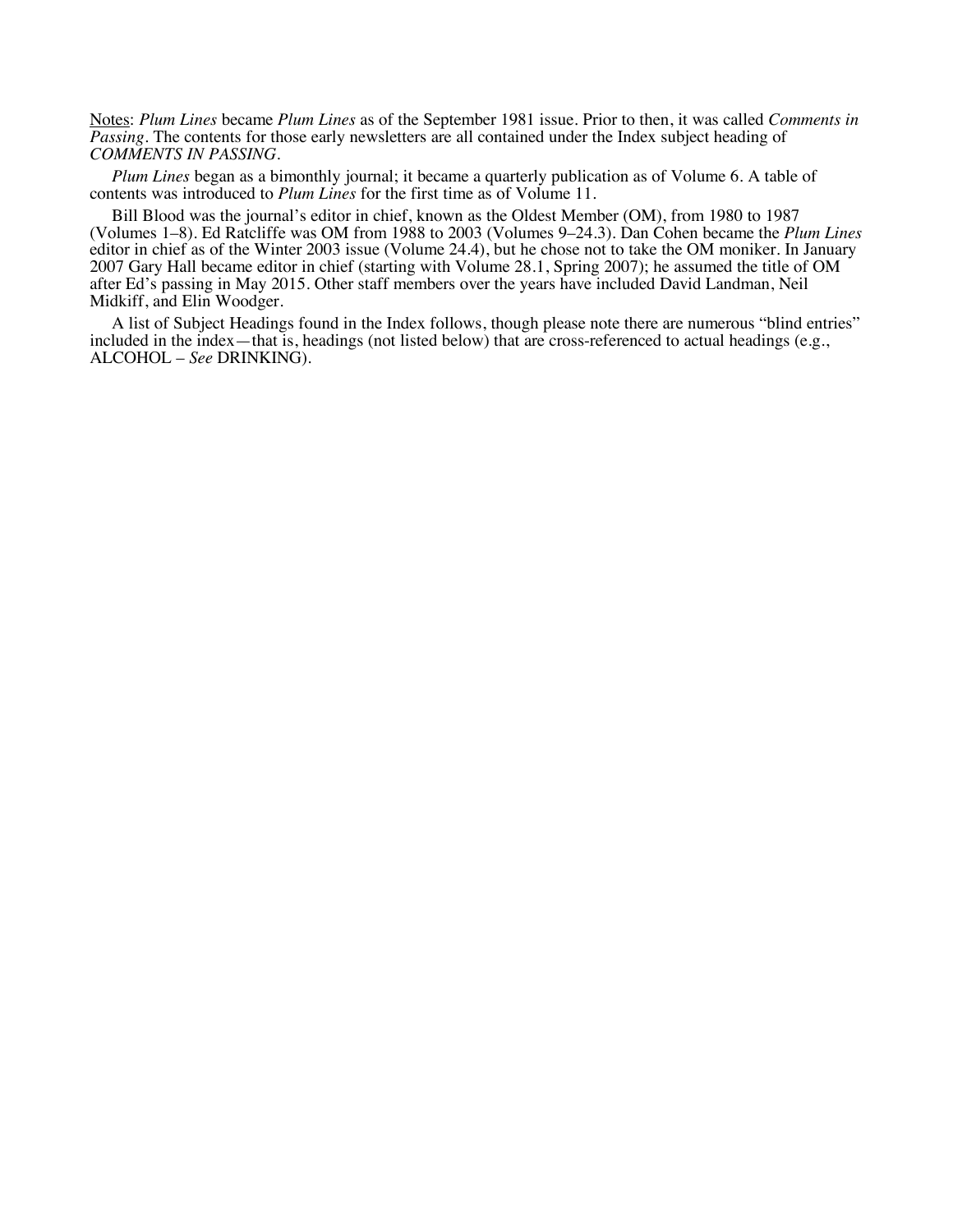### **SUBJECT HEADINGS**

Acrostics Ade, George Advertisements Allan, Maud Alleyn, Edward Amaryllis Ames, Jonathan Analyses Animals *Anything Goes*  Appreciations Archives, Wodehouse Armour, Richard Ask Jeeves Auctions Audiobooks Austen, Jane Australia Authors, Other Awards and Prizes Axe, Frank Banks, Rosie M. Barribault's Baseball Baty, Thomas Baxter, Rupert BBC Beer Labels Benchley, Robert *Betting on Bertie* Bible Binges **Biographies** Birds Bishop, Charles Blair, Tony Blanc, Pauline *Blandings* (Television Series) Blandings Castle Blood, Bill Book Collecting Books/Book Reviews Booksellers Boxing Bread-Rolls/Bread-Throwing Brookfield, Charles Brotherly Love Brown, Fergus James Burkett, Nancy Butlers *By Jeeves* Canada Cannon, Peter Carroll, Lewis Carruth, Fr. James Cazalet, Hal

Cazalet, Leonora Cazalet-Keir, Thelma Centenary Exhibition Chandler, Raymond **Chapters** Characters in Wodehouse Chaucer, Geoffrey Cheshire Cat Chicken Farming Chillicothe, Ohio Chins Churchill, Winston Cigarette Cards Cincinnati, Ohio City Lit Theatre Clocks Clothing Clubs Cohen, Dan Comics *Coming of Bill, The Comments in Passing* Concordances Connolly, Joseph Constitution, TWS Contests Convention Committee Convention Talks Conventions, TWS Cooke, Alistair Copyright Cotton, Anne Coughtrey, Geoffrey Cow Creamers **Cricket** Crime Crosswords Cunningham, Florence Cuppy, Will Curates Dance Davis, Lee Dedications Degenershausen (Germany) *Desert Island Discs* Detective Stories Dickens, Charles **Dictionaries** Donaldson, (Frances) Lady Donop, P. G. Von Doyle, Sir Arthur Conan D'oyly Carte, Rupert Drinks/Drinking Duffie, John Duke, Edward Dulwich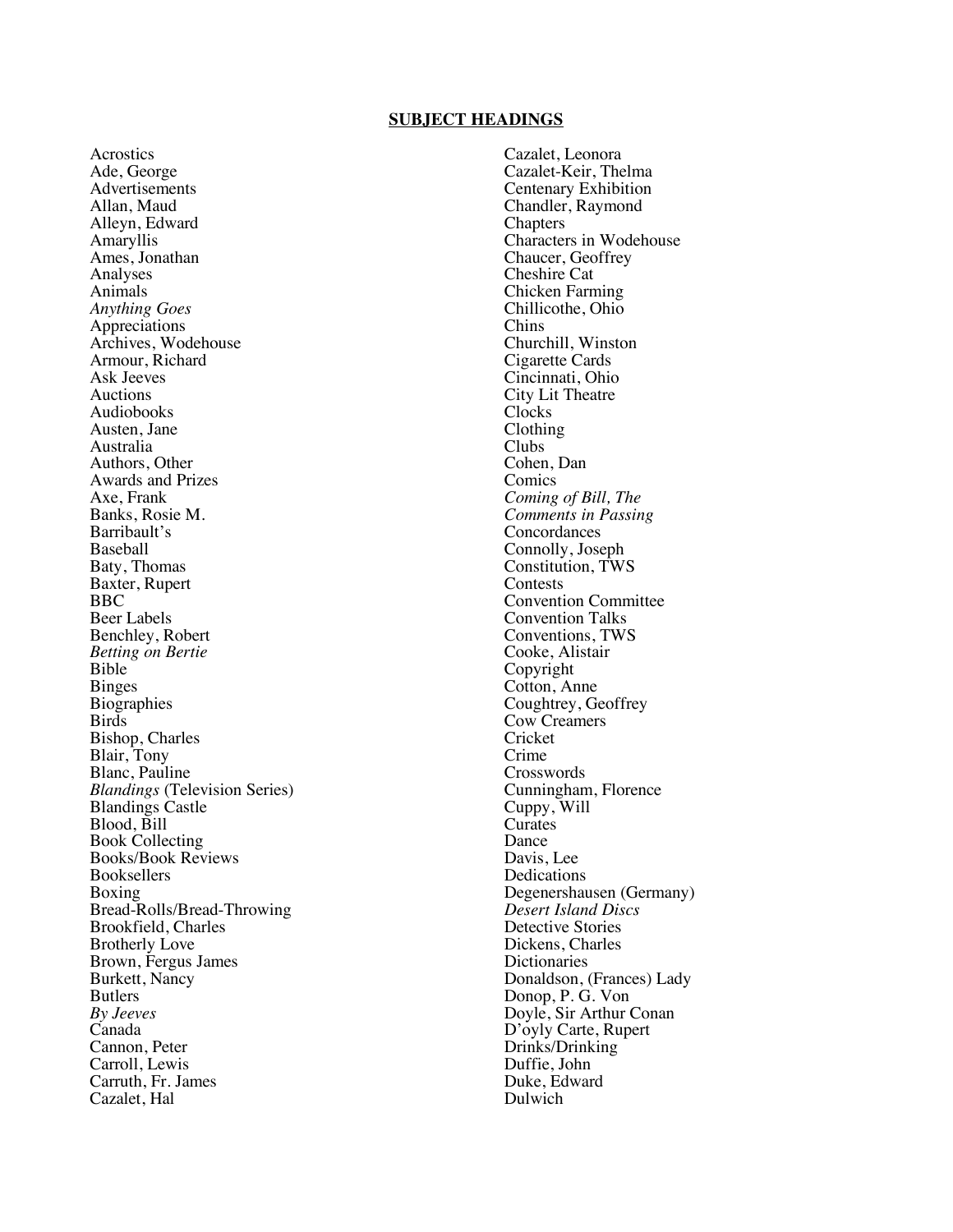DVDs and Videos Dyson, Jim Earl, Jim Early PGW Education/Teaching Einstein, Albert Empress Of Blandings Emsworth (Hants) Maritime & Historical Trust Emsworth, Lord England Errata Espionage **Etiquette** Fascism Favorite Stories Featherstonehaugh Feuer, Cy Fforde, Jasper Fighting Films and Television Finance Fish Fitzgerald, F. Scott Fletcher, John Flowers, Plants, and Trees Flying Folio Society Food/Dining/Cooking Forrest, George French Language in PGW Fry, Stephen Garrison, Dan Genealogies Genius Glanzman, Louis *Globe, The* Golf Goodale, Robert Google Earth Project Gould, Charles Graves, Charles Great Poetry Handicap Great Wodehouse Movie Pitch Green, Benny Guareschi, Giovanni Guarnaccia, Steven Hall, Robert Handwriting Hayward, John Hearst Castle *Heavy Weather* Hedgcock, Murray Heineman, James Helmets, Police Hollywood Homages/Sequels to PGW Hopson, Jonathan Horsburgh, Fergus

Hordern, Sir Michael Hunstanton Hall Illustrations/Illustrators Impostors India, Wodehouse in Infant Samuel International Wodehouse Association Internet and Websites Interviews/Interviewers Ionicus Ishiguro, Kazuo Jackson, Alan Jasen, David A. Jazz Jeeves, Percy Jeeves, Reginald *Jeeves* (Musical) *Jeeves and Wooster* (TV Series) Jette, Maria Jewelry Jewkes, Peter Johnson, Boris Johnson, Owen Joyce, William Brooke Kaufman, Jan Wilson Keenan, Joe Kimberly, John, 4th Earl Of Knox, Jason Joseph Knox, Neville Alexander Kuzmenko, Mikhail *Land Where the Good Songs Go* Landman, David Lane, Anthony Language/Linguistics Lardner, Ring *Laughing Gas* Laurie, Hugh Law/Legal/Courts Le Touquet Leacock, Stephen **Letters** Letters/Ethel Letters/PGW Letters to Newspapers Letters to the Editor (*Plum Lines*) Literary Societies Literary Styles Lithgow, John Little Church Around The Corner Llewellyn, Ivor Lloyd, David Logo (TWS) London Long Island Loos, Anita MacGregor, Marilyn Mackenzie, Compton Madame Eulalie's Rare Plums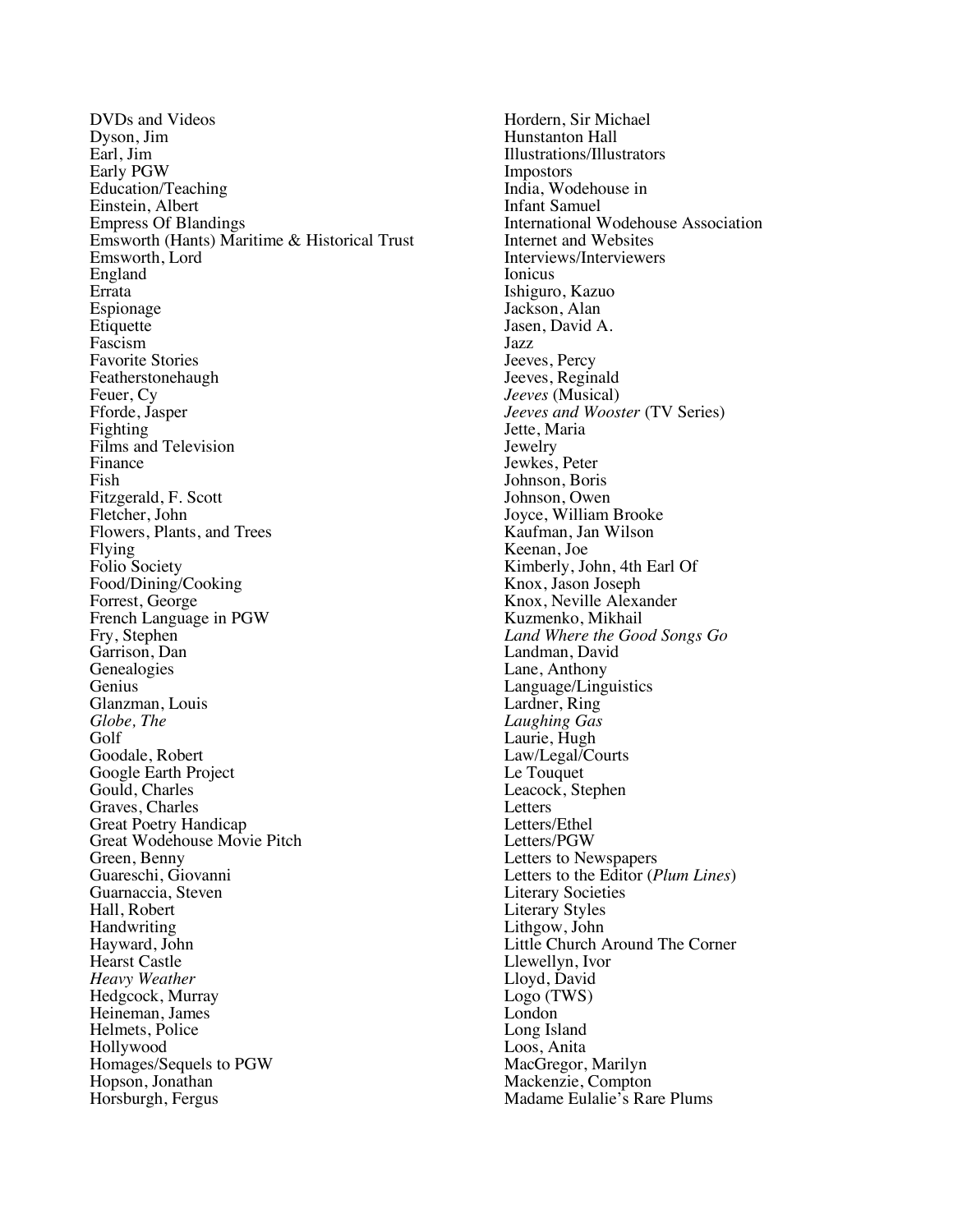Magazines Margaret, HRH Princess Marquis, Don Marriage Martineau, James Masters as Servants McCourt, Frank McCrum, Robert McIlvaine Bibliography Media References Medicine Menschaar, Frits Meredith, Scott Michaud, Ian Midkiff, Neil Milne, A.A. Mitchell, Abe Mohamed, Shamim Molloy, Soapy and Dolly Molnar, Ferenc Monocles Morris, Dr J. C. Morrissey, Richard Muggeridge, Malcolm Mumps Murphy, Helen Murphy, Norman Mysteries Nazario, Sterling Wodehouse New York City *New Yorker* Newport, Rhode Island **Newts** Nobel Prize Norfolk Northcliffe, Viscount Obituaries/Death Notices *Oh, Kay!* Old Home Week in Moscow Oldest Members O'Sullivan, Maureen Owen, Christopher Pain, Barry Painters and Paintings Pamment, Fr. Duaine Parkinson, C. Northcote Pastiches and Parodies Patzel, Fred Pelican Club Pepper, Reggie Phelps, Barry Pickerill, Paul Pigs Pitt, Barrie Place Names Plaques, Markers, & Stones, Memorial Plum Lines Plummer, Ethel

Plunkett, Bob Poe, Edgar Allan Poems and Poetry Powell, Jacqueline Prawn Story Presidential Letters/Messages Psychology Public Domain Publishing Pubs Pumpkins Punch Puns Puzzles Queen Mother (Elizabeth) **Ouizzes** Rabbits Races/Racing Radio Ratcliffe, Ed Reading Habits Religion *Reminiscences of the Hon. Galahad Threepwood* Remsenburg Robinson, Fletcher Rockwell, Norman Rummage Sales Runyon, Damon Russians, Wodehouse and Saki (Hector Hugh Munro) *Saturday Evening Post* Sayers, Dorothy Schools Schwed, Peter Scripture Knowledge Scrymgeour Semenikhin, Yevgueny **Servants** Sex/Romance/Violence Shakespeare, William Shelley, Percy Bysshe Sidney, Sir Philip Ships Short Stories Shoval, Zalman *Sitting Pretty* Slythe, Margaret Smethurst, R.V. Smith, Ann Smith, H. Allen Smith, Thorne Social Media Socialism **Societies** Songs and Lyrics Sources and References Spark, Dame Muriel Special Events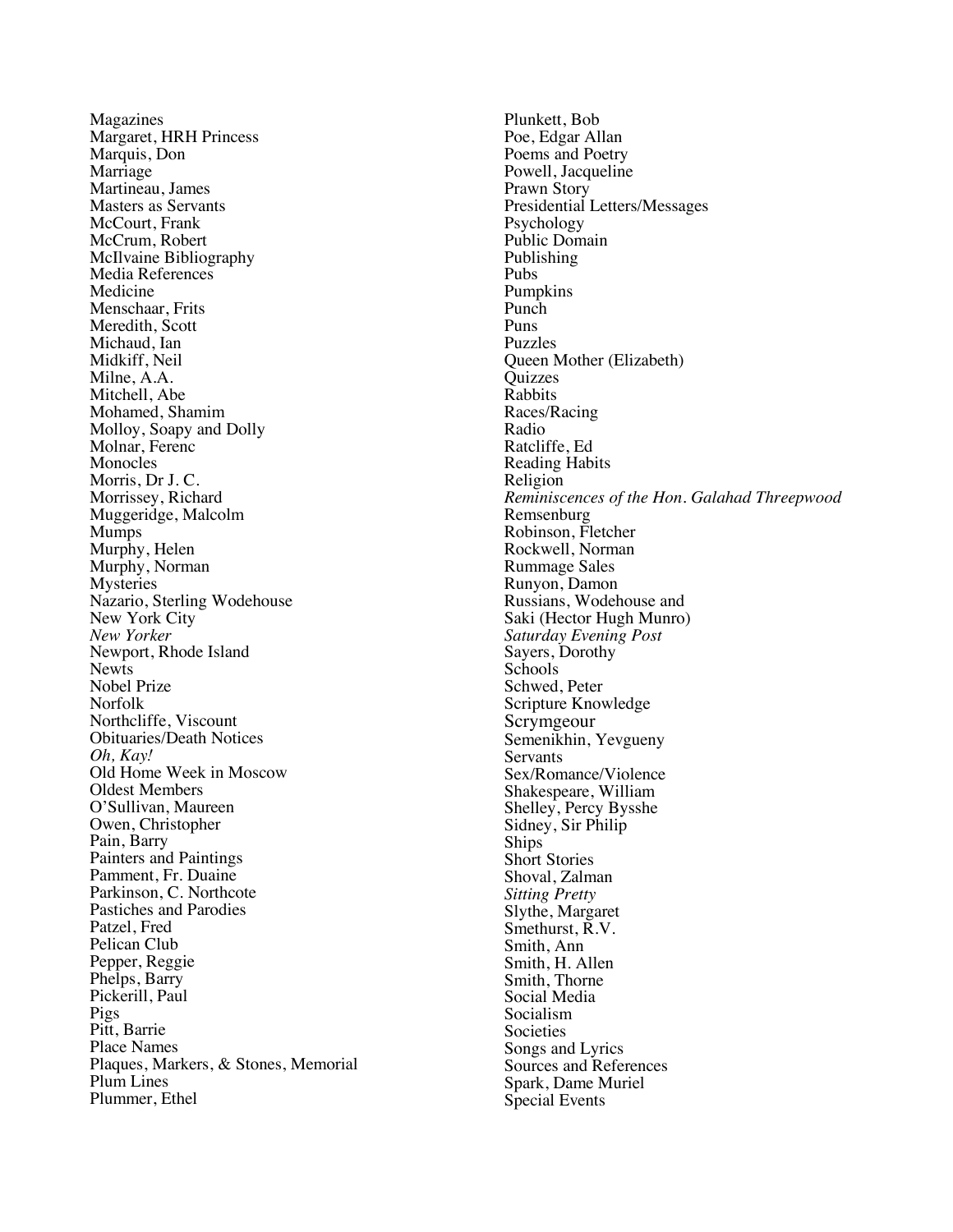Spinoza, Baruch **Sports Stamps** Steen, Ray Stout, Rex Stow, Doug Stow, Robert Sullivan, Frank Sweden Taves, Brian *Thank You, Jeeves* (Film) Theatre/Theatre Reviews Thompson, Kristin Threepwood Family Tree Thurber, James Ties Tilbury, Lord Time in Wodehouse Time Magazine Tost/Toszek Tours Translations of Wodehouse Trollope, Anthony Ukridge, Stanley Featherstonehaugh Uncle Fred Usborne, Richard Wainwright, Tom Wartime Controversy Waugh, Evelyn Week With Wodehouse, A Weekend with Wodehouse, A Wells, Carl *What Ho! The Best of P.G. Wodehouse* Wikipedia Wilburfloss, J. Filliken Will, George Williams, Sidney Wind, Herbert Warren Wodehouse, Ethel Wodehouse, Helen (Nella) Wodehouse, Patrick Wodehouse, Pelham Grenville *Wodehouse: A Life Wodehouse Playhouse* Wodehouse Society, The Women Woodger, Elin Woollcott, Alexander Wooster, Bertram Wooster, David Wooster, Ohio Worden, Gretchen World Affairs World Wars I & II Worple, Alexander Wright, Robert **Writers**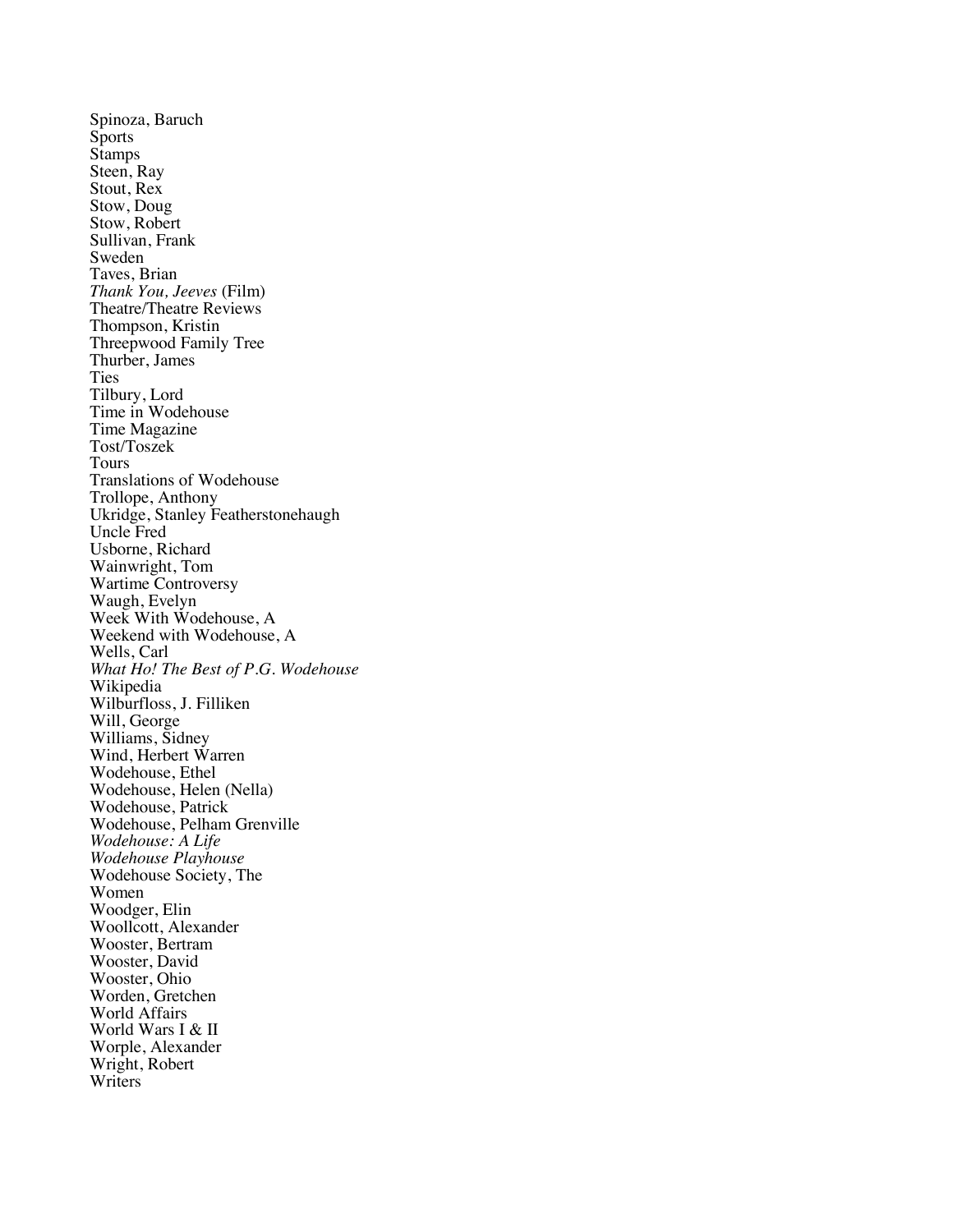# **INDEX TO PLUM LINES, 1980–2020**

**A Aaron, Andy** Ask Jeeves, But Don't Ask Much: 21.4.14 **Abrinko, Paul** Dedication of the Proclamation: 28.4.23 The Psychology of the Individual Child: 33.4.20 Response to comment on article: 34.2.23 **ACROSTICS** Acrostic, An: 17x.3.12; solution, 17x.4.24 Announcing *The Words of Wodehouse*: A Book of Acrostics: 32.1.12 More acrostic solvers: 18.1.10 Plumacrostics: (1), 14.1.20; solution, 14.2.36 Plumacrostics: (2), 15.2.14; solution, 15.3.20 Wodehouse Acrostic, A: 18.2-3.16 The Words of Wodehouse: 32.1.13 **Adam-Hall, Linda** *See* Hall, Gary. **ADE, GEORGE** A Few Quick Ones—Ade on Age: 25.4.11 George Ade, an Early Influence on P. G. Wodehouse: 37.1.9 Rivals of P. G. Wodehouse: 25.3.10 Wodehouse Tips His Hat: 33.3.22 **ADVERTISEMENTS** Only to Psmith?: 14.1.13 Adverts in Plum Lines?: 16.2.14 **Albert, David** Plum Park: 11.2.8 **ALCOHOL** *See* DRINKS/DRINKING. **ALLAN, MAUD** Maud Allan: An Unlikely Wodehouse Heroine: 33.4.18 **Alleyn, Edward** The Oldest Dulwich Boy: 25.4.19 **ALLEYNIAN, THE** *See* DULWICH. **ALT.FAN.WODEHOUSE** *See* INTERNET AND WEBSITES. **ALLUSIONS** *See* SOURCES AND REFERENCES. **AMARYLLIS** Amaryllis Lives!: 12.3.8 No Amaryllis: 12.2.7 A Search for Amaryllis: 12.1.8

# **AMES, JONATHAN**

In Defense of Jonathan Ames: 27.3.17 Jonathan Ames Reads; Broadway Special Perplexed: 25.3.2 Oh, No, Jeeves: 25.3.4

#### **ANALYSES**

(*See also* SOURCES AND REFERENCES) The Anglo-American Angle: 33.2.20, 33.3.4

As Time Goes By: 35.4.19 Aunts Aren't What?: 27.3.1 By Jeeves, the British are good sorts after all: 17x.2.13 Children in the Works of P. G. Wodehouse: 28.2.2 Comedy Among the Modernists: P. G. Wodehouse and the Anachronism of Comic Form: Part 1, 36.2.1; Part 2, 36.3.17 Cracking the Code of the Woosters: 17.1.19 Did Wodehouse coin words?: 13.1.12; 13.2.10 Dirty Dancing in Wodehouse: 25.1.7 Flying High with Wodehouse: 28.2.24 From Ex-Sgt. Beale to Colonel Pashley-Drake: The Military Man in Wodehouse: 24.4.9 From the Archives: A New Reply to Professor Moneyham's "Anachronism of the Comin Form": 40.3.6 God and Bertie Wooster: 35.1.9 Harpers and half-portions: P.G. Wodehouse on the Women's Question: 18x.1.1 How complex was the comic genius?: 13.4.18 Humor analysis: 18.2-3.20 Incarcerated in Wodehouse: 28.2.5 It Wasn't a Dark and Stormy Night: A Study of the Openings of the Novels of P. G. Wodehouse: 37.4.5 Long, Strange Trip of Ivor Llewellyn, The: 27.2.10 Lord Emsworth and the Girl Friend: 37.2.22 Merrythought: An Inquiry into the Nature of P. G. Wodehouse: 37.3.6 Mr Blair, PG Wodehouse, and the Entente Cordiale: 18.4.14 O Tempora! Wodehouse and Linguistic Decorum: 26.3.23 Our Man in America: 17x.3.16 P. G. Wodehouse, Feminist: 37.3.1 P. G. Wodehouse, Revenge Novelist?: 35.4.18 P.G. Wodehouse—Master of Farce: 7.1.Supp Plum pudding in old brandy: Wodehouse and the epic simile: 17.1.4 "Quick" mystery, The: 18.4.5 Rabelais and P. G. Wodehouse: Two Comic Worlds: 28.2.14 (Pt 1); 28.3.20 (Pt 2) Reggie Pepper and Bertie Wooster: A Comparison of Two Stories: 37.4.12 Remembrance of Fish Past: 27.2.4 Romantic Plots in Wodehouse: The Greek Comedy Formula: 35.2.19 Seriously Funny Business: The Comic Fiction of P. G. Wodehouse: 23.2.15 St. Mike's, Wodehouse, and Me: The Great Thesis Handicap: 25.2.1; 25.3.11 Study of opening lines, A: 13.1.15 The Supercilious Sisters of Galahad Threepwood and a Long, Lingering Look at the Best of Them: 39.4.1 / Comments: 39.4.8 "The Swoop!": 21.1.20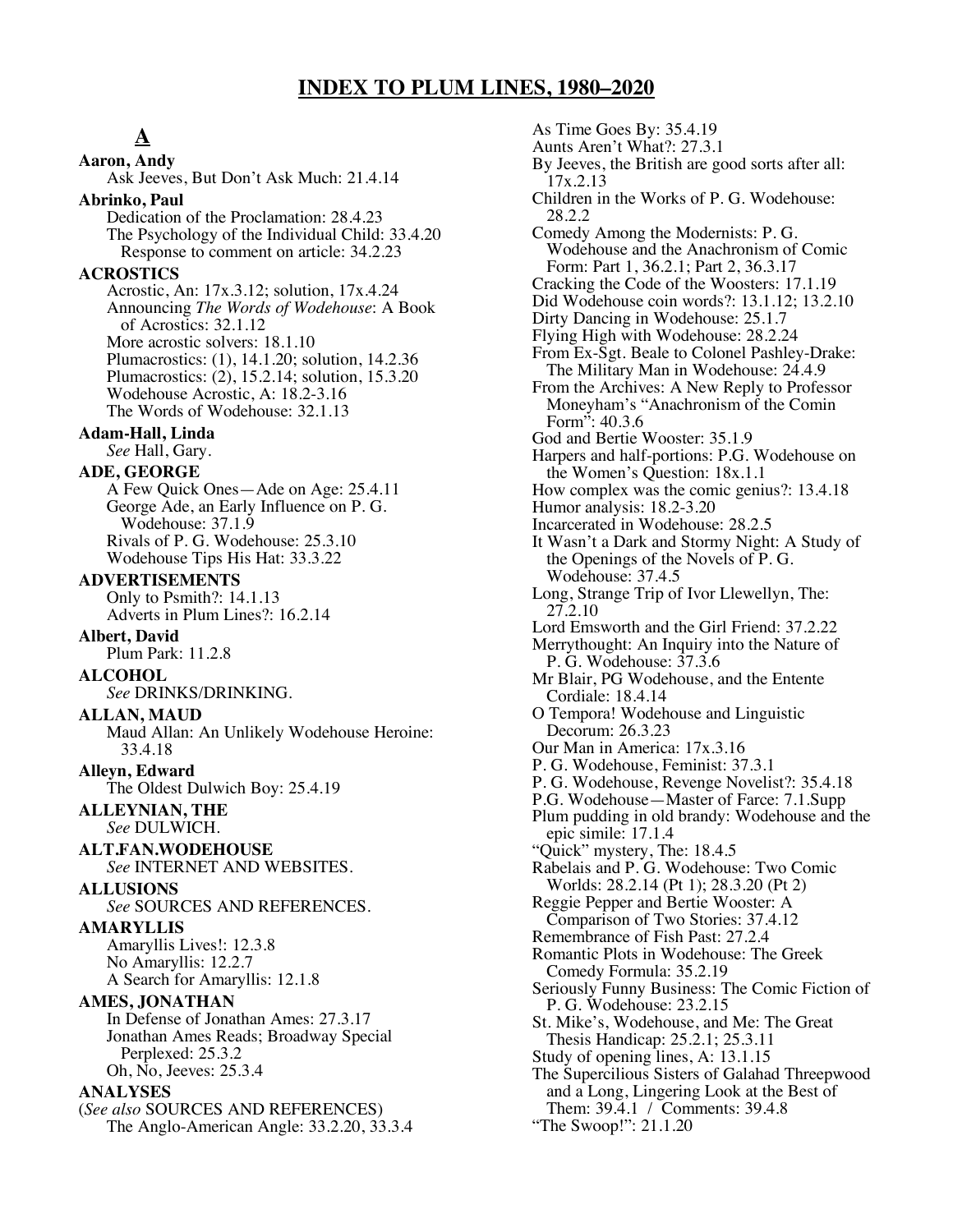That Darn Assyrian, Like a Wolf on the Fold: 28.3.24 This one's for you, Plum: 18.2-3.24 The Times of P. G. Wodehouse: 39.1.1 Tragicall Hiftorie of Lord Emsworth and the Girld Friend, The: 29.3.9 Two Little Known East Anglian Authors Compared: 14.3.12 Was Wodehouse a Gastronome?: 26.4.14 What Would Marx Say: A Social Critique of Wodehouse: 38.2.12 Who is Bertie Wooster's "Best Friend Forever"?: 30.1.1 Wideawake Wodehouse—and the occasional nod: 24.2.4 Wodehouse: A Male Ting?: 25.2.6 Wodehouse and "Flying": 22.3.18 Wodehouse and the Class Divide: 39.1.5 Wodehouse and the Crime Wave: 24.1.8 Wodehouse and the Psychology of the Individual: 24.1.1 Wodehouse and the Stuffed Eelskin of Fate: 41.3.11 Wodehouse for the Ages: 35.1.15 Worcestershirewards: 30.1.9 **Andrew, Tim** Wodehouse and the Psychology of the Individual: 24.1.1 **Andrews, Peter** The Funniest golf writer who ever lived: 17x.2.1 **ANGLERS' REST** (*See also* CHAPTERS CORNER) Anglers' Rest: 17x.2.17; 21.4.10 **ANIMALS**  (*See also* DOGS; PIGS) A Mulliner Menagerie: 29.3.17; 29.4.4; 30.1.18; 30.4.8; 31.2.12 Just How Did Wodehouse Really Feel About Cats?: 39.1.8 Wodehouse and Hippos and Newts, Oh, My!: 31.2.23 **ANTHOLOGY, MILLENNIUM** *See* WHAT HO! THE BEST OF P.G. WODEHOUSE. *ANYTHING GOES* (*See also* THEATRE/THEATRE REVIEWS) Background to musical: 18x.1.15 More 'Anything Goes' (lyrics): 15.4.14 The Musical Plum: 12.1.11 Plum's 'You're the Top': 15.3.2 **APPRECIATIONS (PGW & others)** (*See also* My First Time/My First Wodehouse) The Best Friend of Mystery: 24.2.8 Blame It on Plum: 31.3.6 Centennial Reflections on a Career: 23.3-4.10 Dave Barry's Excellence: 21.4.12 Discretions of Archie, The: 30.1.10 First love: Reading with P.G. Wodehouse: 17.4.4 First Things First: 26.4.7

'I always liked Norman Rockwell': 18.2-3.22 Irrelevant genius, A: 18.1.26 Jeeves Whiz: 24.1.15 Life Imitates Art: 36.1.6 My Kid's First Time: 38.1.9 My life and delight with Wodehouse: 13.4.8 *New Yorker*'s Plum Epidemic: 41.3.9 P.G. Wodehouse and Human Relations: 6.4.Supp 'Right Ho, Sahib': 16.2.12 The Sonny Boy Chapter of TWS: 16.3.12 Toast in orange and gin, A: 16.1.1 Tribute, A: 15.2.11; 16.4.24 Tribute to P.G. Wodehouse, A: 16.3.15 Uncle Fred in Academe: 26.4.22 What Great Writers Read Is Wodehouse: 31.2.10 What Ho, Jeeves, We Need You: 27.2.9 Wodehouse Sahib: 10.4.Supp Wodehouse saved my life:  $18x.2.8$ Wodehouse to the Rescue: 7.4.Supp Wodehouse Widows: or, The Bluffer's Guide to P.G. Wodehouse: 22.1.20 Wolfgang Amadeus Wodehouse: 18.1.24 Wondrous "What ho!": 18x.3.13 **ARCHIVES, WODEHOUSE** Archives, Anyone?: 37.3.13 The P. G. Wodehouse Collection at Vanderbilt University: 40.4.8; 41.1.19; 41.2.12; 41.3.18; 41.4.18 **Arkell, Reginald** Abe Mitchell (poem): 18.x.2.19 **ARMITAGE, JOS** *See* IONICUS. **ARMOUR, RICHARD** Rivals of P. G. WodehouseL Richard Armour: 41.4.12 **Armstrong, Curtis** My contribution to Wodehouse scholarship: 18.1.16 Nodders I Have Known: Wodehouse's Hollywood and Mine: 24.3.12 Under the Influence of *Laughing Gas*: 27.1.1 Wodehouse in a Changing World: 33.2.3 **ARMSTRONG, CURTIS** Curtis Armstrong's Revenge: 38.3.9 *A Plum Assignment*, by Armstrong and Milstein: 39.2.4 **Arnest, Rick** My First Time: Is There a Wodehouse in the House?: 38.3.7 **Arnold, June** The Words of Wodehouse: 32.1.13 **ART AND ARTISTS** *See* PAINTERS AND PAINTINGS. **Ashok, Ranjitha** This one's for you, Plum: 18.2-3.24 **Asimov, Isaac** Quote from *Asimov's Guide to Shakespeare:* 3.6.2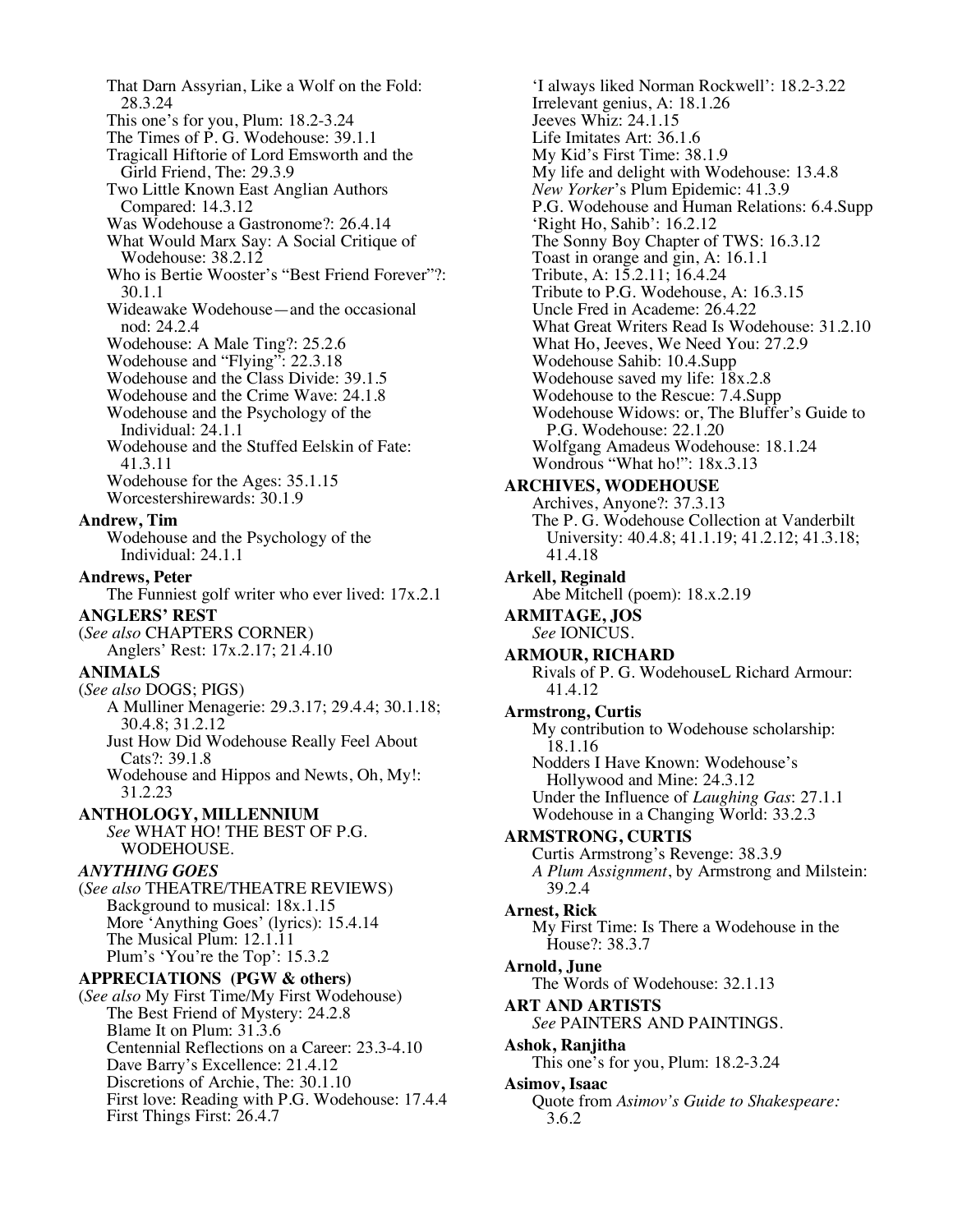# **ASK JEEVES**

Ask Jeeves, But Don't Ask Much: 21.4.14 Don't Ask Jeeves?: 26.4.11 Estate in negotiations with A.J.: 21.1.17 Jeeves incarnate (sort of): 18x.1.16 Plum on the Internet: 18.4.13 Unhand that butler!: 21.2.14 **AUCTIONS** Heineman auction: Announcement, 18.4.11; Report, 18.2-3.1 Sale of Wodehouse furnishings: 6.2.1 **AUDIOBOOKS** (*See also* BOOKS/BOOK REVIEWS) Artistic Career of Corky: 18.4.7 Audiobooks by CSA: 30.2.24 Aunt and the Sluggard: 18.4.7 Clustering Round Young Bingo: 18.4.7 Damsel in Distress: 12.4.10 Galahad at Blandings: 13.1.10 The Importance of: 16.3.4 Jeeves stories: 9.2.4 Jeeves and the Hard-Boiled Egg: 18.4.7 Jeeves and the Unbidden Guest: 18.4.7 Joyful Arts Production Association: 6.3.1; 6.4.1 A New Wodehouse Audiobook: 40.2.23 The Oldest Member: 17.3.15 P.G. Wodehouse on Audio Tapes: 12.1.6  $(+$  More on Audio Tapes: 12.1.7) Rummy Affair of Old Biffy: 18.4.7 Sitting Pretty: 1.4.6; 12.1.11 Something Fresh: 14.1.19; 14.2.9 Sources for: 15.3.15; 15.4.8 Summer Lightning: 10.4.7 Thank You, Jeeves: 6.4.1; 21.3.19 Theatre Lyrics of PGW: 13.2.6 UK book and audio tape sources: 14.2.28 Without the Option: 18.4.7 Wodehouse audio tapes: 18.4.7 **AUSTEN, JANE** Indian Summer of an Uncle: 23.1.17

Jane Austen and the Empress of Blandings: 14.2.32

**AUSTRALIA**

PGW's Sheet Music Down Under: 36.2.17

**AUTHORS, OTHER**

(*See also* Rivals of P. G. Wodehouse) Wodehouse's Peers in Comedy: Part One, 39.1.15; Part Two, 39.2.15; Part Three, 39.3.12

**Avery, Anita**

Archives, Anyone?: 37.3.13 The P. G. Wodehouse Collection at Vanderbilt University: 40.4.8; 41.1.19; 41.2.12; 41.3.18; 41.4.18

**AWARDS AND PRIZES**

Thurber Prize: 40.1.10

**Axe, Frank**

How I Started The Wodehouse Society: 23.1.19 Kind of an Ode to Duty 16.3.20 Puns: 14.1.17

Wodehouse on Jeeves: 12.4.2 **AXE, FRANK** Obituary: 34.3.6 **Ayckbourn, Alan** Meeting with a Living Legend: 17.2.5 **Ayers, Phil** Bread-roll moratorium? 18.2-3.31 Pip, Pip to a Fine O.M.!: 24.4.1 Public school question, A: 17x.4.23; Answers, 18.1.22 Report on his trip to England: 7.4.Supp Revelry continued (dinner in Holland): 18x.3.10 Search for More Signs…, A: 11.4.4 **AYERS, PHIL** Phil Ayers, 1939–2016: 37.3.14

# **B**

**Baesch, John** (Frequent contributor to A Few Quick Ones) The Forward tilt: 17.2.10 **BANKS, ROSIE M.** The Original of Rosie M. Banks: 17x.3.11 Rosie M. Banks in real life: 16.2.10 The Search for Rosie M. Banks: 16.4.13 **Barnsley, Peter** Gertrude triumphant: 16.3.1 The Importance of: 16.3.4 The Original Jeeves: 16.1.22 PGW Archeology: 15.4.24 PGW letters to Compton MacKenzie: 17x.2.15 Señora H: 17.2.8 Visit with Plum, A: 21.3.15 **BARRIBAULT'S** The Great Barribault's Contest: 10.1.6; 10.2.2; 11.1.11; 11.2.10; 11.3.17 Soapy and Dolly Molloy Visit…: 13.3.10 Soapy, Dolly, and the Connaught: 13.4.4 **BASEBALL** Cricket and Baseball compared: 16.1.6 **Bassett, Philip** How complex was the comic genius?: 13.4.18 **Baty, Thomas** Postwar Britain Deals with Three Erring Sons: 41.2.13 **BAXTER, RUPERT** Character Sketches: Rupert Baxter: 23.2.19 **BBC** (*See also* WODEHOUSE PLAYHOUSE) BBC documentary available in American video format: 24.1.5 PGW on the BBC: 15.4.17 A Plum Pudding on an English Christmas: 11.1.10 **BEANS** *See* Eggs, Beans and Crumpets.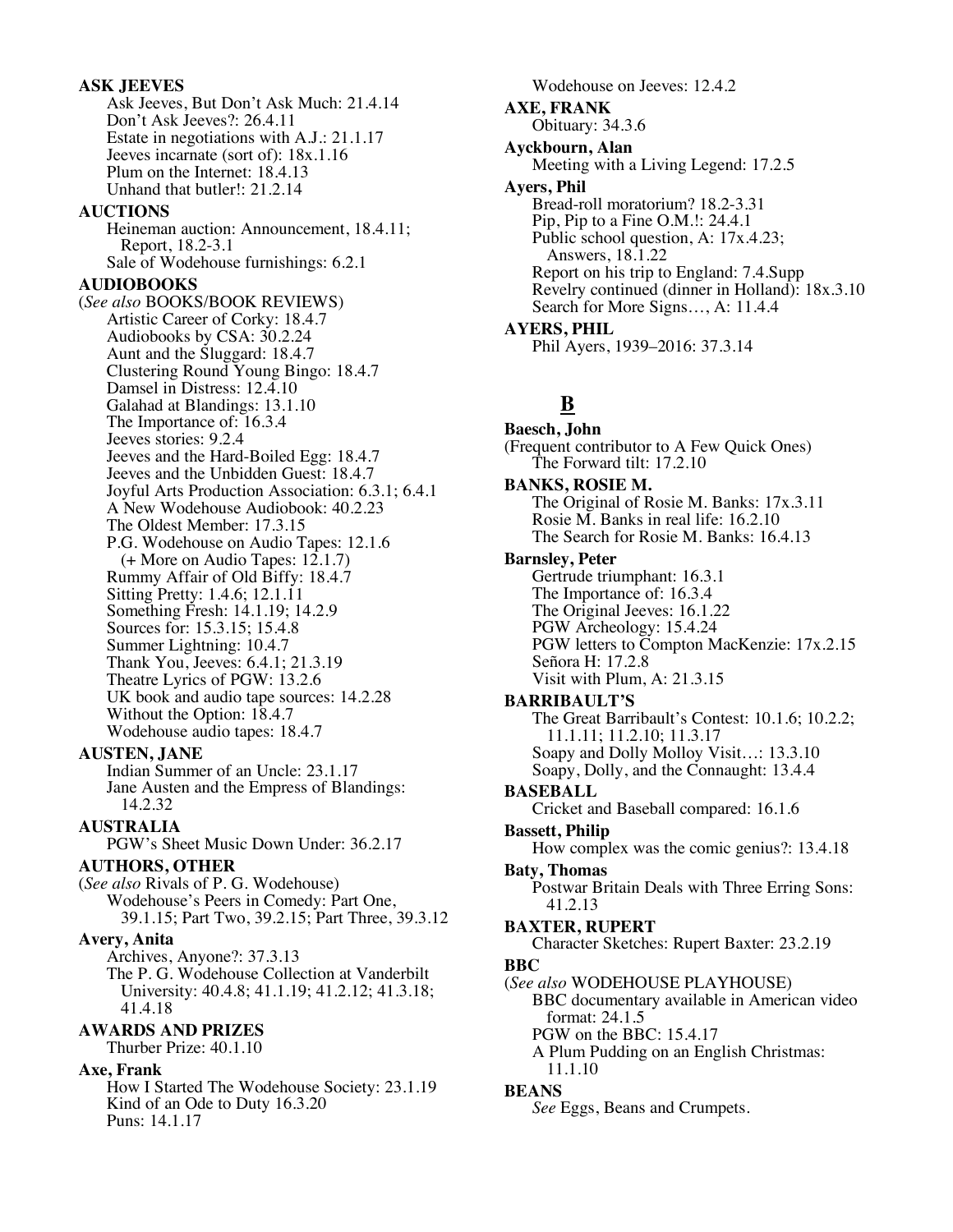# Index to Strand magazine: 3.5.1 & 3.6.2 **BEER LABELS** What the Well-Dressed Beer Is Wearing: 32.1.1 More Info on Young Thos's Beer Labels: 32.1.7 **Bellew, Deborah** Catch the Cricket Bug: Friday Afternoon (2009 convention): 30.3.2 The Great Wodehouse Movie Pitch: *The Lord of the Ring: Bertie's Engagement*: 26.3.10 **BENCHLEY, ROBERT** Newtfont?: 15.2.12 More on the newtfont: 16.1.14 Rivals of P. G. Wodehouse: 25.4.8 **Bentsen, William** Lake Geneva chapter report: 10.2.2 Report from Paris (with Ellen Bentsen): 11.2.6 **Berland, Kevin** References to the Master: 3.3.1 **BERLIN BROADCASTS** *See* WARTIME CONTROVERSY. *BETTING ON BERTIE* Bolton and Wodehouse and …Wright and Forrest!: 17x.1.1 *Betting on Bertie* (show's history): 17.2.4 …heads for the finish line (review of 4/14/97 reading): 17x.2.17 …is a sure bet! (Review of 10/15/96 reading): 17.3.1 …Off-Broadway: 17.4.11 Support for Betting on Bertie: 18.4.17 Taste of *Bertie*, A: 18.2-3.20 **Bhurke, Alekh** Jeeves incarnate (sort of): 18x.1.16 Swans and short tempers: 21.2.19 The Wodehouse Society Cricket Club: 18x.1.23 **BIBLE** (*See also* SCRIPTURE KNOWLEDGE) Lord Emsworth's Gutenberg Bible: 11.3.12 **BIBLIOGRAPHIES** *See* BOOKS/BOOK REVIEWS; HEINEMAN, JAMES; MCILVAINE BIBLIOGRAPHY **BINGES** Bingeing in Cape May: 17x.3.1 The East Coast Binger: 25.2.22 The East Coast Binge Lives On!: 25.1.22 The East Coast Binge Returns!: 27.1.11 Great East Coast Binge, 1998: 18.4.1 A Plum Celebration at the East Coast Binge: 27.2.17 Starting the summer off right!: 17x.1.13 What Ho! Woosterfest!: 23.2.10 **BIOGRAPHIES** (including letters) (*See also WODEHOUSE: A LIFE*; WODEHOUSE, PELHAM GRENVILLE) *Bolton and Wodehouse and Kern*: 14.4.16; 15.2.7

**Beare, Geraldine**

Books and Articles About P. G. Wodehouse: 27.4.8 (Pt 1); 28.1.7 (Pt 2); 28.2.10 (Pt 3) Books on Wodehouse (2006): 28.1.6 Danish books about PGW: 8.2.1 Definitive Biography, A (McCrum): 25.4.11 Donaldson biography: 3.4.2 An Early PGW biographical sketch: 14.2.8 First Wodehouse Biography in German: 35.3.15 *In Search of Blandings*: 3.4.2; 4.5.1; 7.3.1; Review, 7.4.Supp Literature from the Wodehouse Literati: Ring, Ratcliffe, and Murphy: 33.4.7 Man and Myth revisited: 14.1.28 *P. G. Wodehouse, Man and Myth* (Phelps): Announcement of publication, 13.3.5 Review, 13.4.18; 14.1.28 *P. G. Wodehouse: A Life in Letters*: 32.3.15; 32.4.7; 33.4.7; 34.2.4 *P. G. Wodehouse: A Pictorial Biography*: 8.1.2 *P. G. Wodehouse and Hollywood* (Taves): 26.2.2; 27.3.7; 27.4.7 *P G Wodehouse: The Unknown Years*: 30.2.24 *Plum to Peter* (letters to Peter Schwed): 16.4.11; 17.2.8; 17.3.6; 17.4.14 Wodehouse in America (re. McCrum biography): 25.3.1 *The World of P.G. Wodehouse*: 22.2.11 *You Simply Hit Them With an Axe*: 16.3.17 *Yours, Plum*: 11.4.12 **BIRDS** Wodehouse for the Birds: A Quiz: 29.4.6; answers, 29.4.22 **BIRMINGHAM BANJOLELE BAND** (Alabama chapter) *See* Chapters Corner. **Bishop, Charles** Amaryllis lives!: 12.3.8 History, Please!: 11.3.17 "Jeeves and Wooster": 14.2.30 The Oxford Wodehouse Quiz: 15.2.10 Plummy Quotes: 9.2.5 San Francisco convention 93!: 14.2.1 S.F. Convention '93 details: 14.1.29 Where we are: 16.3.14 Wodehouse Sahib: 10.4.Supp Wodehouse convention '93!: 14.3.1 **BISHOP, CHARLES** Charles Bishop is new chapter president: 12.1.14 **BLAIR, TONY** More sex, please, we're British: 18x.2.20 Mr Blair, PG Wodehouse, and the Entente Cordiale: 18.4.14 Tony Blair's Defection: 21.4.12 **Blanc, Pauline** Benny Green (obituary): 18.2-3.10 The Coming of Spring: 12.3.10 Five Star Hotel: 15.2.17 Ionicus: 18.1.9 Poppy Kegley-Bassington: 15.2.9 Some Gems from P.G. Wodehouse: 3.6.1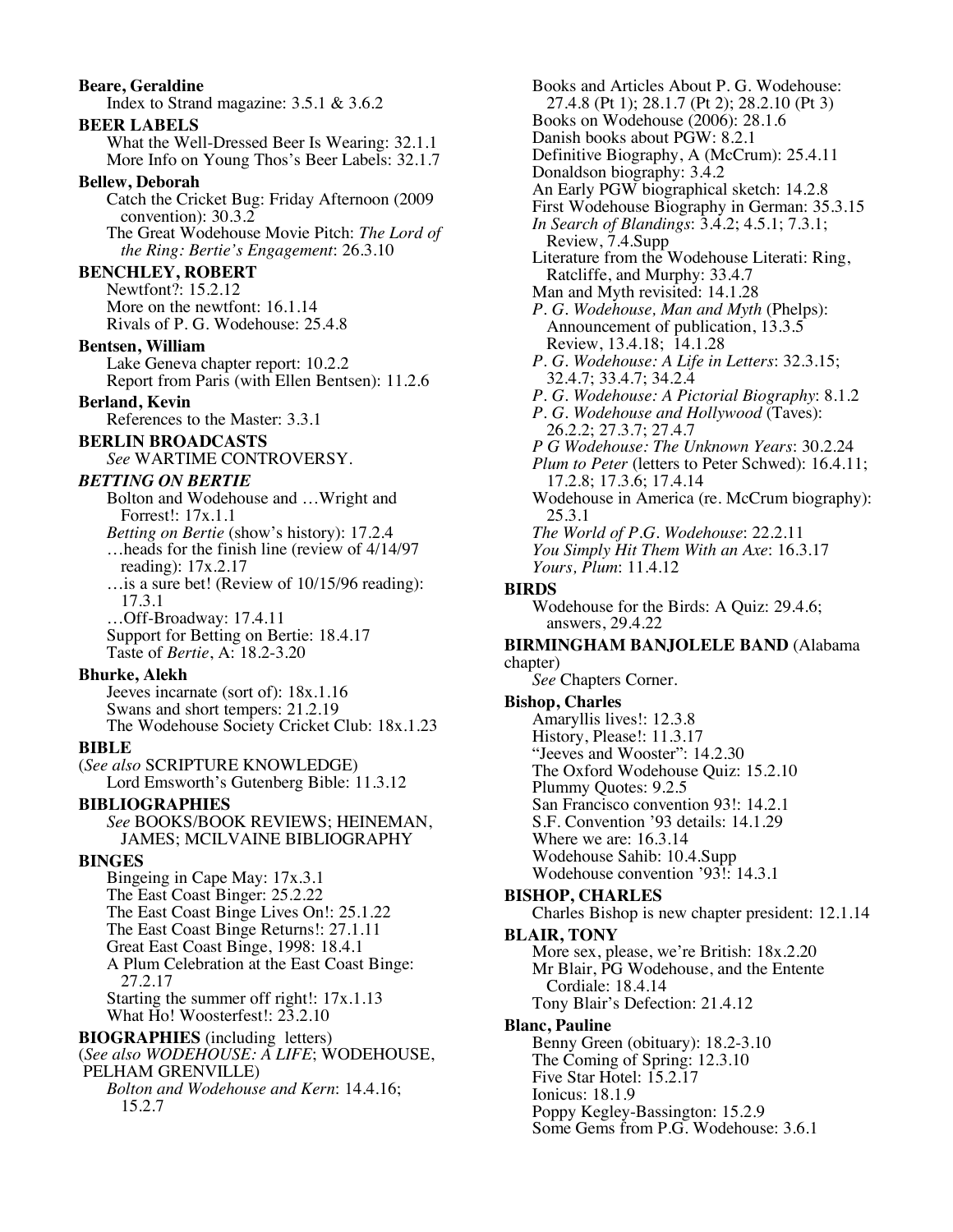What Ho, Wodehouse!: 11.3.22 **BLANC, PAULINE** Memories of Pauline Blanc: 31.2.7 Obituary: 31.1.5 *BLANDINGS* **(Television Series)** An American's Take on *Blandings*: 34.2.18 An Australian's Take on *Blandings*: 34.3.4 A *Blandings* Rebuttal: 34.4.21 The Dumbing Down of Plum: A Brit's Take on *Blandings*: 34.3.4 **BLANDINGS CASTLE** Another Look at Blandings: 22.1.9 Blandings on Screen: 26.2.3 Further Evidence That Wodehouse Rooted Blandings in Rural Bridgnorth: 38.2.6 Horrible Heresy Halted: 24.3.23 An Unnecessary Never-Ending Search: 38.3.10 **BLANDINGS CASTLE** (S.F. chapter) *See* CHAPTERS; CHAPTERS CORNER. **Blood, Bill** Announcing pending resignation: 8.2.1 Emsworth Lives!: 11.4.4 Golf club received: 8.4.1 Of sallies and thrusts: 10.2.8 PGW Seminar: 11.3.7 Why OM? / Presidential message: 9.2.3 Wodehousian or Wodehousean?: 11.3.6 **BLOOD, BILL** (TWS Founder and first Oldest Member) The Early Days of The Wodehouse Society: 31.1.1 Obituary: 12.4.8 Thanks to Bill and Mary: 9.1.1 **BOOK COLLECTING** (*See also* Collecting Wodehouse [column]) Big Money: Collecting First Editions: 24.3.21 Collecting books: Advice: 3.3.2 Collecting Wodehouse can be taxing: 15.1.16 *Firsts*, The Book Collector's Magazine, and its P. G. Wodehouse Special Issue: 24.1.14 Listing to Paradise: 23.1.12 **BOOKS/BOOK REVIEWS** (*See also* AUDIOCASSETTES; BOOK COLLECTING; CONCORDANCES; HOMAGES/SEQUELS TO PGW; MCILVAINE BIBLIOGRAPHY; Something New; TAUCHNITZ EDITIONS; Want Ads; WHAT HO! THE BEST OF P.G. WODEHOUSE; WODEHOUSE: A LIFE; WODEHOUSE PLAYHOUSE) A.A. Milne—The Man Behind Winnie-the-Pooh: 11.4.11 About these mystery stories: 16.2.18 & 24 After Hours with PGW: 12.1.10 *Basham on Wodehouse*: 30.3.24 *Basham on Wodehouse*: A Book Review: 31.1.21 *Best of Wodehouse* (1949 ed.): 14.2.7 Bibliography and Reader's Guide (Jasen): 4.1.Supp; 7.2.1; 9.2.4; 11.3.14; 12.2.7; 12.3.13 Biography in the works (McCrum): 21.2.20

*Bobbles and Plum*: 31.4.11 The Bohemians of the *Vanity*: 36.1.14 *Bolton and Wodehouse and Kern*: 14.4.16; 15.2.7 Book of Days, PGW: 14.4.8 Books and Articles About P. G. Wodehouse: 27.4.8 (Pt 1); 28.1.7 (Pt 2); 28.2.10 (Pt 3) Books on Wodehouse (2006): 28.1.6 *By the Way Book* (PGW): 6.4.1 Centenary Celebration, A: 3.2.2; 3.6.1; 4.1.Supp; 4.6.Supp; 7.2.1 The Comic Vision in Literature: 6.1.1 Danish books about PGW: 8.2.1 Deconstructing *The Globe By The Way Book*: 29.3.7 Dedications: 14.1.7 Definitive Biography, A (McCrum): 25.4.11 Devil You Say, The: 15.4.17 Does the Name "Glocke" Ring a Bell?: 36.2.14 Donaldson biography: 3.4.2 Enter Jeeves: 17x.4.22 Envelope by the Toast Rack, The: 28.4.23 Everyman Library reissues: 21.1.24; 21.3.14 Extract from The Darius Transitions Book One: Mind the Gap: 30.4.15 First Wodehouse Biography in German: 35.3.15 Five Complete Novels: 4.4.1 *Fore!* (PGW golf stories): 4.6.1 Folio Society publications: 4.2.2; 18x.2.19 Four Plays (by PGW): 6.2.1 Grammar and Style: 14.4.18 *The Great Sermon Handicap*: 11.1.6; 12.3.7; 13.1.9 Great War with Germany, The: 21.2.20 Holiday Gift Alert!: 28.4.27 How many books did Wodehouse write?: 13.2.3 The Imitable Jeeves: 15.4.17 *In Search of Blandings*: 3.4.2; 4.5.1; 7.3.1; Review, 7.4.Supp *The Inimitable P. G. Wodehouse*: 30.2.23 The Invisible Library on the Web: 23.3-4.18 *Just Enough Jeeves*: 31.3.7; 31.4.13 Ken Clevenger's *Rannygazoo*: 32.1.5 Late Booking: 11.2.13 *The Liar*: 14.2.26 Literature from the Wodehouse Literati: Ring, Ratcliffe, and Murphy: 33.4.7 Lives of the Mind: 24.2.21 *Lord Emsworth's Annotated Whiffle*: Announcement of publication, 12.4.9; Review, 13.1.6 *Louder and Funnier*: 17x.4.11 *The Luck Stone*: 17.4.3 *The Luck Stone*: A New Edition: 27.2.16 "*The Luck Stone*—Read It": 28.3.16 Lyrics book by Day & Ring: 18x.4.17 Man and Myth revisited: 14.1.28 *Man of Means, A* (PGW): 12.4.10; 14.2.12; 29.1.23 The Medicine Man: 11.4.7 *Memories of the Great and the Good*: 21.2.20 The Morning After, 8.1.1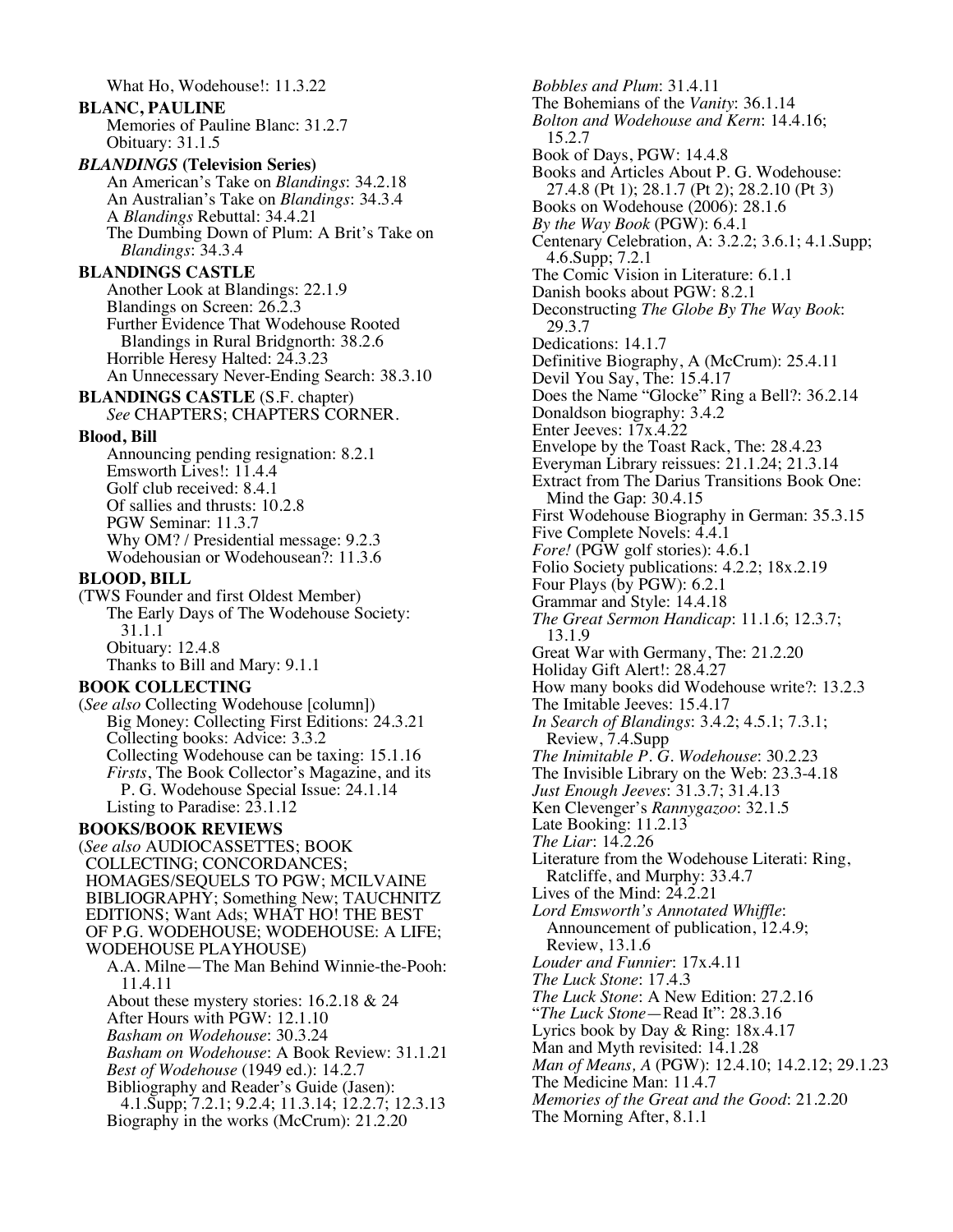*A Mulliner Menagerie*: 33.4.10 Multum in Parvo: Writing *The P. G. Wodehouse Miscellany*: 36.1.4 Murphy on the Horizon: 27.3.23 New book of PGW letters planned: 16.4.11 Norton Does It Again: 33.4.10 Oh, No, Jeeves (review of *Wake Up, Sir!*): 25.3.4 Oldest *Living* Member, The: 29.4.21 *One Man's London*: 33.4.8 Overlook Press Holiday Offering to TWS Members: 34.4.7 *Oxymoronica*: 32.3.5 Papers on Wodehouse: 6.4.1 *The Parrot and Other Poems* (PGW): 9.4.5 Paul Kent Scores Again (review, *Pelham Grenville Wodehouse*, Vol 2): 41.4.17 People Worth Talking About: 4.5.1 The P. G. Wodehouse *Globe* Reclamation Project: By the Way Redux: 36.3.1 *P. G. Wodehouse, Man and Myth* (Phelps): Announcement of publication, 13.3.5 Review, 13.4.18; 14.1.28 *P. G. Wodehouse: A Life in Letters*: 32.3.15; 32.4.7; 33.4.7; 34.2.4 *P. G. Wodehouse: A Pictorial Biography*: 8.1.2 *P. G. Wodehouse and Hollywood* (Taves): 26.2.2; 27.3.7; 27.4.7 *P G Wodehouse: The Unknown Years*: 30.2.24 *A Plum Assignment*, by Armstrong and Milstein: 39.2.4; Review, 39.3.7 Plum harvest: 16.1.19 Plum in Arrow: 29.1.24 *Plum Pudding*: 5.5.1 *Plum Stones*: 14.3.14 *Plum to Peter* (letters to Peter Schwed): 16.4.11; 17.2.8; 17.3.6; 17.4.14 The Plums of P.G. Wodehouse: 18x.2.19 Plum's Peaches: 12.4.10 Poems and Phrases: 35.3.6 (re. *What Goes Around Comes Around* and *Phrases and Notes*) Prawn at Ascot, or a Pawn in Aspic, A: 8.3.2 *The Prince and Betty*: 15.4.1; 16.1.21; 18.1.27 Prince for Hire, A: 24.1.11 The Princess and SO Much More (on *The Complete Lyrics of P. G. Wodehouse*): 25.1.13 Printer's Error: 11.4.6 Psmith at 100: 29.3.18 Publishing Dynamite: 34.3.3 *The Purloined Paperweight*: 18.1.13 *Rannygazoo*: 32.2.23; 32.3.11 *Rannygazoo Too*: 34.3.10 *Reader's Guide to the Twentieth Century Novel*: 17.1.24 Reading Lyrics: 22.1.24 Reality vs. Imagination: 34.1.20 *Reminiscences of the Hon. Galahad Threepwood*: 14.4.16; 15.1.12 Satire, Humor, and the TLS: 12.2.11 *Say, Could That Lad Be I?*: 18.2-3.40 *Scream for Jeeves*: 15.3.8; 15.4.8 *Second Row, Grand Circle*: 33.4.7

Skin Deep: 14.1.13 Some Gems from PGW: 3.6.1 Something New: 22.2.16 Strand Magazine Index: 3.5.1 Strong Spirits: 15.4.17 Surprising Little Treasures: 34.1.21 *Summer Lightning* (audio): 10.4.7 *The Swoop*: 14.1.19; 21.1.20 Tales of Wrykyn and Elsewhere: 17x.4.22; 18.1.25 Thank You, Wodehouse: 4.1.1; 6.3.1 Theatre of P.G. Wodehouse: 3.4.2 This is Jolly Old Fame (review of *Pelham Grenville Wodehouse, Volume 1* by Paul Kent): 40.4.10 *Three Wodehouse Walks* (review): 30.4.16 Tim Richards's *Mind the Gap*: 32.1.5 Tony Ring and Wodehouse's "Straight" Theatre: 32.4.10 Tony Ring's *What Goes Around Comes Around*: 34.4.7 *Traveling Jesus Roadshow, The*: 29.2.10 True and Faithful Account of the 1989 Pilgrimage: 11.3.3 Two East Anglian Authors Compared: 14.3.20 Two New Books—Dulwich in Print!: 40.3.9 Two People: 22.1.1 W. W. Norton's New Paperback Woosters: 32.3.24 *Wedding Bells* and *Perfect Nonsense*: Bertie and Jeeves Reimagined—Twice!: 35.1.6 *What Goes Around Comes Around*: 35.1.14 What's in Wodehouse: 10.4.7; 11.1.6 When Bill Came in Disguise—Again!: 34.3.7 Whiffle: *See* Lord Emsworth's…, above *Who's Who in Wodehouse*: 8.4.1; 9.1.3; 10.4.7; 11.1.6; 11.3.14; 11.4.6; 18x.1.9; 41.1.20 Wodehouse Among the Chickens: 17.3.15 Wodehouse at Blandings Castle: 18.4.19 Wodehouse at the Angler's Rest: 16.3.11 *Wodehouse at the Wicket*: 18.1.27; 32.1.23 *Wodehouse Bestiary, A*: 7.2.1 Wodehouse Companion (Penguin): 3.4.2; 10.3.4 *Wodehouse Handbook, A*: 27.4.13 - Revised Edition: 34.3.19 Wodehouse Handbook to Savor, A: 28.1.15 Wodehouse in America (re. McCrum biography): 25.3.1 Wodehouse in the Clubhouse: 16.3.11 *Wodehouse, Man and Myth*: Review, 13.4.18; 14.1.28 A Wodehouse Miscellany: 35.4.5 *Wodehouse Nuggets*: 5.2.1; 10.2.7; 18x.1.11 Wodehouse Pilgrimage (1989): 11.3.3 Wodehouse Short Stories: 4.2.2 Wodehouse, Thriller Writer: 31.4.13 Wodehouse's *Phrases and Notes*: 35.1.8 *Wodehouse's School Days* (review): 36.3.8 *Wooster of Yaxley and Wodehouse of Kimberly*: Announcement, 13.4.7; Review, 14.4.6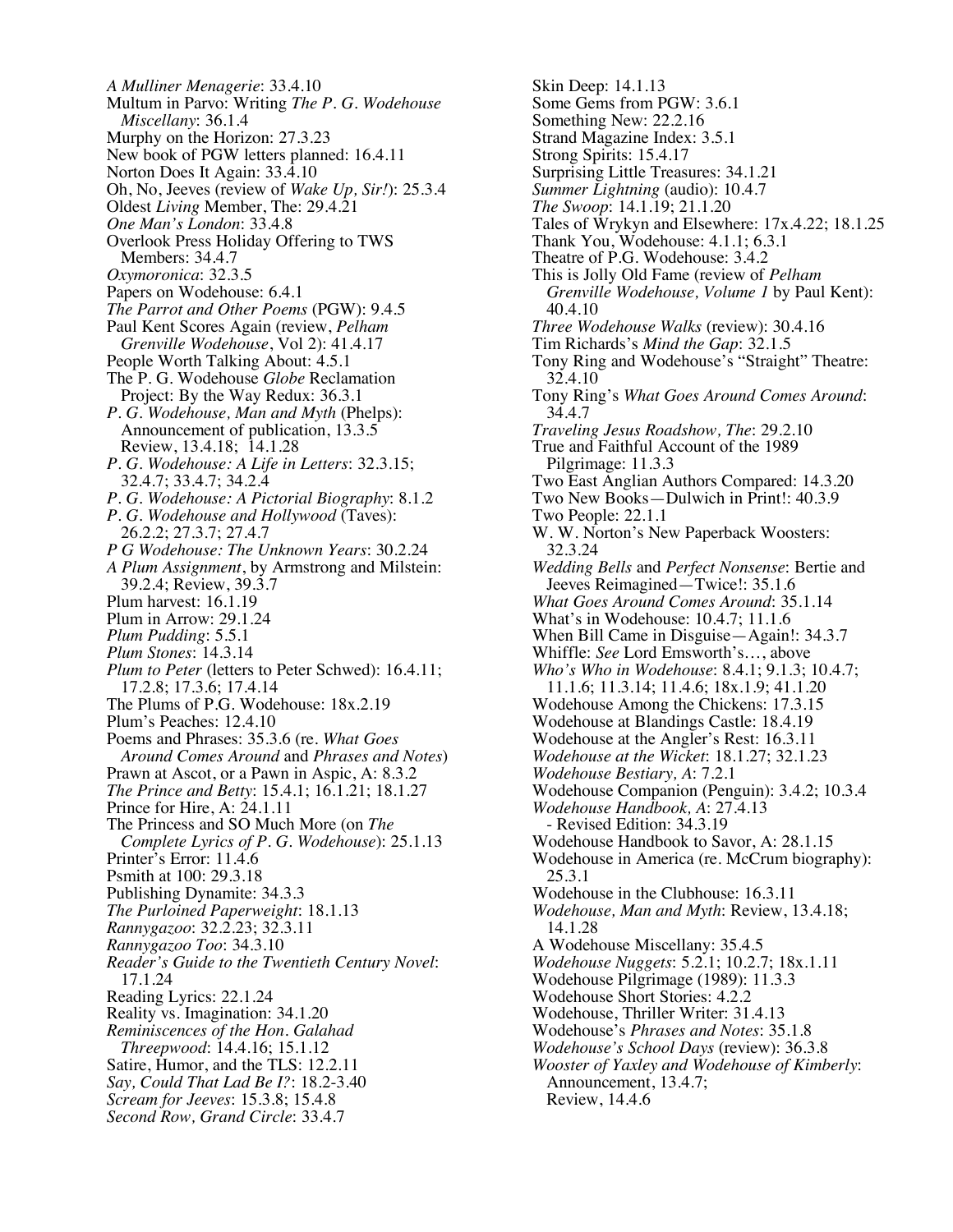*Wooster Proposes, Jeeves Disposes*: 14.1.9; 14.2.20 *The World of P.G. Wodehouse*: 22.2.11 *You Simply Hit Them With an Axe*: 16.3.17 *Yours, Plum*: 11.4.12 **BOOKSELLERS** (Including catalogues and audio/video cassettes, plus basic bookseller information; *see also* Something New; Book Exchange ) 3.3.1; 3.5.1; 4.1.1; 4.2.1; 4.2.2; 4.3.1; 4.4.1; 4.5.2; 5.2.1; 5.4.2; 5.5.1; 5.6.2; 6.2.1; 6.4.1; 7.2.1; 7.3.1; 7.4.1; 8.1.2; 8.4.2; 9.2.4; 9.10.5; 10.1.4; 10.2.7; 10.2.9; 10.4.7; 14.2.28; 17.4.21; 18.1.11; 18.2-3.8; 24.3.19 **Boothroyd, Basil** Visit with Plum, A: 21.3.15 **Bosham, Viscount** Bad Company?: 24.4.8 What Will the Wrecking Crew Do?: 24.4.17 **Boston, Richard** The Importance of: 16.3.4 **Bottum, Joseph** God and Bertie Wooster: 35.1.9 **Bowles, Suzanne Geissler** Jubilee Watering Troughs: 24.3.27 My First Time*:* 24.3.20 **Bowen, Barbara C.** My First Time*:* 24.3.20 P. G. W. and the Frogs: 33.4.4 P. G. Wodehouse Linguist? 31.2.1 Rabelais and P. G. Wodehouse: Two Comic Worlds: 28.2.14 (Pt 1); 28.3.20 (Pt 2) **Bowen, Edward** Bad Goodwood*:* 28.1.23 **BOXING** (*See also* FIGHTING) Lennox Lewis and Battling Billson: 23.3–4.18 **Bradshaw, L.H.** Letters from Plum: 14.4.1; 15.4.3 Notes from Plum: 13.1.1 **Brain, Richard** Proper Sentencing: 14.4.18 **Brand, Len** Wodehouse Playhouse reissued?: 18.4.17 **Brantley, Ben** *By Jeeves* review: 17.4.11 **Brattin, Joel** Benjamin Disraeli, Richard Wagner, and P. G. Wodehouse: 27.3.15 Dave Barry's Excellence: 21.4.12 Lennox Lewis and Battling Billson: 23.3-4.18 Shavings from Plum's workshop: 21.2.20 Tony Blair's Defection: 21.4.12 **BREAD-ROLLS/BREAD-THROWING** Bread pelleting: 18.2-3.31 Bread-roll moratorium?: 18.2-3.31 Bread-rolls again: 18x.1.19

Breadrolls and all that: 18.4.18 Breadroll throwing forever!: 18.4.18 Mainly true socio-historico survey of breadthrowing, etc.: 21.3.26; 21.4.15; 22.2.8 Roll Tossers, Take Heart: 25.4.16 Rolling the Eye (poem): 36.4.20 **Breit, Martin** Blandings in Berlin: 34.4.8 P. G. Wodehouse and the Flora of Degenershausen: 36.4.7 The Plum Tree: 38.3.12 Visit the Wodehouse-Linde: 37.4.4 **BROADWAY SPECIAL, THE** (New York chapter) *See* CHAPTERS; CHAPTERS CORNER **Brokaw, Susan** What Ho, Comrade!: 29.4.1 **Bronstein, Ed** Le Touquet: the latest: 21.1.17 **BROOKFIELD, CHARLES** Borrowing from Brookfield: 37.3.10 More from Mr. Brookfield's *Reminiscences*: 38.3.13 **Brooks, Bertie** Laugh, I nearly died: 18x.3.17 **BROTHERLY LOVE** The Brotherly Love Sermon Challenge: 27.4.12 The Challenges of Brotherly Love: A Sermon by the Reverend Francis Heppenstall: 35.2.17 **Brotman, Barbara** The *Chicago Tribune* Came to Play: 34.4.6 **BROWN, FERGUS JAMES** The Legacy of Mr. Fergus James Brown: 31.1.5 Thanks from Halifax: 31.1.13 **Brown, Rebecca A.** Teaching P. G. Wodehouse: 30.1.5 **Brown, Ronald** P.G.'s Other Profession: 22.3.8 **Brown, Stephen** Another Jeeves source!: 21.3.25 The Great Sermon…: 22.3.13 Is This Rupert Psmith?: 22.3.16 Wikiing the Time Away: 27.3.16 **Bruce, Bill** My First Time: 24.3.19 The Sonny Boy Chapter of TWS: 16.3.12 **Bruce, Hilary** Millennium Tour 2000: 18x.3.4 A Tribute to Norman Murphy: 39.1.23 **Bruce, Robert** In Search of Blandings Redux: The Wodehouse Millennium Tour: 21.3.1; 21.4.17 **Bruxner, Pamela** Ionicus: 18.1.9 Plum harvest: 16.1.19 **Bryars, Gavin** A Perfect Resort for the Drones Club: 11.3.18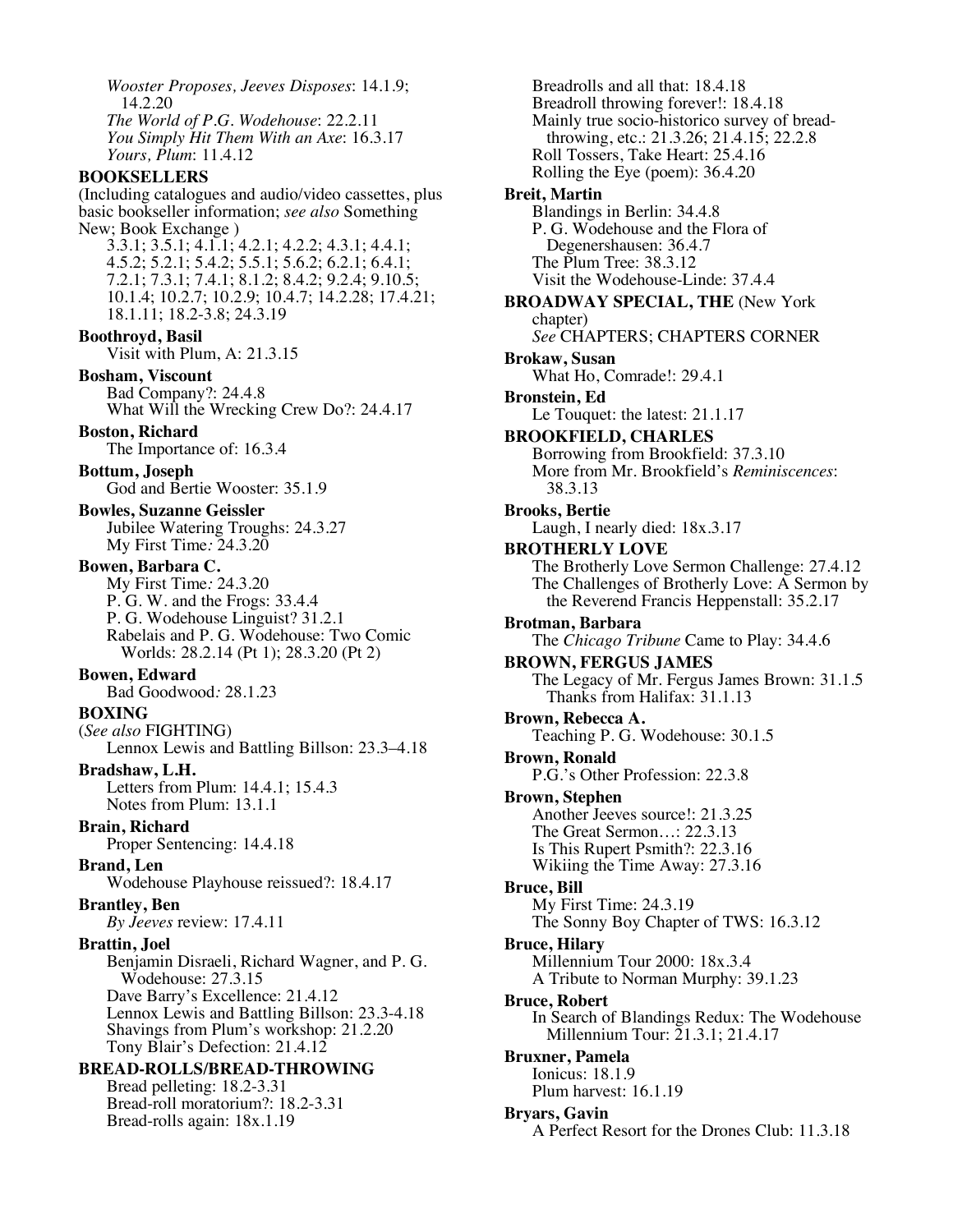**Buchanan, Bob** Finding Wodehouse in the Most Unlikely Places: 31.3.8 **BURKETT, NANCIE** Preparing mailing list: 7.2.1 Providing administrative support: 8.4.1 Stepping down/thanks: 9.4.4 **Burton, Rosemary** A Journey into Deepest Worcestershire: 3.3.1 **Bushnell, Noel** The Wodehouse Cult?: 40.1.14 **BUTLERS** (*See also* SERVANTS) Beach, meet Rambo: 18x.3.15 Buttling today: 15.4.21 Gentleman's personal robot: 18x.3.20 Nautical Jeeves, A: 14.4.9 Port in a Storm: 11.2.6 Sebastian Beach: 22.3.17 What separates a Jeeves from a butler?: 7.3.Supp What the Butler Said: 12.2.6 *BY JEEVES* (*See also* JEEVES [Musical]) American production, review by Aunt Dahlia: 17.4.8 British production, review by Tony Ring: 17.2.1 Broadway production: 22.4.22 Filmed in Canada: 22.3.10 More on *By Jeeves*: 17.4.11 Revisited, 17.4.10 **Byerly, Ann** Advice to the AMA: 4.2.1 **Byham, Sue Marra** I have a stalwart valet: 17.1.9 When We're Drinking Port with Beach: 17.3.19 **Bytwerk, Randall** Wodehouse Gets a German Trim: 37.2.12 **C Campbell, Christy** How Winston saved Wodehouse from prison: 16.1.10 **CANADA** Oh God, oh Montreal!: 18.1.13 Plum's Canada: 10.2.Supp **Cannon, Peter** "Carry On, Flashman": 14.2.26 A Few Quick Ones: 27.4.3 First love: Reading with P.G. Wodehouse: 17.4.4 The Imitable Jeeves: 15.4.17 My First Wodehouse: 22.2.11 "Thank You, Joe Keenan": 14.4.11 Very Good, Joe Keenan: 27.1.8 **CANNON, PETER** In Defense of Jonathan Ames: 27.3.17

Parody in the presence of the passenjare (And I

mean it to sting): 15.4.8

*Scream for Jeeves* (book review): 15.3.8 **Capelle, George van** R.V. Smethurst and the Empress of Blandings: 14.1.1 News from Holland: 17x.1.12 **CAPITAL! CAPITAL!** (D.C. chapter) *See* CHAPTERS; CHAPTERS CORNER. **CAPITAL F.O.R.M.** (Ottawa chapter) *See* CHAPTERS CORNER. **Carpenter, William A.** "She cheesed the rabbit theme": 17.3.3 **Carroll, Beth** Dogs, Spies, and Beans: 34.3.6 Irrelevant genius, An: 18.1.26 Nuts, Maniacs, and Plum: 34.2.10 **CARROLL, LEWIS** Lewis Carroll's Cheshire Cat and—guess who?: 14.2.6 **Carruth, Fr. James** P.G. Wodehouse and Human Relations: 6.4.Supp **CARRUTH, FR. JAMES** Made honorary TWS member: 8.1.1 **Cary, Delicia Seay** Wodehouse and the Song of Songs: 14.2.14 **CATS** *See* ANIMALS. **Caywood, Gus** *Cabaret Girl* in New York: 30.2.23 Funds Drive for the Wodehouse Wall, A: 23.3-4.5 Remembering Frits Menschaar: 29.2.20 **Cazalet, Edward** A Family Memory: 33.3.8 Pip, Pip to a Fine O.M.!: 24.4.2 Visit to the Wodehouses, A: 16.4.14 **CAZALET, HAL** (*See also LAND WHERE THE GOOD SONGS GO*) Congratulations! (engagement announcement): 23.3-4.24 Hands Across the Sea: 27.3.24 **CAZALET, LEONORA** A. Woollcott: 16.4.14 **CAZALET-KEIR, THELMA** Obituary: 10.2.2 **CDs, WODEHOUSE** *See* JETTE, MARIA; LAND WHERE THE GOOD SONGS GO; SONGS AND LYRICS **CENTENARY EXHIBITION** Articles about, 2.5.1; 3.1.2; 3.2.1; 5.4.2 Report from Florence Cunningham, 5.4.Supp **CHANDLER, RAYMOND** Exhibition at Dulwich: 9.3.5 Mean Streets Meet Clubland: 21.1.8 That Other Dulwich Boy: 25.4.18 Wodehouse and Raymond Chandler: 17x.3.6 **CHAPTER ONE** (Philadelphia chapter) *See* CHAPTERS; CHAPTERS CORNER.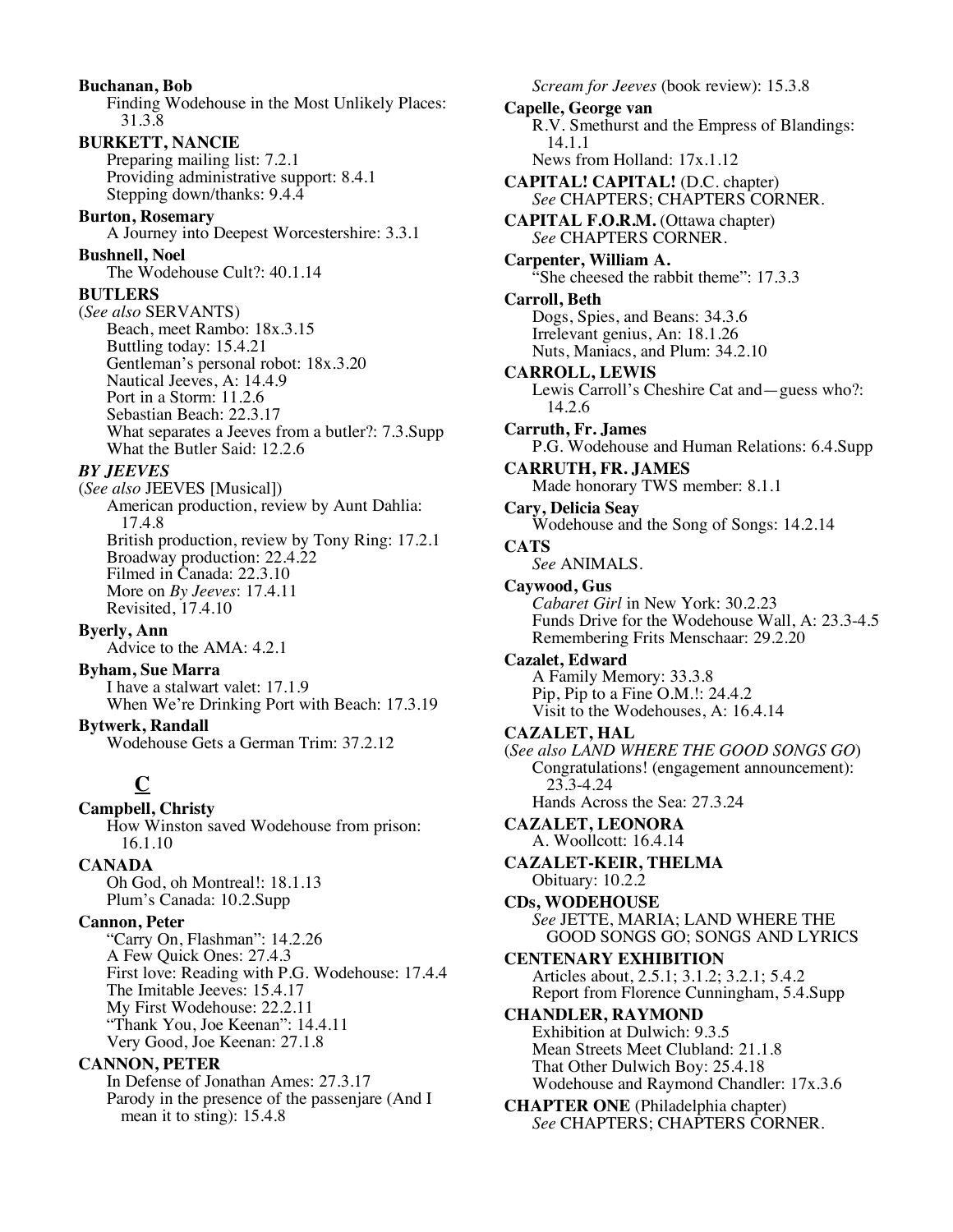### **CHAPTERS**

(*See also* BINGES; Chapters Corner; Clients of Adrian Mulliner; SOCIETIES) Blandings Castle (S.F.): 5.4.1; 7.1.1; 7.3.Supp; 7.4.3; 9.4.4; 11.4.4; 16.1.13; 18.4.8; 21.2.22 Blandings Reboot: 40.2.15 Broadway Special: 25.2.22; 25.3.2 Broadway Special Bit of Fun: 32.2.17 Calling All Floridian Plummies!: 31.1.9 Capital! Capital!: 13.4.3; 14.1.27; 15.4.16; 17.2.11; 26.4.13; 27.1.7&13; 27.2.18&19; 27.3.17; Quiz 28.2.7 The Care and Feeding of Chapters: 26.2.23 Chapter One: 14.4.15; 15.1.5; 15.3.16; 15.4.7; 16.1.8; 16.2.5; 17.1.8 Chicago Accident Syndicate: 16.1.13 A Denver Chapter?: 34.1.4 Delaware Valley chapter: 3.1.1; 3.6.2 Drone Rangers: 15.1.4; 15.3.18; 17.2.Insert Drone Rangers Waltz across Texas: 32.4.19 Dutch Discovery Becomes Northwodes' Windfall: 31.1.17 Early thoughts on chapter formations: 2.2.1; 2.3.1; 3.5.2 Flash: Western New York Chapter Has New Name!: 31.1.13 Kindred spirits: 14.1.25 Lake Geneva section: 10.2.2; 11.2.6 New Chapter Alert: The West Texas Wooster: 36.3.6 A New Chapter in North Carolina: 39/4/9 New England Wodehouse Thingummy Society (NEWTS): 12.4.7; 13.1.3; 14.1.25; 14.2.33; 14.3.10; 15.1.10; 36.2.13 A New Niagara Chapter?: 29.3.15 1999 List of chapters: 18x.2.10 The Orange Plums Chapter Report (Autumn 2020): 41.3.8 Perfecto-Zizzbaum Motion Picture Company: 24.3.17 Pickering Motor Company: 22.4.15; 23.1.15; 23.2.7; 24.1.4; 25.1.15 Pdrones (St. Louis area): 13.3.6; 14.1.25; 16.1.7; 16.1.23 Plum's Chums: 13.3.6; 14.1.26 Portland, Oregon bash: 18x.2.11 Possible chapter formations: 13.3.6 Rugby, Tennessee: Utopia at Last: 37.4.24 SoCal Chapter Forming?: 34.3.16 Sonny Boy chapter: 16.3.12 Soup & Fish Club: 26.4.18 Where we are: 16.3.14 Wuckoos of the palace: 18x.3.3 **Chapters Corner** (Column on chapter activities): 16.3.14; 16.4.9; 17.2.10; 17.4.15; 17x.1.13; 17x.2.9; 17x.3.11; 18.1.12; 18.4.13; 18x.1.26; 18x.2.10; 21.2.24; 21.3.13; 21.4.11; 22.1.7; 22.3.15; 23.2.21; 23.3-4.20; 24.1.24; 24.2.25; 24.3.24; 24.4.19; 25.1.24; 25.2.19; 25.3.16; 25.4.20; 26.1.19; 26.2.19; 26.3.28; 26.4.23; 27.1.19; 27.2.20; 27.3.19; 27.4.18; 28.1.18;

28.2.19; 28.3.12; 28.4.17; 29.1.12; 29.2.12; 29.3.12; 29.4.12; 30.1.20; 30.2.19; 30.3.19; 30.4.17; 31.1.14; 31.2.14; 31.3.19; 31.4.19; 32.1.19; 32.2.18; 32.3.18; 32.4.15; 33.1.14; 33.2.14; 33.3.14; 33.4.12; 34.1.12; 34.2.11; 34.3.11; 34.4.16; 35.1.18; 35.2.6; 35.3.7; 35.4.7; 36.1.7; 36.2.18 (&13); 36.3.10; 36.4.15; 37.1.14; 37.2.17; 37.3.18; 37.4.17; 38.1.17; 38.2.18; 38.3.14; 38.4.18; 39.1.18; 39.2.18; 39.3.19; 39.4.18; 40.1.18; 40.2.17; 40.3.15; 40.4.15; 41.1.12; 41.2.19; 41.3.19; 41.4.19 **CHARACTERS IN WODEHOUSE** The Casting Couch: 24.4.6 In Search of Lord Emsworth: 31.1.7 Midwesterners in P.G. Wodehouse: 8.4.Supp My Own Private Jeeves (military characters): 29.3.2 The Mystery of McAlister/McAllister: 40.3.5 Sebastian Beach: 22.3.17 That Frightful Ass Spode: Wodehouse Takes on Mosley: 31.2.8 The Wilburfloss Mystery—Solved: 35.3.14 Wodehouse and the gangsters: 21.3.16 **CHAUCER, GEOFFREY** Chaucer: 10.2.2 Wodehouse and Chaucer—Birds of a Feather?: 27.2.9 **CHESHIRE CAT** Lewis Carroll's Cheshire Cat and—guess who?: 14.2.6 Riddle of the Cheshire Cat Solved: 14.2.6 **CHICAGO ACCIDENT SYNDICATE** *See* CHAPTERS; CHAPTERS CORNER. **CHICAGO AND ALL THAT JAZZ** (1997 convention) *See* CONVENTIONS, TWS **CHICKEN FARMING** Stanley Featherstonehaugh Ukridge: Hidden Values and Frozen Assets: 23.1.1 **CHILLICOTHE, OHIO** Why Chillicothe?: 30.4.9 **CHINS** On receding chins (PGW letter to *The Times*): 11.2.11; 17x.4.19 **Chitty, Dennis** Bertie and the Poet Shelley: 23.3-4.16 Indian Summer of an Uncle: 23.1.17 The Maestro's Amazing Memory: 25.1.10 The Maestro's Beastly Similes: 27.1.5&18 My First Time: 24.3.20 Ode to Parabolic Joy: 24.3.17 **CHURCHILL, WINSTON** How Winston saved Wodehouse from prison: 6.1.10 Views on pigs: 10.4.12 **CIGARETTE CARDS** (*See also* WAGNER, HONUS) I'll Trade You My 1909 Honus Wagner Card!: 37.2.8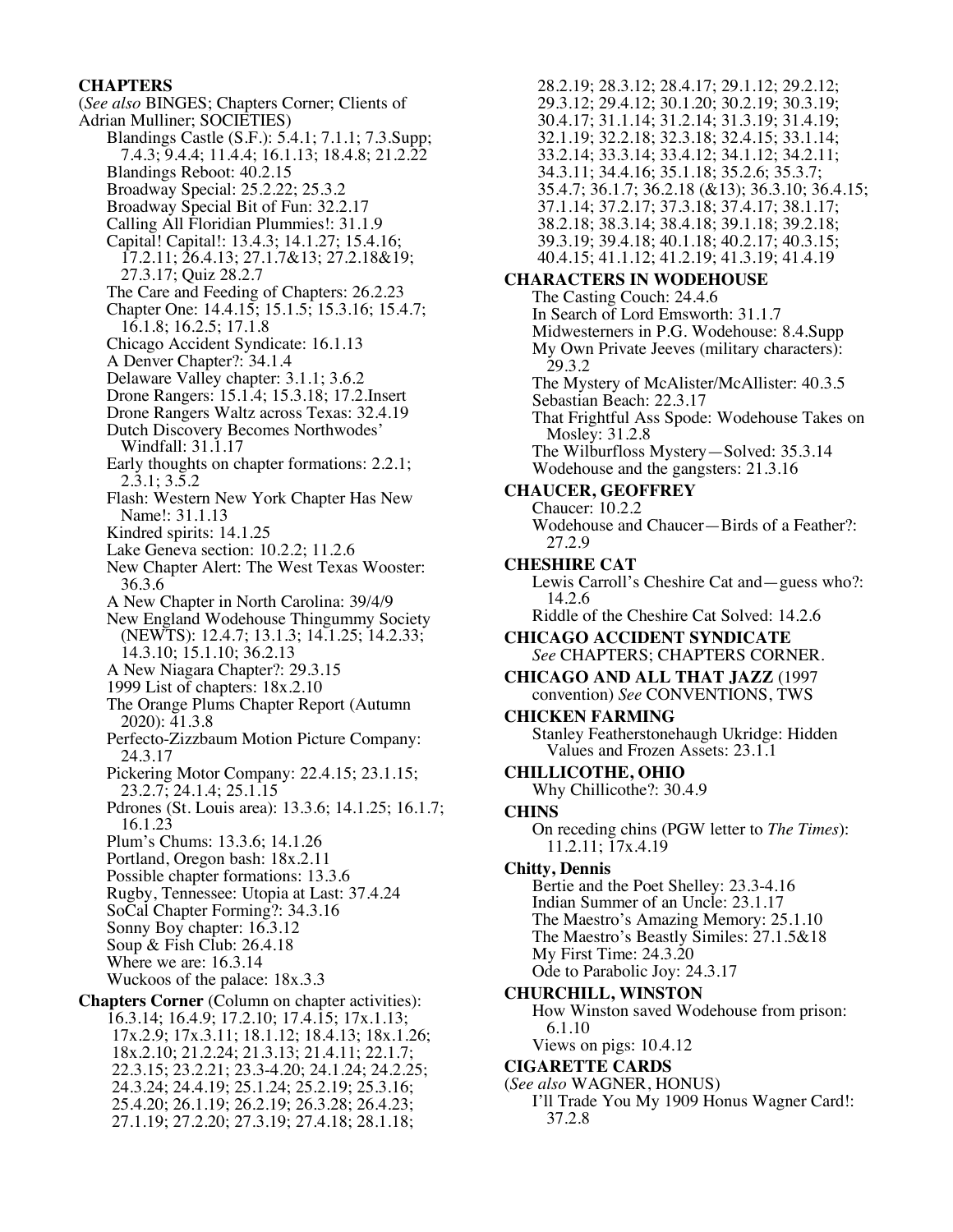**CINCINNATI, OHIO** (*See also* CONVENTIONS TWS—2019 Cincinnati) Wodehouse in Cincinnati: 40.3.1 **CITY LIT THEATRE** Bertie and Jeeves in Chicago: 16.1.16 *The Code of the Woosters*: 15.4.6 Pigs Do Have Wings: 26.3.27 *The Mating Season*: 22.1.14; Review, 22.2.12 *Right Ho, Jeeves*: 14.4.17; 15.1.11; 18.2-3.8 *Thank You, Jeeves (Jeeves and the Feudal Spirit):* 17.1.10; 17.4.14; Audiotape, 21.3.19 *Uncle Fred in the Springtime*: 22.4.23 **Claghorn, Bill** Notes from Plum: 12.4.1 **Clevenger, Dorry** Yet More Capital! Capital! Limericks: 27.2.19 Yet More Delightful Poetry from Vapital! Capital! (Haiku Category)*:* 27.1.13 **Clevenger, Ken** Archives, Anyone?: 37.3.13 A Calendar of Wodehouse Saints: 31.4.9 Creating Life: Wodehouse's Golf Stories and God: 32.4.21 A Frizzled Ferry and a Refreshing Rail (convention 2015 report): 36.4.1 The Heacham Heresy Refuted: 31.4.3 In Search of Jeeves: 27.1.15 Incarcerated in Wodehouse: 28.2.5 Innuendo in Wodehouse: 31.3.16 *Jeeves in Bloom* (review): 38.1.23 *Jeeves Intervenes* in Asheville: 37.1.13 *Jeeves Takes a Bow* at the NC Stage Company: 39.2.12 July 10: A Savage Gathering (A Week With Wodehouse report): 28.3.7 The Legacy of Mr. Fergus James Brown: 31.1.5 Life Imitates Art: 36.1.6 The Mulliner Games: 32.2.10 A Mulliner Menagerie: 29.3.17; 29.4.4; 30.1.18; 30.4.8; 31.2.12; 32.1.9 *Rannygazoo* Review Reply: 32.3.11 Remsenburg Historical Marker Ceremony (announcement): 33.1.7 Review of *Just Enough Jeeves*: 31.4.13 Saturday Evening Reception and Banquet (2007 convention report): 28.4.4 Study in Scotch, A: Drinks in Mulliner: 29.1.1 Was Wodehouse a Gastronome?: 26.4.14 What Was That Noise? A World War!: 40.4.21 Wodehouse and Einstein: Parallel Lives, Different Universes: 31.1.18 Wodehouse Book Dedications: 30.2.6 Wodehouse Book Dedications Quiz: 30.2.5 **Clients of Adrian Mulliner**: 13.4.9; 14.1.23;

Wills Cigarette Cards, Part 2: 37.3.17

14.2.37 (*See also* Chapters Corner)

#### **CLOCKS**

| Plum Time: 28.2.18 |
|--------------------|
|--------------------|

**CLOTHING**

Sponge bag trousers: 14.1.16 What the Well-Dressed Man Was Wearing: Sartorial Etiquette for the Polished Boulevardier, 1900–1940: 40.1.1 **CLUBS** The Hot Club—Who?: 41.4.16 P. G. Wodehouse and The Other Club: 30.2.12 Wodehouse in clubland: 12.3.2 **COHEN, DAN** Dan Cohen, Our New *Plum Lines* Editor: 24.4.12 Obituary: 39.2.12 **Cohen, Dan and Susan** (either or both) (*See also* Chapters Corner; Rivals of P. G. Wodehouse) Beyond Anatole: Dining with Wodehouse: 23.3-4.1 Big year for newts, A: 16.1.9 Bingeing in Cape May: 17x.3.1 Breadroll throwing forever! 18.4.18 Buttling today: 15.4.21 The Casting Couch: 24.4.6 Chapter One: 15.4.7 Chapter One forms: 15.3.16 Chapter One's first annual picnic: 15.4.7 Class Warfare: 27.3.23 Dear Cuppy: 26.4.8 Gorilla My Dreams: 29.2.1 Great Newt Exhibit, The: 16.2.5 Jeeves the faceless: 15.2.24 The Literary life: 17x.2.14 My First Time: 24.1.6 New Philly chapter?: 14.4.15 New Philadelphia group: 15.1.5 New Wodehouse anthology, A: 18.2-3.27 Newts: 15.4.13 Pip, Pip to a Fine O.M.!: 24.4.2 Plum at the millennium: the "best story" vote: 18.4.10 The Princess and SO Much More: 25.1.13 Rivals of P. G. Wodehouse: 25.2.13 The Search for Rosie M. Banks: 16.4.13 That Other Dulwich Boy: 25.4.18 Toodle-pip to a classic Jeeves & Wooster: 13.3.4 What Ho! Woosterfest!: 23.2.10 Wodehouse at the bar: 21.3.8 Wodehouse in Philadelphia: 16.1.9 *Wodehouse Playhouse* Returns: 23.3-4.18 **Colbran, George & Margaret** Wodehouse Playhouse stars: 18x.1.28 **Cole, William** *Bolton and Wodehouse and Kern* (book review): 15.2.7 **COLLECTING** *See* BOOK COLLECTING; Collecting Wodehouse. **Collecting Wodehouse** (column by John Graham) America, I Like You: 24.2.22 The Autograph Edition Told Again: 27.3.8 Big Money: Collecting First Editions: 24.3.21 Collecting 1911 Wodehouse: 32.3.11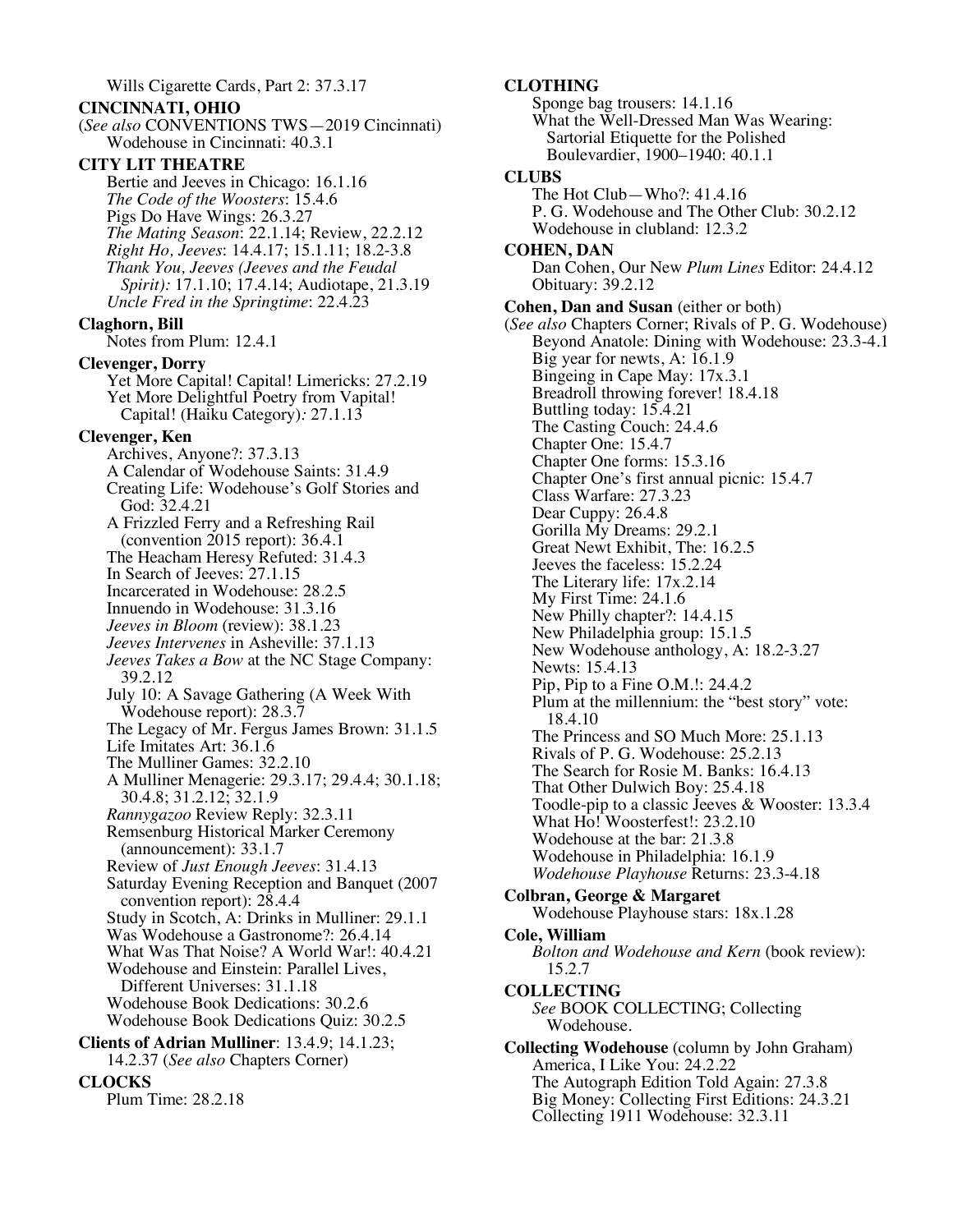Collecting A. L. Burt Editions of Wodehouse: 38.3.4 Collecting Books about Wodehouse: 26.2.7 Collecting *Cosmopolitan* and *Collier's* Wodehouse: 31.4.7 Collecting Extricating Young Gussie: 36.2.10 Collecting Facsimile First Editions: 30.1.6 Collecting "Gone Wrong": 29.3.16 Collecting *Hot Water*: 28.3.18 Collecting *Something New* (and *Fresh*): 36.3.6 Collecting *Summer Lightning*: 25.1.17 Collecting The Autograph Edition: 27.2.12 Collecting *The Jeeves Omnibus*: 28.1.13 Collecting *William Tell Told Again*: 25.4.6 Collecting Wodehouse: 24.1.12; 27.4.14; 33.3.19 Collecting Wodehouse Rarities: 34.3.8 Collecting Wodehouse: Related to *Mike*: 30.4.21 Collecting Wodehouse: *The Strand* Magazine and Other News: 31.3.3 Collecting Wodehouse: *The White Feather* and *Not George Washington*: 29.1.10 The Gold Bat: 25.3.7 Some Bibliographic Puzzles: 26.1.6 100 Years of School Stories*:* 24.4.7 The Tauchnitz Editions: 25.2.10 To David from Plum: 27.1.13 World-Wide Wodehouse: 26.4.12

### **COLLEGE COURSES**

*See* EDUCATION/TEACHING

#### **Collicott, Susan**

And They're Off! (2018 convention report): 38.4.1

July 15: Of Aunts and Pigs (A Week With Wodehouse report): 28.3.10 Newport Bus Tour, The (2007 convention report): 28.4.2

#### **COMICS**

Manga!: 29.3.1 Wodehouse in the Comics: 38.2.1 Wodehouse in the Comics—Revealed!: 32.2.15 Reprise: 32.3.8

#### *COMING OF BILL, THE*

PGW, the Yellow Peril, and the White Hope: 36.2.15

When Bill Came in Disguise—Again!: 34.3.7

#### *COMMENTS IN PASSING*

(Volumes I & II of TWS newsletter)

*August 1980 (I.1):* Morgan Library exhibit; First International meeting; Bucks County chapter meeting; TWS membership at 30 and counting.

*October 1980 (I.2):* TWS signs; Why is *Wode*house pronounced *Wood*house?; Call for ideas to improve TWS; Lending libraries; TWS insignia contest; About PGW biographies.

*February 1981 (II.1):* WCY = Wodehouse Centennial Year; First San Francisco chapter meeting; Call for newsletter title; Booksellers; Publicity for TWS in The Red Herring; Revision of Jasen biography.

*April 1981 (II.2):* Release of report about Plum's WWII imprisonment; Statement on chapter autonomy; Great Insignia Contest continues; Wodehouse exhibits around the country; Annual dues set; Book by Robert Hall; Montreal chapter.

*June 1981 (II.3):* "Jeeves Takes Charge" on tour; Wodehouse exhibits; Jasen book available; Definition & organization of chapters; Dues; Q&A column to start.

*September 1981 (II.4):* New title for newsletter: *Plum Lines*; Great Insignia Contest continues; Guildford plaque announcement; Member autobiographies requested; Wodehouse exhibits; OM designated for Plum Lines editor; TWS organization plan approved; Q&A column starts (with answers by Jasen); Wodehouse books & ephemera.

*November 1981 (II.5):* Morgan Library Centenary Celebration with Lady Ethel Wodehouse—report in full & books published; Renovation of Dulwich Library; Dues/membership cards; A memory from Doug Stow; Delaware Valley chapter activities; Wonderments; Suggested organization chart.

#### **CONCORDANCES**

(*See also* MCILVAINE BIBLIOGRAPHY) Early concordance, An: 15.4.20 Mr. Mulliner and his relatives: 17.3.21; 17.4.16 *Mulliner: Wodehouse at the Anglers' Rest*: 16.3.11 *Who's Who in Wodehouse*: Preliminary notice, 6.2.1; Review, 11.3.14 Wodehouse at Blandings Castle, a concordance (review): 18.4.19 The Wodehouse Cult?: 40.1.14 Wodehouse Millennium Concordance: Announced, 15.3.3; Finished, 22.4.15 **Connolly, Joseph** Toodle-pip to a classic Jeeves and Wooster: 13.3.4 **CONNOLLY, JOSEPH** Made honorary TWS member: 8.1.1 **Connor, Russell** Psmith at 100: 29.3.18 **CONSTITUTION, TWS** Constitution approved: 3.6.1 Constitution: 4.1.Supp Draft constitution:  $17x.2$  insert President's message: 16.4.12 Status of proposed constitution: 17x.3.6 **CONTESTS** Attention Poets: Convention Contest!: 24.2.3 Brotherly Love Sermon Challenge: 27.4.12; 28.3.2 Convention Contest Entrant (2009): 30.3.23 Great Scrimgeour Contest, The: 10.2.5; 10.3.3; 10.4.5 Great Scripture Knowledge Contest: 17x.2.10 Most Divine Sermon, A: 29.1.8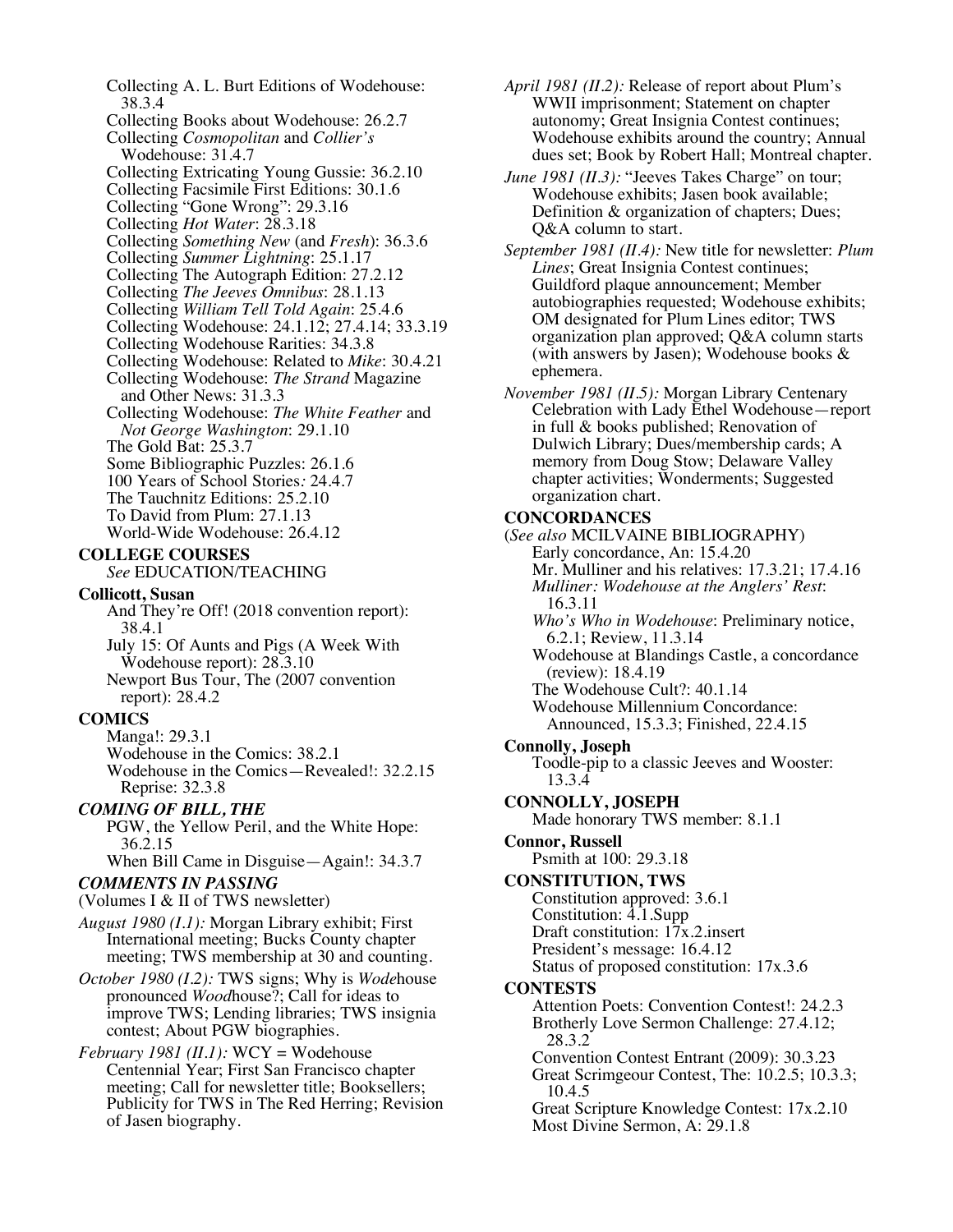Wodehouse and the *New Statesman:* 14.1.4 **CONVENTION COMMITTEE** (formerly Convention Steering Committee) A New Approach to Conventions: 26.4.10 Applying for 2009*:* 26.4.11 Applying for 2011: 28.4.6 Be a Mover and a Shaker: The Convention Committee: 39.2.12 Convention 2009 Bids: 27.2.4; 27.3.3; 27.4.12, 28.1.6 Convention 2011 Bids: 29.2.19 Conventions, Anyone?: 30.3.16 **CONVENTION TALKS** (by speaker) *Armstrong, Curtis* Nodders I Have Known: Wodehouse's Hollywood and Mine: 24.3.12 Under the Influence of *Laughing Gas*: 27.1.1 Wodehouse in a Changing World: 33.2.3 *Carruth, Fr. James* P. G. Wodehouse and Human Relations: 12.4.20 *Cazalet, Sir Edward* A Visit to the Wodehouses: 16.4.14 *Chitty, Dennis* The Maestro's Amazing Memory: 25.1.28 The Maestro's Beastly Similes: 27.1.5&18 *Cohen, Dan* Gorilla My Dreams: 29.2.1 The Search for Rosie M. Banks: 16.4.13 (presented with Susan Cohen) Wodehouse at the Bar: 21.3.8 *Cotton Anne* If Jeeves Were a Dog . . . : 29.1.4 The Old School Tie That Binds: Part 1, 17x.1.16; Part 2, 17x.2.4 *Dirda, Michael* Wodehouse and the critics: 17x.4.12 Wodehouse's Peers in Comedy: Part One, 39.1.15; Part Two, 39.2.15; Part Three, 39.3.12 *Dueker, Chris* Of Mumps and Men: 35.4.15 Remembrance of Fish Past: 27.2.4 The Times of P. G. Wodehouse: 39.1.1 *Eckman, Mike* The Valet and the Heretic: 41.2.4 *Garrison, Daniel* Plum pudding in old brandy: Wodehouse and the epic simile: 17.1.4 Romantic Plots in Wodehouse: The Greek Comedy Formula: 35.2.19 *Gould, Charles* Cracking the Code of the Woosters: 17.1.19 The Discretions of Archie: 30.1.10 P. G. Wodehouse: The Last of the Great Russians: 12.4.20 *Graham, John* Picturing Jeeves: 33.1.1 Published in Philadelphia: PGW and the *Saturday Evening Post*: 23.1.20 *Hayward, John* P. G. Wodehouse and the Hollywood Cricket Club: 27.2.2

*Hedgcock, Murray* Red-Hot Stuff—But Where's the Red-Hot Staff?: 26.4.1 *Heymann, Dick* The Llaboration of P. G. Wodehouse and F. Scott Fitzgerald: 31.2.18 *Kent, Paul* Wodehouse and the Stuffed Eelskin of Fate: 41.3.11 *Lellenberg, Jon* Wodehouse makes a comeback: 18.2-3.11 *MacGregor, Marilyn* Plum's Sherlock: Doyle's influence on PGW: 18.4.23 *McCrum, Robert* Wodehouse in Wonderland: 37.1.1 *Milstein, Elliott* It Wasn't a Dark and Stormy Night: A Study of the Openings of the Novels of P. G. Wodehouse: 37.4.5 The Nature and Development of the Impostor in the Works of P. G. Wodehouse: 30.4.1 St. Mike's, Wodehouse, and Me: The Great Thesis Handicap: 25.2.1; 25.3.11 Stanley Featherstonehaugh Ukridge: Hidden Values and Frozen Assets: 23.1.1 A Study of the openings of the novels of P.G. Wodehouse: 13.1.15 The Supercilious Sisters of Galahad Threepwood and a Long, Lingering Look at the Best of Them: 39.4.1 / Comments: 39.4.7 *Molitor, Tom* On the Care of the Pig: 30.3.15 *Montgomery, Bruce* 1917 and Beyond: Plum's Great Year of Music: 39.3.1 *Murphy, Helen* Plum and Rosie: A Match Made in Heaven: 18.2- 3.32 Wodehouse: A Male Thing?: 25.2.6 *Murphy, Norman* Betting on Bertie, or Wodehouse and Horse Racing: 30.4.10 The Last Puzzle: 33.1.12 P. G. Wodehouse and the Servant Question: 16.4.26 Where Did Bertie Wooster Come From?: 28.4.22 Wodehouse and the Animal Kingdom: 18x.4.10 Wodehouse and the Girl Friends: 35.2.1 Wodehouse at the Seaside: Where is Bramley- On-Sea?: 22.4.16 *Nieuwenhuizen, Peter* Of Pigs and Prawns: 41.1.1 A Tale of Two Knights: Sir Philip Sidney and Sir Pelham Grenville Wodehouse: 35.2.13 Wodehouse and the Hidden Painter: 40.2.5 Wodehouse in the Comics: 38.2.1 *Phelps, Barry* Two Little Known East Anglian Authors Compared: 14.3.16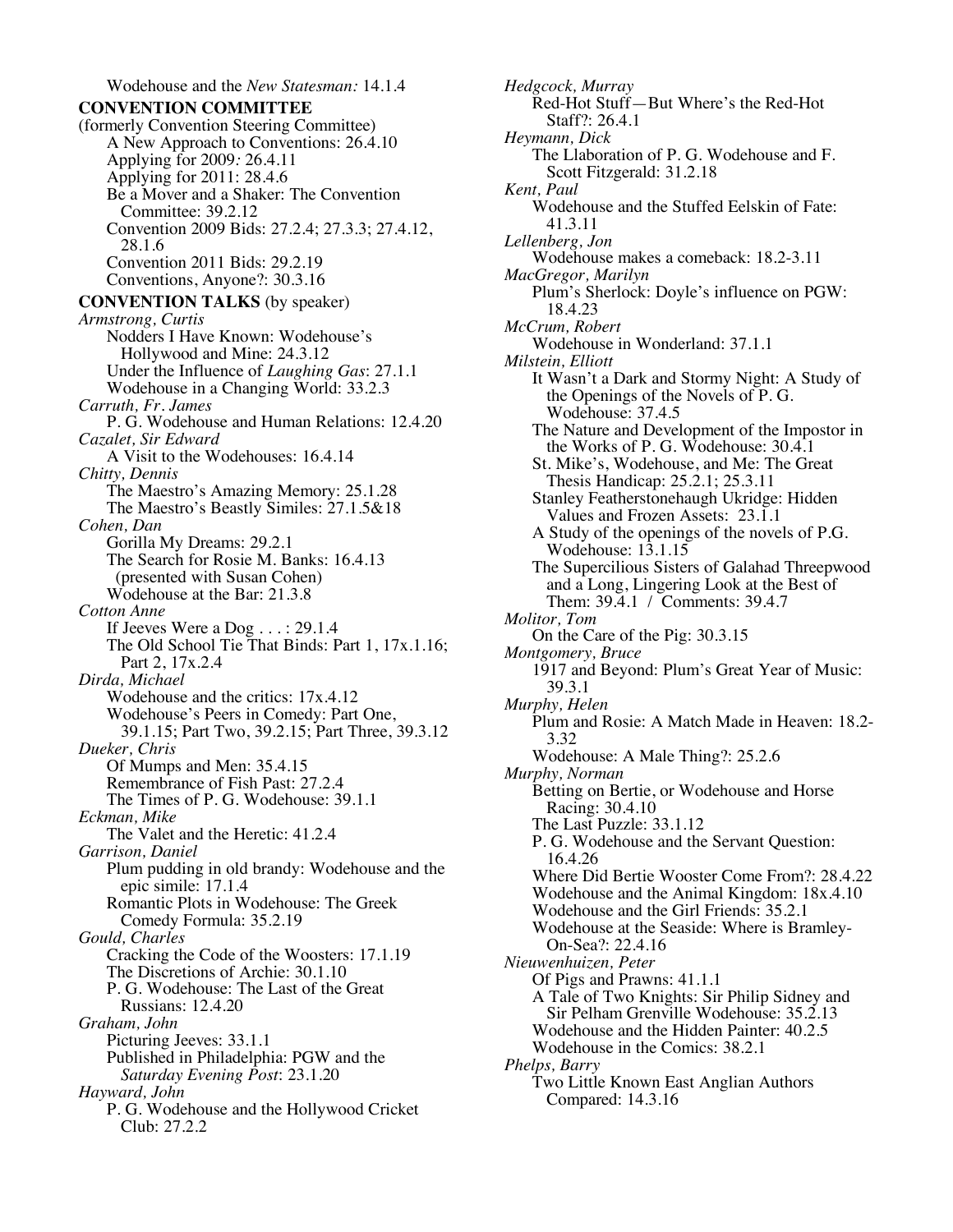*Pointon, Michael* Plum, Her Majesty, and Me: 35.1.13 *Richardson, W. F.* P. G. Wodehouse: lyricist: 18.1.1 *Ring, Tony* Books and Articles About P. G. Wodehouse: 27.4.8 (Pt 1); 28.1.7 (Pt 2); 28.2.10 (Pt 3) Collecting Wodehouse Can Be Taxing: 15.1.16 The Courting of the Muse: 33.2.7 The Frustrations of a Proven Successful Playwright: 35.1.1 Limp Lavender Leather: 21.1.1 Wodehouse in the Pavilion: Part 1, 16.4.21; Part 2, 17.1.14 Wodehouse on the Boards: 26.2.10; 26.3.20 *Scheppers, Jen* On the Modern Wodehouse Reader: The Psychology of the Individual: 37.2.1 *Scrivener, the Rev. Canon William* Of Pale Young Curates and Me: 38.1.4 *Shaw, Madelyn* What the Well-Dressed Man Was Wearing: Sartorial Etiquette for the Polished Boulevardier, 1900–1940: 40.1.1 *Skupin, Mike* Damsel in Distress: 21.2.5 *Slythe, Margaret* P. G. Wodehouse: The Dulwich Factor: 29.4.8 *Smith, Tom* From Ex-Sgt. Beale to Colonel Pashley-Drake: The Military Man in Wodehouse: 24.4.9 Jeeves, the Model of Servant Leadership: 33.1.18 P. G, Wodehouse: Master Spy? A Tale of Espionage, Plum, and American Intelligence: 39.2.8 The Song of Songs: Sonny Boy and Me: 41.3.4 *Taves, Brian* Hollywood Adapts Wodehouse: 29.2.5 Plum in Hollywood: Just the FAQs, and a Few Myths Shattered: 27.3.4 *Verrill, Wendell* Wodehouse and God: 28.4.8 *Walker, Constance* Jeeves among the Hipsters: 39.2.1 *Woodger, Elin* The Anglo-American Angle: 33.2.20, 33.3.4 Lady Constance's Lover: Romance and Sex à la Wodehouse: 21.4.1 P. G. Wodehouse, Feminist: 37.3.1 **CONVENTIONS, TWS** (*See also* BINGES; CONVENTION STEERING COMMITTEE; CONVENTION TALKS; PILGRIMAGES) The 2013 Convention!: 31.2.13; 31.3.7 The 2015 Convention!: 33.2.14; 33.4.3 Conventions, Anyone?: 30.3.16 The Pursuit of Happiness: A Not-Very-Brief History of The Wodehouse Society and Its Conventions: 25.4.3 TWS 2007, Anyone?: 26.1.5

 **1982 Delaware Valley College** Preliminary plans: 3.1.1 When and where: 3.3.1 Report: 3.4.1  **1983 Doylestown, Pennsylvania** Announcement: 4.4.1 Planning begins: 4.3.1 Plans and program: 4.5.2 & 4.5.Supp Report: 4.6.Supp  **1985 Ithaca, New York** Agenda, business meeting & TWS policies: 6.4.Supp Opening remarks from: 7.2.Supp Pre-convention announcements: 5.1.1; 5.6.2; 6.2.Supp; 6.3.5 Questionnaires: 5.3.Supp; 6.1.2 Report: 6.4.1  **1987 San Francisco** Pre-convention announcements: 7.3.2; 8.1.1, 2 Report & mayor's proclamation: 8.4.Supp Errata to report: 8.4.1  **1989 Kalamazoo** Convention Phase Two in Kalamazoo: 9.4.2 Convention Phase Two in Kalamazoo: 10.1.5 Preliminary arrangements: 10.2.3 Registration form: 10.3.1 Report: Convention Phase Two was in Kalamazoo: 10.4.1  **1991 New York** Preliminary announcements: 11.3.16 & 12.1.3; 12.2.1 & 12.2.13 Report: 12.4.12  **1993 San Francisco** Pre-convention announcements: 13.2.13; 13.4.4; 14.1.29 & 32; 14.2.1, 3, 5 & 9; Registration form: 14.2.39 Report: Wodehouse convention '93!: 14.3.1  **1995 Boston** Pre-convention announcements: 15.1.5; 15.2.8; 15.4.5; 16.1.4; 16.2.6; 16.3.16 Letter from Elin: 17.1.3 Quiz: 17.2.9 Report: Wodehouse convention '95!: 16.4.1  **1997 Chicago (Chicago and All That Jazz!)** Great Poetry Handicap: 17x.1.9 Great Scripture Knowledge Contest: 17x.2.10 Pre-convention announcements: 17.3.18; 17.4.12; 17x.2.9 & 19; 17x.3.4-5 Report: Chicago and all that jazz, 1997!: 17x.4.1 Terrific Loot for Sale!: 23.2.7  **1999 Houston (Gone to Texas)** Convention volunteers: 18x.4.9 Cricket Club formed: 18x.1.23 Loot for Sale: 21.1.8 Pre-convention announcements: 17x.4.16; 18.1.8; 18.2-3.18; 18.4.4; 18x.1.10; 18x.2.5; 18x.3.5 Report: Hi ho, Drone Rangers!: 18x.4.1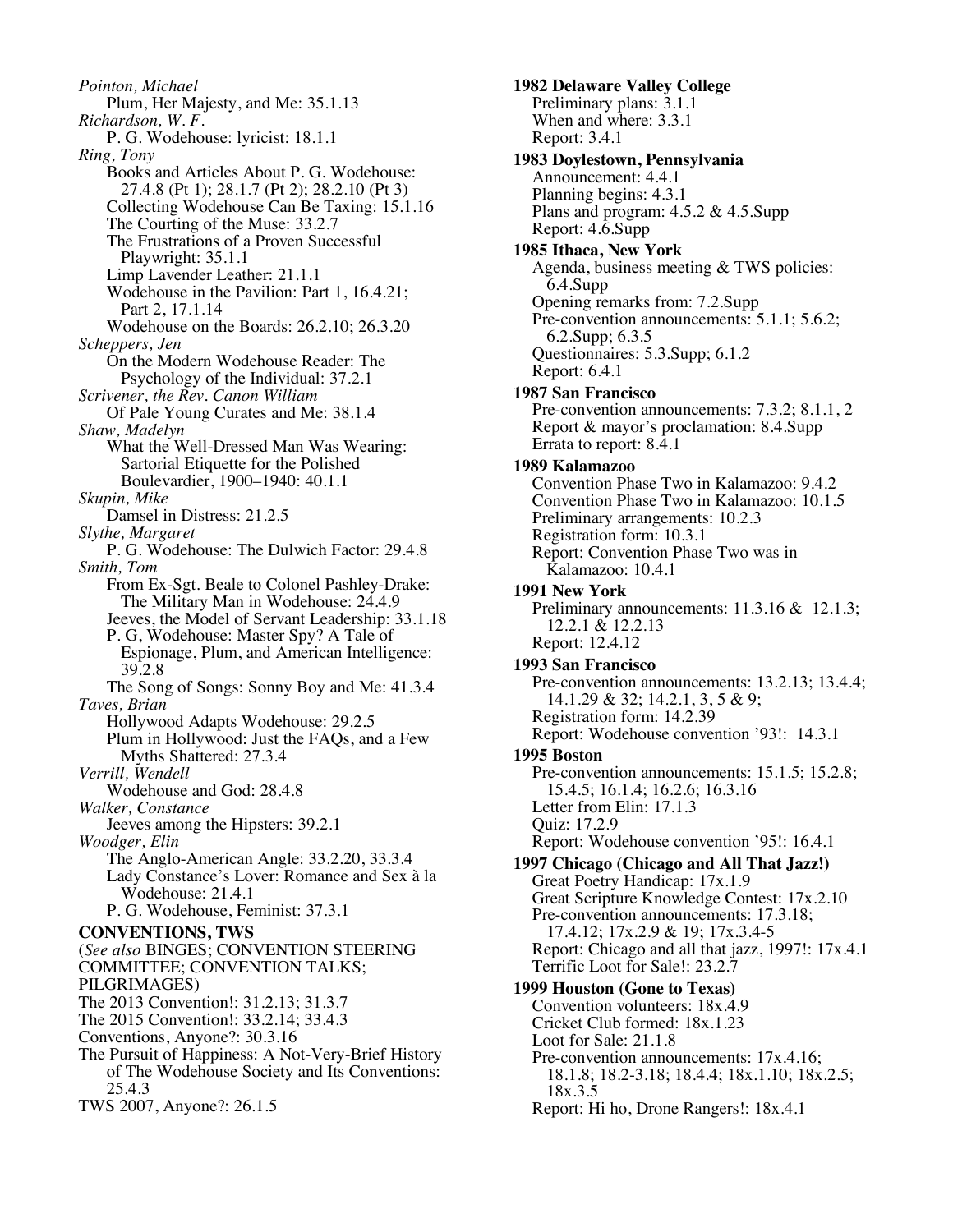**2001 Philadelphia (A Wodehouse Odyssey)** Great Plum Paragraph Contest: 21.4.24; 22.2.19 Hope Gaines, David Mackenzie: Chief Perpetrators: 23.1.24 Library exhibit: 22.3.11 Pre-convention announcements: 21.1.15; 21.2.15; 21.3.23; 21.4.22; 22.1.12; 22.2.7; 22.3.11 Quiz: 22.4.23; Answers, 22.4.24 Report: 2001: A Wodehouse Odyssey: 22.4.1; Cricket match, 22.4.13 Tasmanian Note: 23.1.18  **2003 Toronto (Right Ho, Toronto!)** Attention Poets: Convention Contest!: 24.2.3 Detroit Gears up for 2003 Convention: 22.4.15 Last Chance to Get Toronto Convention Loot!: 24.4.17 The Pickering Motor Company Hits the Road: 23.1.15 Pickering Plans Pack Particularly Powerful Punch, Plummies!: 24.1.4 Pickering travels to Canada, eh?: 23.2.7 Right Ho, Toronto! 24.2.1 Right Ho, Toronto! Pronto! (Report): 24.3.2  **2005 Los Angeles (Hooray for Hollywood!)** Accommodations and Roommate Matching: 25.4.5 Convention Casting Call for All Chapters: 25.3.3 Convention Loot for Sale: 26.3.8 Convention Time!: 25.4.2 Convention Time: August 11–14: 26.2.1 Getting Around in L.A.: 26.1.2 The Great Wodehouse Movie Pitch Challenge: 25.4.16; 26.1.3 Hooray for Hollywood! (previews and program): 25.3.3; 26.1.1 Hooray for Hollywood! (Report): 26.3.1 Strutting Our Stuff: 25.4.10  **2007 Providence (Divine Providence)** About the Providence Biltmore: 27.4.10 And for Our Next Act . . .: 26.3.26 Announcing a Rummage Sale in Aid of The Wodehouse Society Convention Fund: 28.3.5 Brotherly Love Sermon Challenge: 27.4.12; 28.3.2 Call for Clean, Bright Entertainers Divine Providence in 2007!: 27.4.1 The Dread Business Meeting (convention report): 28.4.21 The Great Sermon Handicap at the Divine Providence Convention: 28.3.3 Kern and Wodehouse in Providence: 28.1.14 A Nether View: 29.1.17 Of Proclamations and Convention Funds: 28.3.27 Photos of the convention: 28.4.13–16 Providence Convention 2007!: 27.3.3 Reservations, Registrations, Refunds, and Roommates: 28.1.9 Reports: Divine Providence 2007: 28.4.1–7, 21

 **2009 Saint Paul (A Little Wodehouse on the Prairie)** Board Meeting and the Dread Business Meeting: 30.3.17 Convention Contest Entrant: 30.3.23 Convention Special: Soprano Selects Wodehouse!: 30.1.16 Gee, Pa! It's A Little Wodehouse on the Prairie!: 29.4.20 A Little Last Advice for Conventioneers: 30.2.19 Paint Your Wagon for a Trip to "A Little Wodehouse on the Prairie": 29.3.5 Report: A Little Wodehouse on the Prairie: 30.3.1–8. 17; Color Photos: 30.3.11–14 Rummage Sale Returns! Clean out your closets now!: 30.1.16 Second Call for Prairie Contest Entries: 30.1.16 What Every Convention-Goer Needs to Know: 30.1.16 **2011 Dearborn (Happy Birthday, Plum!)** Call for Convention Raffle and Sale Items!: 32.2.14 Call for Performances, Skits, Readings, and Other Clean, Bright Entertainment at Convention 2011: 31.4.15; 32.1.24 Convention FAQS: 32.2.13 Dearborn Ho!: 31.4.1 Detroit (+ Dearborn) 2011 Convention Update!: 31.2.22 Henry Ford Center Stage at Convention 2011: 31.3.14 Last-Minute Details for Conventioneers: 32.3.3 Report: 32.4.1–7; color photos, 11–14 Rummaging for a Good Cause: 32.3.8 Saturday Talks for the 2011 Convention (Possibly the best ever, if I do say so myself): 32.3.13 Terry Kitchen in Dearborn!: 32.2.9 They Say It's Your Birthday: 32.1.10 Wodehouse's Visits to Detroit: 32.3.4  **2013 Chicago (The Empress Strikes Back)** The 2013 Chicago Convention: What's on Tap?: 34.1.1 Announcement (first): 33.1.24 Call for Papers!: 33.2.2 The *Chicago Tribune* Came to Play: 34.4.6 Chicago Trivia: 34.3.23 Convention Entertainment: 34.2.24, 34.3.5 Corrections in convention report: 35.1.24 Dress Code at the Union League Club: 34.3.24 The Empress Strikes Back: The 2013 TWS Chicago Convention (report): 33.4.1 Entertaining Activities in Chicago: 34.3.23 Last-Minute Chicago Convention News: 34.3.7 Program for *The Riddle of the Starving Swine*: 34.4.23 Rummaging for Contributions: 34.3.5 Saturday Evening Gala: 34.3.9 TWS Convention 2013: The Empress Strikes Back (report): 34.4.1; color photos: pgs 11–14 What's in a Toddle?: 34.3.20  **2015 Seattle (Psmith in Pseattle)**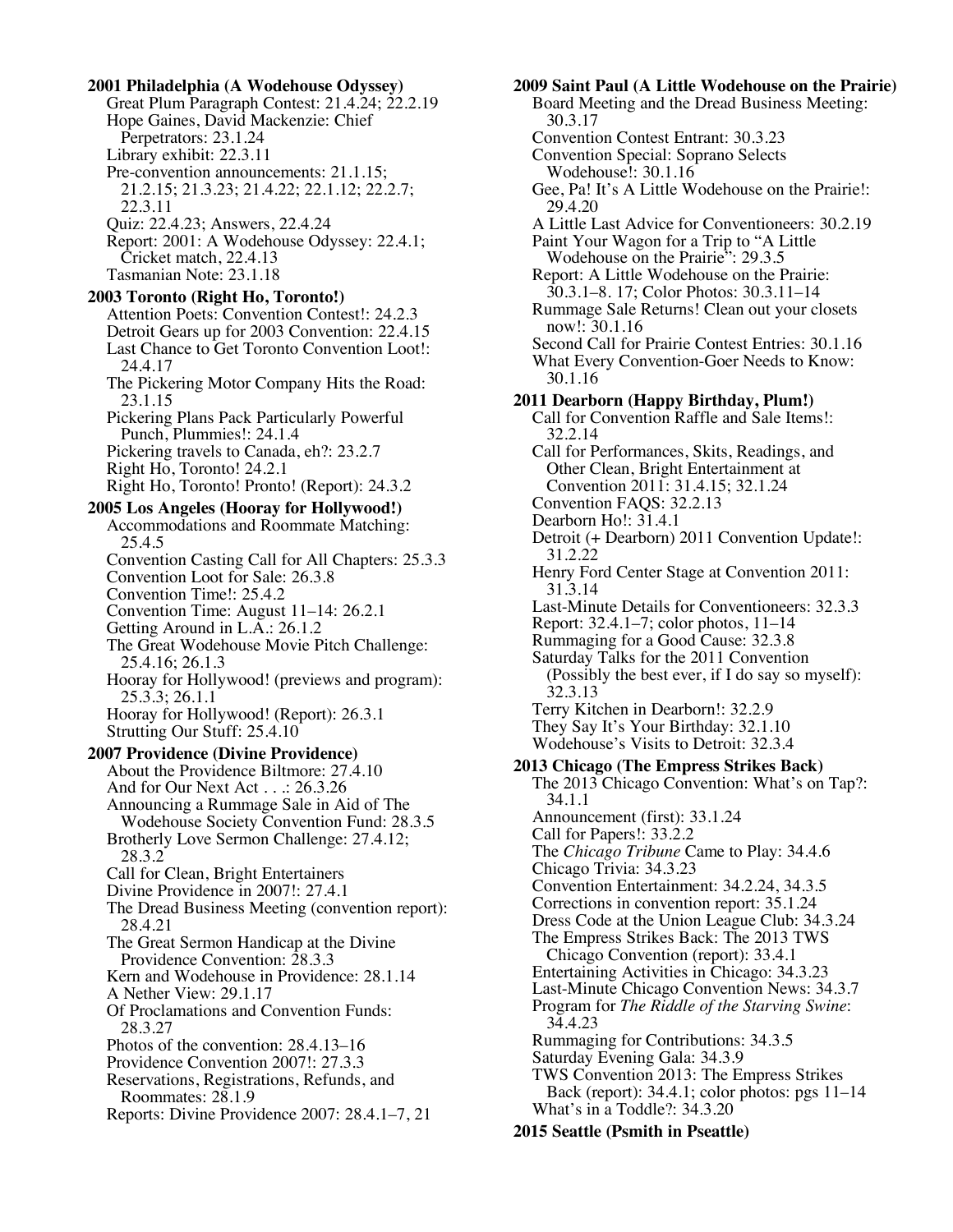Psmith in Pseattle (first announcement): 34.4.24 Psmith in Pseattle: 2015 (2nd anncmnt): 35.2.24 Psmith in Pseattle (3rd announcement): 35.3.6 Psmith in Pseattle: The 18th International TWS Convention (It's Going to Be Psensational!): 35.4.1 The Fairmount Olympic: Our Host Hotel: 35.4.2 Convention Update: 36.1.2 Convention Ho!: 36.1.16 The Riveting Talks—Revealed!: 36.2.8 More Pseattle Tours!: 36.2.24 Psmith in Pseattle: The 2015 TWS Convention (report): 36.4.1 Convention photos: 36.4.11 Who Was That Mysterious Conventioneer?: 37.1.8  **2017 (Mr. Wodehouse Goes to Washington)** First announcement of convention: 37.2.7 More to Do in D.C.: 37.3.6 Join Mr. Wodehouse in Coming to Washington in October!: 38.1.1 Riveting Speakers in Store: 38.1.2 Not Yet Last Call: Mr. Wodehouse Goes to Washington: 38.2.17 Pre-Convention Notice: 38.3.23 A Jolly Good Rummage: 38.3.24 Mr. Wodehouse Goes to Washington: A Capital! Capital! Binge (report): 38.4.1 Convention photos: 38.4.11 Ramblings of a Conventioneer: 38.4.6 Dressed to the Tens: 38.4.7 We Fought the Law and . . . : 38.4.23  **2019 Cincinnati (Pigs Have Wings)** 2019 Convention: Pigs Wil Be Flying in Cincinnati: 39.3.5 The Wodehouse Society Goes to Cincinnati: 39.4.9 Pigs Fly in Cincinnati: 40.1.12 Pigs Have Wings—October in Cincinnati!: 40.2.1 What to Do in Cincy (When You're Not Wodehousing): 40.3.3 Pigs Fly in Cincinnati (report): 40.4.1 Costume Prize Winners, More or Less: 40.4.5 Photos: 40.4.11  **2022 San Diego (Where in the World is Pelham? San Diego**; was 2021, then 2022**)** TWS Goes to San Diego in 2021!: 40.4.19 TWS 2021 San Diego Convention Update!: 41.2.10 TWS 2021 Convention Update: The Grant Hotel 41.3.10 Call for TWS Convention Talks, Skits, Etc.: 41.3.15 TWS 2021 Convention Postponement: 41.4.1 **COOKE, ALISTAIR** Memories of a great and good man: 21.2.20 Remembering Alistair Cooke: 25.2.17 **COOKING** *See* FOOD/DINING/COOKING.

**Cooper-Robinson, Jill** The Psychology of the Individual *or* About That Scripture Prize: 32.2.6 Sluicing Time with City Lit (2013 convention report): 34.4.2 The Tie That Binds, Part 1: The Wooster/Threepwood Connections: 34.1.2 The Tie That Binds, Part 2: Class Distinction and Erosion Thereof: 34.2.21 Wodehouse for the Ages: 35.1.15 **COPYRIGHT** Copyright caution: 14.2.22 Copyright on the Internet: 22.3.4 **Coren, Alan** Triangular novels: 16.3.17 **Cotes, Peter** Royal Player?: 11.3.7 **Cotton, Anne** Curses! Foiled again!: 17x.3.14 Doing newts a bit of good: 17.4.6 Educational Directory: 26.4.27 Ebert's Choice: 26.4.19 If Jeeves Were a Dog . . .: 29.1.4 In Memoriam: Bill Claghorn: 27.4.12 Old school tie that binds, The: 17x.1.16 (Pt 1); 17x.2.4 (Pt 2) Our Royal Charter: 24.3.1 **COTTON, ANNE** Obituary: 39.3.16 **COUGHTREY, GEOFFREY** A nautical Jeeves: 14.4.9 **COW CREAMERS** Cow Creamer, Anyone?: 22.1.15 Cowed but not bullied: 12.1.14 Moo!: 11.1.10 Outstanding in their field: 17x.3.20 Secrets of modern Dutch revealed!: 15.2.18 **Creamer, Robert** Mr. Mulliner and his relatives: 17.3.21; 17.4.16 The "Quick" mystery: 18.4.5 Tovarich Fink-Nottle: 22.4.22 **CRICKET** An American's First Visit to a Cricket Match in England: 35.3.19 Baseball and cricket compared: 16.1.6 Big Apple Bats: 29.2.19 Catch the Cricket Bug: Friday Afternoon (2009 convention game): 30.3.2 Cricket: 15.3.15 Cricket in Hollywood: 12.3.11 Cricket patches: 21.1.8 Explanation of: 15.3.15 The great cricket year (PGW letter): 12.2.8 Historic Cricket Match—in Every Sense, A: 22.3.5 Hollywood Cricket Club: 12.3.11; 23.2.6; 27.2.2 May Queens v. The Green Swizzles, 2001: 22.4.13 More cricket updates: 13.4.15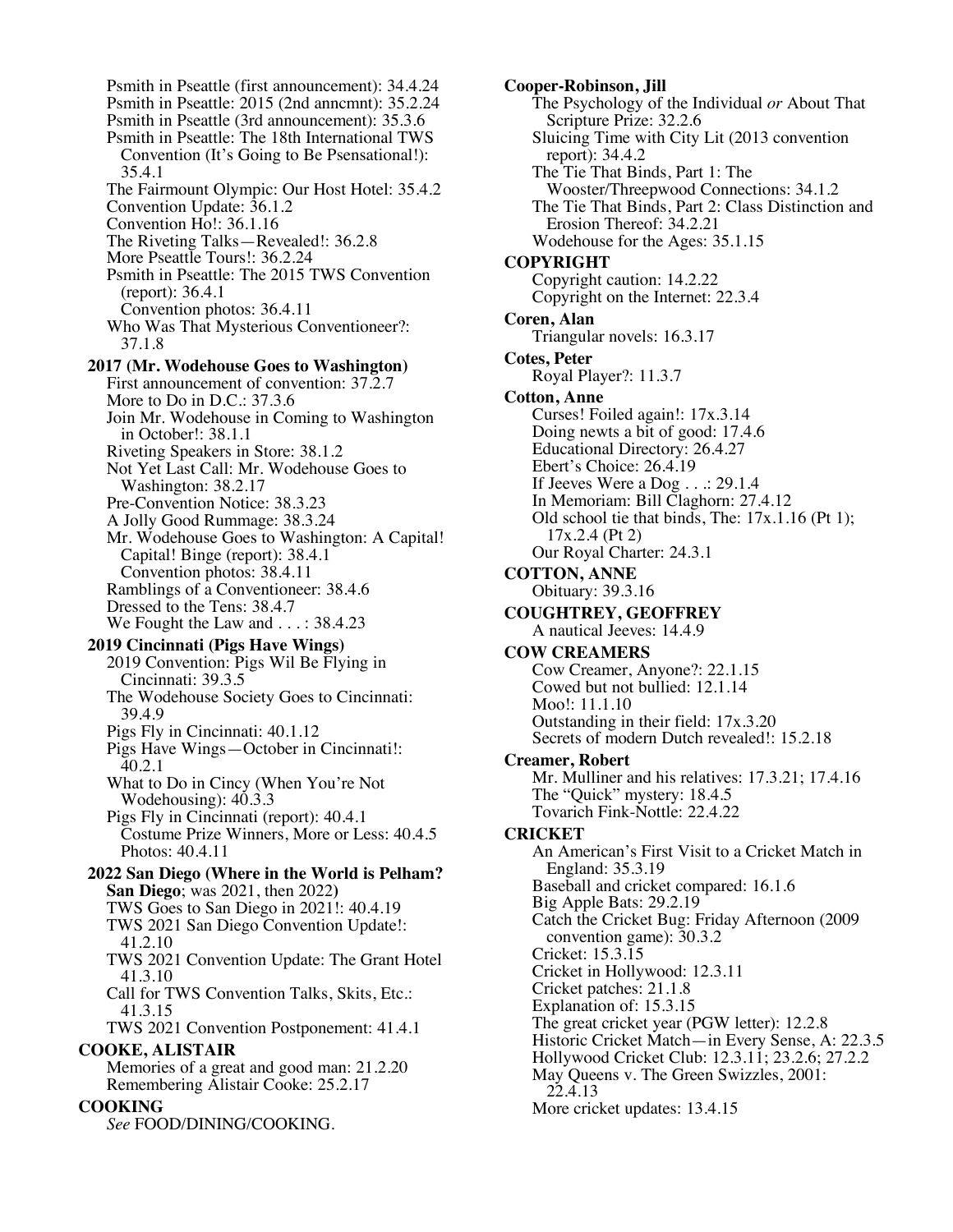P. G. Wodehouse and the Hollywood Cricket Club: 27.2.2 Plum and Jeeves in Wisden: 17x.1.15 Toowoomba triumphant!: 12.2.9 TWS Cricket Club: 18x.1.23 Usborne's explanation of: 5.2.Supp; Corrections and more explanation: 5.3.1 "What's Going On Out There?": 27.3.16 Wodehouse and Jeeves in Wisden: 17x.1.15 Wodehouse at the wicket (book review): 18.1.27 Wodehouse in the pavilion: Part 1, 16.4.21; Part 2, 17.1.14 The Wodehouse Society Cricket Club: 18x.1.23 **CRIME** Wodehouse on Crime: 38.3.11 **Crocker, Allen** Déjà vue all over again?: 16.1.15 **Crossland, John** How Winston saved Wodehouse from prison: 16.1.10 **CROSSWORDS** (*See also* ACROSTICS; Plummycrossword) Crosswords from Chicago: 34.1.18 Large, Amiable Englishman Who Amused the World: 28.2.1 Plum and Crosswords: 36.1.14 Right Ho, Reggie!: 29.2.10 **Cunningham, Florence** PGW on BBC: 14.2.7 Pip, Pip to a Fine O.M.!: 24.4.2 President's letter: 7.4.Supp Special scrawls: 10.1.3 Visit to Wodehouse Centenary, NYC, 1981: 5.4.2 & 5.4.Supp **CUNNINGHAM, FLORENCE** Thumbnail biography: 5.3.Supp New president of TWS: 6.4.2 Newspaper article about: 7.2.Supp Obituary: 32.1.6 **CUPPY, WILL** Cuppy and Plum: 41.4.24 Dear Cuppy: 26.4.8 Rivals of P. G. Wodehouse: 26.1.10 **CURATES** Of Pale Young Curates and Me: 38.1.4 **D Damant, David** From the Archives: A New Reply to Professor Moneyham's "Anachronism of the Comin Form": 40.3.6 **DANCE** *The Inimitable Jeeves* as a Ballet: 34.4.20 **Daniel, Donald**

Cricket in Hollywood: 12.3.11 For Sale: Low Wood: 16.2.3

How Winston saved Wodehouse from prison: 16.1.10 Plum harvest: 16.1.19 Royal Players?: 11.3.7 'Thoughts on a Recent Wooing': 15.4.19 Wodehouse, 1941–1943: 12.3.14 Wodehouse at war: 14.2.25 Wodehouse on television: 17.3.14 **Daniels, Scott** Baubles and Banquets (2013 convention report): 34.4.4 Join Mr. Wodehouse in Coming to Washington in October!: 38.1.1; Riveting Speakers: 38.1.2 What Would an Architect Do? (2013 convention report): 34.4.1 **Darak, Greg** Wodehouse on Crime: 38.3.11 **Davidson, Max** Keeping a literary candle burning bright: 12.1.16 **Davie, Michael** Sir Plum of Dulwich: 9.3.2 **David, Jim** The Dilemma of Godfrey Lodesworth: 26.3.13 **DAVIS, LEE** *Bolton & Wodehouse & Kern*: 14.4.16; 15.2.7 **Dawson, John** Deconstructing *The Globe By The Way Book*: 29.3.7 Eleanor Wodehouse's Paintings of P. G. Wodehouse and His Brothers: 41.3.1 Estate Authorizes Transcription of *Money Received for Literary Work*: 33.1.6 New PGW Story Discovered?!: 29.3.4 The P. G. Wodehouse *Globe* Reclamation Project: 34.3.21 The P. G. Wodehouse *Globe* Reclamation Project: By the Way Redux: 36.3.1 Raw Work at the Biographical Font: 34.1.11 Wodehouse Penmanship: 37.2.6 Wodehouse's Early Years, 1881–1902: Part One, 39.3.22; Part Two, 39.4.14; Part Three, 40.1.15 Wodehouse's Handwriting Analyzed: 33.4.2 **Day, Barry** Languishing lyrics longed for: 18x.4.17 **DEATH NOTICES** *See* OBITUARIES/DEATH NOTICES. **DEDICATIONS** Dedications: 14.1.7 "To my daughter Leonora…": 14.2.21 Wodehouse Book Dedications: 30.2.6 Wodehouse Book Dedications Quiz: 30.2.5 **Deedes, W.F.** Blandings rescued?: 18x.3.17 **DEGENERSHAUSEN (GERMANY)** P. G. Wodehouse and the Flora of Degenershausen: 36.4.7 **Dern, John A.** What about that day at the races?: 14.1.12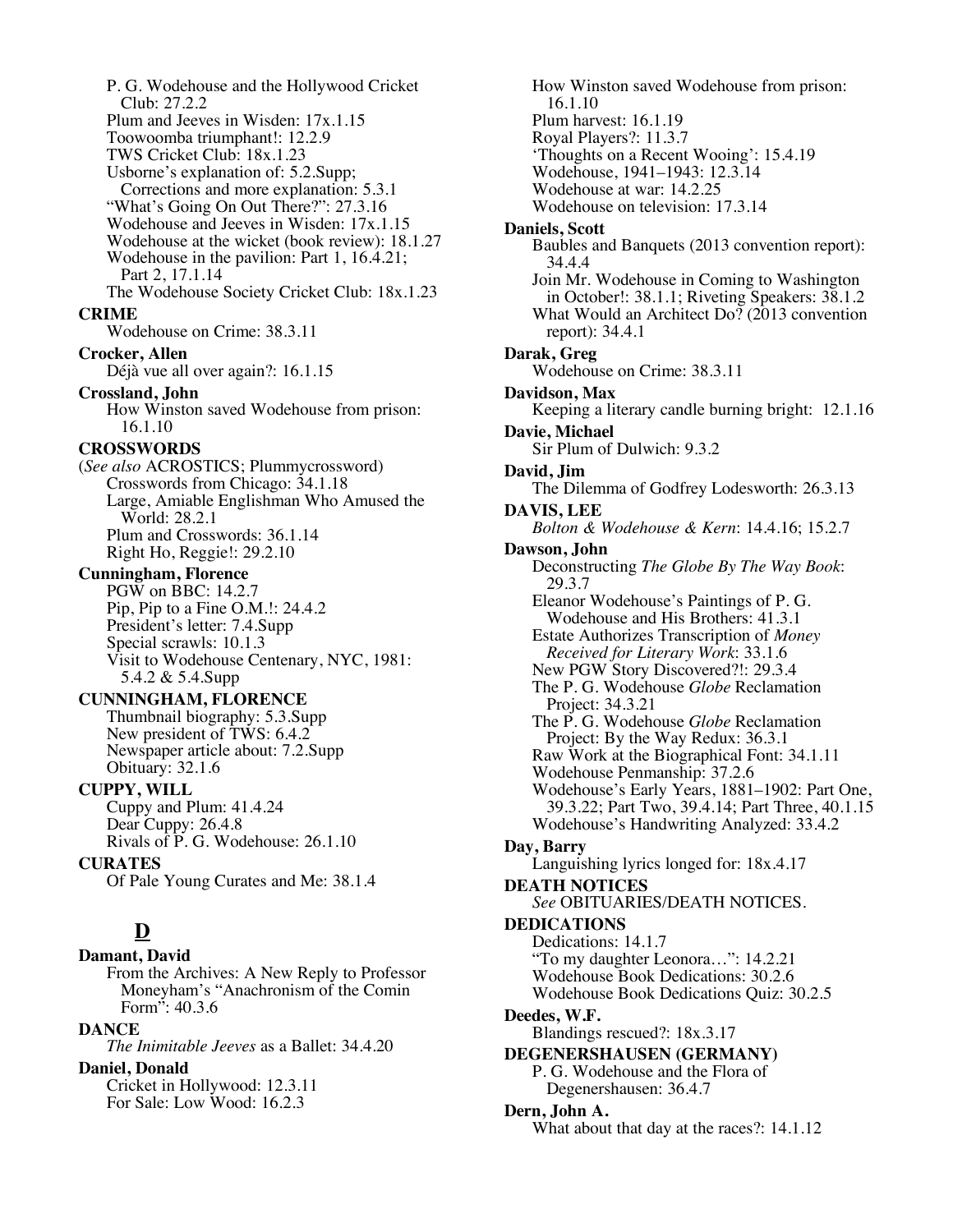*DESERT ISLAND DISCS* Wodehouse on the Desert Island: 33.4.8 **Deshaw, Rose** The Best Friend of Mystery: 24.2.8 **DETECTIVE STORIES** Wodehouse and the "Locked Room" Mystery: 31.3.4 **Dewees, Amanda** *The Liar* (book review): 14.2.26 *P.G. Wodehouse Book of Days*: 14.4.8 *Skin Deep:* 14.1.13 **Diamond, Susan Z.** The 2013 Chicago Convention: What's on Tap?: 34.1.1 **DICKENS, CHARLES** Wodehouse and Dickens: 24.3.27 **DICTIONARIES** Jeeves and the OED: 14.1.14 **Dillard, Deborah** Cruisin' Clifton's Chaotic Competition: 26.4.18 **DINING** *See* FOOD/DINING/COOKING. **Dirda, Michael** Wodehouse and the critics: 17x.4.12 Wodehouse's Peers in Comedy: Part One, 39.1.15; Part Two, 39.2.15; Part Three, 39.3.12 **DIVINE PROVIDENCE** (2007 convention) *See* CONVENTIONS, TWS. **DOG RACES** *See* RACES/RACING. **DOGS** If Jeeves Were a Dog: 29.1.4 **DONALDSON, (Frances) LADY** Biography of PGW published: 3.4.2 Obituary: 15.2.23 *Yours, Plum* (book review): 11.4.12 **Donelan, George** Chance Meeting, A: 11.3.11 Notes from Plum: 11.3.1 **DONOP, P. G. VON** Query about Plum's godfather: 4.2.2 Answer: Pelham George von Donop 4.3.1 Raw Work at the Biographical Font: 34.1.11 **Dorffi, Christine** Wodehousian or Wodehousean?: 11.3.6 **Doty, Ralph** In a Galaxy Not So Far Away . . .: 30.2.4 My First Time: 25.1.21 Rhodes to Wodehouse, The: 29.3.6 **DOYLE, SIR ARTHUR CONAN** The blind pig: 18x.3.7 From a writer's notebook (by PGW): 21.3.24 'Plumming' Sherlock Holmes: 15.4.22 Plum's Sherlock: Doyle's influence on PGW: 18.4.23 **Duffie, John DULWICH**

**D'OYLY CARTE, RUPERT** Is This Rupert Psmith?: 22.3.16 **DRINKS/DRINKING** Drone's Fizz?: 29.3.20 Jeeves's Pick-Me-Up Recipe?: 39.2.13 Mystery of the Green Swizzle—Solved?: 28.2.26 Study in Scotch, A: Drinks in Mulliner: 2p.1.1 What the Well-Dressed Beer Is Wearing: 32.1.1 Wodehouse at the bar: 21.3.8 **DRONE RANGERS** (Houston chapter) *See* CHAPTERS; CHAPTERS CORNER. **DRONES CLUB** (Belgium) *See* SOCIETIES. **Dugan Lawrence** Worcestershirewards: 30.1.9 **Dueker, Chris** Bricolage in the Later Works of P. G. Wodehouse: 36.4.21 Glanders and Bots: 36.3.16 Letter to the Editor: 33.3.10 Of Mumps and Men: 35.4.15 Remembrance of Fish Past: 27.2.4 The Times of P. G. Wodehouse: 39.1.1 **DUFF COOPER, ALFRED** Alfred Duff Cooper Meets P. G. Wodehouse: 38.3.8 Wanna fight about it?: 9.4.6 "Wodehouse evening": 3.6.1 Wodehouse to the Rescue: 7.4.Supp **DUFFIE, JOHN** Mini-biography: 4.4.2 Obituary: 10.2.5 Preparing book of "nifties": 6.2.1 **DUKE, EDWARD** *Jeeves Takes Charge*: 4.2.2; 4.3.1; 4.4.Supp; 4.5.1; 6.1.1; 7.1.1; 9.2.2; 13.4.13; 14.4.9 Obituary: 15.1.4 Dulwich College: 6.1.Supp Dulwich Exhibition: 16.2.15 Dulwich Tuition, 1828 (picture): 17.1.3 London's Dulwich College: 18x.3.1 My Time at Dulwich: 6.1.Supp Notice for Visitors to Dulwich College: 27.3.3 The old school tie that binds: Part 1, 17x.1.16; Part 2, 17x.2.4 P G Wodehouse at Dulwich: 15.4.18 P. G. Wodehouse: The Dulwich Factor: 29.4.8 Sir Plum of Dulwich: 9.3.2 Wodehouse and Dulwich: An Exhibition: 16.2.15 Wodehouse and *The Alleynian*: 17.3.16 Wodehouse and those heartless, hapless drones: 17.3.8; 17x.1.7

### **DUST JACKETS**

*See* ILLUSTRATIONS/ILLUSTRATORS.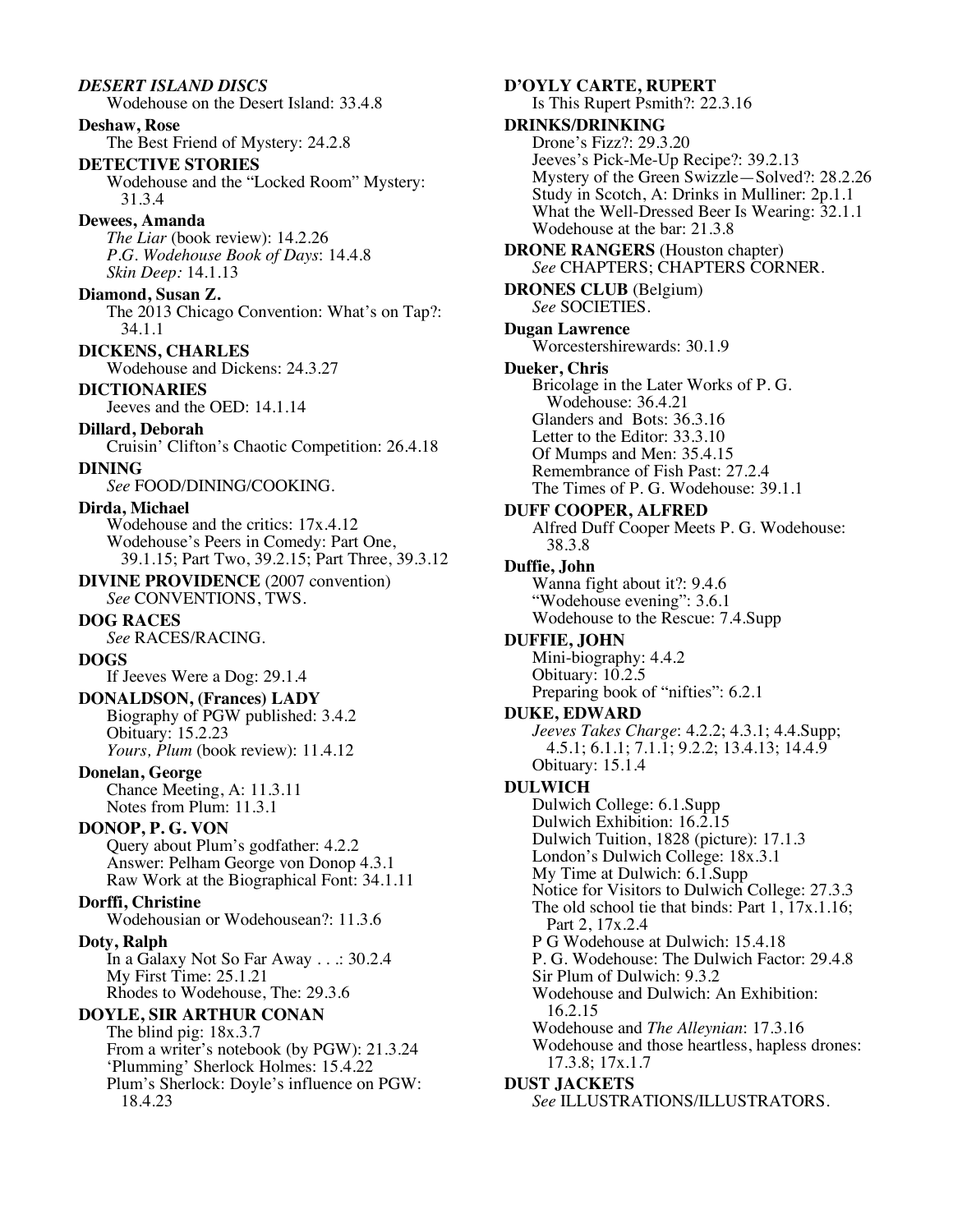### **DVDs AND VIDEOS**

Murphy's Wodehouse Walk—on DVD!: 37.1.19 Videocassettes: 11.3.13; 12.4.10; 14.4.4; 18x.2.7; 21.1.24; 23.1.23; 24.1.5

**DYSON, JIM** Thumbnail biography: 7.3.Supp

# **E**

**Earl, Jim** Ascot gavotte for our Bertie, An: 13.4.14 Bertie is an also-ran: 12.1.8 The Care of the Pig: 14.1.26 Jim Earl and the Great Barribault's Contest: 11.2.10 Notes on the Empress: 11.3.19 PGW birth certificate: 15.1.6 Relighting the candle: 13.4.7 Tribute, A: 15.2.11

# **EARL, JIM**

The Earls of Shrewsbury: 11.2.9 Obituary: 15.2.12

# **Earl, Margaret**

Notes on the Empress: 11.3.19

# **EARLY PGW**

Early PGW biographical sketch, An: 14.2.8 Estate Authorizes Transcription of *Money Received for Literary Work*: 33.1.6 Poems and Phrases: 35.3.6 Wodehouse's Early Years, 1881–1902: Part One, 39.3.22; Part Two, 39.4.14; Part Three, 40.1.15 Wodehouse's *Phrases and Notes*: 35.1.8

# **Eckman, Mike**

Alfred Duff Cooper Meets P. G. Wodehouse: 38.3.8 *Jeeves in Bloom* on Lake Minnetonka: 31.4.14 Life Imitates Wodehouse: 30.1.8 Mystery of Jeeves's Origin, The: 28.4.24 (Pt 1); 29.1.20 (Pt 2) Sir Gregory: 26.4.20 The Valet and the Heretic: 41.2.4

# **EDUCATION/TEACHING**

Jeeves among the Hipsters: 39.2.1 Plum on Campus: 27.3.6

# **EINSTEIN, ALBERT**

Wodehouse and Einstein: Parallel Lives, Different Universes: 31.1.18

#### **ELIZABETH, THE QUEEN MOTHER** *See* QUEEN MOTHER.

**Elkins, Denver**

Mangold-wurzels a la P.G.W.: 18.2-3.39

# **Elliott, Bob (Robert)**

Another slice of Bacon: 15.2.20 *Gold Digest* and Wodehouse: 26.3.25 Goodbye to "Jeeves and Wooster": 14.4.12 Puns: 14.1.17 The way it should be: 14.4.15

**Ellsworth, Jack** Interview with P.G. Wodehouse, An: 17x.4.20 **Ely, Haines** Name that wine: 12.3.6 **E-MAIL** *See* INTERNET AND WEBSITES. **Emms, David** Margaret Slythe: A Tribute: 12.4.4 **EMPRESS OF BLANDINGS** The Empress at home: 14.2.34 Empress Emperilled: 9.1.2 Gertrude triumphant: 16.3.1 Jane Austen and the Empress of Blandings: 14.2.32 Notes on the Empress: 11.3.19 R.V. Smethurst and the Empress of Blandings: 14.1.1 Search for the Empress of Blandings: 8.2.Supp (*Note:* Mislabeled as VIII/1-Supplement) Wodehouse and the animal kingdom (Murphy discovery of the Empress): 18x.4.10 **EMSWORTH (HANTS) MARITIME & HISTORICAL TRUST** Emsworth lives!: 11.4.5 **EMSWORTH, LORD** From pumpkins to pigs: 17.1.12 Lord Emsworth and the Girl Friend: 37.2.22 Lord Emsworth's Ghost (poem): 18.2-3.9 Lord Emsworth's Gutenberg Bible: 11.3.12 OM plays Lord Emsworth: 14.2.7 **Endicott, Lucian** My First Time: 24.4.16 *Reading Lyrics*: 22.1.24 **ENGLAND** An American Discusses English Culinary Eccentricities: 6.2.Supp; 32.2.4 English Bookshop: 5.2.1 Football in merrie England: 16.1.3 Outline Guide to Wodehouse's England: 4.5.Supp Tale of Two Countries, A: 23.3-4.12 **Ennis, Melissa** Delightful Poetry: 264.13 **ERRATA** Confessions Corner: 40.1.8 **ESPIONAGE** P. G. Wodehouse: Master Spy?: 23.2.12 P. G, Wodehouse: Master Spy? A Tale of Espionage, Plum, and American Intelligence: 39.2.8 Spy vs. Wodehouse: 33.4.10 Spymaster Bertie?!: 35.1.14 Wodehouse and the Spies: 34.2.3, 35.3.4 **ETIQUETTE** What the Well-Dressed Man Was Wearing: Sartorial Etiquette for the Polished Boulevardier, 1900–1940: 40.1.1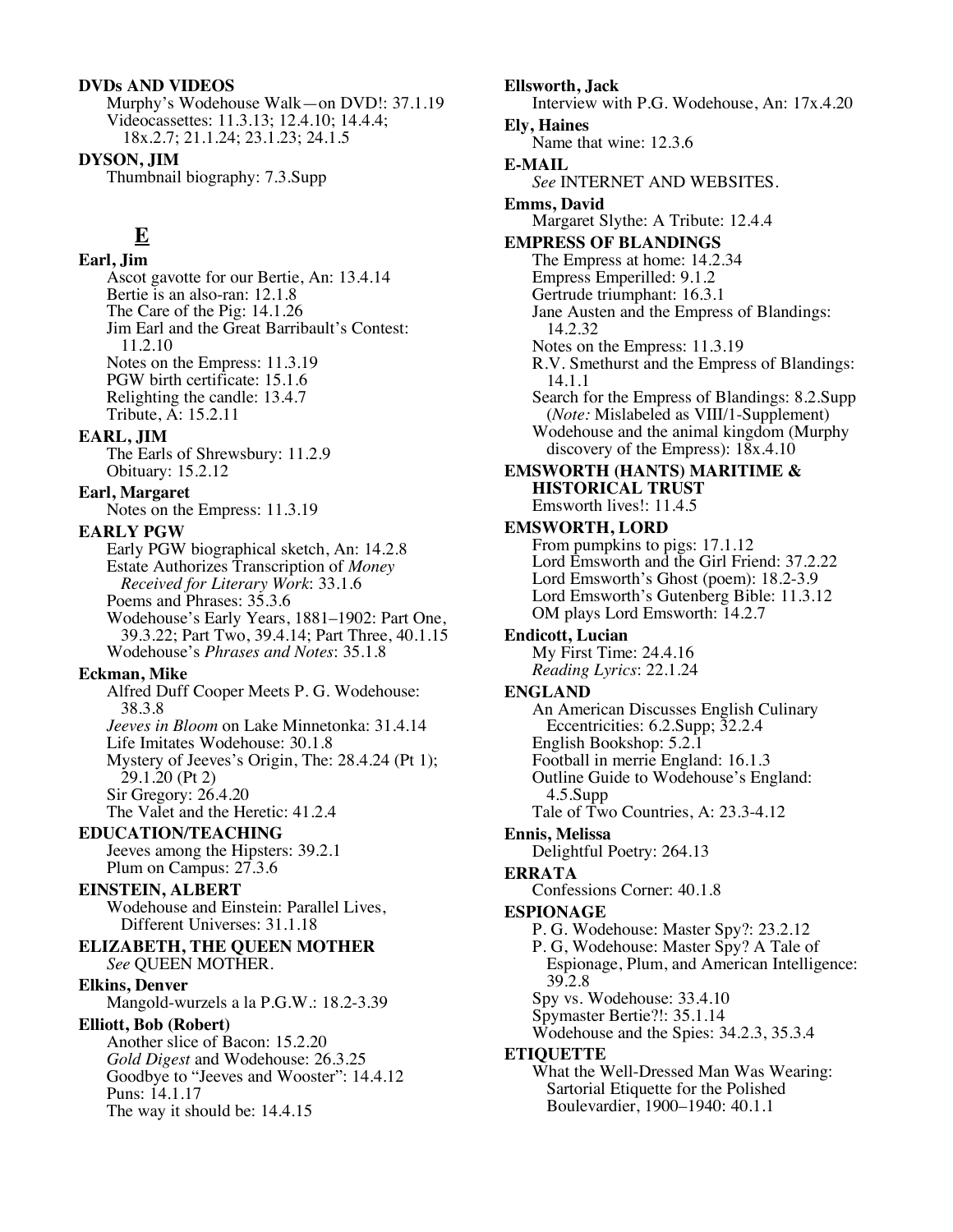**Etheridge, Celia** Across the Pale Parabola of Joy: 24.3.16 My First Time: 25.1.20

# **F**

**FAMILY TREES** *See* GENEALOGIES.

**Farnsworth, Nigel** The Heirs of Lord Emsworth: 17x.3.3 **FASCISM**

Wodehouse in a Changing World: 33.2.3

**FAULKS, SEBASTIAN** *See* HOMAGES/SEQUELS TO PGW.

**FAVORITE STORIES**

Best Stories: 9.10.6 Best Story, Vote: 18.4.10; 18x.1.16 Name your favorite story: 3.1.2; Favorites named: 3.2.2 Our favorite story flits by: 18x.1.16

# **FEATHERSTONEHAUGH**

(Pronunciation issue) Featherstonehaugh: 22.2.13 …Again: 22.3.13 Featherstonehaugh Revisited—and Then Some: 23.1.14

# **Ferguson, Oliver**

Additional Perspective on Faulks's Novel: 35.1.13 Not So Good, Jeeves: A Tragedy of Error:

35.1.14 O Tempora! Wodehouse and Linguistic

Decorum: 26.3.23 A *Plum Lines* Poem: 39.2.24 Unexpected Pleasure: 30.1.17

# **FEUER, CY**

New York State of Mind, A: 22.3.6

**Few Quick Ones, A** (column): 9.2.2; 9.3.5; 9.4.4; 10.1.7; 10.2.2; 10.3.3; 10.4.11; 11.1.7; 11.2.7; 11.3.10; 11.4.14; 12.1.4; 12.2.10; 12.3.15; 12.4.7; 13.1.10; 13.2.4; 13.3.6; 13.4.2; 14.1.5; 14.2.7; 14.3.13; 14.4.4; 15.1.8; 15.2.13; 15.3.9; 15.4.4; 16.1.11; 16.2.11; 16.3.13; 16.4.31; 17.1.13; 17.2.14; 17.3.18; 17.4.20; 17x.1.6; 17x.2.6; 17x.3.9; 18.1.18; 18.2-3.23; 18.4.6; 18x.1.11; 18x.2.6; 18x.3.10; 18x.4.17; 21.1.18; 21.2.12; 21.3.22; 21.4.7; 22.1.23; 22.2.10; 22.3.12; 23.1.23; 23.2.18; 23.3-4.19; 24.1.13; 25.2.9&11; 25.3.21; 25.4.11; 26.2.6,8,&24; 27.3.12; 27.4.3; 30.3.19; 30.4.16; 31.1.22; 31.2.7&9; 31.3.12&15; 31.4.15; 32.1.7; 32.1.15; 32.2.8; 32.3.17, 33.1.7 & 17; 33.4.9&23; 34.1.4; 34.2.17; 34.3.10; 35.2.18; 35.3.3&23; 35.4.4-5 & 35.4.6; 36.2.16; 36.3.23; 36.4.10&23; 37.3.23; 37.4.16 & 23; 38.2.18; 39.1.13; 39.2.17; 39.3.5; 39.4.17; 40.1.13; 40.2.13&14; 40.3.8; 41.3.17 Warming the Buffalo Winter: 40.1.10 Powell: More Like Proust or Wodehouse?: 40.1.11

No Guilty Pleasure: 40.4.21 **FFORDE, JASPER** Jasper Fforde and P. G. Wodehouse: 35.3.21 **FIGHTING** (*See also* BOXING) Wodehouse and the Comic Concussion: 30.2.1 **Filizzi, Nathan** Wodehouse Wiki: 27.3.16 **FILMS AND TELEVISION** (*See also BLANDINGS; HEAVY WEATHER; JEEVES AND WOOSTER; WODEHOUSE PLAYHOUSE*) The BBC's *Wodehouse in Exile*: A Sympathetic Retelling of the Berlin Broadcasts and their Tragic Consequences for an Innocent Abroad: 36.4.9 Blandings in Berlin: 34.4.8 *Damsel in Distress, A*: Novel, to Play, to Film: 22.3.1 Damsel in Distress: Comments with source material: 21.2.5 First Screen Jeeves, The: 22.2.1 *Her/The Cardboard Lover*: 32.3.13 Hollywood Adapts Wodehouse: 29.2.5 "Honeysuckle Cottage" comes to the silver screen: 11.3.2 Jeeves Films, The (review of *Thank You, Jeeves* and *Step Lively, Jeeves*): 28.3.17 Movie proposal, A: 21.2.16 Movies anyone? *(Thank You, Jeeves)*: 13.4.15 *The Old Reliable*: Novel and Film: 23.3-4.8 P. G. Wodehouse: Stage to Screen: 24.1.20 *P. G. Wodehouse: The Long Exile*: 24.2.20 PGW hits: 11.2.2 Piccadilly Jim At It Again: 26.2.5 *Piccadilly Jim*: Mystery Solved: 27.2.16 *Piccadilly Jim* Revisited: 26.3.22 "Plum" (BBC documentary): 11.1.10 Remains of the Day: 14.4.15 *Thank You, Jeeves* (w. Arthur Treacher): 13.4.15; 14.1.18 Toodle-pip to a classic Jeeves and Wooster: 13.3.4 "Uncle Fred" on video: 21.1.24 Wodehouse on Broadway: 11.1.10 Wodehouse on television: 17.3.14 Wodehouse on TV and Film: 13.3.4 The Wodehouse season at the British National Film Theatre: 17x.1.14 Wodehouse vs. TV: 12.3.5 *World of Wooster* (TV series): 11.2.2 **FINANCE** Stanley Featherstonehaugh Ukridge: Hidden Values and Frozen Assets: 23.1.1 Who Wants to Marry an English Lord?: 24.2.11

# **FINANCIAL REPORTS/STATEMENTS** *See* WODEHOUSE SOCIETY, THE.

# **Finch, Christopher**

'I always liked Norman Rockwell': 18.2-3.22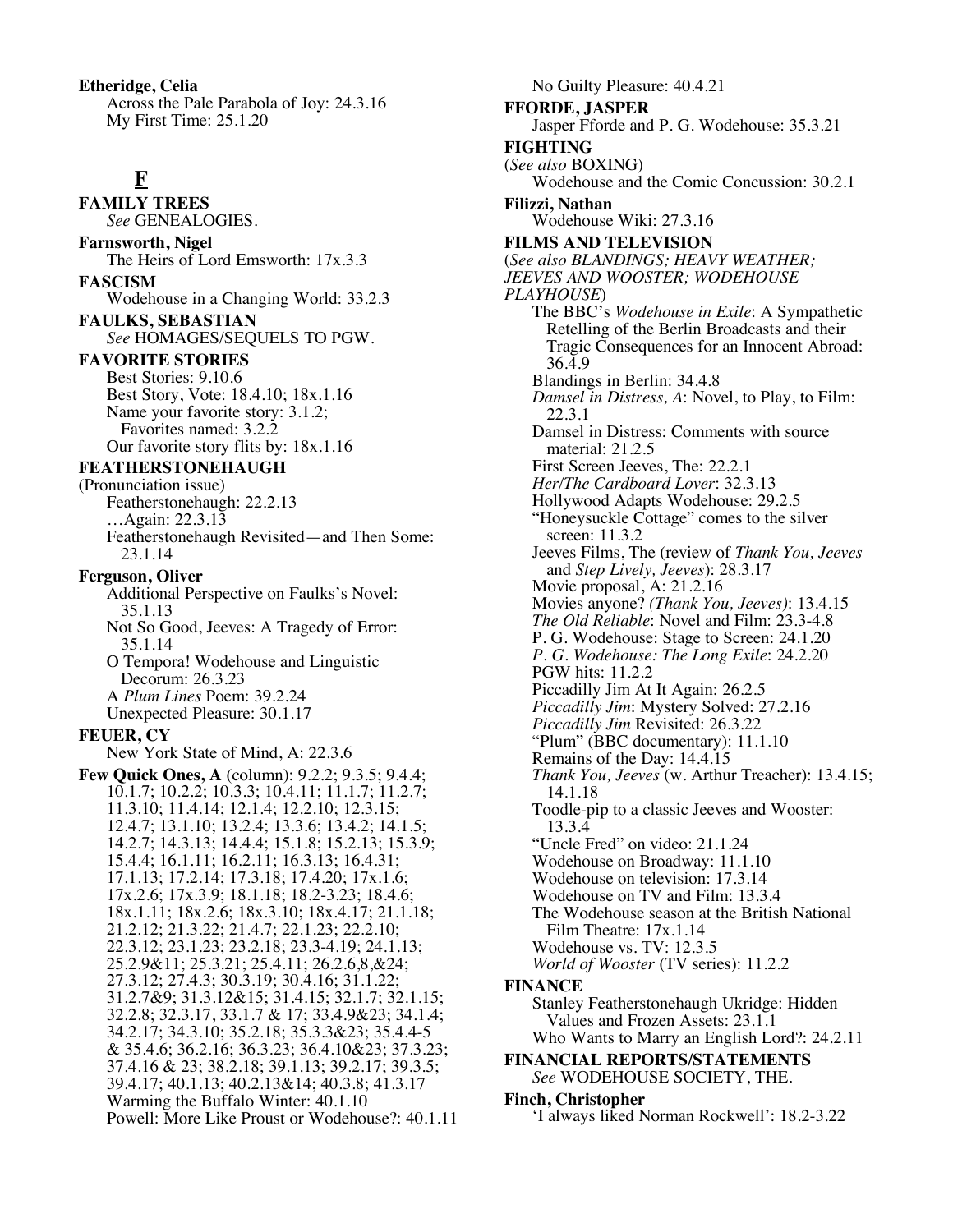**Fink, Ken** Sonny Boy: 14.1.22 **Finnegan, Judy** Last chance for TWS pins: 11.2.6 Pins, Anyone?: 12.2.11 TWS pins are here!: 13.1.3 **FISH** Oiling the little grey cells: Does eating fish really make you brainy?: 16.2.17 Remembrance of Fish Past: 27.2.4 **Fisher, Elizabeth** Delightful Poetry: 264.13 **FITZGERALD, F. SCOTT** The Llaboration of P. G. Wodehouse and F. Scott Fitzgerald: 31.2.18 Wodehouse's Critique of *The Great Gatsby*: 31.4.22 **FLANNERY, HARRY W.** "Reduce to a Spot of Grease": P. G. Wodehouse and Harry W. Flannery: 39.3.8 Wodehouse and Flannery: The Rest of the Story: 40.2.10 **Fletcher, John** Another Look at Blandings: 22.1.9 Bertie Wooster's family tree; Disentangling the Wooster relations: 11.1.2 Everyman, every book: 21.1.24 How many schools did Wooster attend?: 15.3.14 In Search of Blandings Redux: The Wodehouse Millennium Tour: 21.3.1; 21.4.17 Pip, Pip to a Fine O.M.!: 24.4.2 Plum's Letters to Billy Griffith: 22.2.20 Psonnet, A: 18.1.11 Public school houses: 18.1.22 Revelry by night: 18x.3.8 Something odd?: 17x.4.19 *Tales of Wrykyn and Elsewhere*: 18.1.25 Tribute to Jimmy Heinemen: 15.3.12 Wodehouse Concordance Announced: 15.3.3 Wodehousian or Wodehousean?: 11.3.6 **FLETCHER, JOHN** John Alais Fletcher, 1929–2012: 33.3.11 John Fletcher in the Springtime: 21.3.20 **FLOWERS, PLANTS, AND TREES** New Rose named after PGW: 17x1.1.12; 17x.2.7 P. G. Wodehouse and the Flora of

Degenershausen: 36.4.7 PGW orchids: 32.2.9 The Plum Tree: 38.3.12

**FLYING**

Still Life with Wodehouse: 32.4.8 A Tree for Percy Jeeves: 37.3.11 Visit the Wodehouse-Linde: 37.4.4

Flying High with Wodehouse: 28.2.24 Wodehouse and "Flying": 22.3.18 **FLYING PIGS, THE** (Cincinnati chapter) *See* CHAPTERS; CHAPTERS CORNER.

# Show *Sitting Pretty*: 33.3.21 Tragicall Hiftorie of Lord Emsworth and the Girl Friend: 29.3.9 **Forbes, J.D. (John)** Early concordance, An: 15.4.20 Tea at Remsenburg: 12.3.3 **FORREST, GEORGE** Bolton and Wodehouse and… Wright and Forrest!: 17x.1.1 **Fowler, Kris** Dutch Discover Becomes Northwodes' Windfall: 31.1.17 July 12: Plum's Emsworth (A Week With Wodehouse report): 28.3.7 Letter from England: 26.3.12 **FOWLER, KRIS** TWS Elects New Vice President and Treasurer: 26.3.26 **Franklin, Bill** Blandings Reboot: 40.2.15 **FRENCH LANGUAGE IN PGW** Mr Blair, PG Wodehouse, and the Entente Cordiale: 18.4.14 P. G. W. and the Frogs: 33.4.4 **Frey, Leonard** Proper sentencing: 14.4.18 **FRIENDS OF LORD ICKENHAM** (Western New York chapter) *See* CHAPTERS; CHAPTERS CORNER. **Fromkin, T. Michelle** Slight Effusion, Composed in the Shower-Bath: 32.1.12 **FRY, STEPHEN** (*See also* JEEVES AND WOOSTER) "Jeeves and Wooster": 11.4.20; 14.1.24; 14.2.30 *The Liar* (book review): 14.2.26 The Men Who Put a Smile on the Queen Mum's Face: 11.2.14

Stephen Fry's Insight: 38.3.9

# **G**

**FOLIO SOCIETY**

**FOOD/DINING/COOKING**

The Plums of P.G. Wodehouse: 18x.2.19

Beyond Anatole: Dining with Wodehouse: 23.3- 4.1 Mrs. Rorer and the Wodehouse-Bolton-Kern

**Galligan, Ed** P.G. Wodehouse—Master of Farce: 7.1.Supp **Ganns, Elizabeth** Note from Ethel: 12.1.2 Who introduced me to Plum?: 4.3.Supp **Garrison, Dan** Bertie and Jeeves in Chicago: 16.1.16 But me no Butts: 13.3.3

The Chicago Accident Syndicate: 16.1.13 Crosswords from Chicago: 34.1.18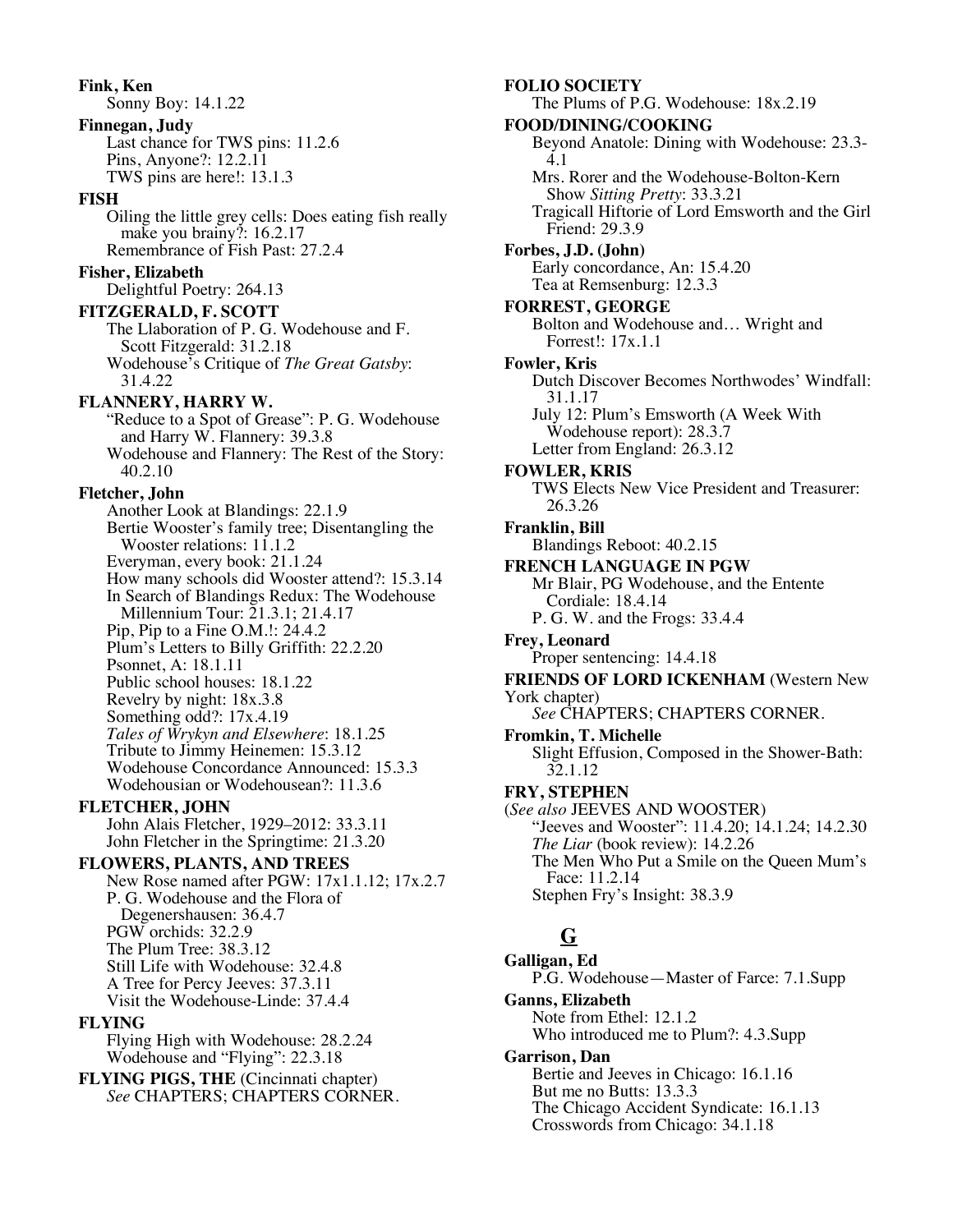Midwesterners in P.G. Wodehouse: 8.4.Supp Norman Murphy Visits America: 11.4.16 *Oh, Boy!* Rings and Things in the Windy City: 31.3.10 Phone Numbers, Anyone?: 11.4.4 Plum pudding in old brandy: Wodehouse and the epic simile: 17.1.4 President's message: 18.4.1 Reliving Wodehouse: 7.4.Supp Romantic Plots in Wodehouse: The Greek Comedy Formula: 35.2.19 Sands o' Dee: 12.3.11 Thank you, Jeeves: 17.1.10 *Thank You, Jeeves*: 17.4.14 Video offer: 21.3.28 Who's Who in Wodehouse (reissued): 18x.1.9 Wodehouse on the Housatonic: 12.3.16 The Work of an Instant: 12.2.4 **GARRISON, DAN** Book in the works, biography: 7.1.2 Preliminary notice of *Who's Who in Wodehouse*: 6.2.1 *Who's Who in Wodehouse* (review): 11.3.14 **Garrison, Tina** The 2013 Chicago Convention: What's on Tap?: 34.1.1 The Empress Strikes Back: The 2013 TWS Chicago Convention: 33.4.1 **GENEALOGIES** Bertie Wooster's family tree: Disentangling the Wooster relations: 11.1.2 Early concordance, An: 15.4.20 Mr. Mulliner and his relatives: Part I, 17.3.21; Part II, 17.4.16 Raw Work at the Biographical Font: 34.1.11 The Tie That Binds, Part 1: The Wooster/Threepwood Connections: 34.1.2 The Tie That Binds, Part 2: Class Distinction and Erosion Thereof: 34.2.21 **GERMANY** Wodehouse Gets a German Trim: 37.2.12 **GENIUS** First-fruits of a GENIUS: 10.2.1 Irrelevant genius, An: 18.1.26 Vote for genius, A: 13.3.14 **Georgiady, Peter** Georgiady on Wind: 22.3.10 Hackers, Handicaps and Hazards: 22.1.4 I'll Trade You My 1909 Honus Wagner Card!: 37.2.8 What's in an e-Name?: 29.2.23 Wills Cigarette Cards, Part 2: 37.3.17 **Gifford, Thomas** Movies, anyone?: 13.4.15 Replicates, anyone?: 14.1.6 **GLANZMAN, LOUIS** Louis Glanzman, Artist: 22.3.11 Obituary: 34.3.9

**Glazer, Daniel Love** The Challenges of Brotherly Love: A Sermon by the Reverend Francis Heppenstall: 35.2.17 First Things First: 26.4.7 *Jeeves Intervenes* (A Theatre Review): 29.3.20 *Mating Season* at Chicago's City Lit Theatre: 22.1.4 PGW in the *National Review*: 23.2.17 Pigs Do Have Wings: 26.3.27 Pity Our Diluted Proust: 34.1.20 Review of *Jeeves in Bloom*: 31.2.6 *GLOBE, THE* The P. G. Wodehouse *Globe* Reclamation Project: 34.3.21 The P. G. Wodehouse *Globe* Reclamation Project: By the Way Redux: 36.3.1 **Gold, Jerry** Tribute to Jimmy Heineman: 15.3.13 **Goldstein, Leonard** Wodehouse Handbook to Savor, A: Volume 2: *The Words of Wodehouse*: 28.1.16 **GOLF** Additional Thoughts on the Psalms and Golf: 32.4.23 Baffy, the Cleek, the Jigger…, The: 22.1.21 The Coming of [golf in Chinese characters]: 37.4.22 Creating Life: Wodehouse's Golf Stories and God: 32.4.21 Downsized Duffer, The: 18x.1.20 Funniest Golf Writer …, The: 15.2.22 Funniest golf writer who ever lived, The: 17x.2.1 Golf and the Well-Thumbed Rule Book: 23.1.16 *Golf Digest* and Wodehouse: 26.3.25 Golf links: 21.2.13 Hackers, Handicaps and Hazards: 22.1.4 Long Hole—Western Section, The: 3.6.1 Master Stroke, A: 23.2.11 Musing on Golf and PGW: 27.4.9 Not Invited to Tee: 17x.1.12 P.G. Wodehouse Clubface Open Classic ("The Long Hole): 3.2.1; 3.4.1; 3.5.Supp "Play away, Mr Wodehouse, please": 18x.3.6 Shakespeare of Golf: 22.2.14 Tiger Pause: 29.2.10 What Will the Wrecking Crew Do?: 24.4.17 Wodehouse Golf Course (or following the PGW tour), The: 17.2.18 Wodehouse in the Clubhouse (book): 16.3.11 Wodehousean Events in the Real Golf World: 34.3.3 **GONE TO TEXAS** (1999 convention) *See* CONVENTIONS, TWS. **GOODALE, ROBERT** Right ho, Robert! (One-man show): 18x.2.15 **GOOGLE EARTH PROJECT** Googling Wodehouse's Earth: 27.3.17 **Gothie, Sarah Conrad** My First Time: 25.1.20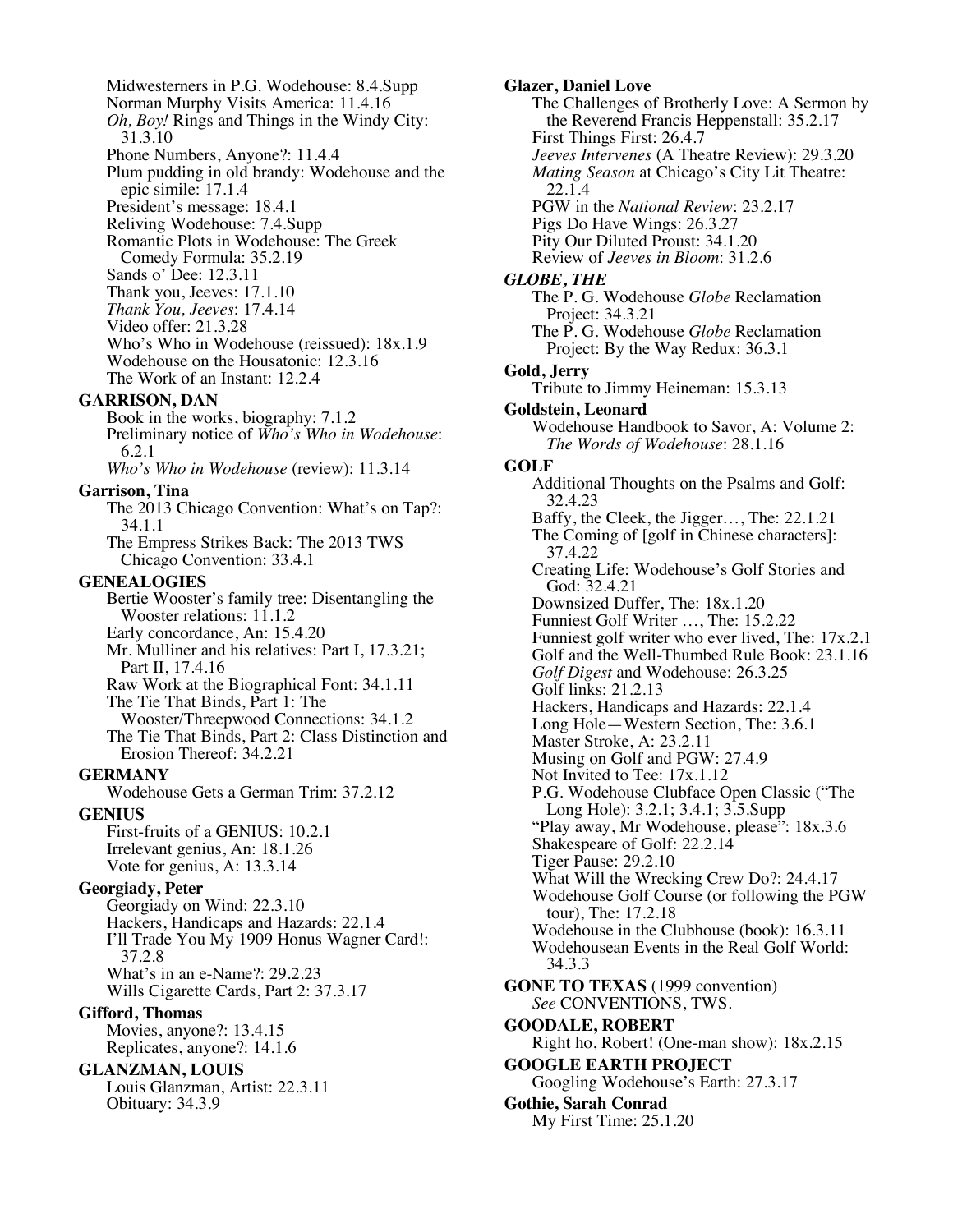**Gottschalk, Katherine** Opening remarks for "The Wodehouse Society" convention: 7.2.Supp **Gould, Charles E., Jr.** (*See also* BOOKSELLERS) Another slice of Bacon: 15.2.20 Aunts Aren't What?: 27.3.1 Bob Plunkett obituary: 15.4.7 Christmas Sonnet, A: 9.4.2 Cracking the Code of the Woosters: 17.1.19 Discretions of Archie, The: 30.1.10 In the Wodehouse: 14.2.10 Jeeves and the Aunts: 35.1.12 "Miss-in-baulk" and "Oojah-cum-spiff": 22.2.16 More on the Swinging of a Cat: 32.2.5 The Night before Christmas: 14.4.3 Of yo-yos and diabolos: 12.4.5 Parody in the presence of the Passenjare (And I mean it to sting): 15.4.8 P. G. Wodehouse: The Last of the Great Russians: 12.4.20 Plum Plagiarist? Of Course Not!: 25.1.1 Remembering David Lloyd: 31.1.24 The Reminiscences of Charles Gould: 27.4.22 (Pt 1); 28.1.3 (Pt 2) The rhyme of an ancient Mulliner: 14.1.9 Tis the month before Christmas: 17.4.23 Tribute to Jimmy Heineman: 15.3.10 What Great Writers Read Is Wodehouse: 31.2.10 What's wrong with these pictures?:  $17x.1.10$ ; Answers, 17x.2.18 The Wodehouse Golf Course (or following the PGW tour): 17.2.18 Wodehouse—or Sloth?: 28.1.14

#### **GOULD, CHARLES E., Jr.**

Appreciation by David Landman: 38.4.24 Obituary: 38.3.4

**Graff, Bill** Book-Lenders, Beware!: 22.3.14 **Graham, John** (*See also* Collecting Wodehouse [column]) Farewell to 15 Berkeley Street: 23.1.15 *Firsts*, The Book Collector's Magazine, and its P. G. Wodehouse Special Issue: 24.1.14 July 14: Two Great Castles (A Week With Wodehouse report): 28.3.9 Picturing Jeeves: 33.1.1 Published in Philadelphia: PGW and the *SEP*: 23.1.20 Remembering Frits Menschaar: 29.2.20 Remembering Nigel Williams: 32.1.14 Remsenburg Historical Marker Ceremony (report): 33.2.1 Wodehouse Place (photo): 27.1.12 **GRAVES, CHARLES** Wodehouse in Clubland: 12.3.2 **GREAT POETRY HANDICAP** Announcement of handicap: 17x.1.9

The Betrayal of Bertram (winning poem): 17x.4.10 Ode and Epode: To Jeeves: 18x.3.11 Lord Emsworth's ghost: 18.2-3.9 Psonnet, A: 18.1.11 **GREAT WODEHOUSE MOVIE PITCH** Crimewave!: 27.3.18 The Great Wodehouse Movie Pitch Challenge: 25.4.16; 26.1.3 The Lord of the Ring: Bertie's Engagement (winner): 26.3.10 Psmith of Psherwood Pforest: 27.1.14 Sir Gregory: 26.4.20 **GREEN, BENNY** Obituary: 18.2-3.10 **Gregory, Troy** Further Evidence That Wodehouse Rooted Blandings in Rural Bridgnorth: 38.2.6 **Greving, Robert** Vote for Genius, A: 13.3.14 **Griffin, Christine/Tina** Dave Barry's Excellence: 21.4.12 The Musical Plum: 12.1.11 **Grivey, Rob** Wodehousean Events in the Real Golf World: 34.3.3 **Grose, Thomas K.** Beach, meet Rambo: 18x.3.15 **GUARESCHI, GIOVANNI** Guareschi and Friends: 38.3.23 Rivals of P. G. Wodehouse: 38.2.9 **GUARNACCIA, STEVEN** "Jackets for Jeeves and Wooster": 14.3.11

# **H**

**Hall, Gary (and Linda Adam-Hall)** *Bobbles and Plum*: 31.4.11 Business, Bah! (2018 convention report): 38.4.3 Clean, Bright Entertainment, The (2007 convention report): 28.4.3 Come Together (convention report): 40.4.1 Comments on *Wodehouse: A Life*: 26.2.12 Credit Where Credit Is Due: 38.4.7 Cruisin': Saturday Night (2009 convention): 30.3.6 The Fiery Fever: Musings of a TWS Prez: 30.3.19 Let the Talks Begin: Saturday Morning (2009 convention): 30.3.4 Letter from . . . the USA!: 31.4.17 Listing to Paradise: 23.1.12 Literature from the Wodehouse Literati: Ring, Ratcliffe, and Murphy: 33.4.7 My First Time: 24.4.15 Oldest *Living* Member, The: 29.4.21 OM Reflections: 41.2.12 The O.M. Torch Passes: 36.3.5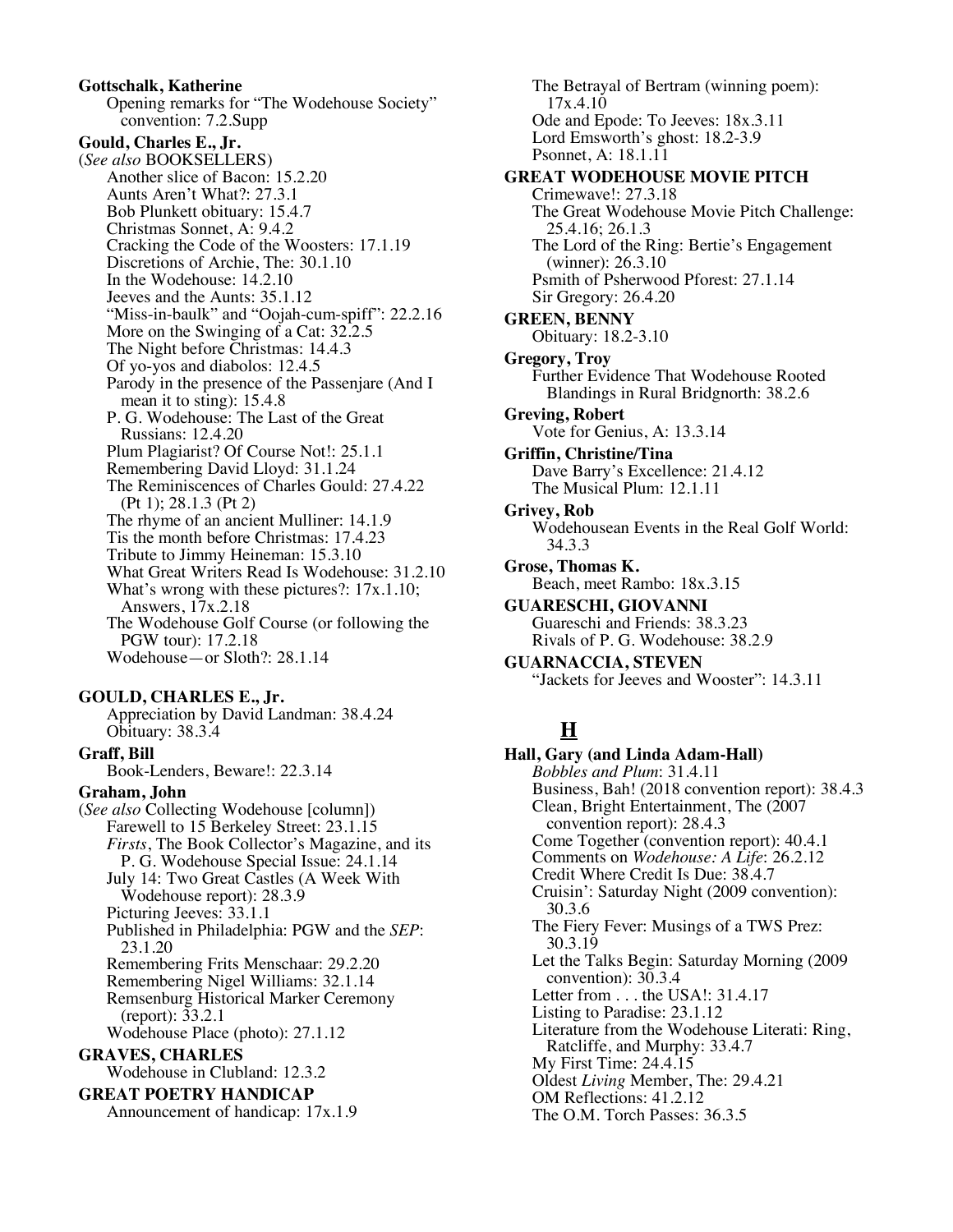Paul Kent Scores Again (review, *Pelham Grenville Wodehouse*, Vol 2): 41.4.17 Pigs *Have* Wings: 21.4.7 Pilgrimage to Patzel Land: 21.4.8 Pip, Pip to a Fine O.M.!: 24.4.2 *Rannygazoo*ndheit: 32.2.23 Review: *A Plum Assignment*: 39.3.7 Rocky Mountain Wodes: 25.2.19 Scintillating Speakers (2018 convention report): 38.4.4 Scintillating Talks and Dreaded Business (2011 convention report): 32.4.4 Smelly Plums: 41.2.10 Sublime Speakers and Dreaded Business (2013 convention report): 34.4.2 Sublime Speakers and Dreaded Business (2015 convention report): 36.4.3 This is Jolly Old Fame (book review): 40.4.10 Treasurer's Report: 24.2.21; 24.4.23 **Hall, Robert A.** Anger and pie: 15.2.23 Galahad Threepwood's Paradise: 7.3.Supp Messages from the president: 5.1.1 Search for Plum's godfather: 4.2.2 Godfather found: 4.3.1 Two-part paper on Wodehouse & Saki: 3.5.Supp & 3.6.Supp Two Wodehouse notes: 5.5.Supp Valley Fields: 4.6.Supp **HALL, ROBERT** Elected president: 4.6.2 Made honorary member: 8.1.1 **Halse, Vivianne** My life and delight with Wodehouse: 13.4.8 **Hamilton, Elizabeth** Outstanding in their field: 17x.2.7 **HANDWRITING** Wodehouse Penmanship: 37.2.6 Wodehouse's Handwriting Analyzed: 33.4.2 **Hannah, John** Did Wodehouse pun?: 13.4.14 Funniest Golf Writer…,The: 15.2.22 Goodbye to "Jeeves and Wooster": 14.4.12 Wodehous(e)(i)an?: 11.4.15 **Hardwick, William** At the Court Theatre: 16.2.22 Autographs: 15.2.23 Brief encounter: 16.4.15 Casting double-glazing before swine: 17x.2.6 Chepe laugh: 13.1.9 For Sale: Low Wood: 16.2.3 From the horse's mouth: 17x.1.20 'Heavy Weather' Ahead: 16.2.16 Horse named Fink-Nottle, A: 14.4.14 More on audiotapes: 12.1.7 Newt news: 14.4.13 Of bimbos and himbos: 14.2.16 Oiling the little grey cells: 16.2.17 PGW on BBC: 15.4.17

Pig talk: 18x.3.3 Sir Michael Hordern: 16.2.16 Sluice talk: 13.1.13 "Thoughts on a Recent Wooing": 15.4.19 Turf notes: 15.3.14; 16.1.11; 16.2.16; 17.1.18; 17.3.4 Wodehouse audio tapes: 18.4.6 Wodehouse saved my life: 18x.2.8 Wondrous "What ho!": 18x.3.13 **Harris, David M.** Uncle Fred in Academe: 26.4.22 **Hartop, Christopher** Secrets of modern Dutch revealed!: 15.2.18 **Hatfield, Walter** Note from Plum: 11.2.1 **Hayward, John** P. G. Wodehouse and the Hollywood Cricket Club: 27.2.2 "What's Going On Out There?": 27.3.16 **HAYWARD, JOHN** Tribute: 30.1.18 **Heaney, Seamus** A Tribute to PGW: 16.3.15 **HEARST CASTLE** About Hearst Castle: 26.1.12 All the Gnus That's Fit to Yak About: 29.1.17 Blandings Castle Visits Hearst Castle: 18.4.8 *HEAVY WEATHER* (*See also* FILMS AND TELEVISION) Blandings in Berlin: 34.4.8 Gertrude triumphant: 16.3.1 'Heavy Weather' ahead: 16.2.16 'Heavy Weather': A review by Tony Ring: 16.4.10 **Hedgcock, Murray** An Australian's Take on *Blandings*: 34.3.4 Bad News/Good News Department: 23.2.20 Club Book—How Does It Work?, The: 29.3.22 Great War with Germany, The: 21.2.20 Hollywood Cricket Club, The: 23.2.6 In Search of Blandings Redux: The Wodehouse Millennium Tour: 21.3.1; 21.4.17 John Hayward: A Tribute: 30.1.18 Just How Did Wodehouse Really Feel About Cats?: 39.1.8 Red-Hot Stuff: But Where's the Red-Hot Staff?: 26.4.1 Revelry by night: 18x.3.8 The Ukridge Art Gallery and Tea Rooms: 22.1.19 **HEDGCOCK, MURRAY** A Welcome Reprint: 32.1.23 **Heineman, James** By Jeeves: 5.3.2 Centenary celebration sold out: 3.2.2 Fattest sow contest: 4.6.1 Pig tails: 13.1.5 Request for info on ephemera, letters, etc: 8.1.1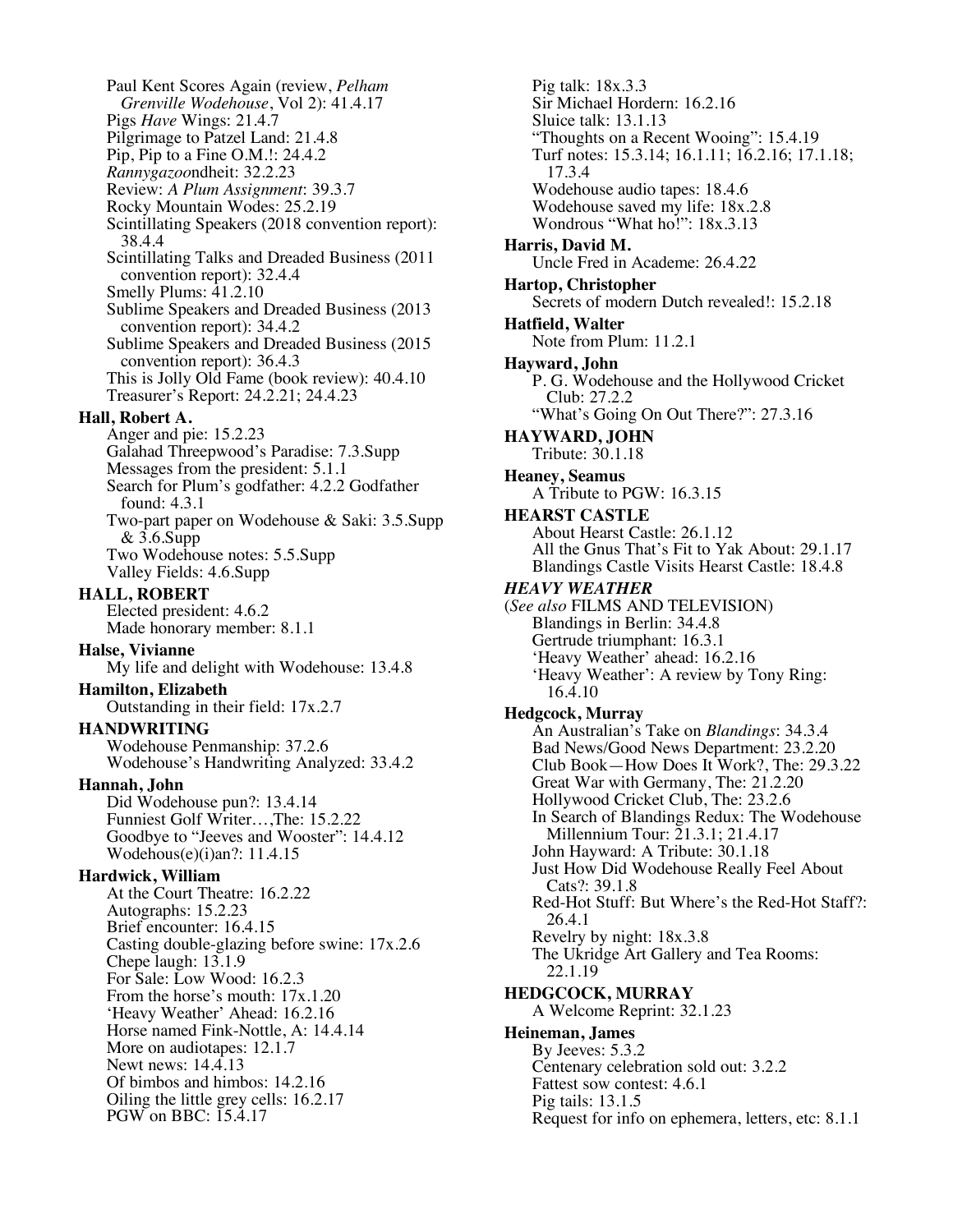*True and Faithful Account of the 1989 Pilgrimage* published: 11.3.3 Visit with the Netherlands society: 4.2.1 What separates a Jeeves from a Butler?: 7.3.Supp Wodehouse tops poll among book collectors: 6.3.4 Wodehousian or Wodehousean?: 11.2.12 **HEINEMAN, JAMES** Auction of collection Announcement of: 18.1.11 Great Heineman Handicap (report): 18.2-3.1 Sotheby's London showing: 18.2-3.9 Bibliography in production: 7.1.2; 7.2.1 Honorary member: 8.1.1 Obituary: 15.3.1 Party for Dick Usborne: 11.2.3 Tributes to: 15.3.10-13 **Hellering, Barbara** Come to the Party!: 16.1.3 Plum's 'You're the Top': 15.3.2 **HELMETS, POLICE** The Forward tilt: 17.2.10 Laugh, I nearly died: 18x.3.17 **Hemming, Alex** Crumpets, beans, and eggs: 10.2.4 Dulwich tuition, 1828: 17.1.3 Gertrude triumphant: 16.3.1 The Great Cricket Year: 12.2.8 P G Wodehouse at Dulwich: 15.4.18 PG's pranks: 13.4.9 Plum's last letter?: 13.1.14 Plum speaks: 9.1.1 Sluice talk: 13.1.13 Wodehouse and *The Alleynian*: 17.3.16 Wodehouse on television: 17.3.14 Wodehouse saved my life: 18x.2.8 Wondrous "What ho!": 18x.3.13 **Hemming, Bryan** My Time at Dulwich: 6.1.Supp **Herzog, Evelyn** (Frequent contributor to A Few Quick Ones) Coincidence, or . . .?: 29.1.23 Luminous Rabbit Report: 38.2.11 **Heymann, Dick** A Little Crosswode Puzzle on the Prairie: 31.1.10 The Llaboration of P. G. Wodehouse and F. Scott Fitzgerald: 31.2.18 Wodehouse's Critique of *The Great Gatsby*: 31.4.22 **Hinkle, Mary** Delightful Poetry: 264.13 **HISTORICAL MARKER, REMSENBURG** *See* REMSENBURG HISTORICAL MARKER. **Hitchens, Christopher** Bad Company?: 24.4.8 **HOG CALLING** *See* PIGS.

**Hogg, James** James H. Heineman (obituary): 15.3.1 James Hogg: Doctor of Piggery: 29.2.4 Letter to the Editor: 33.3.10 Lord Emsworth's Annotated Whiffle: 12.4.9 Pig Tales: 30.2.11 **HOLLYWOOD** (*See also* CONVENTIONS, TWS: 2005 Los Angeles; *LAUGHING GAS*) Freddie in Hollywood: 18.1.25 Gorilla My Dreams: 29.2.1 Hollywood Adapts Wodehouse: 29.2.5 Let Them Eat Hash: Studio Commissary Dishes Mentioned by PGW: 26.3.32 The Long, Strange Trip of Ivor Llewellyn: 27.2.10 Nodders I Have Known: Wodehouse's Hollywood and Mine: 24.3.12 P. G. Wodehouse and the Hollywood Cricket Club: 27.2.2 Plum in Hollywood: Just the FAQs, and a Few Myths Shattered: 27.3.4 The Studio System and the Mulliners of Hollywood: 24.2.14 Turnabout Is Fair Play: Identities Hidden and Detected in *Laughing Gas*: 27.4.4 (Pt 1), 28.1.10 (Pt 2) **HOLMES, SHERLOCK** *See* DOYLE, SIR ARTHUR CONAN. **HOMAGES/SEQUELS TO PGW** Additional Perspective on Faulks's Novel: 35.1.13 The Genesis of *Jeeves and the King of Clubs*: 40.2.14 *Jeeves and the King of Clubs* (announcement): 39.4.24 *Jeeves and the King of Clubs:* Not Wodehouse, but Fun Stuff Anyway (review): 40.1.9 *Jeeves and the Wedding Bells*: 34.3.10; Leaping into a New J&W: 41.4.3 **Hooker, Betty** Riveting Talks—Afternoon (convention report): 40.4.3 **Hooker, Pat** On Adapting Wodehouse: 7.4.Supp Primrose Mansions address: 6.2.Supp *This* is What Happened to "Jeeves": 11.2.16 **Hoppe, John** Antidote: 12.2.5 Call for a Letterhead: 11.4.9 Pig Fanciers, Unite!: 11.4.10 **Hopson, Jonathan** Wodehouse and Oxford: 7.2.Supp Jeeves and the absolute being: 10.2.4 **HOPSON, JONATHAN** On to Magdalen College: 6.2.2 **HORSBURGH, FERGUS** A lively set for a theater party: 9.4.4 Ethel Plummer unmasked!: 10.1.5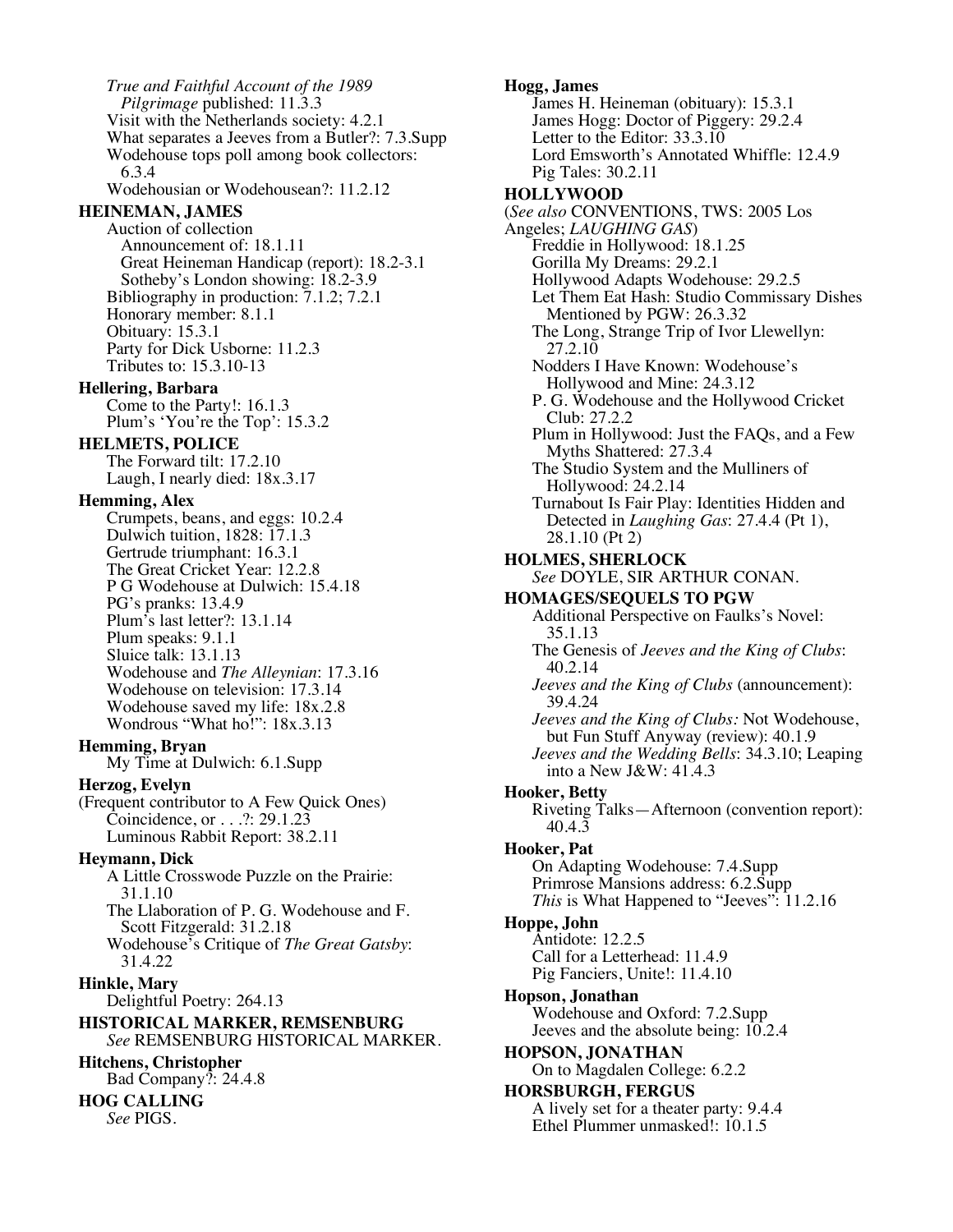Why the Knighthood was Delayed: 23.3-4.17 Wodehouse Collection for Sale: 23.1.18

#### **HORDERN, SIR MICHAEL**

Obituary: 16.2.16

#### **Horn, Bill**

And what ho to you, too, upper-midwesterners!: 13.3.6 *The Play's the Thing*: 15.3.19 Plum's 'You're the Top': 15.3.2 With view halloo: 12.3.8

### **HORSE RACING**

*See* RACES/RACING.

### **HUNSTANTON HALL**

P. G. Wodehouse and Hunstanton Hall: 37.1.22 **Hunt, Jan**

BBC documentary available in American video format: 24.1.5

# **I**

# **ILLUSTRATIONS/ILLUSTRATORS**

All the Jackets Fit to Print—or Not: 40.3.4 The blind pig: 18x.3.7 "Jackets for Jeeves and Wooster": 14.3.11 *Luck Stone* illustration: 16.3.18 Peter van Straaten: 38.1.16 Picturing Jeeves: 33.1.12 The Prince or Betty?: 18.1.27 Something gained in the translation?: 17x.2.12 What's wrong with these pictures?:  $17x.1.10$ 

# **IMPOSTORS**

The Nature and Development of the Impostor in the Works of P. G. Wodehouse: 30.4.1

# **INDIA, WODEHOUSE IN**

'Right Ho, Sahib': 16.2.12

# **INFANT SAMUEL**

Article by Joseph Wilkinson: 26.1.13 Perpetual Samuel: 31.3.12 Photo: 18x.1.18 Photo follow-up in A Few Quick Ones: 18x.2.7 Simply Smashing (statuette): 26.3.24

# **INTERNATIONAL WODEHOUSE ASSOCIATION**

International Wodehouse Association: Social Media Development: 39.1.22 The Millfleet Charter: 18.4.20

# **INTERNET AND WEBSITES**

(*See also* ASK JEEVES; MADAME EULALIE'S RARE PLUMS; Spotted on the Internet; Wodehousia Online; WODEHOUSE SOCIETY, THE) Copyright on the Internet: 22.3.4 E-Blandings (re Blandings Yahoo!): 37.2.7 Electronic mail and PGW: 14.2.12; 14.4.15 Found on the Internet: 23.2.13 Great PGW-Net Quiz, The: 14.4.8 In the Green Wode: 30.2.4 Invisible Library on the Web, The: 23.3-4.18 Jeeves incarnate (sort of): 18x.1.16 PGW-Net: 18.2-3.23; 18.4.3

PGWnet: Google and Madame Eulalie: 36.1.5 Plum netted in Moscow: 18.1.14 Plum on the Internet: 18.4.3 & 13 Plunks and Ooks on PGWnet: 35.4.15 Quiz on the Internet: 18x.2.16; 18x.3.16 Shot of the Needful, A (alt.fan.Wodehouse): 22.1.10 Spotted on PGWnet: 31.4.22; 37.1.19 What's in an e-Name?: 29.2.23 Whither the Lost Site?: 31.1.13 Wodehouse appreciation page on the Net: 21.2.21 World Wide Web (Wodehouse on): 17x.3.7; 18.4.15; 18x.1.19 **INTERVIEWS/INTERVIEWERS** 1915: Joyce Kilmer's Interview with Wodehouse: 37.4.23 Young Men with Notebooks: 12.2.2 **IONICUS** Obituary (Armitage, Jos): 18.1.9 **ISHIGURO, KAZUO** Finding Wodehouse in the Most Unlikely Places: 31.3.8 **Ives, Nancy Wilson**

A Letter: 26.3.9

# **J**

**JACKSON, ALAN** The Search for Rosie M. Banks: 16.4.13 **Jackson, Dr Berners** Thumbnail biography: 3.2.2 **Jacobs, Raymond** "Play away, Mr Wodehouse, please": 18x.3.6 **Jacobsen, Andrea "Sweetie Carlisle"** Dressed to the Tens (2018 convention report): 38.4.7 The Great Historical Marker Contest and Challenge: Your Chance to Make your Mark(er): 32.3.5 A New Murphy Walk: Wodehouse's Early London: 28.3.1 The Remsenburg Historical Marker Project: 32.2.3 **Jakupcak, O.P., Sister Maria Frassati** What Would Marx Say: A Social Critique of Wodehouse: 38.2.12 **JASEN, DAVID A.** *Four Plays* editor: 6.1.2 Made honorary member: 8.1.1 *Theatre of P.G. Wodehouse* published: 3.4.2 **JAZZ** Wodehouse and Chicago jazz: 18x.1.17 *JEEVES* (Musical) (*See also* BY JEEVES) Quick Ones: 13.2.4 Revival: 16.4.32 *This* is What Happened to "Jeeves": 11.2.16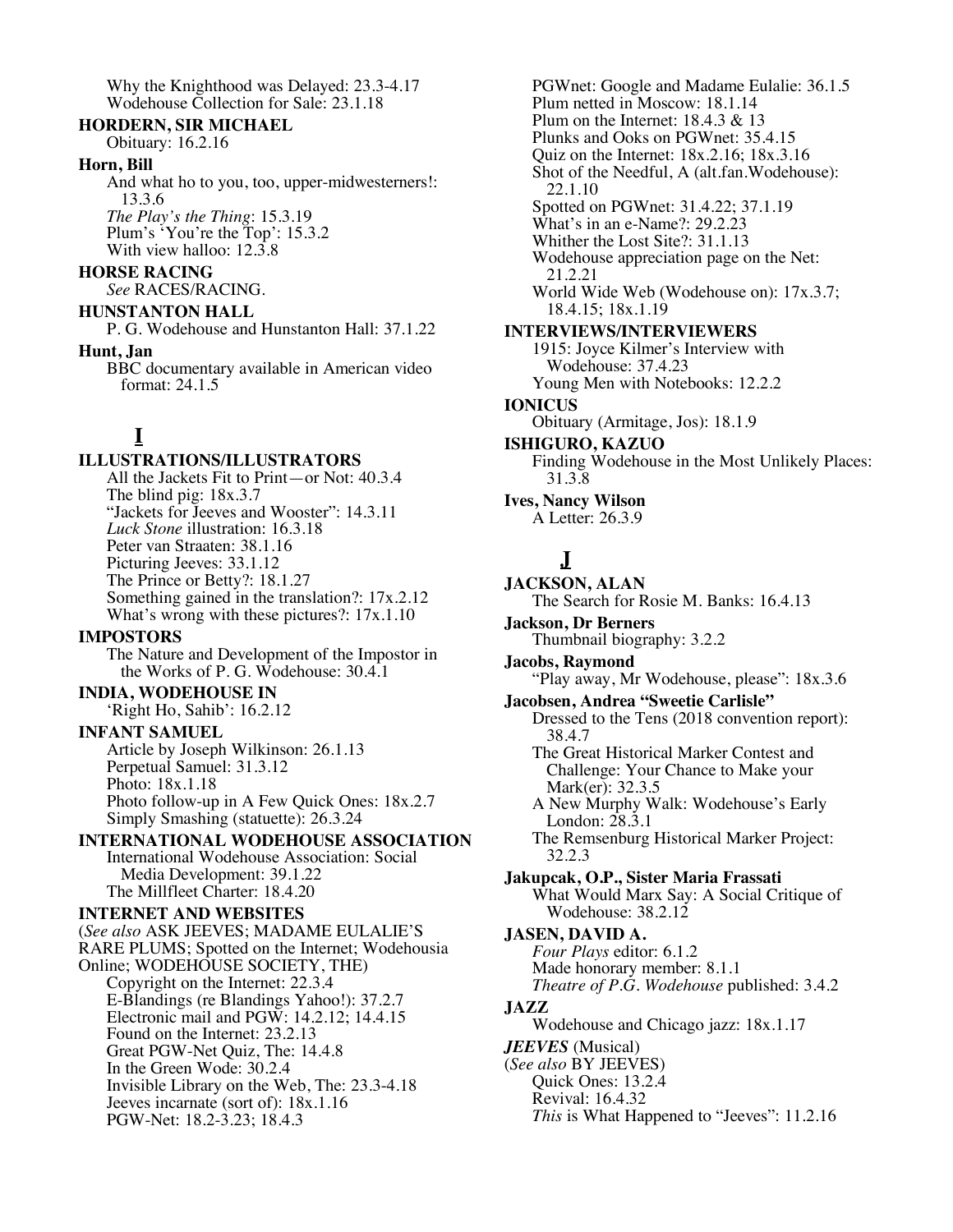What happened to *Jeeves*?: 10.2.5 **JEEVES, PERCY** A Jeeves Centenary: 34.3.18 The Origin of Jeeves: 22.2.17 The Original Jeeves: 16.1.22 Percy Jeeves, cricketer: 15.1.9 A Tree for Percy Jeeves: 37.3.11 **JEEVES, REGINALD** Another Jeeves source!: 21.3.25 Club Book—How Does It Work?, The: 29.3.22 First Screen Jeeves, The: 22.2.1 Jeeves, a Reappraisal: 32.4.20 A Jeeves Centenary: 34.3.18 Jeeves' first name: 5.4.1; 5.5.1 Jeeves, the Ham's Helper: 34.4.10 Jeeves, the Model of Servant Leadership: 33.1.18 The Last Puzzle: 33.1.12 Lord of the Ring for Jeeves:  $18x.3.18$ My Own Private Jeeves: 29.3.2 Nautical Jeeves, A: 14.4.9 The Origin of Jeeves: 22.2.17 Picturing Jeeves: 33.1.1 Thankfully Rescued from the Soup: The Unique Relationship Between P. G. Wodehouse's Bertie Wooster and Reginald Jeeves: 34.1.6 Wodehouse on Jeeves: 12.4.2 *JEEVES AND WOOSTER* (TV Series) (*See also* VIDEOCASSETTES) Goodbye to "Jeeves and Wooster": 14.4.12 Farewell to *Jeeves and Wooster*: 15.1.6 "Jeeves and Wooster": 11.2.2; 11.4.20; 14.1.24; 14.2.30; 16.1.22 The Men Who Put a Smile on the Queen Mum's Face: 11.2.14 New Jeeves and Wooster TV Show: 12.1.15 New "Jeeves and Wooster" Series on British TV: 12.2.6 Toodle-pip to a classic Jeeves and Wooster: 13.3.4 Wodehouse vs. TV: 12.3.5 **JELLIED EELS** (South Texas chapter) *See* CHAPTERS CORNER. **Jenkins, Emily** Shot of the Needful, A: 22.1.10 **Jenson, Ben** Plum in grand company: 21.2.17 "Your Need Is Greater than Mine": 25.2.23 **JETTE, MARIA** Jette and Chounard's New CD!: 32.4.7 Maria Jette, *A Prairie Home Companion*, and the Broadway Special: 34.4.15 A Prairie Home Plum: 35.4.4 Siren Songs for Sale!: 34.4.21 Sugar and Spice: Desserts, Dan, and Maria (convention 2015 report): 36.4.2 **JEWELRY** (*See also* NEWTS; PIGS) The Empress Lives! (pig bracelet): 17x.3.19 Last chance for TWS pins: 11.2.6

Newt pins: 18.2-3.30; 18.4.22 Pig pins: 18.2-3.30; 18.4.22 Pins, Anyone?: 12.2.11 Pins redux: 18.4.22 Silver pig: 12.4.2 TWS pins are here!: 13.1.1 **Jewkes, Peter** Jewkes, Jukes and William: 12.4.3 **JEWKES, PETER** Pipe Organ Builders Galore: 12.2.4 **Johnson, Boris** Toast in orange and gin to P.G. Wodehouse, A: 16.1.1 **JOHNSON, BORIS** Gussie for Mayor?: 29.2.16 **JOHNSON, OWEN** Rivals of P. G. Wodehouse: 26.2.13 **Jones, Mark** By Jeeves, the British are good sorts after all: 17x.2.13 **Jones, Richard** The Scene: 16.1.14 **JOURNALISM** *See* PUBLISHING. **Joyce, William Brooke** Postwar Britain Deals with Three Erring Sons: 41.2.13 **JUDGES** *See* LAW/LEGAL/COURTS. **K Kane, Maria** Cow Creamer, anyone?: 22.1.15 Plumacrostic (1) 14.1.20; Solution, 14.2.36 Plumacrostic (2) 15.2.14; Solution, 15.3.20 Plummycrossword: 15.4.10; Solution, 16.1.19

Wodehouse acrostic, A: 18.2-3.16

**Kareores, John**

Golf links: 21.2.13 Not invited to tee: 17x.1.12 TWS 2021 San Diego Convention Update!: 41.2.10 TWS 2021 Convention Update: The Grant Hotel 41.3.10

**Kaufman, Jan Wilson**

Angler's Rest logo: 17x.2.17 Blandings Castle visits Hearst Castle: 18.4.8 Buttling today: 15.4.21 By the Way: 25.1.8; 25.2.16; 26.1.4 Convention '93 speakers: 14.1.32 A Definitive Biography: 25.4.11 Frances Donaldson: 15.2.23 Hooray for Hollywood: 25.3.3 Ionicus: 18.1.9 John Fletcher in the Springtime: 21.3.20 The Musical Plum: 12.1.10 *P. G. Wodehouse: The Long Exile*: 24.2.20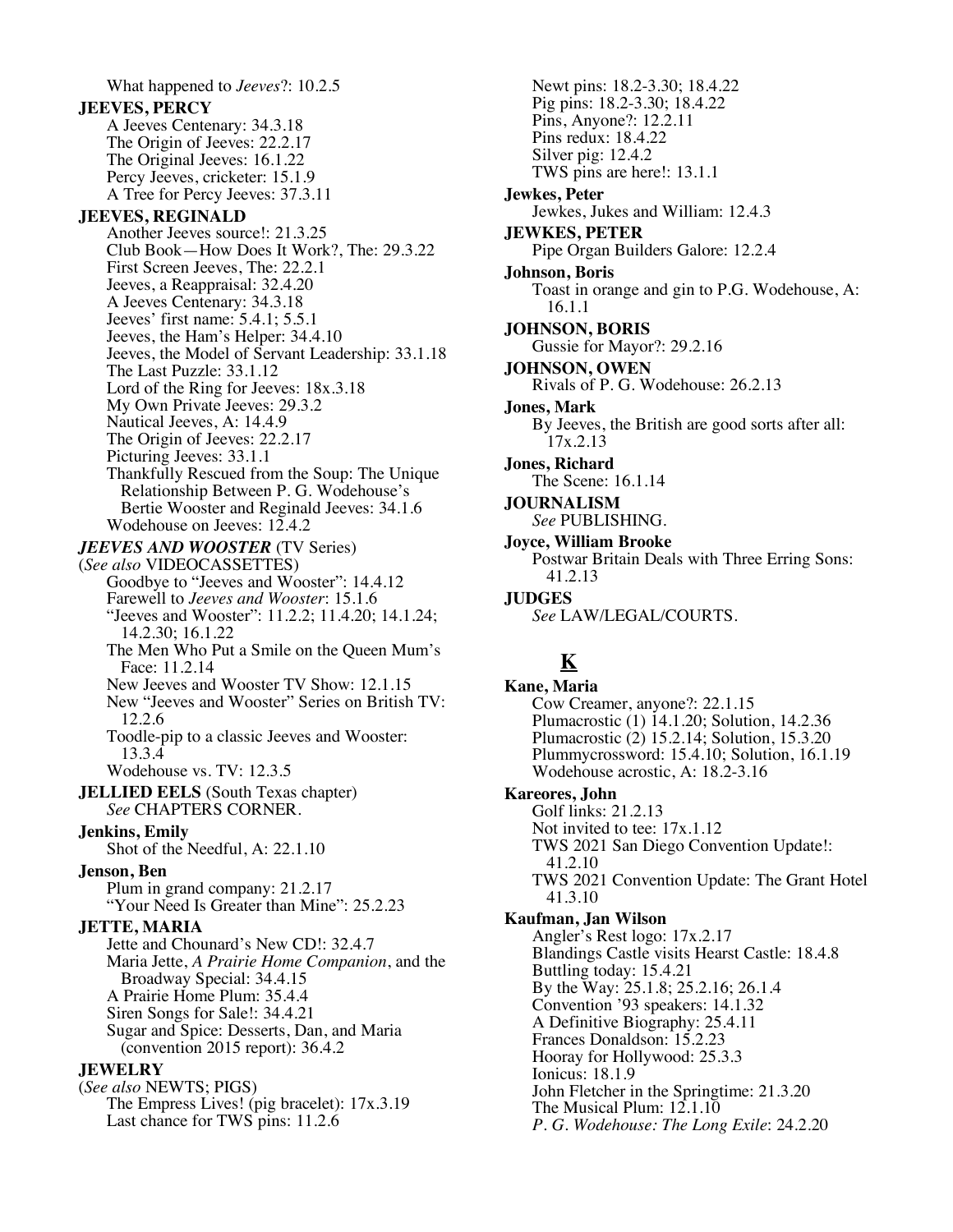Pip, Pip to a Fine O.M.!: 24.4.2 Plum and Agatha: 17x.4.21 *Punch* is gone: 13.2.4 *Reminiscences of the Hon. Galahad Threepwood* (book review): 15.1.12 Scott Meredith obituary: 14.1.10 Wodehouse at Blandings Castle, a concordance (review): 18.4.19 Wodehouse convention '93!: 14.3.1 The Wodehouse Pilgrimage: 10.3.5

# **KAUFMAN, JAN WILSON**

Obituary: 25.4.1 In Memoriam: Jan Wilson Kaufman: 26.1.16 A Letter: 26.3.9

# **Kearley, Tim**

My First Time: 25.1.21 The Sound of a Distant Clam: 34.4.9

#### **KEENAN, JOE**

"Thank you, Joe Keenan": 14.4.11 Very Good,, Joe Keenan: 27.1.8

### **Kent, Paul**

Wodehouse and the Stuffed Eelskin of Fate: 41.3.11

#### **Kilgore, Katy**

(*See also* WODEHOUSE SOCIETY Financial Statements) Golden Treasure: 9.2.5

# **KILMER, JOYCE**

1915: Joyce Kilmer's Interview with Wodehouse: 37.4.23

**KIMBERLY, JOHN, 4TH EARL OF** Obituary: 23.3-4.14

#### **Kinnane, John**

*Wooster of Yaxley and Wodehouse of Kimberley: Parallel Peerages* (book review): 14.4.6

# **Kirkham, Freda**

Yet More Capital! Capital! Limericks: 27.2.19 Yet More Delightful Poetry from Vapital! Capital! (Haiku Category)*:* 27.1.13

### **Kitson, Sidney**

Bread pelleting: 18.2-3.31 Indian Wodehouse Society forms: 17.3.4

# **Kitts, Francine**

The Empress Lives: Freddie in Hollywood: 18.1.25 The Heirs of Lord Emsworth: 17x.3.3 My First Time: 25.1.22 Pig stamp: 12.2.11 Rebus: 14.4.20

**Klavan, Andrew** Jeeves Whiz: 24.1.15

**Kleinman, Kim** 1994 escapades of the Pdrones: 16.1.7

#### **KNOX, JASON JOSEPH** New youngest member: 8.2.1

**KNOX, NEVILLE ALEXANDER** More cricketer updates: 13.4.15

**Koenig, John** London's Dulwich College: 18x.3.1 Remsenburg or bust!: 18x.1.12 Visit to Le Touquet, A: 18.2-3.28 **Koenig, Rhoda** "Jeeves and Wooster": 11.2.2 **Kooy, Rob** Announcing the Great Barribault's Contest: 10.1.6 Barribault report: 11.3.17 Newspaper Comic-Strip After a P.G. Wodehouse Novel: 8.3.Supp Mapping it out: 9.2.3 Note re the Archbishop of Canterbury's pig: 9.2.2 PGWS going strong: 8.1.Supp PGWS Tenth Anniversary: 12.3.6 **Korntheuer, Walter** Drone's Fizz?: 29.3.20 **Kozak-Budd, Sylvia** Wodehouse in Clubland: 12.3.2 **Kreitzberg, Tom** The Invisible Library on the Web: 23.3-4.18 Lord of the Ring for Jeeves: 18x.3.18 **Kruimel, Jan Paul** Bronzed Pig: 9.2.5 **Kupfer, Charles** *Indomitable Will* and P. G. Wodehouse*:* 33.3.7 **Kushner, Roz**

My First Time*:* 24.2.19 **KUZMENKO, MIKHAIL**

Landman): 36.3.5

Plum netted in Moscow: 18.1.14

# **L**

**Lafont, Serge** Barribault Report: 11.3.17 Serge Lafont and the Great Barribault's Contest: 11.1.11 Social Notes from Paris: 11.3.16 *LAND WHERE THE GOOD SONGS GO* (Wodehouse CD/Concerts) Birth of a CD: 22.3.14 CD now available: 22.3.8 The End is in Sight: 22.2.5 More CD News: 23.1.11 The Night When the Good Songs Were Sung: 23.1.10 Plum and the Songs of Songs: 23.2.8 Review of D.C. concert: 22.3.8 Six Years in the Making! (CD review): 22.4.20 When the Good Songs Went to Julliard (concert 2014): 35.1.15 **Landman, David** Barry Pain, an influence on P.G. Wodehouse: 13.2.9 Born to Play Emsworth (coauthor Elizabeth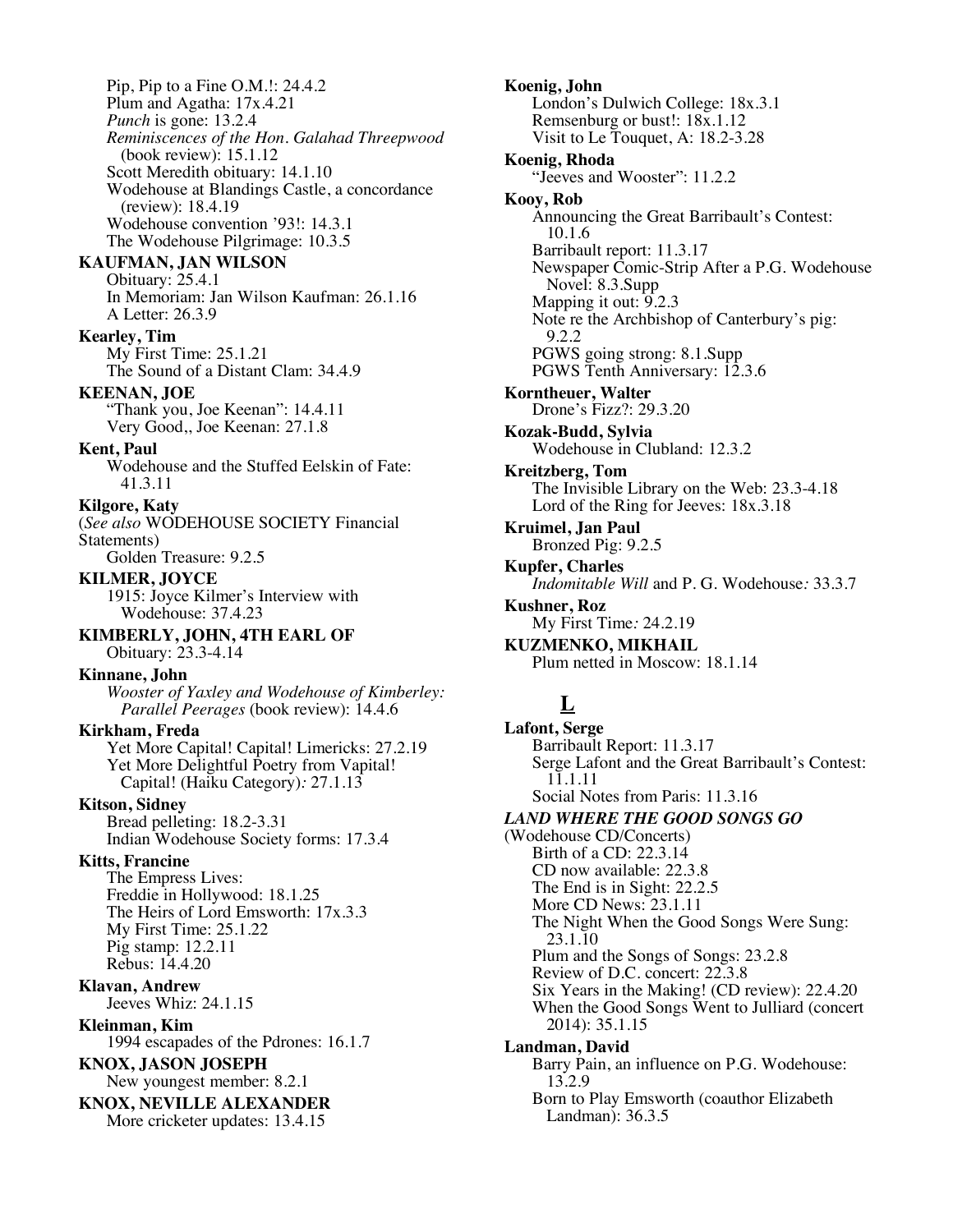Bring on the Girls, but Make Sure They're English: 29.1.18 Browsing and Sluicing with the Lexicographer: 25.4.15 Charles Gould (appreciation): 38.4.24 The Coming of [golf in Chinese characters]: 37.4.22 Comments on *Wodehouse: A Life*: 26.2.12 Dirty Dancing in Wodehouse: 25.1.6 Discovery, A: 18x.3.14 Ditty or didn't he?: 16.1.20 Dramatis personae: 18.1.19 Fix the Cake and Eat It, Too: 33.2.23 Fred Patzel: Pavarotti of the piglot: 21.2.1 Gunga Plum: The Head Cashier's Song: 22.2.6 A Hoax?: 27.3.10 I'm Breaking Up Because You Won't: 24.1.19 Jeeves and the OED: 14.1.14 Lieutenant Colonel Norman T. P. Murphy: May 20, 1933–October 18, 2016: 37.4.1 Lord Emsworth and the Girl Friend: 37.2.22 Lord Emsworth's ghost: 18.2-3.9 Mainly true socio-historico survey of bread- throwing, etc.: 21.3.26; 21.4.15; 22.2.8 Marriage of True Minds, A: 22.4.10 Master Stroke, A: 23.2.11 Merrythought: An Inquiry into the Nature of P. G. Wodehouse: 37.3.6 More Than One Way to Swing a Cat: 31.4.5 My First Time: 24.4.13 New England chapter: 13.1.3 New York State of Mind, A: 22.3.6 Oh God, oh Montreal!: 18.1.13 Pig-hoo-oo-oo-ey origin?: 21.3.12 Pip, Pip to a Fine O.M.!: 24.4.3 Plum and the Ominous Bird of Yore: 35.3.18 Plum Bobs: 24.1.17 Pongo: 13.2.7 Porosknit: 17x.4.16 Ramblings of a Conventioneer (2018 convention): 38.4.6 Soul Mates: 33.2.23 Sponge bag trousers: 14.1.16 The Spring of Uncle Fred: 34.3.6 Tribute to PGW, A: 16.3.15 *Two People*: 22.1.1 TWS Convention 1995: 16.3.16 *The Play's the Thing*: 16.3.19 Villanelle: 22.4.11 Wideawake Wodehouse—and the occasional nod: 24.2.4 Wode: 17.2.12; 17.3.18 Wodehouse and the Comic Concussion: 30.2.1 Wodehousian pleasantry: 17x.3.19 **LANDMAN, DAVID** David Landman, editor: 21.2.13 By the Way: 25.1.8; 25.2.16 **LANE, ANTHONY** By the Way: 25.2.16 Guilty by Inference: 25.2.18 What Perils of Loving Wodehouse?: 25.3.5

**Langlands, David** Of bimbos and himbos: 14.2.16 **LANGUAGE/LINGUISTICS** (*See also* LITERARY STYLES) The Anglo-American Angle: 33.2.20, 33.3.4 Bricolage in the Later Works of P. G. Wodehouse: 36.4.21 Innuendo in Wodehouse: 31.3.16 Not at All Gruntled about "Choate": 31.1.5 O Tempora! Wodehouse and Linguistic Decorum: 26.3.23 P. G. Wodehouse Linguist?: 31.2.1 Stig Tossed Doodle-Gammon: 37.1.20 Top-Hole English Explained: Old Eggs, Crumpets, and Piefaces: 34.2.2 **LARDNER, RING** Rivals of P. G. Wodehouse: 27.4.15 **LaRosa, Frances** Oldest non-member: 18.1.27 **Lasswell, Mark** TWS Convention '91 Report: 12.4.12 Wodehouse vs. TV: 12.3.5 *LAUGHING GAS* Turnabout Is Fair Play: Identities Hidden and Detected in *Laughing Gas*: 27.4.4 (Pt 1), 28.1.10 (Pt 2) Under the Influence of *Laughing Gas*: 27.1.1 Why Chillicothe?: 30.4.9 **Laurie, Hugh** Wodehouse saved my life: 18x.2.8 **LAURIE, HUGH** (*See also* JEEVES AND WOOSTER) "Jeeves and Wooster": 11.4.20; 14.1.24; 14.2.30 The Men Who Put a Smile on the Queen Mum's Face: 11.2.14 **LAW/LEGAL/COURTS** The Courting of the Muse: 33.2.7 **Lawson, Len** (*See also* Something New/Something Fresh) Christmas in New York: 14.4.19 The Early Days of The Wodehouse Society: 31.1.1 Electronic mail and PGW: 14.2.12 First "Something New" column: 9.1.3 Kindred spirits: 14.1.25 P.G. Wodehouse on Audio Tapes: 12.1.6 PGW on CD-Rom: 12.4.11 Put me among the Earls: 13.4.1 Recycling: 18x.3.7 Transferring "Something New" to Doug Stow: 13.2.10 Video Information Wanted: 11.3.13 Wodehouse convention '93!: 14.3.1 Young Men with Notebooks: 12.2.2 **Lawson, Shirley** Hidden names: 14.2.13 **LE TOUQUET** The Drones visit Le Touquet: 17.3.10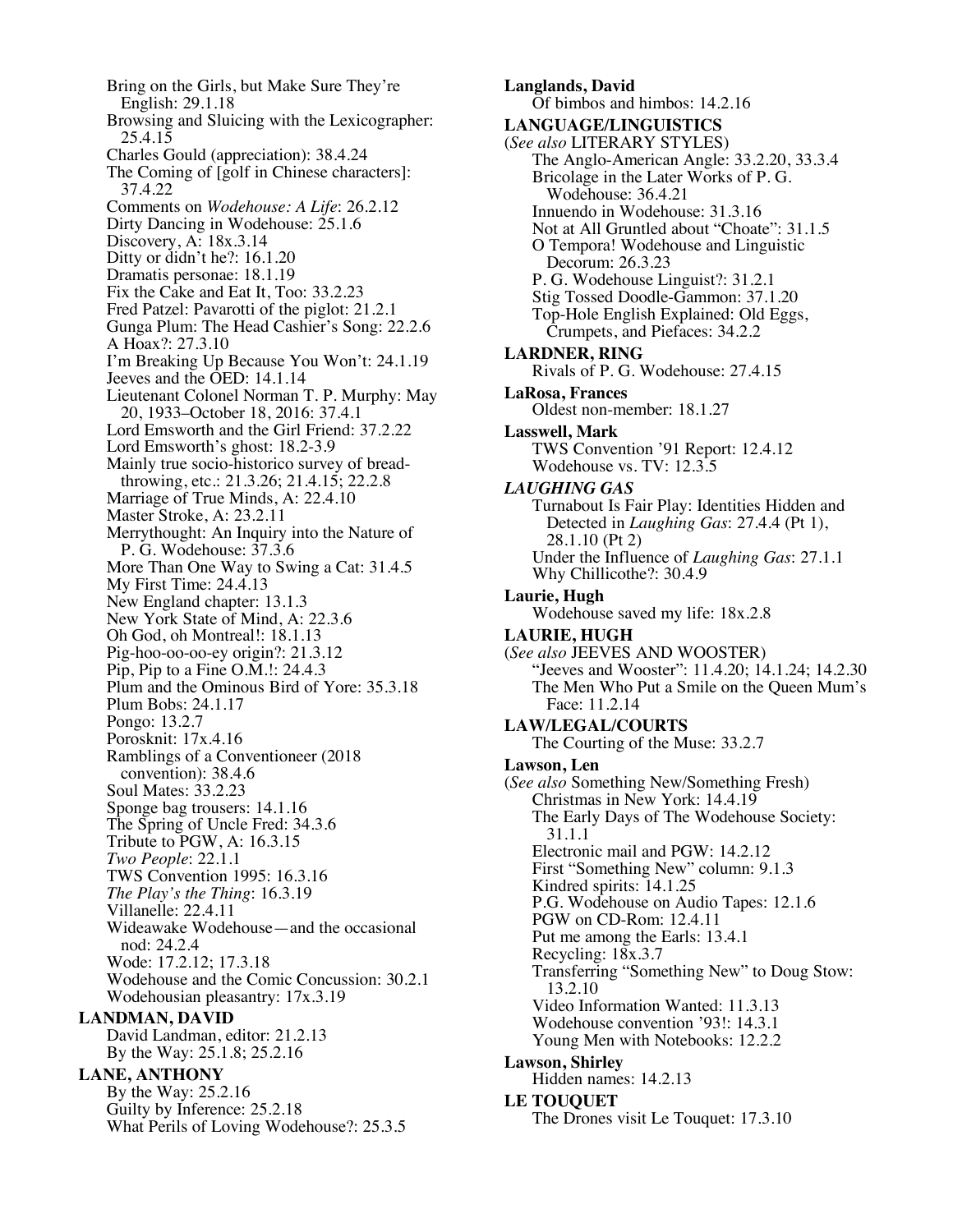Le Touquet: the latest (now a B&B): 21.1.17 Low Wood for Sale: 16.2.3 Perfect Resort for the Drones Club: 11.3.18 Visit to Le Touquet, A: 18.2-3.28 **LEACOCK, STEPHEN** Rivals of P. G. Wodehouse: 40.3.10 **Leal, David L.** Bertie Wooster at Oxford: Magdalen or Christ Church?: 41.2.8 The Case for Ukridge: 41.4.4 Psmith at Oxbridge: The Lost Campus Novel: 41.3.16 **Lebedeva, Masha** "Ring for Jeeves" in Moscow: 36.2.12" Wodehouse in Russia, and Not Only: 38.1.10 **Lellenberg, Jon** Capital! Capital!: 14.1.27; 15.4.16 Challenge, A: 3.3.2 The Clients of Adrian Mulliner: 14.1.23 'Right Ho, Sahib': 16.2.12 Some holiday gift ideas for Drones and Junior Lipsticks: 15.4.12 The way it should be: 14.4.15 What ho in Washington!: 13.4.3 Wodehouse: 17.2.13 Wodehouse convention '93!: 14.3.1 Wodehouse makes a comeback: 18.2-3.11 **Letter from England** (usually by Elin Woodger) 24.1.7; 24.2.10; 24.3.18; 25.1.16; 25.2.12; 25.3.23; 25.4.17; 26.2.15; 26.3.12 (by Kris Fowler); 27.3.13; 27.4.10; 29.2.11; 29.4.18; 30.4.23; 31.1.7; 31.4.17; 32.3.10; 33.4.11; 34.1.5; 34.2.20; 34.4.15; 35.2.11; 35.3.20; 35.4.3; 38.3.6; 39.4.23; 40.3.14; 41.2.18 **LETTERS** Envelope by the Toast Rack, The: 28.4.23 *P. G. Wodehouse: A Life in Letters*: 32.3.15; 32.4.7 *Yours, Plum*: 11.4.12 **LETTERS/ETHEL** (written by Ethel Wodehouse to people listed) Elizabeth Ganns: 12.1.2 Thanks to the Wodehouse Society: 11.1.1 **LETTERS/PGW**  (written by PGW to people listed; S*ee also* SCHWED, PETER) Mr. Barnhoorn: 12.1.1 Bill Blood: 12.3.1 L.H. Bradshaw: 13.1.1; 14.4.1-2; 15.4.3 Bill Claghorn: 12.4.1 Mackenzie Compton: 17x.2.15 Will Cuppy: 26.4.8-9 George Donelan: 11.3.1 Billy Griffith: 22.2.20 Perceval Graves: 11.4.1 Mrs. Hatfield: 11.2.1 Marge Meisinger: 13.2.1; 13.3.1 Alan Shirreff: 12.2.8; 13.1.14

Norman Ward: 11.1.1

33.3.10; 36.3.16; 39.1.13; 39.3.6; 40.1.8; 41.2.16; 41.3.8; 41.4.15 **Levine, Ronnie** Notes from Plum: 13.1.1 **Levinson, Emelie** My First Time*:* 24.3.20 **Levy, Janet** Jeeves, the Ham's Helper: 34.4.10 **Lewin, David** The Men Who Put a Smile on the Queen Mum's Face: 11.2.14 **Lewin, Jonathan** Eccentricity rampant: 15.4.13 **Lewis, Cathy** Last-Minute Chicago Convention News: 34.3.7 **Lewis, Jeremy** My First Wodehouse: 22.2.11 **Lewis, Katherine** More on *The Mating Season*: 22.2.13 Terrific Loot for Sale!: 23.2.7 Wodehouse and Chicago jazz: 18x.1.17 **LEWIS, KATHERINE** Obituary: 35.2.12 **Libby, Father Richard** Laugh, I nearly died: 18x.3.17 What Ho! Doormat: 21.2.9 **LITERARY SOCIETIES** Bulletin Board (Austen/Trollope Societies): 14.1.14 Keeping a literary candle burning bright: 12.1.16 **LITERARY SOURCES** *See* SOURCES AND REFERENCES. **LITERARY STYLES** Rabelais and P. G. Wodehouse: Two Comic Worlds: 28.2.14 (Pt 1); 28.3.20 (Pt 2) Romantic Plots in Wodehouse: The Greek Comedy Formula: 35.2.19 Wodehouse and the *New Statesman*: 14.1.4 **LITHGOW, JOHN** Celebration of P. G. Wodehouse at Symphony Space, A: 28.2.27 John Lithgow & Plum: 29.2.17 **Litjens, Hetty** Googling Wodehouse's Earth **LITTLE CHURCH AROUND THE CORNER** Dedication of plaque to the memory of Sir Pelham and Lady Wodehouse: 15.2.1 Dedication of Wodehouse Plaque: 15.1.1 Funds Drive for the Wodehouse Wall: 23.3-4.5 The Plaque at the Little Church Around the Corner: 32.1.17

**LETTERS TO NEWSPAPERS** Royal Player?: 11.3.7 Name-calling: 11.2.5

Your Obedient Servant: 27.1.17

**LETTERS TO THE EDITOR (***Plum Lines***)**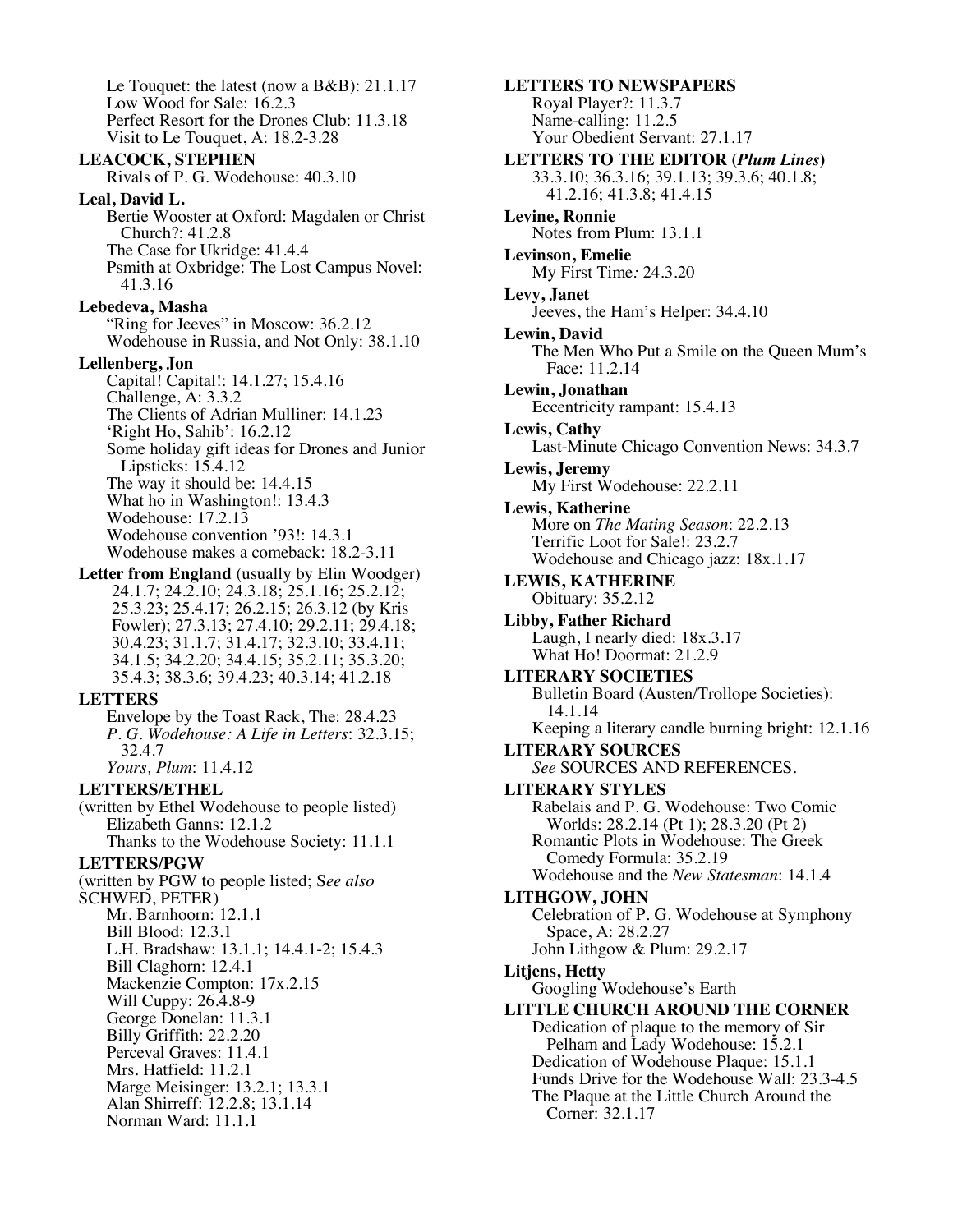**LITTLE WODEHOUSE ON THE PRAIRIE, A**  (2009 convention) *See* CONVENTIONS, TWS **LLEWELLYN, IVOR** The Long, Strange Trip of Ivor Llewellyn: 27.2.10 **LLOYD, DAVID** Remembering David Lloyd: 31.1.24 **Lloyd, Donna** Anything Goes: 18x.1.15 **Loehr, Laura** An American's First Visit to a Cricket Match in England: 35.3.19 Big Apple Bats: 29.2.19 A New Niagara Chapter?: 29.3.15 *Oxymoronica*: 32.3.5 **LOGO (TWS)** Contest for: 4.2.2 Final Call for TWS Logo: 33.3.18 First use: 4.5.1 Comment on: 5.1.1 **LONDON** A New Murphy Walk: Wodehouse's Early London: 28.3.1 **LONG ISLAND** *A Guide to P. G. Wodehouse's New York City and Long Island*: 32.4.10 **LOOS, ANITA** Rivals of P. G. Wodehouse: A Girl Like Anita Loos: 39.2.5 **Ludwig, Ken** My First Encounter with P. G. Wodehouse: 27.2.8 **Lull, Dave** Lives of the Mind: 24.2.21 **Lydon, Mary** First love: Reading with P.G. Wodehouse: 17.4.4 **LYRICS** *See* SONGS AND LYRICS. **M MacGregor, Marilyn** A. Woollcott: 16.1.17 Antarctica!: 18.1.19 The blind pig: 18x.3.7 Convention '93 speakers: 14.1.32 The day I met the master: 16.2.1 Did Wodehouse coin words?: 13.1.12 18th century humor: 18x.2.18 'Jeeves' stickers: 16.1.113 Newt news: 14.4.13 On receding chins: 17x.4.19 Outstanding in their field: 17x.3.20 Pig on/off: 17x1.13

Pig tail twist: the definitive word: 13.2.2

Pigs is pigs, not pumpkins: 13.4.6; 32.1.3

Pig weathervane: 21.2.21

Pip, Pip to a Fine O.M.!: 24.4.3 Plum harvest: 16.1.19 'Plumming' Sherlock Holmes: 15.4.22 Plum's Sherlock: Doyle's influence on PGW: 18.4.23 Maximal newts: 15.2.24 Newtist colonies: 18.1.15 Silver pig: 12.4.2 Unabashed Woosterism: 18x.2.11 Wayne B. Swift (obituary): 22.1.8 What ho! Saturday revels!: 14.2.3 Wodehouse convention '93!: 14.3.1 Worshipful Company of Barbers letter re. 'Leave it to Jane': 16.2.8 **MACGREGOR, MARILYN** Changing of the Guard at TWS: 22.4.19 Dictionary of Literary Biography: 21.1.14 Dinner for: 18x.3.3 & 7 Happy Birthday, Marilyn! (90th): 37.3.24 Remembering Marilyn MacGregor: 41.4.2 **MACKENZIE, COMPTON** PGW letters to Compton MacKenzie: 17x.2.15 **Mackenzie, Rowena** Name-calling: 11.2.5 **MADAME EULALIE'S RARE PLUMS** (website) Fresh Plums!: 35.3.19 New on Madame Eulalie: 37.3.12 PGWnet: Google and Madame Eulalie: 36.1.5 **Madlon-Kay, Diane** Anglo Disengagement: 30.1.15 Not-So-Dry Storeroom: 29.4.17 What Did You Do on Boat-Race Night, Daddy?: 34.1.17 **MAGAZINES** Collecting *Cosmopolitan* and *Collier's* Wodehouse: 31.4.7 Collecting Wodehouse: *The Strand* Magazine and Other News: 31.3.3 *Firsts*, The Book Collector's Magazine, and its P. G. Wodehouse Special Issue: 24.1.14 Published in Philadelphia: PGW and the *SEP*: 23.1.20 The *Strand Magazine* Index: 3.5.1; 3.6.2 **Maguire, Tom** Spy vs. Wodehouse: 33.4.10 **Malmberg, Bengt** P. G. Wodehouse Conquers Sweden: 35.3.1 **MARGARET, HRH PRINCESS** Royal Player?: 11.3.7 **Markunas, Tom** Advisement of Open Golf Classic: 3.5.1 **Marlowe, Stephen** Plum delivers the goods: 21.2.23 **MARQUIS, DON** Rivals of P. G. Wodehouse: 40.2.2 **MARRIAGE** Who Wants to Marry an English Lord?: 24.2.11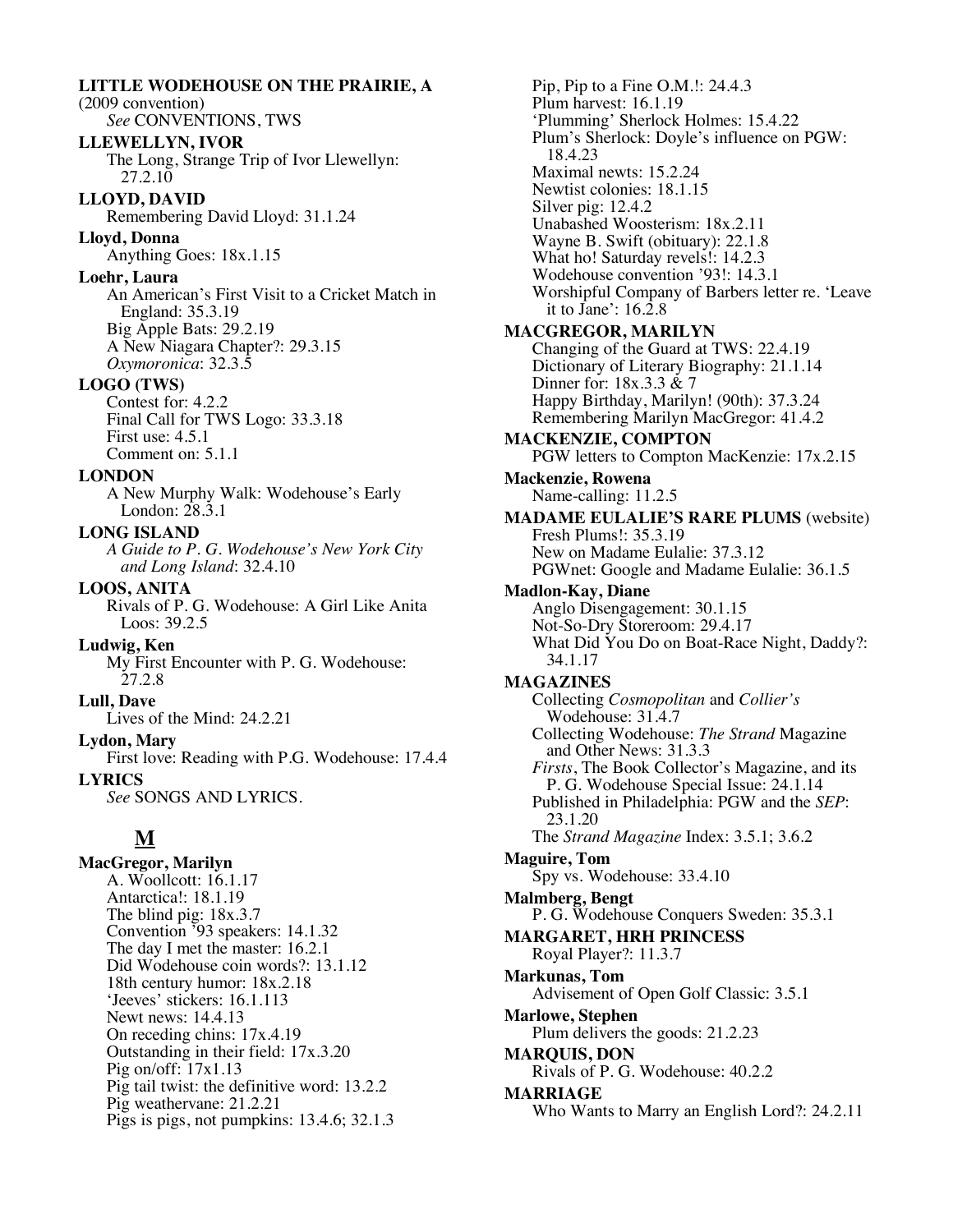**Martin, Maureen** Crumpets, beans, and eggs: 10.2.4 **MARTINEAU, JAMES** L'Affaire Martineau: 18x.4.18 Types of Ethical Theory: 18x.2.1 **MASTERS AS SERVANTS** Wodehouse on the Housatonic: 12.3.15 **MCALLISTER, ANGUS** The Source of Angus McAllister: 38.3.1 **McClure, Victoria** Writing on Wodehouse: 9.4.Supp **McCorquodale, Charles** "To my daughter Leonora…": 14.2.21 **MCCOURT, FRANK** Plum and Agatha: 17x.4.21 **McCrum, Robert** The American Wodehouse: 23.2.5 Wodehouse in Wonderland: 37.1.1 **MCCRUM, ROBERT** (*See also* WODEHOUSE: A LIFE) McCrum in the USA: 25.3.23 Plum job (to write PGW biography): 21.2.20 Robert McCrum Flits By: 26.1.11 **McDonald, Eugene** Jane Austen & the Empress of Blandings: 14.2.32 **McDonald, Mary** A Fresh Old Interview: 41.2.17 **McDonough, David** (*See also* Rivals of P. G. Wodehouse; Six Degrees of P. G. Wodehouse) *The Beauty Prize* Premieres in New York: 26.1.8 The Bohemians of the *Vanity*: 36.1.14 *Bolton and Wodehouse and Kern* (book review): 15.2.7 Brief encounter: 16.4.15 Celebration of P. G. Wodehouse at Symphony Space, A: 28.2.27 Downsized Duffer, The: 18x.1.20 Durable Master. The: 17.1.24 Football in Merrie England: 16.1.3 Jeeves Films, The: 28.3.17 John Lithgow & Plum: 29.2.18 Large, Amiable Englishman Who Amused the World: 28.2.1 Literary Life, The: 17x.2.14 Musing on Golf and PGW: 27/4/9 Not invited to tee: 17x.1.12 Paperweights: 18.1.13 Plot that thickened, The: 16.4.16 Plum and the Songs of Songs: 23.2.8 Three items: 23.3-4.9 Tour of Wodehouse's England, A: 18.2-3.38 Unhand that Butler!: 21.2.14 Where was Plum in 19-one?: 21.1.10 Wodehouse, Thriller Writer: 31.4.13 **McGrann, David**

Does the Name "Glocke" Ring a Bell?: 36.2.14

**McIlvaine, Elaine** Tribute to James Heineman: 15.3.11 **MCILVAINE BIBLIOGRAPHY** (*See also* CONCORDANCES; HEINEMAN, JAMES) Advance notices of book publication: 7.2.1; 10.2.7; 10.3.3; 10.4.11 The Comprehensive Bibliography is Here!: 12.1.12 Instructions for ordering supplement: 22.1.13 Updating McIlvaine (supplement): 21.1.16; 21.4.21 **McMahan, Bill** Genealogy, Anyone?: 25.2.17 **"McTodd, Ralston"** Across the Pale Parabola of Joy: 24.3.16 Ode to Parabolic Joy: 24.3.17 **MEDIA REFERENCES** (*See also* A Few Quick Ones) All Around the Wode, Wode World: 30.1.14 **MEDICINE** Glanders and Bots: 36.3.16 Of Mumps and Men: 35.4.15 **Meisinger, Marge** Notes from Plum: 13.2.1; 13.3.1 *Right Ho, Jeeves*: 15.1.11 **Mella, John** Pale Parabola Award, The: 28.2.23 **Menschaar, Frits** Dedication of Wodehouse plaque: 15.1.1 Early PGW biographical sketch, An: 14.2.8 *If I Were You:* Another Wodehouse first: 14.1.3 *Man of Means, A*: 14.2.12 More cricketer updates: 13.4.15 More on the newtfont: 16.1.14 Newly discovered version of *The Prince and Betty*, A: 15.4.1 Newtfont?: 15.2.12 The Score at Seventy: 17x.4.23 Search for Signs of Intelligent Life, A: 11.4.3 Tribute to Jimmy Heineman: 15.3.12 **MENSCHAAR, FRITS** Remembering Frits Menschaar: 29.2.20 **MEREDITH, SCOTT** New TWS member: 6.1.1 Obituary: 14.1.10 **Merrill, Lucy** The Detroit Tour (2011 convention report): 32.4.2 A Few Newts at Downton: 34.4.21 **Merridale, Catherine** Tovarich Fink-Nottle: 22.4.22 **Michaud, Ian** All the Jackets Fit to Print—or Not: 40.3.4 *The Cabaret Girl* CD (review): 30.3.10 Invisible Library on the Web, The: 23.3-4.18 The Source of Angus McAllister: 38.3.1 Wodehouse Handbook to Savor, A: Volume 1: *The World of Wodehouse*: 28.1.15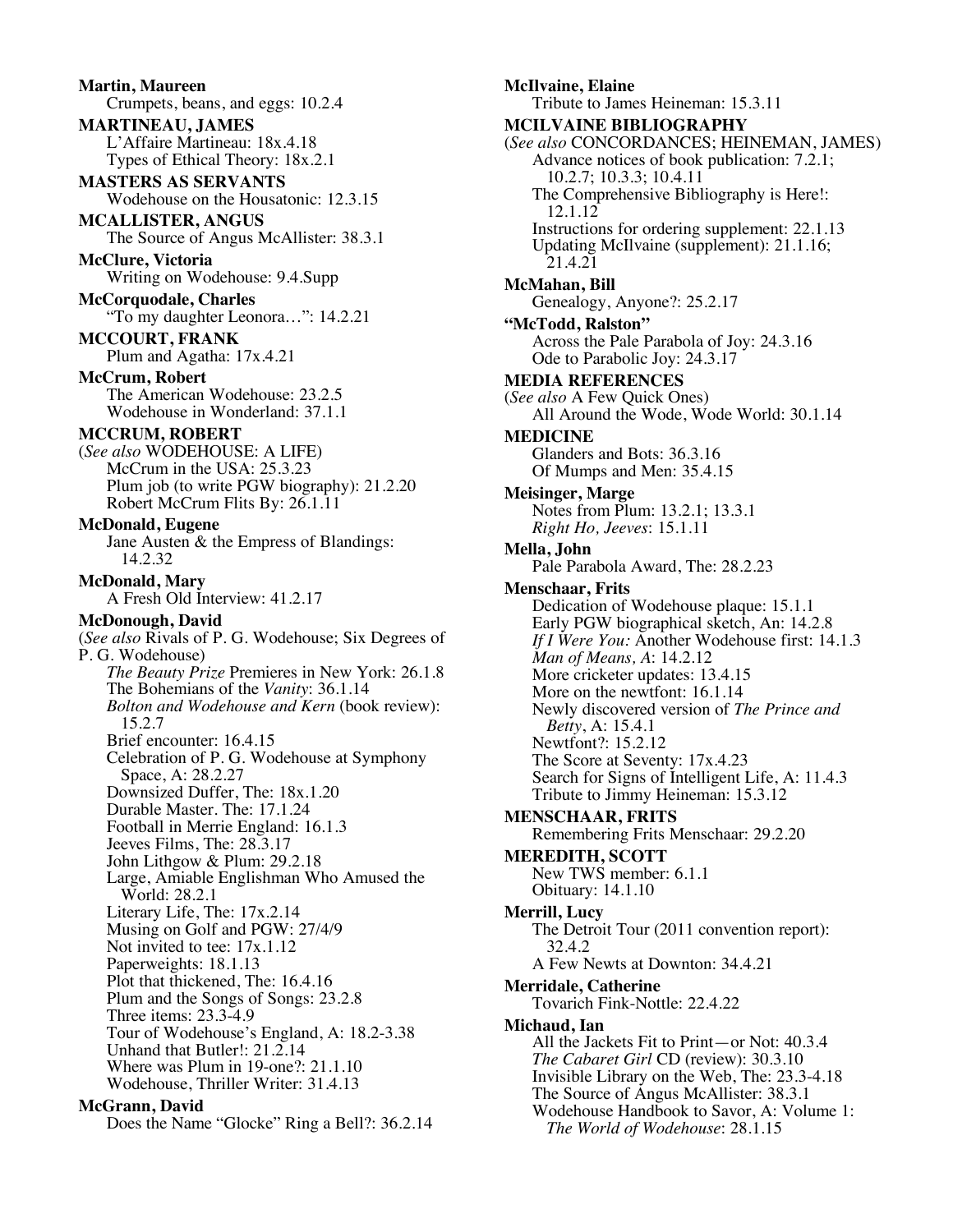**MICHAUD, IAN** Ian Michaud, Our New Membership Secretary: 28.4.27 **Middleton, Thomas** Acrostic, An: 17x.3.12 **Midkiff, Neil** And Yet Another Tip?: 33.3.23 As Time Goes By: 35.4.19 Centennial Reflections on a Career: 23.3-4.10 Fresh Plums!: 35.3.19 Handy Bookmarks: 33.3.24 The Importance of Being Timely with Address Change Notifications: 36.4.8 Letter to the Editor: 39.1.13 Madame Eulalie's Shakespeare Quotations and Allusions: 40.1.11 New Look for Our Mailings: 22.3.14 New man in the engine room: 21.2.11 New on Madame Eulalie: 37.3.12 A New Wodehouse Audiobook: 40.2.23 Not as Elementary as It Seems: 35.2.24 *Oh, Lady! Lady!!* at 42nd Street Moon: 29.2.21 PGWnet: Google and Madame Eulalie: 36.1.5 Plum and Crosswords: 36.1.14 A Reminder about Postal Forwarding: 34.1.23 Six Years in the Making!: 22.4.20 *Three Wodehouse Walks* (review): 30.4.16 The Times Are A-Changin': 39.2.24 Transatlantic Dues Payments: 22.4.23 The Wilburfloss Mystery—Solved: 35.3.14 *Who's Who* Update: 41.1.20 *Wodehouse's School Days* (review): 36.3.8 **MIDKIFF, NEIL** The Inimitable Neil: 40.4.20 **Miles, Beth** Getting Around in L.A.: 26.1.2 **MILLENNIUM ANTHOLOGY** *See* WHAT HO! THE BEST OF P.G. WODEHOUSE. **MILLENNIUM TOUR (UK)** *See* TOURS. **MILLENNIUM WODEHOUSE CONCORDANCE** *See* CONCORDANCES. **Miller, Dean** Belated Glory: 23.2.24 Ode and Epode: To Jeeves: 18x.3.11 Preserving Those Old Wode Houses: 30.3.9 **Millward, David** How Whitehall tried to ban Wodehouse: 17.3.20 **MILNE, A.A.** Biography: 11.4.11 *Two People*: 22.1.1 **Milstein, Elliott** Apuleis and Plum: 33.3.18 Attention Poets: Convention Contest!: 24.2.3 Dearborn Ho!: 31.4.1 Detroit Gears Up for 2003 Convention: 22.4.15

E. Milstein, Bookseller: 18.2-3.8 A Gathering of Plummies: Friday Night (2009 convention): 30.3.3 The Great Scrimgeour Contest: 10.2.5 Henry Ford Center Stage at Convention 2011: 31.3.14 "Honeysuckle Cottage" comes to the silver screen: 11.3.2 How to Start a TWS Chapter: 25.1.14 It Wasn't a Dark and Stormy Night: A Study of the Openings of the Novels of P. G. Wodehouse: 37.4.5 *Jeeves and the King of Clubs:* Not Wodehouse, but Fun Stuff Anyway: 40.1.9 My First Wodehouse: 11.3.20 The Nature and Development of the Impostor in the Works of P. G. Wodehouse: 30.4.1 A New Approach to Conventions: 26.4.10 Oh, No, Jeeves: 25.3.4 Oh, What a Night! (report of Westminster memorial): 40.4.6 The Pickering Motor Company Hits the Road: 23.1.15 Pickering Plans Pack Particularly Powerful Punch, Plummies!: 24.1.4 Pickering travels to Canada, eh?: 23.2.7 Picture that!: 12.2.5 President's letter: 17x.1.8 President's message: 16.4.12 Right Ho, Toronto!: 24.2.1 St. Mike's, Wodehouse, and Me: The Great Thesis Handicap: 25.2.1; 25.3.11 Saturday Lectures for the 2011: 32.2.13 Stanley Featherstonehaugh Ukridge: Hidden Values and Frozen Assets: 23.1.1 Study of the openings of the novels of P.G. Wodehouse, A: 13.1.15 Supreme Choice: 26.19.4 The Supercilious Sisters of Galahad Threepwood and a Long, Lingering Look at the Best of Them: 39.4.1 / Comments: 39.4.8 They Say It's Your Birthday: The Dearborn Convention: 32.1.10 *Wedding Bells* and *Perfect Nonsense*: Bertie and Jeeves Reimagined—Twice!: 35.1.6 Who is Bertie Wooster's "Best Friend Forever"?: 30.1.1 Wodehouse stamp?, A: 17.1.11 Wodehouse's Extraordinary Scripture Knowledge: 37.2.15 **MILSTEIN, ELLIOTT** *A Plum Assignment*, by Armstrong and Milstein: 39.2.4 **MITCHELL, ABE** Abe Mitchell (aka Arbmishel): 18x.2.19 **Mohamed, Shamim** Everyman update: 21.3.14 The great tie 17x.1.7 The Wodehouse Society Cricket Club: 18x.1.23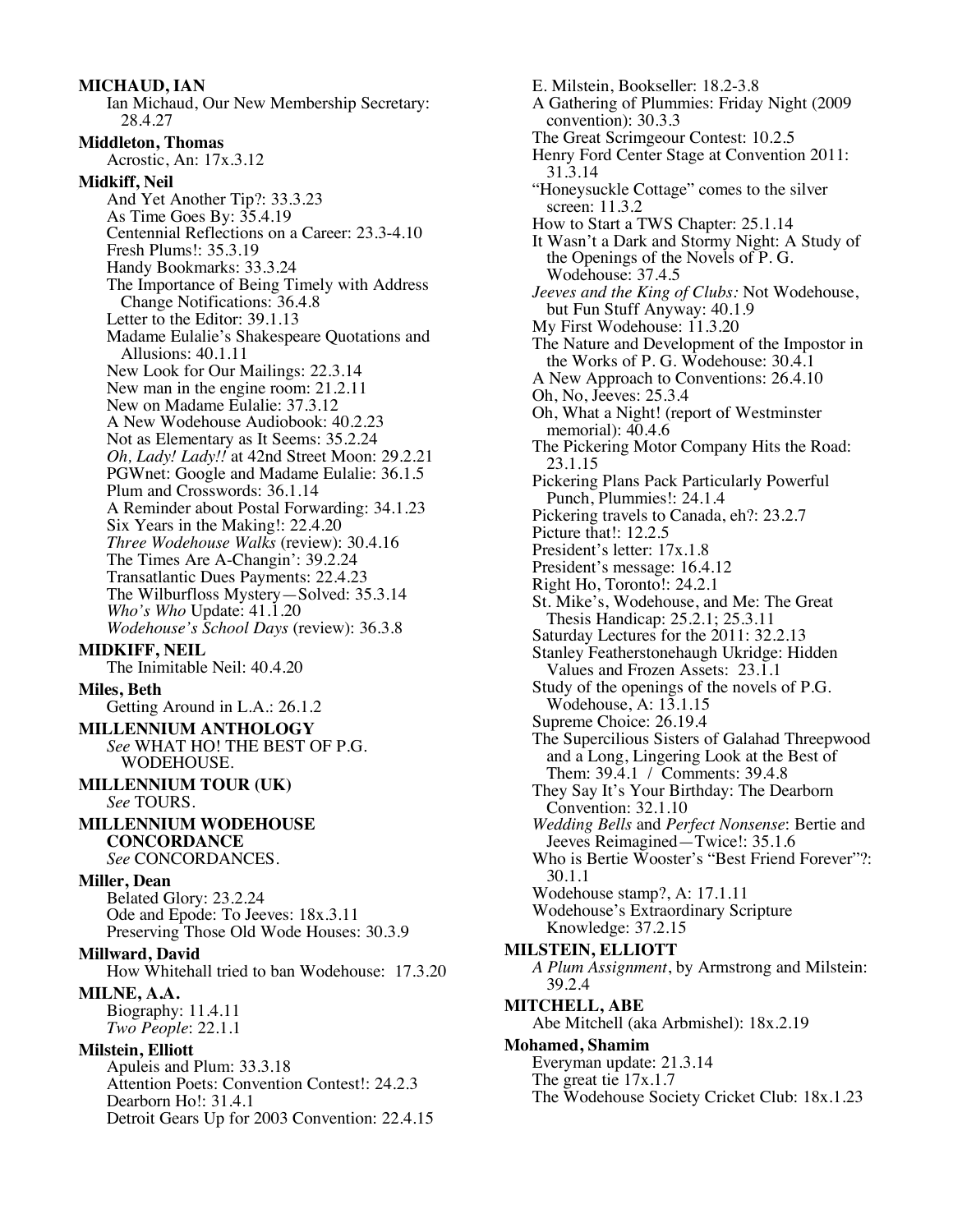**MOHAMED, SHAMIM** TWS web site: 18x.1.19 **Molitor, Tom** On the Care of the Pig: 30.3.15 **MOLLOY, SOAPY AND DOLLY** Chapter report: 18.4.13 **MOLNAR, FERENC** Wodehouse and Molnar: 13.3.8 **Molumby, Robert (Bob)** Amazon Comes Through: 29.2.16 Jeeves incarnate (sort of): 18x.1.16 *Man of Means, A*: 29.1.23 **MONOCLES** The Monocle question: 18/2-3.20 Monocles: 17.1.13 Of monocles and men: 18.4.27 **Montgomery, Bob** More 'Anything Goes': 15.4.14 **Montgomery, Bruce** 1917 and Beyond: Plum's Great Year of Music: 39.3.1 **Mooneyham, Laura** Comedy Among the Modernists: P. G. Wodehouse and the Anachronism of Comic Form: Part 1, 36.2.1; Part 2, 36.3.17 **Moore, John** *The Drone Rangers Waltz across Texas*: 32.4.19 **Morehouse, Ward III** *Betting on Bertie* Off-Broadway: 17.4.11 **Moriarty, Pam** Jeeves incarnate (sort of): 18x.1.16 **Morimura, Tamaki** Translating P. G. Wodehouse: 33.1.8 **Morning, Todd** The American Response to the Berlin Broadcasts: 37.2.9 The Berlin Broadcasts in Historical Context: 41.1.21 Cherce of Words, A: 29.2.18 Jeeves Banished: The Reaction of British Public Libraries to the Berlin Broadcasts: 35.4.21 Not at All Gruntled about "Choate": 31.1.5 P. G. Wodehouse and The Other Club: 30.2.12 The Queen Mother and Wodehouse: An Unofficial Analysis: 32.2.1 "Reduce to a Spot of Grease": P. G. Wodehouse and Harry W. Flannery: 39.3.8 That Frightful Ass Spode: Wodehouse Takes on Mosley: 31.2.8 Wodehouse and Flannery: The Rest of the Story: 40.2.10 Wodehouse and the Class Divide: 39.1.5 Wodehouse and the Spies: 34.2.3, 35.3.4 Wodehouse Books as Machine Gun Shields and Other Matters: 36.1.1 Wodehouse on the Desert Island: 33.4.8

**MORRIS, DR J.C.** *Thank You, Wodehouse:* 4.1.1; 6.3.1 **Morris, Peter** Across the pale parabola: 14.2.17 Wodehouse and the *New Statesman:* 14.1.4; Revisited, 14.2.32 Wodehouse and the Song of Songs: 14.2.14 World Scrabble champion: 14.2.7 **Morris, Sandy** Chapters corner: 21.3.13; 21.4.11; 22.1.7; 22.3.15 **Morrissey, Richard** Puddle-jumping into Laughing Gas: 18.1.23 **MORRISSEY, RICHARD** Our Royal Charter: 24.3.1 **Morse, Richard** The English Bookshop: 5.2.1 **Moskovitz, Herb** Betting on Bertie heads for the finish line (review): 17x.2.17 Review: Plum's *Leave It to Jane* Lyrics Still Sparkle: 34.2.9 Wodehouse and Hippos and Newts, Oh, My!: 31.2.23 Wodehouse Influences in *The Drowsy Chaperone*: 27.3.9 **MOTTLED OYSTER CLUB, THE** (San Antonio) *See* CHAPTERS CORNER. **Mueller, Gary** What ho, St. Louisians!: 13.3.6 **Mueller, Robert** Nautical Jeeves, A: 14.4.9 **MUGGERIDGE, MALCOLM** Obituary: 11.4.14 **Muir, Frank** 18th century humor: 18x.2.18 **Muller, James W.** Harpers and half-portions: P.G. Wodehouse on the Women's Question: 18x.1.1 **Mulliner, L. Bassington** Darkling (A Threnody): 36.1.13 **MUMPS** Of Mumps and Men: 35.4.15 **MURPHY, ELIN** *See* WOODGER, ELIN. **Murphy, Helen** Anthony Trollope honored: 14.2.25 Bally who?: 18.2-3.17 Dinner in Holland, A: 17.4.15 Gertrude triumphant: 16.3.1 The forward tilt: 17.2.10 Mr Blair, PG Wodehouse, and the Entente Cordiale: 18.4.14 Plum and Jeeves in Wisden: 17x.1.15 Plum and Rosie: A match made in heaven: 18.2-3.32

Polite Society: 15.2.21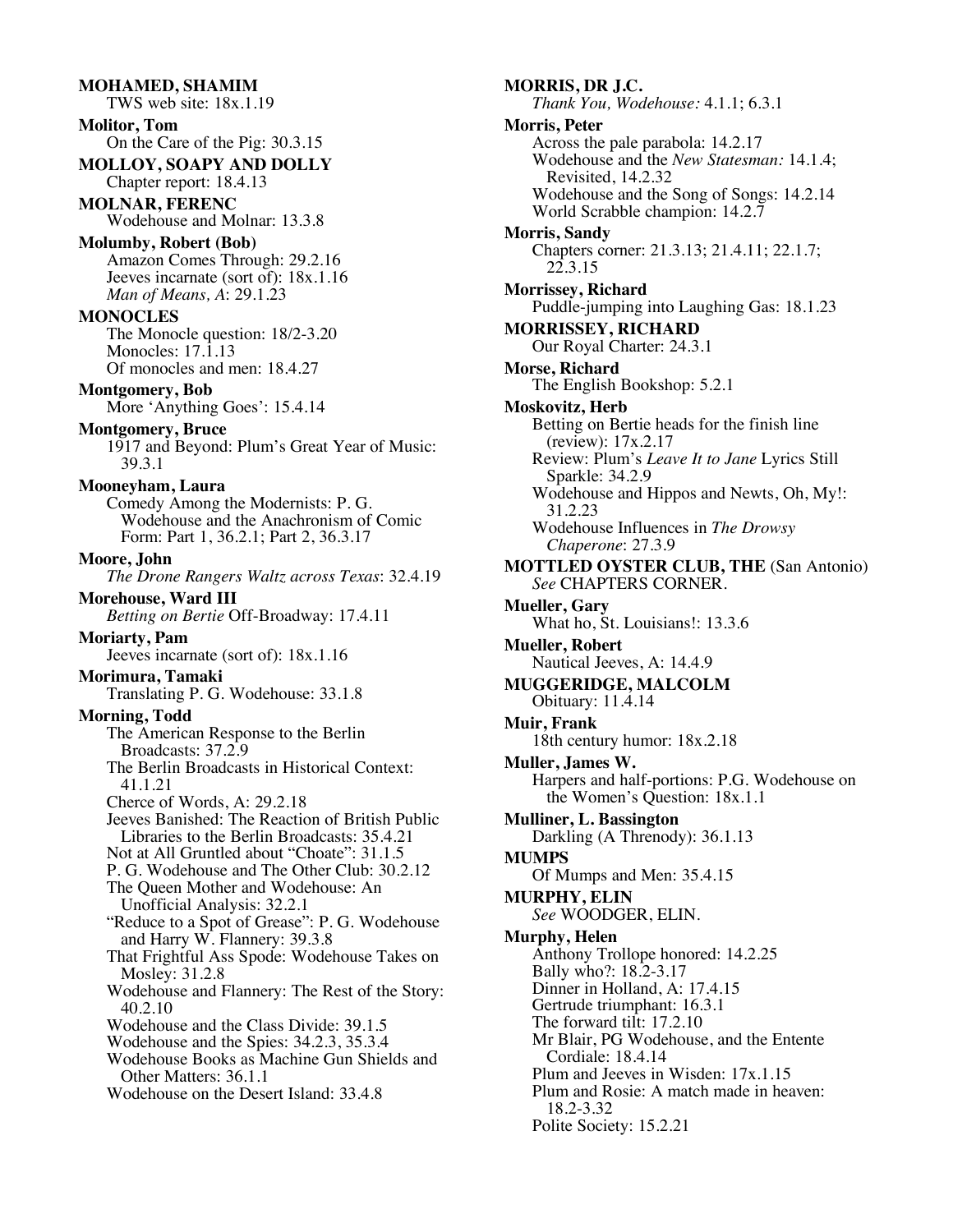Sotheby's London showing: 18.2-3.9 These pigs have wings: 13.4.17 Triangular novels: 16.3.17 Wodehouse: A Male Thing?: 25.2.6 Wodehouse and Dickens: 24.3.27 **MURPHY, HELEN** Helen Murphy, loot collector: 16.4.9 Obituary: 25.2.12 **Murphy, Norman** Answers to Oxford Wodehouse quiz: 15.3.4 Bad News/Good News Department: 23.2.20 A Banquet to Remember (2011 convention report): 32.4.5 *Basham on Wodehouse*: A Book Review: 31.1.21 Bertie run to earth: 12.1.5 Betting on Bertie, or Wodehouse and Horse Racing: 30.4.10 Borrowing from Brookfield: 37.3.10 Crime Waves: 11.2.9 Cyrille Toumanoff: A Wodehousian knight from Tbilisi: 17x.3.7 Empress at home, The: 14.2.34 15 Berkeley Street, London W1: 17.4.7 From Charity Bazaars to Rummage Sales: 28.3.4 Great Archbishop Handicap, The: 11.3.22 Great Sermon Handicap, The (intro): 22.2.18 Guilty by Inference: 25.2.18 Helen (Nella) Wodehouse (obituary): 17x.3.10 Horrible Heresy Halted: 24.3.23 Hingham and the Wodehouses: 18.1.10 Historic Cricket Match—in Every Sense, A: 22.3.5 'I always liked Norman Rockwell': 18.2-3.22 I Didn't Know How Many Friends I Had: 34.3.19 The Last Puzzle: 33.1.12 Lewis Carroll's Cheshire Cat and—guess who?: 14.2.6 Multum in Parvo: Writing *The P. G. Wodehouse Miscellany*: 36.1.4 Name-calling: 11.2.5 A New Wodehouse Lyric?: 24.2.7 Noble Nuptials and Newport, or, Mrs. Astor's Big Mistake: 28.1.1 Notes from Norman: 11.2.3 Of bimbos and himbos: 14.2.16 Oh, Kay!: 18.1.27 Outline Guide to Wodehouse's England: 4.5.Supp; Corrections, 5.1.1 P. G. Wodehouse and Hunstanton Hall: 37.1.22 P. G. Wodehouse and the servant question: 16.4.26 Pip, Pip to a Fine O.M.!: 24.4.3 Price Increase for *A Wodehouse Handbook*: 28.3.16 Prize-giving at Market Snodsbury Grammar School, The: 11.3.8 The Queen Mother and Wodehouse: A Follow- Up: 32.3.16 Quotations and Misquotations: A Never-Ending Search: 31.3.11

Random Notes on Canterbury Park Racing from a British Point of View: 30.3.9 Remembering Alistair Cooke: 25.2.17 Response to How Winston saved Wodehouse from prison: 16.1.11 The Search for the Empress of Blandings: 8.1.Supp (*Note:* Mislabeled as VIII/1- Supplement) Silver Screen Survey to Savor and Save, A: Brian Taves's *P. G. Wodehouse and Hollywood*: 27.4.7 Smile on Her Face, A: The Day I Met Her Majesty the Queen Mother: 23.2.1 Sunday Cheer and Partings—For Some! (2009 convention): 30.3.7 Third plaque for Plum, A: 17.1.1 Tribute to James Heineman: 15.3.12 TWS's Presidential Insignia: 31.4.6 Untold Story of the Shameful Secret of Sir Gregory Parsloe, Bart., The: 6.3.3 When the Wodehouse World Went Global: 30.2.15 Where Did Bertie Wooster Come From?: 28.4.22 Wodehouse and the animal kingdom: 18x.4.10 Wodehouse and the Girl Friends: 35.2.1 Wodehouse and the great Russians: the saga continues: 14.2.24 Wodehouse and Wolfe: 24.1.18 Wodehouse at the Seaside: Where is Bramley-On-Sea?: 22.4.16 *A Wodehouse Handbook*: Twenty-five Years' Hard Labour: 27.4.13 Wodehouses Around the World: 32.1.6 Wodehouse's *Phrases and Notes*: 35.1.8 Zarebas, pi-dogs, and Acts of God: 21.3.14 **MURPHY, NORMAN** Books on Wodehouse (2006): 28.1.6 The Colonel is Coming: 11.1.9 Gally, Sally, and Dahlia: A tour of Bertie Wooster's London: 14.2.18 Heart of England tour leader: 8.3.1 It "became him well": 14.3.11 Made honorary member: 8.1.1 Marriage to Elin Woodger: 22.4.10 & 12 Murphy on the Horizon: 27.3.23 Murphy's Pride: 21.3.19 Murphy's Wodehouse Walk—on DVD!: 37.1.19 The Norman Murphy Medal: 38.1.3 Norman Murphy's American Pilgrimage and San Francisco Banquet: 11.3.4 Norman Murphy Visits America: 11.4.16 Obituary: Lieutenant Colonel Norman T. P. Murphy: May 20, 1933–October 18, 2016: 37.4.1 Poems and Phrases: 35.3.6 The Primal piggery: 21.2.18 *Reminiscences of the Hon. Galahad Threepwood*: Announcement, 14.4.16; Review, 15.1.12 To lead the 1989 tour: 9.2.1 A Tribute to Norman Murphy: 39.1.23 Walk's End: 28.1.24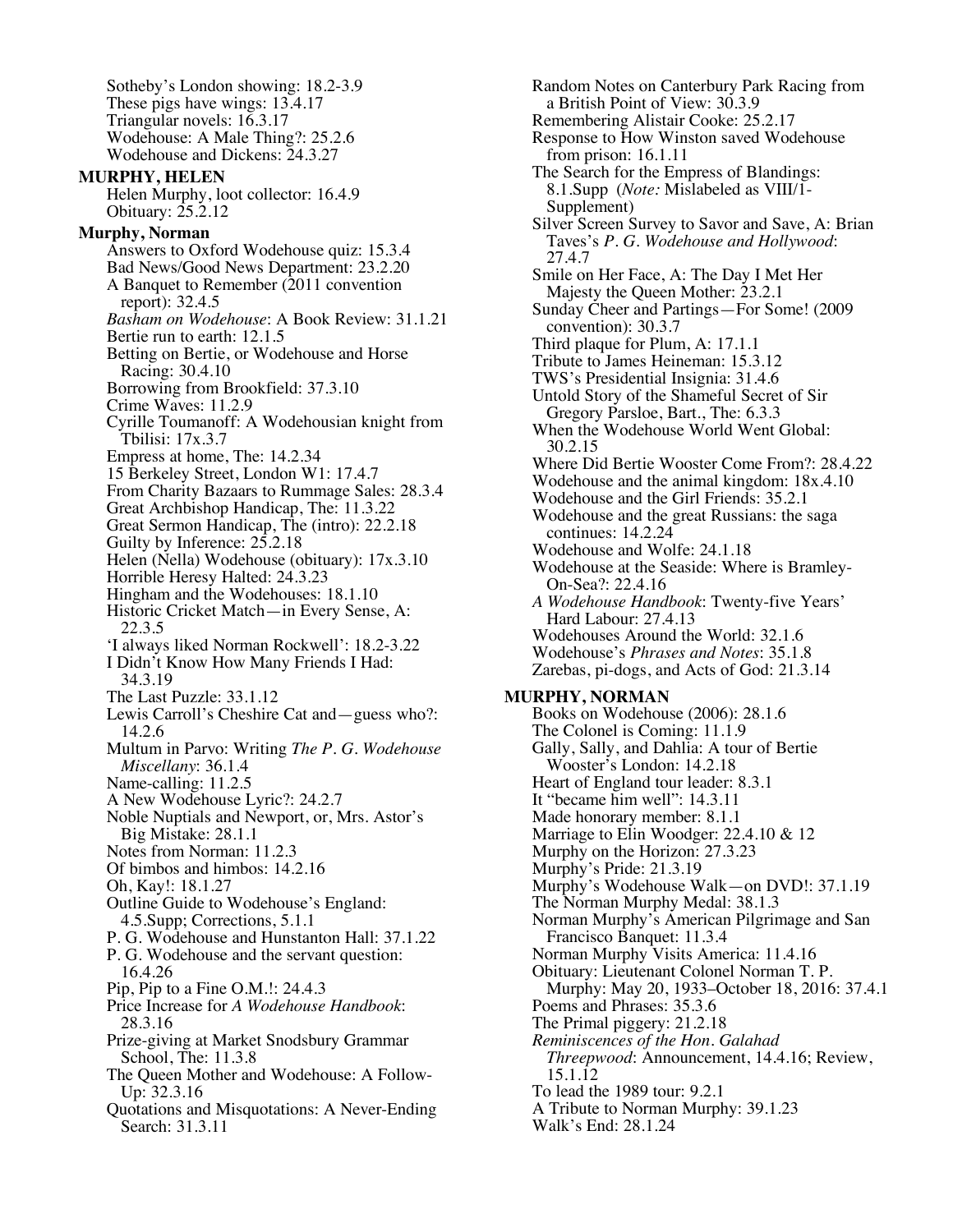The Wodehouse Man: 10.1.Supp A Wodehouse Miscellany: 35.4.5 **MUSIC** *See* SONGS AND LYRICS. **MUSICALS** *See* THEATRE/THEATRE REVIEWS. **My First Time/ My First Wodehouse**: (*See also* APPRECIATIONS) Arnest, Rick: 38.3.7 Bruce, Bill: 24.3.19 Cannon, Peter: 22.2.11 Cohen, Dan: 24.1.6 Etheridge, Celia: 25.1.20 Ferguson, Oliver: 30.1.17 Gothie, Sarah Conrad: 25.1.20 Landman, David: 24.4.14 Lewis, Jeremy: 22.2.11 Milstein, Elliott: 11.3.20 Piore, Frank V.: 27.3.12 Pokrivchak, Carolyn: 26.3.27 Porteous, Jeff: 26.1.3; 36.2.13 Ramachandran, Ajay: 30.2.14 Rogers, Thomas H.: 24.2.18 Sander, Kate: 30.1.17 Srinivasan, Raja: 34.1.22 Wilson, Murray: 24.2.18 **MYSTERIES** The Best Friend of Mystery: 24.2.8 **Myers, Eric** More CD News: 23.1.11

# **N**

**Nash, Ogden** Kind of an Ode to Duty (poem): 16.3.20 **NAZARIO, STERLING WODEHOUSE** Birth of our youngest member: 17.3.11 **NETHERLANDS**: *See* SOCIETIES **NEW ENGLAND WODEHOUSE THINGUMMY SOCIETY (NEWTS)** *See* CHAPTERS; CHAPTERS CORNER. **NEW YORK CITY** *A Guide to P. G. Wodehouse's New York City and Long Island*: 32.4.10 *NEW YORKER New Yorker*'s Plum Epidemic: 41.3.9 **NEWPORT, RHODE ISLAND** Noble Nuptials and Newport, or, Mrs. Astor's Big Mistake: 28.1.1 **NEWTS** (*See also* CHAPTERS) Another newt source?: 16.2.16 Big year for newts, A: 16.1.9 Doing newts a bit of good: 17.4.6 Eye of newt (wine):  $17x.3.9$ A Few Newts at Downton: 34.4.21 A Few Quick Newts: 37.4.16 Great newt exhibit: 16.2.4-5

Make way for newts: 14.1.8 Maximal newts: 15.2.24 More on the newtfont: 16.1.14 Newt front: 15.2.12 Newt news: 14.4.13 Newtfont?: 15.2.12 Newting Right Along: 29.2.16 Newtist colonies: 18.1.15 Newts: 15.4.13 Newts on the 'Net: 29.2.10 No Newts is Not Good Newts: 23.3-4.15 Pins redux: 18.4.22 Proud NEWT: 32.4.9 Wodehouse and Hippos and Newts, Oh, My!: 31.2.23 Zoo parent: 16.2.4 **Nichols, Beverly** A Few 'Plums': 16.2.20 **Nicholson, Ann** Lives of the Mind: 24.2.21 Memories of a great and good man: 21.2.20 Norman Murphy Visits America: 11.4.18 *Reading Lyrics*: 22.1.24 Turn Plum, Drop Out: 31.1.13 **Nielsen, Richard** Rowling, Wills, and Will Wodehouse Playhouse, Series Two: 24.3.11 **Nieuwenhuizen, Peter** Extra! Extra! Wodehouse Published in St. Paul!: 30.2.17 *The Inimitable Jeeves* as a Ballet: 34.4.20 Jelle Otten (obituary): 40.2.16 The Merry Brunchers (convention report): 40.4.5 Of Pigs and Prawns: 41.1.1 Peter van Straaten: 38.1.16 A Tale of Two Knights: Sir Philip Sidney and Sir Pelham Grenville Wodehouse: 35.2.13 Wodehouse and the Hidden Painter: 40.2.5 Wodehouse in the Comics: 38.2.1 Wodehouse in the Comics—Revealed!: 32.2.15 Reprise: 32.3.8 **Nissenbaum, Bob** Louder and Funnier (book review): 17x.4.11 Rosie M. Banks in real life: 16.2.10 **NOBEL PRIZE** Nobel Oblige: 39.1.14 **NORFOLK** A Weekend with Wodehouse, Norfolk Style: 33.3.1 **NORTHCLIFFE, VISCOUNT** Mammoth, Marson, and Lord Tilbury: 23.1.8 **NORTHWODES, THE** (Minneapolis chapter) *See* CHAPTERS CORNER. **Notes from Plum**: 11.1.1; 11.2.1; 11,3,1; 11.4.1; 12.1.1; 12.2.1; 12.3.1; 12.4.1; 13.1.1; 13.2.1; 13.3.1; 14.4.1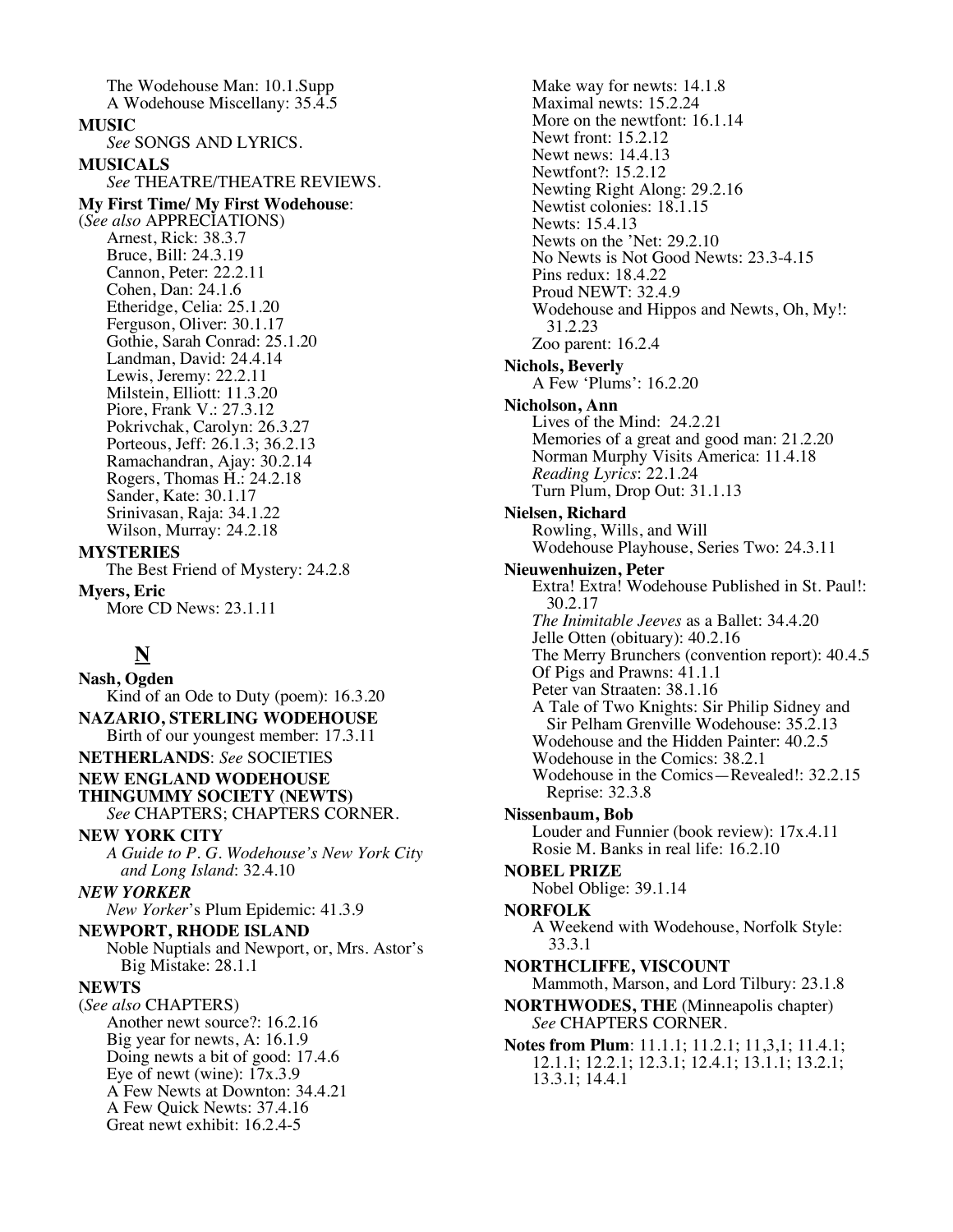# **O**

**OBITUARIES/DEATH NOTICES** Adams, Edwin Robert ('Bob'): 36.1.6 Asimov, Isaac: 13.2.6 Axe, Frank: 34.3.6 Ayers, Phil: 37.3.14 Bianchi, Anne: 25.2.5 Bishop, Ann: 31.2.6 Bishop, Leon: 27.2.19 Blanc, Pauline: 31.1.5; 31.2.7 Blood, Bill: 12.4.8 Blood, Mary: 17.4.20 Briers, Richard: 34.1.24; 34.2.20 Cazalet-Keir, Thelma: 10.2.2 Chitty, Dennis: 31.2.12 Claghorn, Bill: 27.4.12 Cohen, Dan: 39.2.23 Cooke, Alistair: 25.2.17 Cotton, Anne: 39.3.16 Creamer, Robert W.: 34.1.21 Cunningham, Florence: 32.1.6 Diamond, Susan Z.: 40.2.14 Dickson, Dorothy: 17.1.18 Donaldson, Lady Frances: 15.2.23 Duffie, John: 10.2.5 Duke, Edward: 15.1.4 Earl, Jim: 15.2.12 Endicott, Lucian: 34.2.17 Fain, Earl "Baron": 40.3.4 Fletcher, John Alais: 33.3.11 Foss, Bradbury P.: 41.3.24 Gatz, Marlene "Molly": 41.1.19 Glanzman, Lou: 34.3.9 Gould, Charles E., Jr.: 38.3.4 Green, Benny: 18.2-3.10 Hain, Diane: 39.3.21 Harriet the pig: 11.2.17 Hayward, John: 30.1.18 Hazlitte, John: 36.2.14 Hearn, Page: 29.2.19 Heineman, James: 15.3.1 Hordern, Sir Michael: 16.2.16 Ionicus (Armitage, Jos): 18.1.9 Jacobitti, Edmund: 41.4.23 Jeeves, Percy: 17x.1.15 Kaufman, Jan Wilson: 25.4.1 Kendall, Lyle H.: 11.2.12 Khurana Family: 40.3.7 Kimberly, John, 4th Earl of: 23.3–4.14 Levinson, Emelie: 40.1.23 Lewis, Katherine: 35.2.12 Lloyd, David: 31.1.24 Lynch, Hal: 29.1.23 MacGregor, Marilyn: 41.4.2 Menschaar, Frits: 29.2.20 Meredith, Scott: 14.1.10 Miller, Dean: 40.2.15 Morris, Sara: 31.3.23 Muggeridge, Malcolm: 11.4.14 Murphy, Helen: 25.2.12 Murphy, Norman: 37.4.1

Noyes, Bob: 15.2.20 O'Sullivan, Maureen: 18.2-3.23 Otten, Jelle: 40.2.16 Parkinson, C. Northcote: 14.2.7 Phelps, Barry: 40.3.13 Piety, Harold: 39.1.7 Pitt, Barrie: 27.2.19 Plunkett, Robert G.: 15.4.7 Powell, Jacqueline: 27.2.19 Queen Elizabeth the Queen Mother: 23.2.1-4 Ratcliffe, Ed: 36.2.9; 36.3.3 & 5 Schwed, Peter: 24.3.24 Shiffman, Stu: 36.1.13 Steen, Ray: 28.2.6 Stow, Doug: 37.2.8 Swift, Francine Morris: 29.1.23 Swift, Wayne B.: 22.1.8 Taves, Brian: 41.1.8 Toumanoff, Cyrille: 17x.3.7 Usborne, Richard: 27.2.1 Vining, Douglas: 29.2.19 Wainwright, Tom: 29.1.9 Ward, Norman: 11.4.15 Whittaker, Ed: 24.1.28 Williams, Nigel: 32.1.14 Wodehouse, Ethel: 5.6.3 Wodehouse, Nancy Kominsky: 32.3.10 Wodehouse, Nella: 17x.3.10 Wodehouse, Patrick Armine: 32.1.11 Wodehouse, Sir Pelham Grenville: 17x.1.15 Wogan, Sir Terry: 37.1.8 Woodger, Herb: 30.4.24 Zbrozek, Margaret: 38.1.23 **O'Brien, Ellen** Wodehouse in Philadelphia: 16.1.8 **O'Flynn, Kevin** Plum netted in Moscow: 18.1.14 *OH, KAY!* (Musical) Broadway revival: 11.4.7 London production: 18.1.27 San Francisco revival: 15.3.17 **OLD HOME WEEK IN MOSCOW** Preliminary announcements: 28.4.23; 29.1.16; 29.2.24 What Ho, Comrade! (report): 29.4.1 **OLDEST MEMBERS** The Oldest Member: Ninety Years and Going Strong!: 35.3.16 Our Oldest Member?: 35.2.23 Potential Oldest Member of TWS?: 33.2.20 **ORANGE PLUMS, THE** (Orange County, California, chapter) *See* CHAPTERS; CHAPTERS CORNER. **ORIGINS/ORIGINALS** *See* SOURCES AND REFERENCES. **O'SULLIVAN, MAUREEN** Obituary: 18.2-3.23 **Otten, Eric** 1994 escapades of the Pdrones: 16.1.7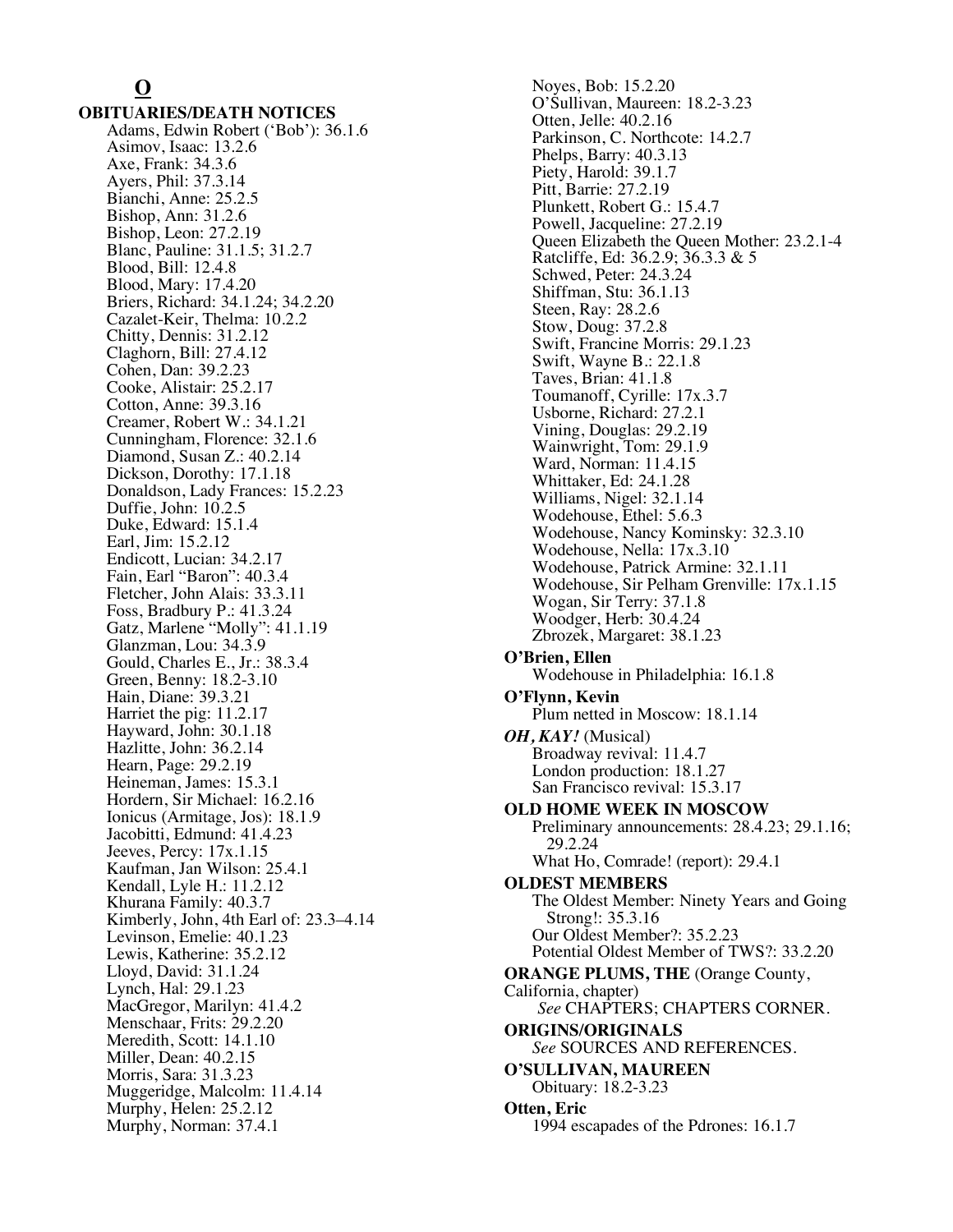**Otten, Jelle** Nether View, A (2007 convention report): 29.1.17 **OULED NAIL DANCING** Dirty Dancing in Wodehouse: 25.1.6 **OWEN, CHRISTOPHER** Lord Emsworth Lives…: 22.2.17 **OXFORD UNIVERSITY**

Bertie Wooster at Oxford: Magdalen or Christ Church?: 41.2.8 Psmith at Oxbridge: The Lost Campus Novel: 41.3.16

# **P**

**P. G. WODEHOUSE SOCIETY** (non-U.S.) *See* SOCIETIES. **PAIN, BARRY** Anyone for Pain?: 39.2.17 Influence on Wodehouse: 13.2.9 To Anselm Mulliner from Barry Pain: 17x.4.18 **PAINTERS AND PAINTINGS**

Ann Wodehouse For Sale!: 29.1.11 Wodehouse and the Hidden Painter: 40.2.5

**PAKISTAN** *See* SOCIETIES.

**PALE PARABOLITES, THE** (Toronto chapter) *See* CHAPTERS CORNER.

**PAMMENT, FR. DUAINE** Thumbnail biography: 7.3.Supp

**Pancoast, Roger** In Search of Lord Emsworth: 31.1.7

**Parghi, Kaumil** My First Time: 24.4.15

**PARKER, DOROTHY** Rivals of P. G. Wodehouse: 38.4.8

**PARKINSON, C. NORTHCOTE** Obituary: 14.2.7

**Parks, John** *Man and Myth* revisited: 14.1.28 Remsenburg pilgrimage: 11.1.5

**PASTICHES AND PARODIES** The Dilemma of Godfrey Lodesworth: 26.3.13 Indian Summer of an Uncle: 23.1.17 Is Capitalism Fair?: 34.4.22 Jeeves and the Aunts: 35.1.12 What Ho, Holmes!: 35.3.13

**Pathiki. Arvind Swarup** A Pilgrimage: P. G. Wodehouse's Gravesite: 35.3.17

**PATZEL, FRED** Fred Patzel: Pavarotti of the piglot: 21.2.1 Pilgrimage to Patzel Land: 21.4.8

**PDRONES** (St. Louis chapter) *See* CHAPTERS.

**Pedder, Derek** Mean Streets Meet Clubland: 17x.3.16 **PELICAN CLUB** Pelican: 12.3.5 **Pepermans, Bart** Wodehouse and "Flying": 22.3.18 **PEPPER, REGGIE** R. Pepper: The Missing Link Between Holmes and Wooster: 38.4.15 Reggie Pepper and Bertie Wooster: A Comparison of Two Stories: 37.4.12 **PERFECTO-ZIZZBAUM MOTION PICTURE CORPORATION** (L.A. chapter) *See* CHAPTERS; CHAPTERS CORNER. **Persing, Robert** Our Man in America: 17x.3.16 **Persing, Stephen** Most Divine Sermon, A: 29.1.8 **Peterson, Jeff** Additional Thoughts on the Psalms and Golf More Delightful Poetry: 27.1.7 A Plum Celebration at the East Coast Binge: 27.2.17 **Peterson, Sushila** Spreading the word: 21.2.19 Wodehouse appreciation page on the Net: 21.2.21 Wodehousia Online: 22.1.22 **PGWinWNY** (western New York/Niagara chapter) *See* CHAPTERS; CHAPTERS CORNER. **PGWnet** *See* INTERNET AND WEBSITES. **Phelps, Barry** Did Wodehouse coin words!: 13.2.10 How many books did Wodehouse write?: 13.2.3 Letter: no longer dealing: 7.4.Supp P.G. Wodehouse: Five Pleasures of the Master: 5.1.Supp Two Little Known East Anglian Authors Compared: 14.3.16 & 14.3.20 Wodehouse and Raymond Chandler: 17x.3.6 Wooster and Wodehouse: 13.4.7 **PHELPS, BARRY** Book-selling: 4.1.1 Information on book lists: 4.4.2 *Man and* Myth revisited: 14.1.28 Reviews of *P.G. Wodehouse: Man and Myth:*  13.3.5; 13.4.8 *Wooster of Yaxley & Wodehouse of Kimberley: Parallel Peerages*: 14.4.6 **Pickerill, Paul** Port in a storm (letter): 11.2.6 **PICKERILL, PAUL** Pipe Organ Builders Galore: 12.2.4 **PICKERING MOTOR COMPANY** (Detroit chapter) *See* CHAPTERS; CHAPTERS CORNER.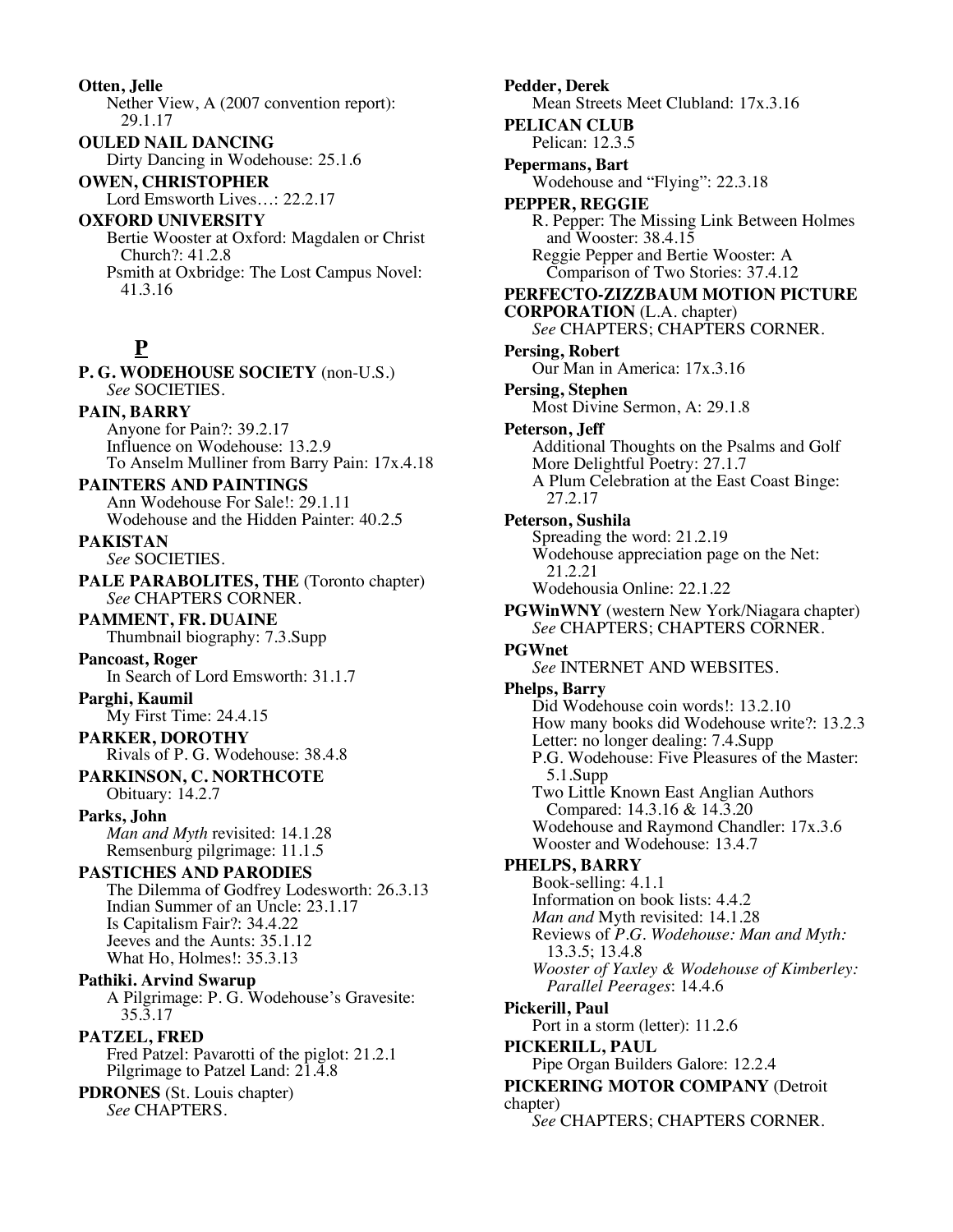#### **PICK-ME-UP, JEEVES'S** *See* DRINKS/DRINKING.

**PIETY, HAROLD** Obituary: 39.1.7

**PIG CALLING** *See* PIGS.

**Pighooey** See Tillson, Jean.

# **Pigott, Dr Jan**

"Dumb-Bells in the Bath": 17.3.4 P G Wodehouse at Dulwich: 15.4.18 Wodehouse and "those heartless, hapless drones": 17.3.8

# **PIGS**

(*See also* EMPRESS OF BLANDINGS; JEWELRY) Archbishop's pig meets a sad end: 11.2.17 The blind pig: 18x.3.7 Bronzed pig: 9.2.5 Care of the pig: 14.1.26 Casting double-glazing before swine: 17x.2.6 Churchill, Winston—his views on pigs: 10.4.12 Empress of Blandings Was a Berkshire Sow, The: 28.3.26 A Few Quick Ones—Threatened Berkshires: 25.4.11 Fred Patzel: Pavarotti of the piglot: 21.2.1 Freddy the pig: 11.4.10 From pumpkins to pigs: 17.1.12 Gertrude lives! (pig catalog): 17.2.17 Gertrude triumphant: 16.3.1 & 17 The Heacham Heresy Refuted: 31.4.3 The Heirs of Lord Emsworth: 17x.3.3 In a pig's eye (poem): 13.1.5 Notes on the Empress: 11.3.19 Of Pigs and Prawns: 41.1.1 On the Care of the Pig: 30.3.15 Pig: 9.2.2 Pig bracelet: 17x.3.19 Pig fanciers unite: 11.4.10 Pig lovers, rally round!: 16.2.10 Pig on/off (light switch plate): 17x.1.13 Pig pins: 12.4.2; 18.2-3.30; 18.4.22 Pig rearing and the Prince of Wales: 12.3.15 Pig stamp: 12.2.11 Pig tail twist: 13.2.2 Pig tails: 13.1.5 Pig Tales: 30.2.11 Pig talk: 18x.3.3 Pig weathervane: 21.2.21 Pig-hoo-oo-oo-ey origin?: 21.3.12 Pigs is pigs, not pumpkins: 13.4.6; 32.1.3 Pigs *Have* Wings: 21.4.7 Pins redux: 18.4.22 Plea for the Pig: 37.4.16 The Primal piggery: 21.2.18 Rate of growth: 15.3.9 Silver pig: 12.4.2 These pigs have wings: 13.4.1 Wodehouse and the animal kingdom: 18x.4.10

**PILGRIMAGES** *See* TOURS. **PINS** *See* JEWELRY. **Piore, Frank V.** My Introduction to P. G. Wodehouse: 27.3.12 **Pitt, Barrie** The day I met the master: 16.2.1 **PITT, BARRIE** Obituary: 27.2.19 **PITTSBURGH MILLIONAIRES CLUB** (Pittsburgh, Pennsylvania, chapter) *See* CHAPTERS; CHAPTERS CORNER. **Pixler, Joe** Thank you, Jeeves (theatre review): 17.1.10 **PLACE NAMES** Wodehouses Around the World: 32.1.6 **PLANTS** *See* FLOWERS, PLANTS, AND TREES. **PLAQUES, MARKERS, & STONES, MEMORIAL** (*See also* REMSENBURG HISTORICAL MARKER) London: Westminster Abbey (proposed): 7.2.Supp; 10.3.3 Oh, What a Night! (report of Westminster memorial): 40.4.6 Plaque in Mayfair: HM Queen Mother's unveiling: 9.3.1; 9.4.1 New York (Little Church Around the Corner): 14.3.5; 15.1.1; 15.2.1; 23.3-4.5; 32.1.17 Remsenburg Historical Marker Ceremony (announcement): 33.1.7 Third plaque for Plum, A (Emsworth): 17.1.1 A Wodehouse Memorial in Westminster Abbey: 39.4.22 **PLAYS** *See* THEATRE/THEATRE REVIEWS. **Plofker, Amy** (*See also* Wodehouse On Stage) The Care and Feeding of Chapters: 26.2.23 Jeeves and Wooster Plays in Your Home Town?: 33.1.23 Life Imitates Wodehouse in Wooster Square: 23.3-4.7 McCrum in the USA: 25.3.23 *Perfect Nonsense* in America: 39.2.23 PGW on Campus: 27.3.6 Plum Time: 28.2.17 Spotted on the Internet: 21.1.9 Terrific Overlook Press Offer: 32.4.8 Treasurer's Report: 26.1.5; 27.1.7 You Know You're a Wodehousian if . . .: 25.1.27 *PLUM LINES* (*See also* LETTERS TO THE EDITOR) Becoming a quarterly journal: 5.6.1 Call for Articles: 31.4.24

Credit Where Credit Is Due: 38.4.7 Editorial notes: 17.4.24; 18.2-3.9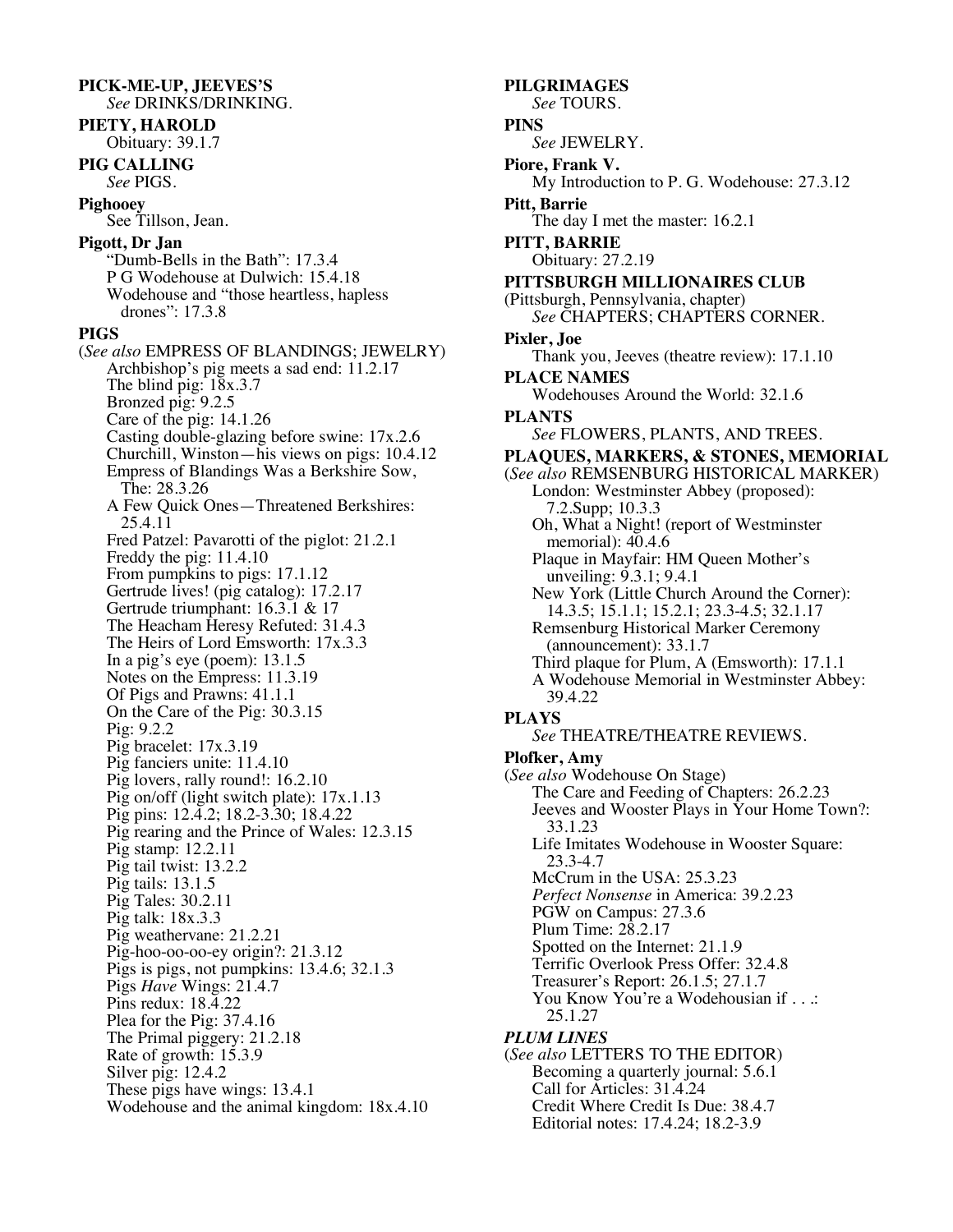Editorship additions/changes: 8.4.1; 17.2.17; 21.1.13; 22.4.12 & 19; 24.4.1 & 12–13 Gary's Call for Articles!: 29.2.19 Important Announcement: *Plum Lines* Schedule Change: 29.4.11 Index announced: 21.1.18 Index available: 28.1.6 Name change (*Comments in Passing* to *Plum Lines*): 2.4.1 Note: New Address for *Plum Lines* Material Submissions!: 25.4.18 The O.M. Torch Passes: 36.3.5 PDFs for Posterity: 36.3.23 Tea, sympathy, and contributions: 18x.2.18 2007 Editorial Changes: 28.1.5 Will not be a journal for now: 5.6.1 Wodehouse, Anyone?: 29.4.24 *PLUM TO PETER See* SCHWED, PETER. **PLUMMER, ETHEL** Ethel = Ethel $?: 9.3.5$ Ethel Plummer Unmasked!: 10.1.5 **Plunkett, Bob** Search for Amaryllis, A: 12.1.8 **PLUNKETT, BOB** No Amaryllis: 12.2.7 Obituary: 15.4.7 **POE, EDGAR ALLAN** Plum and the Ominous Bird of Yore: 35.3.18 **POEMS AND POETRY** (*See also* GREAT POETRY HANDICAP) Abe Mitchell: 18x.2.19 Across the pale parabola: 14.2.17; 15.4.13 Across the Pala Parabola of Joy: 24.3.15 At the Court Theatre: 16.2.22 Bertie and the Poet Shelly: 23.3-4.16 The Betrayal of Bertram: 17x.4.10 Blame it on Bludleigh: 11.3.15 *Cannes* Bertie Speak *Nice* French?: 21.2.4 Capital! Capital! Poetry: 26.4.13; 27.1.7&13; 27.2.18&19; 27.3.17 Chance Meeting, A: 11.3.11 Christmas Sonnet: 9.4.2 The Cup That Cheers: 11.1.10 Darkling (A Threnody): 36.1.13 Ditty or didn't he?: 16.1.20 Dramatis personae: 18.1.19 Eccentricity rampant: 15.4.13 For One Night Only: 12.1.18 Five Star Hotel: 15.2.17 Good for What Ails You: 38.3.11 Gunga Plum: The Head Cashier's Song: 22.2.6 His Pet Subject: 34.1.23 I have a stalwart valet: 17.1.9 I'm Breaking Up Because You Won't: 24.1.19 In a Pig's Eye:  $13.1.5$ Is There a Muse of Dues?: 12.1.9 Kind of an Ode to Duty: 16.3.20 Limp lavender leather: 21.1.1 Lord Emsworth's ghost: 18.2-3.9

Missed: 16.4.21 The Night before Christmas: 14.4.3 Not So Wasted After All: 35.2.18 Ode and Epode: To Jeeves: 18x.3.11 Ode to Parabolic Joy: 24.3.17 On Purely Hypothetical Subjects: 17.3.16 On the New Football Ground: 17.3.16 Pale Parabola Award, The: 28.2.23 Plum: 10.4.11 A *Plum Lines* Poem: 39.2.24 Poems and Phrases: 35.3.6 Psobisme?: 26.2.9 Psonnet, A: 18.1.11 Rhyme of an Ancient Mulliner: 14.1.9 Rolling the Eye (poem): 36.4.20 The Sand o' Dee: 12.3.11 Sense of Lack, A: 12.3.12 Slight Effusion, Composed in the Shower-Bath: 32.1.12 Smelly Plums: 41.2.10 Soul Mates: 33.2.23 The Story of Otis: 13.3.2 'Thoughts on a Recent Wooing': 15.4.19 Tis the month before Christmas: 17.4.23 Too Much Hamlet: 11.3.24 The Umpire: 17.1.14 Usborne poem: 17.2.17 Villanelle: 22.4.11 *What Goes Around Comes Around*: 35.1.14 When We're Drinking Port with Beach: 17.3.19 With a Friend Like This: 11.4.8; 12.1.4 Wode: 17.2.12; 17.3.18 Wodehouse: 17.2.13 **Pointon, Michael** The Dumbing Down of Plum: A Brit's Take on *Blandings*: 34.3.4 Plum, Her Majesty, and Me: 35.1.13 **Pokrivchak, Carolyn** Foggy Day: 18.1.28; Revisited, 18x.1.27 My First Time: 26.3.27 The Shakespeare of Golf: 22.2.14 Wodehouse Pilgrimage 1996: 17.4.1 **Pokrivchak, Max** Agatha Agonistes: 17x.2.8 Book the Bide-A-Wee!: 26.4.27 Call for TWS Convention Talks, Skits, Etc.: 41.3.15 Clean, Bright Entertainment, The (2007 convention report): 28.4.3 A Day at the Races: The Finale (2009 convention): 30.3.8 Great Wodehouse Movie Pitch Challenge, The: 25.4.16; 26.1.3 Letter to the Editor: 24.3.17 Proud NEWT: 32.4.9 Psmith of Psherwood Pforest: 27/1/14 R. Pepper: The Missing Link Between Holmes and Wooster: 38.4.15 Spymaster Bertie?!: 35.1.14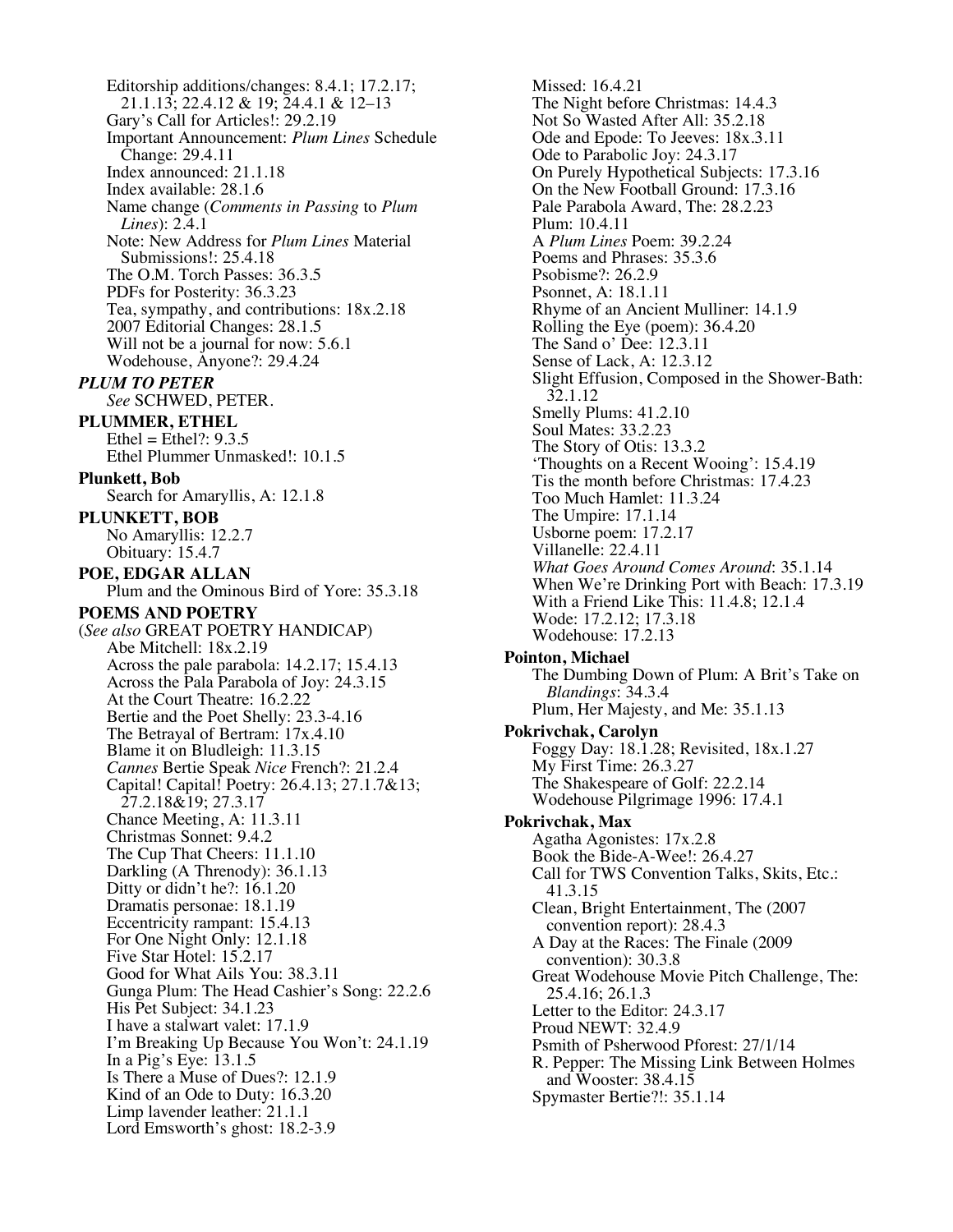**Porteous, Jeff** My First Time: 26.1.3; 36.2.13 TheRadioLady.com: 41.1.20 We All Get Together on Saturday Night (convention report): 40.4.4

**PORTLAND GREATER WODEHOUSE** 

**SOCIETY, THE** (Portland, Oreg., chapter) *See* CHAPTERS CORNER.

#### **Poss, Lynette**

Our Oldest Member?: 35.2.23 Sugar and Spice: Desserts, Dan, and Maria (convention 2015 report): 36.4.2

**POWELL, JACQUELINE**

Obituary: 27.2.19

# **PRAWN STORY**

Of Pigs and Prawns: 41.1.1

**Prenkert, Tomas**

Nobel Oblige: 39.1.14

# **PRESIDENTIAL LETTERS/MESSAGES**

Bill Blood: 9.2.3 Florence Cunningham: 7.3.Supp; 7.4.Supp; 8.4.Supp Dan Garrison: 18.4.11 Bob Hall: 5.1.1; 6.2.Supp Elliott Milstein: 16.4.12; 17x.1.8 Jean Tillson: 26.3.14 Elin Woodger: 18x.4.23

#### **PSYCHOLOGY**

Child Psychology Counterpoint: 34.1.20 Response from Paul Abrinko: 34.2.23 On the Modern Wodehouse Reader: The Psychology of the Individual: 37.2.1 P. G. Wodehouse and Human Relations: 12.4.20 The Psychology of the Individual Child: 33.4.20 Wodehouse in Wonderland: 37.1.1 Rebuttal from David Landman: 37.3.6 Rebuttal from Nick Townend: 37.3.15 Rebuttal from Karen Shotting: 38.1.11 **PUBLIC DOMAIN** The Burgeoning Public Domain: 40.1.13 **PUBLISHING** Dutch Discovery Becomes Northwodes' Windfall: 31.1.17 Extra! Extra! Wodehouse Published in St. Paul!: 30.2.17 Mammoth, Marson, and Lord Tilbury: 23.1.8 Published in Philadelphia: PGW and the *SEP*: 23.1.20 Publishing Dynamite: 34.3.3 Red-Hot Stuff—But Where's the Red-Hot Staff?: 26.4.1 Replicates, anyone?: 14.1.6 Terrific Overlook Press Offer: 32.4.8

#### **PUBS**

Angler's Rest logo: 17x.2.17 Mr Mulliner's Hangout: 21.4.10

The Pickled Newt?: 21.1.17

**PUMPKINS** From pumpkins to pigs: 17.1.12 **PUNCH** Bad News/Good News Department: 23.2.20 *Punch* is gone: 13.2.4 **PUNS**

Did Wodehouse pun?: 13.4.14 Puns: 14.1.17

**Purser, Philip** PGW Hits: 11.2.2 **PUZZLES**

(*See also* ACROSTICS) Hidden names: 14.2.13 A Little Crosswode Puzzle on the Prairie: 31.1.10 Plummycrossword: 15.4.10; 16.1.19

# **Q**

**Quattlebaum, Owen** Tribute to Jimmy Heineman: 15.3.13 **QUEEN MOTHER** (Elizabeth) Happy Birthday, Queen Mum!  $(100*)$ : 21.3.7 Letter to Philadelphia convention: 22.4.9 Murphy's Pride: 21.3.19 The Queen Mother and Wodehouse: An Unofficial Analysis: 32.2.1 The Queen Mother and Wodehouse: A Follow- Up: 32.3.16 Queen Mother unveils the plaque (Mayfair): 9.3.1; 9.4.1 The Queen Mother's Ninetieth: 11.4.19 Smile on Her Face, A: The Day I Met Her Majesty the Queen Mother: 23.2.1 Telegrams re. her death: 23.2.3-4 **Questions and Answers**: 3.1.1; 4.2.1; 4.4.1; 5.2.Supp; 5.4.1; 5.6.1; 6.1.2; 7.1.2; 7.4.1; 8.1.2 **Quick, Erik** Nature's last word: 18.2-3.26 Very Capital! Capital! P.G. Wodehouse: 22.3.9 **Quinton, Anthony** 18.2-3.20 **QUIZZES** Canine Connection, The: 28.2.7 8th International Convention Quiz: 17.2.9 & 15 Great PGW-Net Quiz, The: 14.4.8; 14.4.14 Maestro's Beastly Similes, The: 27.1.5&18 On the Care of the Pig: 30.3.15 Answers to Tom Molitor's Pig Quiz: 30.3.22 Oxford Wodehouse Quiz: 15.2.10; 15.3.4 Philadelphia convention quiz: 22.4.23 & 24 Scripture Knowledge Quiz: 40.2.24 Six Degrees of P. G. Wodehouse: 24.4.5&18; 25.3.9&14; 26.1.8&14; 26.2.9&17 Trivia Quiz: 6.1.Supp; 6.2.Supp; 6.3.Supp What's wrong with these pictures?:  $17x.1.10$ ; answers, 17x.2.18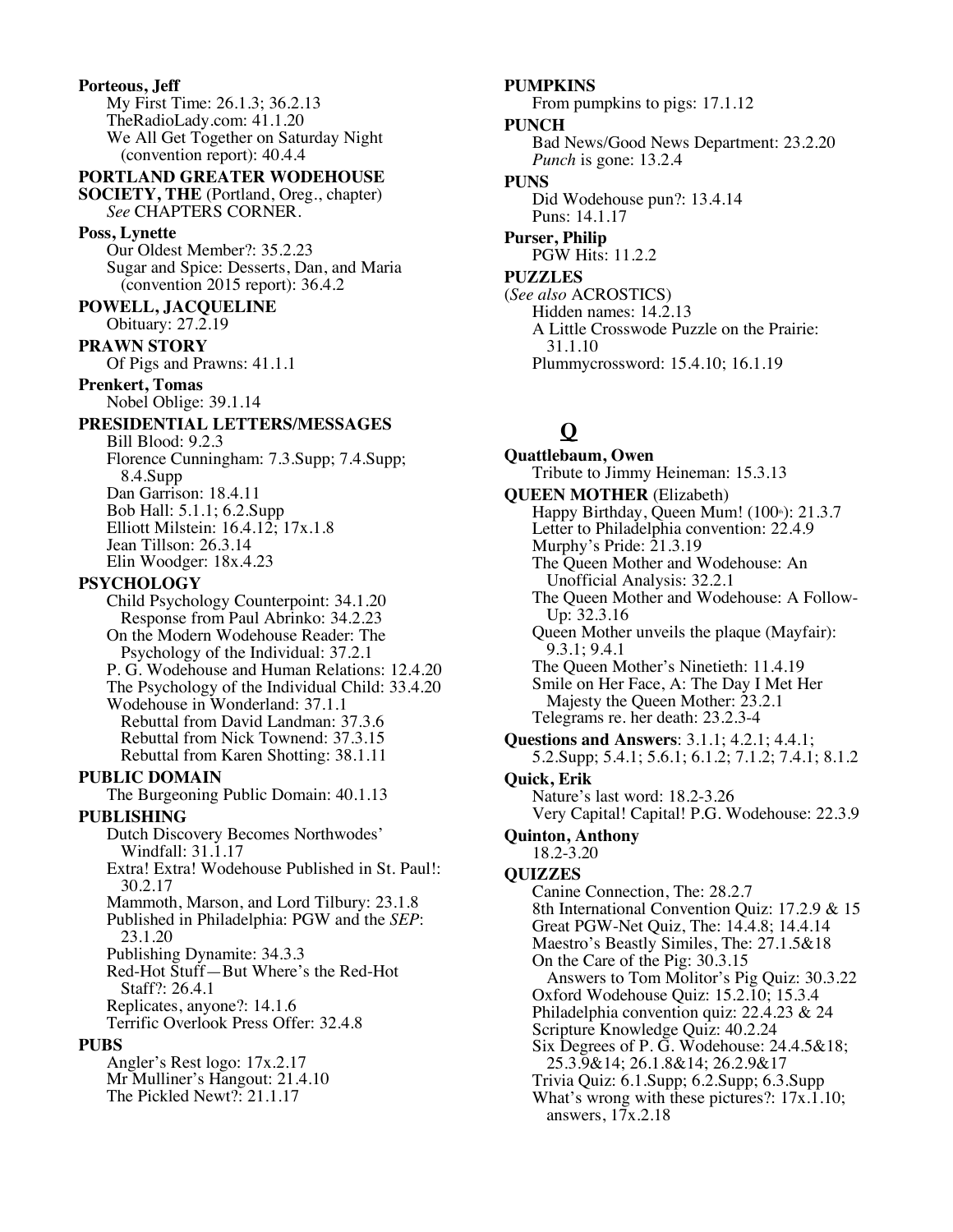Wodehouse Book Dedications: 30.2.6 Wodehouse Book Dedications Quiz: 30.2.5 Wodehouse for the Birds: A Quiz: 29.4.6; answers, 29.4.22

**QUOTATIONS**

*See* SOURCES AND REFERENCES.

# **R**

**RABBITS** The Luminescent Rabbit: 22.1.21 Luminous Rabbit Report: 38.2.11 "She cheesed the rabbit theme": 17.3.3 **RACES/RACING** Ascot gavotte for our Bertie: 13.4.14 Bad Goodwood: 28.1.23

Bertie is an Also-Ran: 12.1.8 Bertie Speaks!: 11.2.12 Betting on Bertie, or Wodehouse and Horse Racing: 30.4.10 A Day at the Races: The Finale (2009 convention): 30.3.8

- From the horse's mouth: 17x.1.20
- Horse named Fink-Nottle, A: 14.4.14
- Laughing Gas: 16.2.16; 17.1.18; 17x.1.20
- On the turf with Bertie: 13.3.3
- Pelham: 17.3.4; 17x.1.20
- Plum First: 13.4.14; 16.2.16; 17.1.18; 17.3.4; 17x.1.20

Random Notes on Canterbury Park Racing from a British Point of View (2009 conv.): 30.3.9

- These pigs have wings: 13.4.17
- Turf notes: 15.3.14; 16.1.11; 16.2.16; 17.1.18; 17.3.4

What about that day at the dog races?: 14.1.12 Winsome Wooster: 14.3.13 Wodehouse: 16.1.10; 16.2.16

#### **RADIO**

TheRadioLady.com: 41.1.20

### **Rains, Bob**

- (See also Rivals of P. G. Wodehouse) The BBC's *Wodehouse in Exile*: A Sympathetic Retelling of the Berlin Broadcasts and their Tragic Consequences for an Innocent Abroad:
	- 36.4.9 A Brunch in Dearborn, Just the Thing for a Lad
	- with a Morning Head (2011 convention report): 32.4.6
	- A Brunch in the Loop (2013 convention report): 34.4.5
	- Convention Contest Entrant: 30.3.23
	- "The Dong with a Luminous Nose": 30.4.13
	- Good for What Ails You (poem): 38.3.11
	- The Great Historical Marker Contest and Challenge . . .: 32.3.5
	- Guareschi and Friends: 38.3.23
	- If Plum Had Been a Lawyer: 29.3.15
	- Jeeves, a Reappraisal: 32.4.20
	- The Mystery of McAlister/McAllister: 40.3.5

A New Murphy Walk: Wodehouse's Early London: 28.3.1 P. G. Wodehouse, Revenge Novelist?: 35.4.18 PGW, the Yellow Peril, and the White Hope: 36.2.15 Postwar Britain Deals with Three Erring Sons: 41.2.13 The Remsenburg Historical Marker Project: 32.2.3 Riveting Talks—Morning (convention report): 40.4.2 Rolling the Eye (poem): 36.4.20 An Unplanned Pilgrimage: 32.1.4 We Fought the Law and . . . : 38.4.23 Wodehouse on the Arno: 31.3.1 A Wodehouse Society Brochure Unfolds: 34.1.21 **Ramachandran, Ajay** Blame It on Plum: 31.3.6 My First Time: 30.2.14 **Rao, Srikumar S.** Is Capitalism Fair?: 34.4.22 **Ratcliffe, Ed** 2001: A Wodehouse Odyssey: 22.4.1 About Hearst Castle: 26.1.12 The Baffy, the Cleek, the Jigger…: 22.1.21 Centennial Reflections on a Career: 23.3-4.10 Chicago and all that jazz, 1997!: 17X.4.1 Cut by the county: 14.2.31 Earls, "of" and "non of": 22.1.15 Featherstonehaugh: 22.2.13 Featherstonehaugh Again: 22.3.13 Golf links: 21.2.13 Hi ho, Drone Rangers!: 18x.4.1 'Jeeves and Wooster': 16.1.22 The Monocle question: 18.2-3.20 Norman Murphy Visits America: 11.4.18 Note from the O.M.: 25.1.8 The Primal piggery: 21.2.18 Remsenburg house for sale: 18.1.7 *Scream for Jeeves*: A Parody by Peter Cannon (review): 15.3.8 Secret wartime PGW papers released: 17.3.19 TWS Convention '91 Report: 12.4.12 Type cast: 17x.4.16 The Ukridge Art Gallery and Tea Rooms: 22.1.19 What is all that on page one?: 10.1.2 The Wodehouse Pilgrimage: 10.3.5 Wodehouse convention '93!: 14.3.1 Wodehouse Convention '95!: 16.4.1 **RATCLIFFE, ED** Born to Play Emsworth (remembrance): 36.3.5 Ed Ratcliffe: Our Beloved Oldest member and So Much More (death notice): 36.2.9 Ed Ratcliffe, 1924–2015: Remembering a Beloved O.M. (obituary): 36.3.3 The Oldest Member: Ninety Years and Going

Strong!: 35.3.16 Pip, Pip to a Fine O.M.!: 24.4.1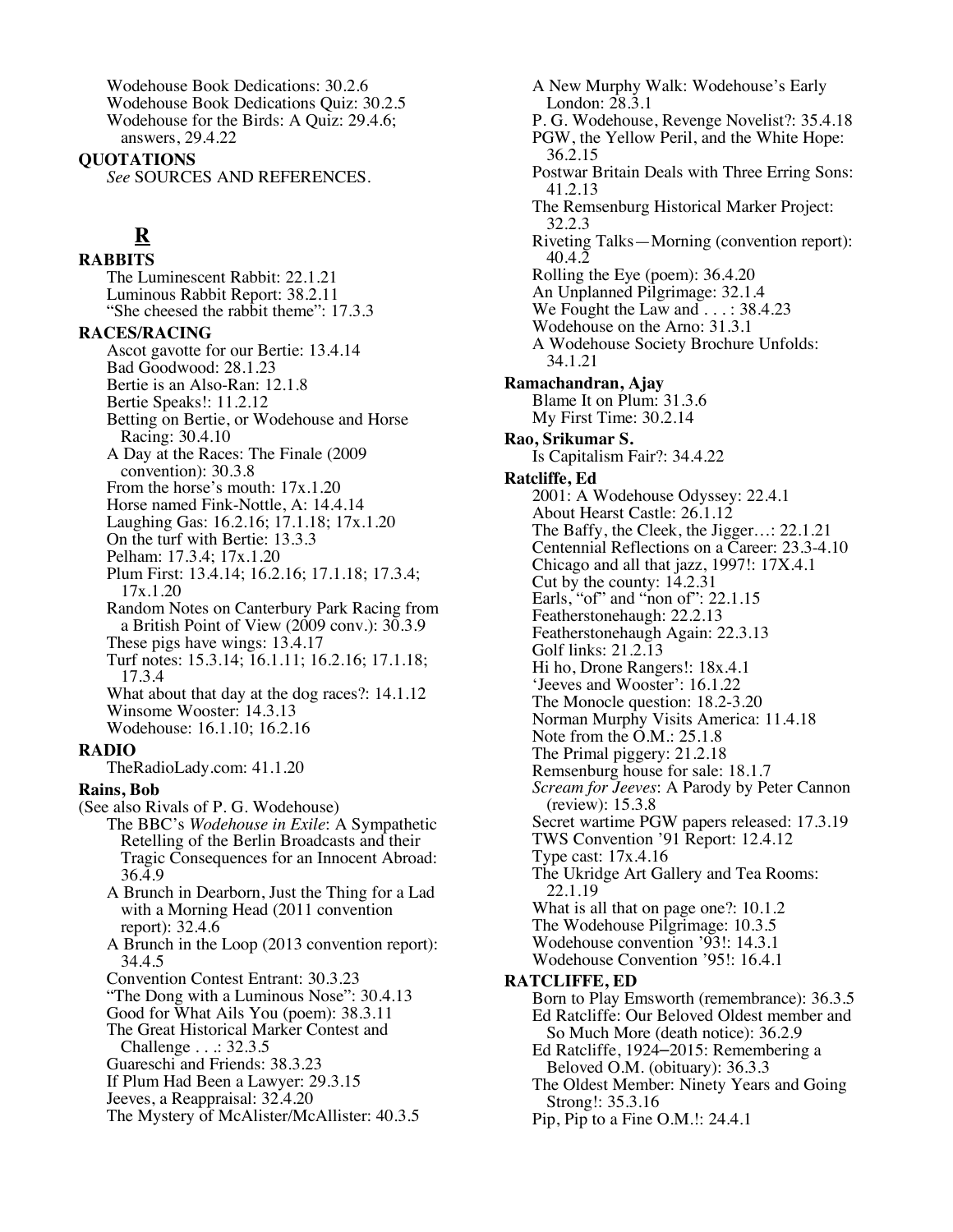# To take over as OM: 8.4.1 **Ratcliffe, Sophie** Envelope by the Toast Rack, The: 28.4.23 **Ravi, Indu** TWS Treasurer's Reports: 40.3.7; 41.3.9 **READING HABITS** On the Modern Wodehouse Reader: The Psychology of the Individual: 37/2/1 **Reber, Mark** Reggie Pepper and Bertie Wooster: A Comparison of Two Stories: 37.4.12 *Something Fresh*: The Writer's Craft: 36.1.18 **RECORDINGS** The Musical Plum: 12.1.11 Reliving Wodehouse: 7.4.Supp **REFERENCES** *See* SOURCES AND REFERENCES. **Reid, Mindi** Blame It on Bludleigh: 11.3.15 Cowed But Not Bullied: 12.1.14 The Cup That Cheers: 11.1.10 In a pig's eye: 13.1.5 Limerick: 12.3.9 Sense of Lack, A: 12.3.12 With a Friend Like This: 11.4.8 **RELIGION** A Calendar of Wodehouse Saints: 31.4.9 God and Bertie Wooster: 35.1.9 Most Divine Sermon, A: 29.1.8 Wodehouse and God: 28.4.8 *REMINISCENCES OF THE HON. GALAHAD THREEPWOOD* Announcement: 14.4.16 Review: 15.1.12 **REMSENBURG** (*See also* REMSENBURG HISTORICAL MARKER) A Family Memory: 33.3.8 From the Southampton Press: 33.4.6 National Register of Historic Places: 12.3.3 NEWTS at Remsenburg: 14.3.33 Perpetual Samuel: 31.3.12 Remsenburg house for sale: 18.1.7 Remsenburg or bust!: 18x.1.12 Remsenburg pilgrimage: 11.1.5; 11.2.3 A Pilgrimage: P. G. Wodehouse's Gravesite: 35.3.17 Remsenburg revisited: 11.2.3 Remsenburging: 32.1.9 Sale of Wodehouse furnishings: 6.2.1

Tea at Remsenburg: 12.3.3 An Unplanned Pilgrimage: 32.1.4 Your Guide to Remsenburg: 32.3.7 **REMSENBURG HISTORICAL MARKER** Additional Fun from the Historical Marker

Unveiling: 33.3.20

Fix the Cake and Eat It, Too: 33.2.23

The Great Historical Marker Contest and Challenge: Your Chance to Make your Mark(er): 32.3.5 Remsenburg Historical Marker Ceremony (announcement): 33.1.7 Remsenburg Historical Marker Ceremony (report of event): 33.2.1 The Remsenburg Historical Marker Project: 32.2.3 Remsenburg Historical Marker Dedication, April 22: 32.4.9 The Remsenburg Marker (photos): 33.2.24 Report from the Remsenburg-Speonk Media: 33.3.10 **Rich, M. E.** *The Beauty Prize*: A Review: 26.3.19 *Oh, Lady! Lady!!* in New York: 26.4.28 *Showboat* in East Haddam—and a Call for Plummy Action: 32.3.23 Why We're Sitting Pretty: 33.2.19 **Richard, Mark** Farewell to *Jeeves and Wooster*: 15.1.6 Jeeves and Wooster Plays in Your Home Town?: 33.1.23 The monocle question: 18.2-3.20; 18.4.28 *Thank You, Jeeves*: 17.4.14 Thank You, Jeeves audiotape: 21.3.19 **Richards, Tim** Education Ho!: 31.3.23 Extract from The Darius Transitions Book One: Mind the Gap: 30.4.15 Sunset at Toszek: 33.1.21 **Richardson, W.F.** P.G. Wodehouse: lyricist: 18.1.1 **Riff, Chris** Of monocles and men: 18.4.27 **RIGHT HO, TORONTO!** (2003 convention) *See* CONVENTIONS, TWS. **RIGHT HONOURABLE KNIGHTS OF SIR PHILIP SIDNEY, THE** (Amsterdam chapter) *See* CHAPTERS; CHAPTERS CORNER. **Rijswijk, Herr Kes van** Founding of PGWS, Netherlands: 4.1.1 **Ring, Elaine** Helter-skelter, we had to run for shelter: 21.2.22 Mrs. Rorer and the Wodehouse-Bolton-Kern show *Sitting Pretty*: 33.3.21 Wodehouse Widows: or, The Bluffer's Guide to P.G. Wodehouse: 22.1.20 **Ring, Tony** Advice for Teacher: 29.2.9 About these mystery stories: 16.2.18 & 24 Answers to Oxford Wodehouse Quiz: 15.3.4 Bad *Something New*, A: 22.2.16 Barry Phelps (obituary): 40.3.13 Beyond a Joke: 21.3.23 Books and Articles About P. G. Wodehouse: 27.4.8 (Pt 1); 28.1.7 (Pt 2); 28.2.10 (Pt 3) *By Jeeves* (review): 17.2.1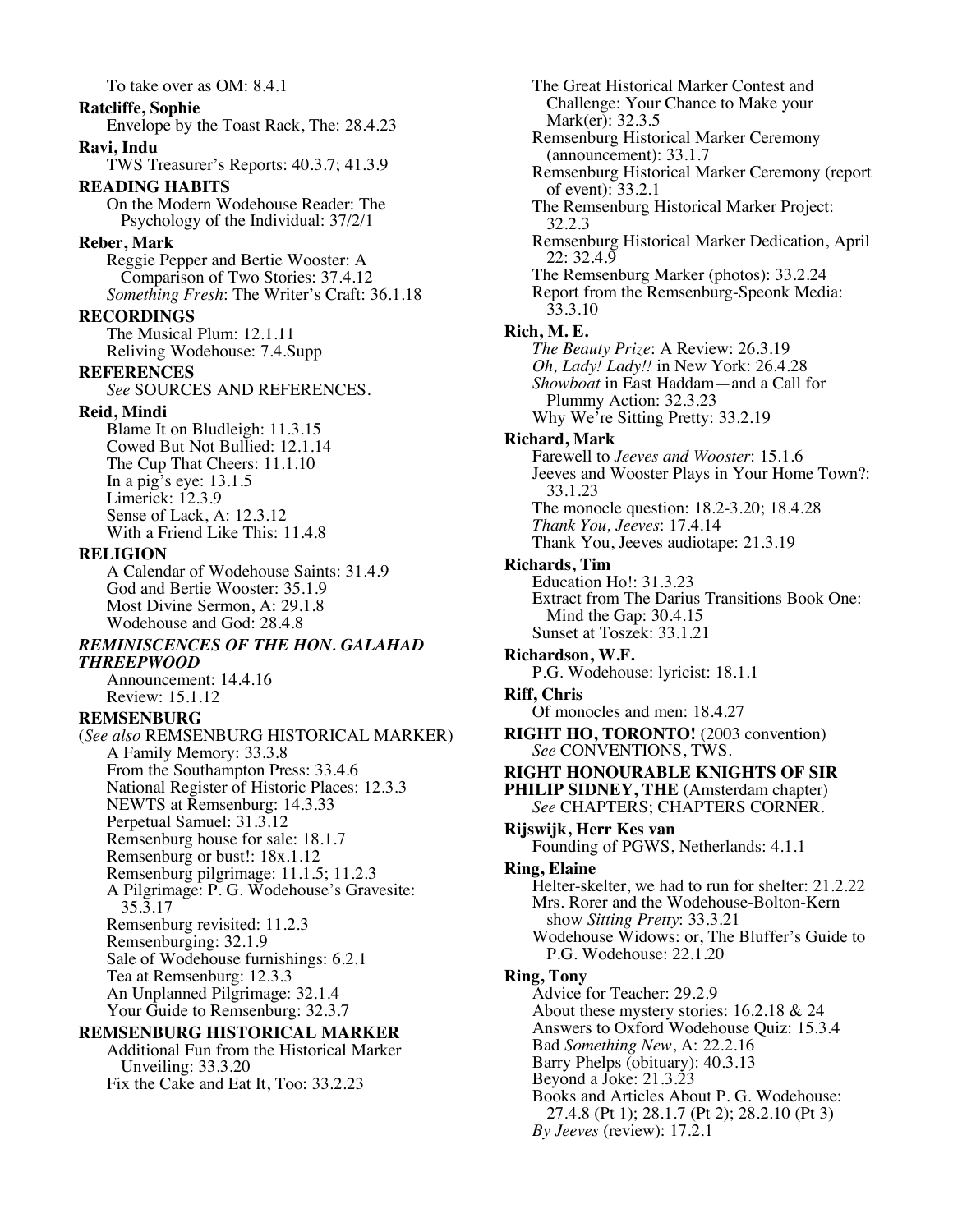*By Jeeves* revisited: 17.4.10 *Cannes* Bertie Speak *Nice* French?: 21.2.4 Character Sketches: Rupert Baxter: 23.2.19 Character Sketches: Uncle Fred: 24.2.24 Collecting Wodehouse Can Be Taxing: 15.1.16 The *Concordance* is Finished!: 22.4.15 The Courting of the Muse: 33.2.7 Cricket: 15.3.15 Cricket and Baseball compared: 16.1.6 The Drones visit Le Touquet: 17.3.10 The End Is in Sight (Wodehouse CD): 22.2.5 From pumpkins to pigs: 17.1.12 From Tony Ring:  $21.3.12$ The Frustrations of a Proven Successful Playwright: 35.1.1 'Heavy Weather' (review): 16.4.10 Helter-skelter, we had to run for shelter: 21.2.22 Ickenham System The: 12.2.5 The Invisible Library on the Web: 23.3-4.18 J. Filliken Wilburfloss: 18.2-3.21 "Jeeves and Wooster": 14.2.30 Limp lavender leather: 21.1.1 *The Luck Stone*: 17.4.3 Maud Allan: An Unlikely Wodehouse Heroine: 33.4.18 Melrose Granger, a newly discovered PGW pen name: 13.4.5 Mikes and More Mikes: 31.2.24 More *Prince and* Betty: 16.1.21 Our favorite story flits by: 18x.1.16 Pig lovers, rally round!: 16.2.10 Pip, Pip to a Fine O.M.!: 24.4.3 Press cuttings wanted: 14.2.9 Prince for Hire, A: 24.1.11 *Something New:* Another Wodehouse first?: 13.4.16 Sebastian Beach: 22.3.17 Summer Lightning: 13.3.7 Tony Ring and Wodehouse's "Straight" Theatre: 32.4.10 UK book and audio tape sources: 14.2.28 Updating McIlvaine: 21.1.16 When Bill Came in Disguise—Again!: 34.3.7 Wodehouse and the "Locked Room" Mystery: 31.3.4 Wodehouse concordance announced: 15.3.3; *See also* CONCORDANCES Wodehouse in the pavilion: Part 1, 16.4.21; Part 2, 17.1.14 Wodehouse plays in England: 16.2.16 Wodehouse on the Boards: 26.2.10; 26.3.20 Wodehouse on the English stage: 16.3.19 The Wodehouse season at the British National Film Theatre: 17x.1.14 *You Simply Hit Them with an Axe*: 16.3.17 **RING, TONY** Poems and Phrases: 35.3.6 Tony Ring and Wodehouse's "Straight" Theatre: 32.4.10

**Rivals of P. G. Wodehouse** (column) *In subject order:* Ade, George (by D. Cohen): 25.3.10 Armour, Ricard (by B. Rains): 41.4.12 Benchley, Robert (by D. McDonough): 25.4.8 Cuppy, Will (by D. Cohen): 26.1.10 Guareschi, Giovanni (by B. Rains): 38.2.9 Introduction to column (by D. Cohen): 25.2.13 Johnson, Owen (by D. McDonough): 26.2.13 Lardner, Ring (by D. McDonough): 27.4.15 Leacock, Stephen (by B. Rains): 40.3.10 Loos, Anita (by B. Rains): 39.2.5 Marquis, Don (by B. Rains): 40.2.2 Nash, Ogden (by B. Rains): 41.1.9 Parker, Dorothy (by B. Rains): 38.4.8 Runyon, Damon (by D. McDonough): 27.2.14 Smith, H. Allen (by D. Cohen): 27.3.14 Smith, Thorne (by D. Cohen): 27.1.9 Sullivan, Frank (by D. McDonough): 25.2.13 Thurber, James (by B. Rains): 39.4.11 **Roberts, Joan** A Prize Limerick*:* 27.2.18 Takeover: 27.3.17 **Robinson, Dolores** Archeology of *The Play's the Thing:* 10.1.3 **ROBINSON, FLETCHER** *Bobbles & Plum*: 31.4.11 **Robinson, Rhoda** *Jeeves Takes Charge* Again: 14.4.9 Scrymgeour Revisited: 11.3.7 **ROCKWELL, NORMAN** A Few Quick Ones—Rockwell and Wodehouse: 25.4.11 'I always liked Norman Rockwell': 18.2-3.22 **Rodgers, Margaret** Thankfully Rescued from the Soup: The Unique Relationship Between P. G. Wodehouse's Bertie Wooster and Reginald Jeeves: 34.1.6 **Rogers, Thomas H.** My First Time*:* 24.2.18 **ROMANCE** *See* SEX/ROMANCE/VIOLENCE. **Rose, Lloyd** Wolfgang Amadeus Wodehouse: 18.1.24 **Rosedahl, David** Plum's theater: 14.1.17 **Rosen, Irwin** Reality vs. Imagination: 34.1.20 **Rosenberg, Elizabeth** Secrets of modern Dutch revealed!: 15.2.18 **Rubin, Sylvia** Make way for newts: 14.1.8 **Rudersdorf, Toni** Bertie Wooster, Knight of Mayfair: 13.2.11 Dedication of plaque to the memory of Sir Pelham and Lady Wodehouse: 15.2.1;

Dedication speech, 15.2.5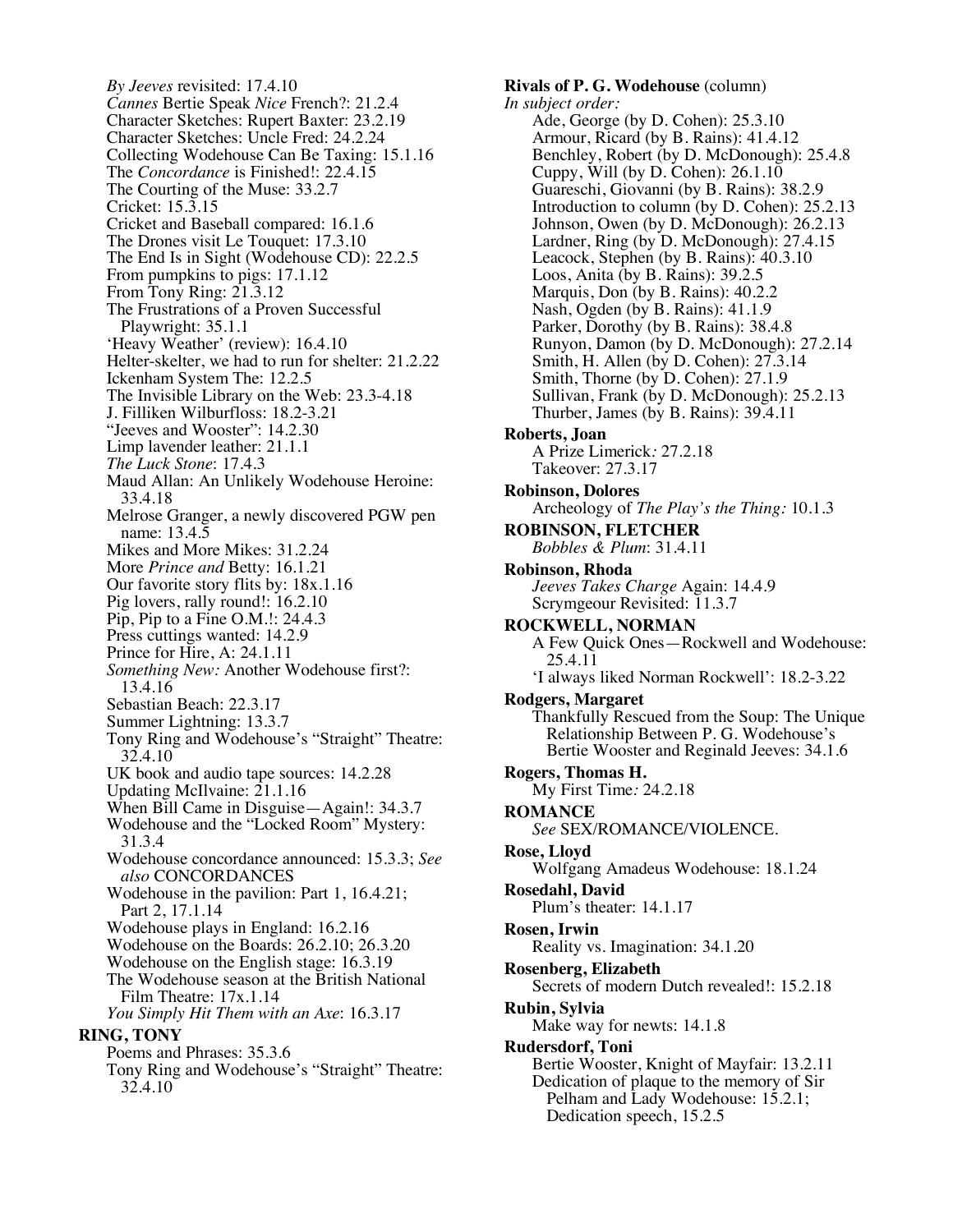Evening to Remember, An: 23.3-4.6 In Memoriam: Anne Bianchi: 25.2.5 Kalamazoo Convention: An Impression: 10.4.1 New Houston group: 15.1.4 Norman Murphy Visits America: 11.4.17 Pip, Pip to a Fine O.M.!: 24.4.3 Plum (poem): 10.4.11 *Right Ho* Experience, A: 28.1.23 TWS Convention '91 Report: 12.4.12 Wodehouse convention '93!: 14.3.1

#### **Ruef, David**

Bertie: Not a "Hermetically Erudite Dimwit": 39.3.17 No Newts is Not Good Newts: 23.3-4.14 Pelham Rides Again: 41.4.5 Roll Tossers, Take Heart: 25.4.16

**RUGBY IN ALL ITS NECTIES** (Tennessee chapter) *See* CHAPTERS; CHAPTERS CORNER.

### **RUMMAGE SALES**

Announcing a Rummage Sale in Aid of The Wodehouse Society Convention Fund: 28.3.5 From Charity Bazaars to Rummage Sales: 28.3.4 Rummaging for a Good Cause: 32.3.8

#### **RUNYON, DAMON**

Rivals of P.G. Wodehouse: Damon Runyon: 27.2.14

# **RUSSIAN WODEHOUSE SOCIETY, THE** *See* SOCIETIES.

# **RUSSIANS, WODEHOUSE AND**

Discretions of Archie, The: 30.1.10 P.G. Wodehouse: The Last of the Great Russians: 12.4.20

Wodehouse and the great Russians: The saga continues: 14.2.24

Wodehouse in Russia, and Not Only: 38.1.10

# **S**

**Saddler, Will** And Then Came Brunch (2018 convention report): 38.4.5 Boodles for Brunch (2015 convention report): 36.4.6 **SAKI (HECTOR HUGH MUNRO)** Influence on Plum: 3.6.1 & Supp. Wodehouse's Peers in Comedy: 39.2.15 **Sampson, Shirley** Wodehouse at the Chautauqua Institute: 39.3.17

**Sander, Kate**

Family Inheritance, The: 30.1.17

#### **Sarasohn, David**

Unabashed Woosterism: 18x.2.11

#### **Sarjeant, William**

Arbmishel: 18x.2.19 Few 'Plums', A: 16.2.20 From Barry Pain to Anselm Mulliner: A

Wodehouse source traced: 17x.4.18

P. G. Wodehouse as crime reader: 16.3.6 Progenitor for Boko, A: 22.3.7 Sayers and Wodehouse: 18.1.15 *SATURDAY EVENING POST* Published in Philadelphia: PGW and the *SEP*: 23.1.20 **SAYERS, DOROTHY** Sayers and Wodehouse: 18.1.15 Wodehouse on Crime: 38.3.11 **Scammel, William** Tribute, A: 15.2.11 **Schnacke, Paul** "Pack, Jeeves, pack with care": 14.1.7 **Schnader, Maggie** Empress of Blandings Was a Berkshire Sow, The: 28.3.26 **Scheppers, Jen** On the Modern Wodehouse Reader: The Psychology of the Individual: 37.2.1 **Schnebel, Joy and Charles** Sterling Wodehouse Nazario: 17.3.11 **Scholer, Rev John** Allusions, anyone?: 10.4.12 **SCHOOLS** How many schools did Wooster attend?: 15.3.14 The old school tie that binds:  $17x.1.16$ ;  $17x.2.4$ Public school question, A: 17x.4.23; Answers, 18.1.22 Wodehouse on the Housatonic: 12.3.16 **SCHOTT, BEN** *See* HOMAGES/SEQUELS TO PGW. **Schwed, Peter** Acrostic, An: 17x.3.12; solution, 17x.4.24 Goodbye to "Jeeves and Wooster": 14.4.12 Letter to the New York Times: 6.2. Supp **SCHWED, PETER** New book of PGW letters planned: 16.4.11; 17.2.8 Obituary: 24.3.24 *Plum to Peter*, a new book of PGW letters: 17.3.6; Update, 17.4.14 *Say, Could That Lad Be I?* (autobiography): 18.2-3.40 **Sconce, Bill** Jeeves, the Ham's Helper: 34.4.10 **Scott, John, PC** Mr Mulliner's Hangout: 21.4.10 **SCRIMGEOUR/SCRYMGEOUR** Great Scrimgeour Contest, The: 10.2.5; 10.3.3; 10.4.5 History of the Scrimgeours, A: 10.4.5 Scrymgeour revisited: 11.3.7 **Scrimjer, Richard** History of the Scrimgeours, A: 10.4.5 **SCRIPTURE KNOWLEDGE** Additional Thoughts on the Psalms and Golf: 32.4.23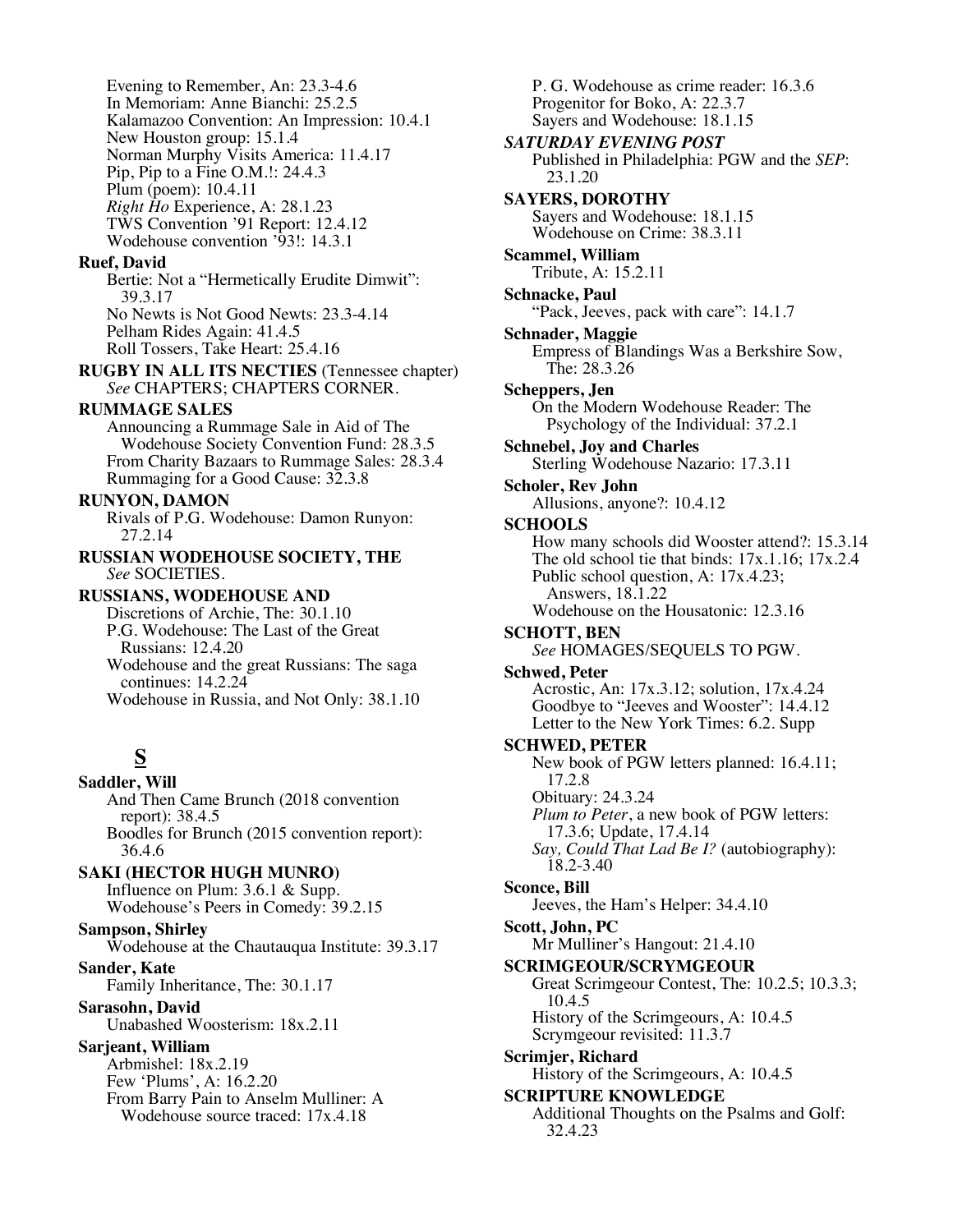Creating Life: Wodehouse's Golf Stories and God: 32.4.21 The Great Scripture Knowledge Contest (convention announcement): 17x.2.10 The Psychology of the Individual *or* About That Scripture Prize: 32.2.6 Search for Amaryllis, A: 12.1.8 Wodehouse's Extraordinary Scripture Knowledge: 37.2.15 **Scrivener, Bill** Of Pale Young Curates and Me: 38.1.4 (As the Rev. Canon William Scrivener) Pigs Fly in Cincinnati: 40.1.12 Pigs Have Wings—October in Cincinnati!: 40.2.1 Saturday Banquet (2018 convention report): 38.4.5 TWS 2021 Convention Postponement: 41.4.1 **Seibert, Mrs. Alex** Remsenburg revisited: 11.2.3 NEWTS in Remsenburg: 14.2.33 Note of thanks, A: 12.4.8 **SEMENIKHIN, YEVGUENY** First member in the Soviet Union: 10.4.11 **Sen Gupta, Sushmita** Newts on the 'Net: 29.2.10 **SEQUELS** *See* HOMAGES/SEQUELS TO PGW. **SERVANTS** (*See also* BUTLERS) Jeeves, the Model of Servant Leadership: 33.1.18 PGW and the servant question: 16.4.16 **SEX/ROMANCE/VIOLENCE** Lady Constance's Lover: Romance and Sex à la Wodehouse: 21.4.1 Romantic Plots in Wodehouse: The Greek Comedy Formula: 35.2.19 This one's for you, Plum: 18.2-3.24 **SHAKESPEARE, WILLIAM** Madame Eulalie's Shakespeare Quotations and Allusions: 40.1.11 **Sharpe, Tom** The Wodehouse Man: 10.1.Supp **Sharpless, Seth** Satire, Humor and the TLS: 12.2.11 **Shaughnessy, Linda** Copyright caution: 14.2.22 Copyright on the Internet: 22.3.4 **Shaw, Madelyn** What the Well-Dressed Man Was Wearing: Sartorial Etiquette for the Polished Boulevardier, 1900–1940: 40.1.1 **Shelly, Barbara** What Ho, Jeeves, We Need You: 27.2.9 **SHELLEY, PERCY BYSSHE** Bertie and the Poet Shelley: 23.3–4.16

**Shiffman, Stu** "I See by Your Outfit": Out West with Uncle Fred": 22.1.16 Lord Ickenham amd Time Travel: 32.4.21 Mammoth, Marson, and Lord Tilbury: 23.1.8 That Darn Assyrian, Like a Wolf on the Fold: 28.3.24 Trip to the Stories 1920s, A: 29.3.6 Turnabout Is Fair Play: Identities Hidden and Detected in *Laughing Gas*: 27.4.4 (Pt. 1); 28.1.10 (Pt 2) Who Wants to Marry an English Lord?: 24.2.11 Wodehouse and the Crime Wave: 24.1.8 Wodehouse and the Gangsters: 21.3.16 **SHIPS** Life Imitates Wodehouse: 30.1.8 **Shirreff, Alan** The Great Cricket Year: 12.2.8 Plum's last letter?: 13.1.14 **SHORT STORIES** New PGW Story Discovered?1: 29.3.4 **Shotting, Karen** All the Gnus That's Fit to Yak About: 29.1.17 Cuppy and Plum: 41.4.24 Eleanor Wodehouse's Paintings of P. G. Wodehouse and His Brothers: 41.3.1 Erudition Extended: Saturday Afternoon (2009 convention): 30.3.5 Farewell Dinner, The (A Week With Wodehouse report): 28.3.11 Final Brunch and the Great Sermon Handicap, The (2007 convention report): 28.4.5 Gazelles and Chevaliers:  $32.1.16$ George Ade, an Early Influence on P. G. Wodehouse: 37.1.9 The Henry Ford Museum, Greenfield Village, and the Rouge Plant Tour: 32.4.1 Jasper Fforde and P. G. Wodehouse: 35.3.21 Jeeves's Pick-Me-Up Recipe: 39.2.13 Letter to the Editor: 39.1.13 More from Mr. Brookfield's *Reminiscences*: 38.3.13 My First Time: 33.1.10 The Nature of P. G. Wodehouse—Let's Discuss: 38.1.11 Review of *Top Hole!*: 36.1.15 A Source for Alexander Worple: 34.3.1 Stig Tossed Doodle-Gammon: 37.1.20 Still Life with Wodehouse: 32.4.8 Taking Humorists Seriously: 32.1.11 TWS Travels with Karen: 33.1.10 A Weekend with Wodehouse, Norfolk Style: 33.3.1 **SHOVAL, ZALMAN** First member in Israel: 10.4.11 **Shreffler, Philip** The East Coast Binge: 25.2.22 Jonathan Ames Reads; Broadway Special Perplexed: 25.3.2 Only to Psmith?: 14.1.13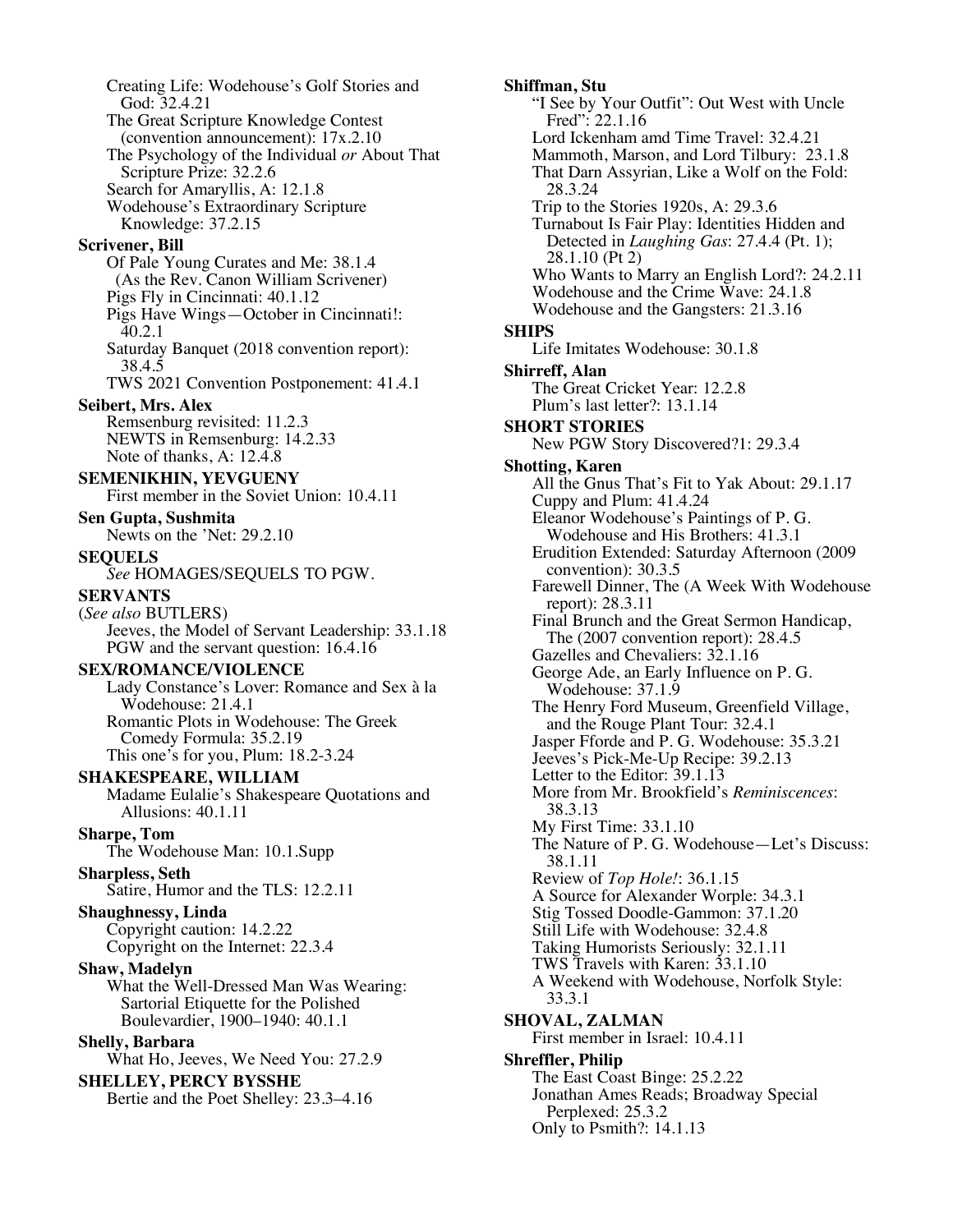Piccadilly Jim At It Again: 26.2.5 Robert McCrum Flits By: 26.1.11

### **Shulman, Nicola**

Wondrous "What ho!": 18x.3.13

#### **SIDNEY, SIR PHILIP**

A Tale of Two Knights: Sir Philip Sidney and Sir Pelham Grenville Wodehouse: 35.2.13

### **Siegel, Ed**

*By Jeeves* review: 17.4.11

#### **Siegel, Suzanne**

The Young Wodehouse: 11.2.13

**Simon, Matt Keiler** The Betrayal of Bertram: 17x.4.10

# **Singerman, Sharon**

Ask Jeeves, But Don't Ask Much: 21.4.14

#### *SITTING PRETTY*

The Musical Plum: 12.1.11 Mrs. Rorer and the Wodehouse-Bolton-Kern show *Sitting Pretty*: 33.3.21 Sitting Pretty takes off!: 18x.2.14 We're Sitting Pretty Again!: 10.2.6 Why We're Sitting Pretty: 33.2.19

# **Six Degrees of P. G. Wodehouse**

(column by David McDonough) The Actresses: 24.4.5&18 The Actors: 25.3.9&14 The Supporting Actresses: 26.1.8&14 The Supporting Actors: 26.2.9&17

#### **Skardon, Molly**

The Hot Club—Who?: 41.4.16

#### **Skupin, Mike**

Damsel in Distress: Comments with source material: 21.2.5 One for the Ages: 12.3.7

### **Slythe, Margaret**

First-fruits of a GENIUS: 10.2.1 For Sale: Low Wood: 16.2.3 Great Public Opinion Survey, The: 9.3.4 P. G. Wodehouse: The Dulwich Factor: 29.4.8

### **SLYTHE, MARGARET**

Margaret Slythe, A Tribute: 12.4.4

#### **SMETHURST, R.V.**

R.V. Smethurst and the Empress of Blandings: 12.4.7

### **SMITH, ANN**

Secretary extraordinaire: 3.6.2

#### **Smith, David**

Dronesbury: The Texas chapter of TWS: 15.3.18

# **SMITH, H. ALLEN**

Rivals of P. G. Wodehouse: H. Allen Smith: 27.3.14

#### **Smith, Jennifer**

International Wodehouse Association: Social Media Development: 39.1.22

#### **SMITH, THORNE**

Rivals of P. G. Wodehouse: Thorne Smith: 27.1.9 **Smith, Thomas Langston Reeves (Tom)** A Blooming Good Time with *Jeeves in Bloom*: 34.1.19 Encyclopedia Plum: 21.2.21 From Ex-Sgt. Beale to Colonel Pashley-Drake:

The Military Man in Wodehouse: 24.4.9 Jeeves, the Model of Servant Leadership: 33.1.18

- Lives of the Mind: 24.2.21
- My Own Private Jeeves: 29.3.2
- P. G. Wodehouse: Master Spy?: 23.2.12
- P. G, Wodehouse: Master Spy? A Tale of Espionage, Plum, and American Intelligence: 39.2.8

The Song of Songs: Sonny Boy and Me: 41.3.4 "The Swoop!": 21.1.20"

#### **SOCIAL MEDIA**

International Wodehouse Association: Social Media Development: 39.1.22

# **SOCIALISM**

Wodehouse in a Changing World: 33.2.3

# **SOCIETIES**

(*See also* CHAPTERS; LITERARY SOCIETIES; WODEHOUSE SOCIETY, THE) 1998 list: 17.4.21 Copenhagen Drones: 3.3.1; 3.2.1; 7.1.Supp; 12.1.14 Dictionary of Literary Biography: 21.1.10 Drones Club (Belgium): 24.2.28 Indian society: 17.3.4 Lake Geneva section: 10.2.2; Report from Paris, 11.2.6 New York Drones: 12.1.14 News from overseas: 18x.1.19 **P. G. Wodehouse Society (Netherlands):** Address, 7.1.Supp & 11.4.4 Dinner, 17.4.15 Dutch Longevity (anniversary): 38.1.23 Establishing contact, 3.3.1 Fattest sow contest, 4.6.1 How to join/membership certificate, 10.1.1-2 Letter from Rob Kooy, 8.1.Supp New society formed, 4.1.1 Rose named for PGW: 17x.1.12 & 17x.2.7 Tenth anniversary, 12.3.6 1998 dinner, 18x.3.10 **P G Wodehouse Society (Pakistan):** New society established (2016): 37.1.7 **P G Wodehouse Society (UK):** (*See also* Letter from England) Cricket match with Holmes Society, 22.3.5 Dinner 1998, 18x.3.8; Dinner 2000, 21.4.13; Dinner 2002, 23.3-4.6 Happy Anniversary to the U.K. Wodehouse Society: 38.1.3 Letter from . . . the USA! (Dinner 2010): 31.4.17 Society relaunches, 17x.2.20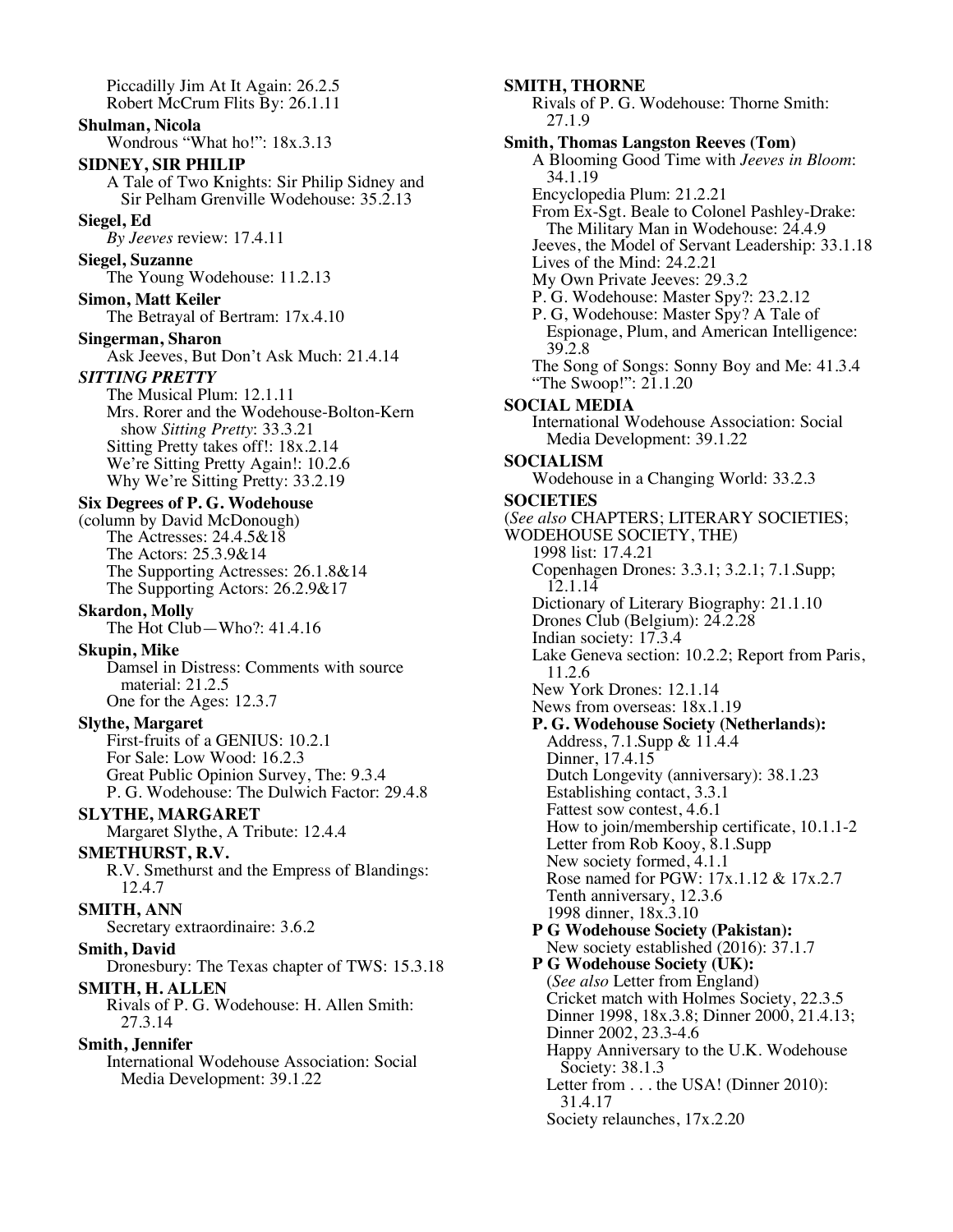Tour of Wodehouse's England: 27.3.2 Transatlantic dues scheme, 22.1.14 & 22.4.23; 23.3-4.14 A Tree for Percy Jeeves: 37.3.11 Polite Society: 15.2.21 **Russian Wodehouse Society, The:** 28.4.23; 29.1.16; 29.2.24; 29.4.1; 36.2.12 Search for More Signs, A: 11.4.4 **Swedish Wodehouse Society:** 12.1.14; 27.4.10 **Society Spice** *See* Landman, David. *SOMETHING FRESH/SOMETHING NEW* Collecting *Something New* (and *Fresh*): 36.3.6 *Something Fresh* (a brief epilogue): 33.1.11 *Something Fresh*: The Writer's Craft: 36.1.18 *Something New*—another Wodehouse first?: 13.4.16 **Something New/Something Fresh** (column providing information on new books, etc.) (*See also* AUDIOCASSETTES; BOOKS/BOOK REVIEWS; LAWSON, LEN; STOW, DOUG) 9.1.2; 9.2.4; 9.3.6; 9.4.5; 10.1.4; 10.2.7; 10.3.4; 10.4.7; 11.1.6; 11.2.4; 11.3.14; 11.4.6; 12.1.10; 12.2.12; 12.3.13; 12.4.10; 13.1.8; 13.2.6; 13.3.15; 13.4.12; 14.1.19; 14.2.23; 14.4.7; 15.2.21; 15.3.15; 15.4.9; 16.1.11; 16.2.23; 16.3.4; 16.4.9; 17.3.15; 17.4.21; 17x.2.3; 17x.4.22; 18.1.27; 21.2.22 **SONGS AND LYRICS** (*See also* JETTE, MARIA; *LAND WHERE THE GOOD SONGS GO*) 1917 and Beyond: Plum's Great Year of Music: 39.3.1 *The Cabaret Girl* CD (review): 30.3.10 Jette and Chouinard's New CD!: 32.4.7 Languishing lyrics longed for: 18x.4.17 More 'Anything Goes': 15.4.14 A New Wodehouse Lyric?: 24.2.7 P.G. Wodehouse: lyricist: 18.1.1 PGW's Sheet Music Down Under: 36.2.17 Porosknit: 17x.4.16 A Prairie Home Plum: 35.4.4 The Princess and SO Much More: 25.1.13 *Reading Lyrics*: 22.1.24 "Shufflin' Sam" goes to Canada: 17x.3.12 The Song of Songs: Sonny Boy and Me: 41.3.4 Sonny Boy: 14.1.22 Wideawake Wodehouse—and the occasional nod Wodehouse, Lyricist: 18.1.1 Wodehouse and the Song of Songs: 14.2.14 **SOUP AND FISH CLUB** (North. Virginia chapter) *See* CHAPTERS CORNER. **SOURCES AND REFERENCES** (*See also* BLANDINGS CASTLE; LANGUAGE/ LINGUISTICS) Across the pale parabola: 14.2.17 Allusions, anyone? (Biblical): 10.4.12 And Yet Another Tip?: 33.3.23 Anger and pie: 15.2.23 Borrowing from Brookfield: 37.3.10

Bring on the Girls, but Make Sure They're English: 29.1.18 Browsing and Sluicing with the Lexicographer: 25.4.15 But me no butts: 13.3.3 Cherce of Words, A: 29.2.18 Crumpets, beans, and eggs: 10.2.4 Cut by the county: 14.2.31 Deconstructing *The Globe By The Way Book*: 29.3.7 Déjà vue all over again?: 16.1.15 Did Wodehouse coin words?: 13.1.12 "The Dong with a Luminous Nose": 30.4.13 The English Dude: 25.3.3 From Barry Pain to Anselm Mulliner: A Wodehouse source traced: 17x.4.18 Galahad Threepwood's Paradise: 7.3.Supp In a Galaxy Not So Far Away . . .: 30.2.4 In Search of Jeeves: 27.1.15 In Search of Lord Emsworth: 31.1.7 Is This Rupert Psmith?: 22.3.16 Jubilee Watering Trough: 24.3.27 The Last Puzzle: 33.1.12 Like the cat i' the adage: 3.6.2 Madame Eulalie's Shakespeare Quotations and Allusions: 40.1.11 The Maestro's Amazing Memory: 25.1.10 Mangold-wurzels a la P.G.W.: 18.2-3.39; Revisited, 18.4.9 "Miss-in-baulk" and "Oojah-cum-spiff": 22.2.16 More on the Swinging of a Cat: 32.2.5 More Than One Way to Swing a Cat: 31.4.5 Mystery of Jeeves's Origin, The: 28.4.24 (Pt 1); 29.1.20 (Pt 2) Mystery of the Green Swizzle—Solved?: 28.2.26 Nature's last word: 18.2-3.26 Not as Elementary as It Seems: 35.2.24 Not So Good, Jeeves: A Tragedy of Error: 35.1.14 Oh God, oh Montreal!: 18.1.13 Only to Psmith?: 14.1.13 Origin of Jeeves, The: 22.2.17 "Pack, Jeeves, pack with care": 14.1.7 P. G. Wodehouse and Hunstanton Hall: 37.1.22 PGW archeology: 15.4.24 Pig-hoo-oo-oo-ey origin?: 21.3.12 Plum and Rosie: A match made in heaven: 18.2- 3.32 Plum Plagiarist? Of Course Not: 25.1.1 Pongo: 13.2.7 Porosknit: 17x.4.16 Progenitor for Boko, A: 22.3.7 Quotations and Misquotations: A Never-Ending Search: 31.3.11 Sands o' Dee: 12.3.11 Serge Lafont and the Great Barribault's Contest: 11.1.11 Soapy, Dolly, and the Connaught: 13.4.4 A Source for Alexander Worple: 34.3.1 The Source of Angus McAllister: 38.3.1 Sponge bag trousers: 14.1.16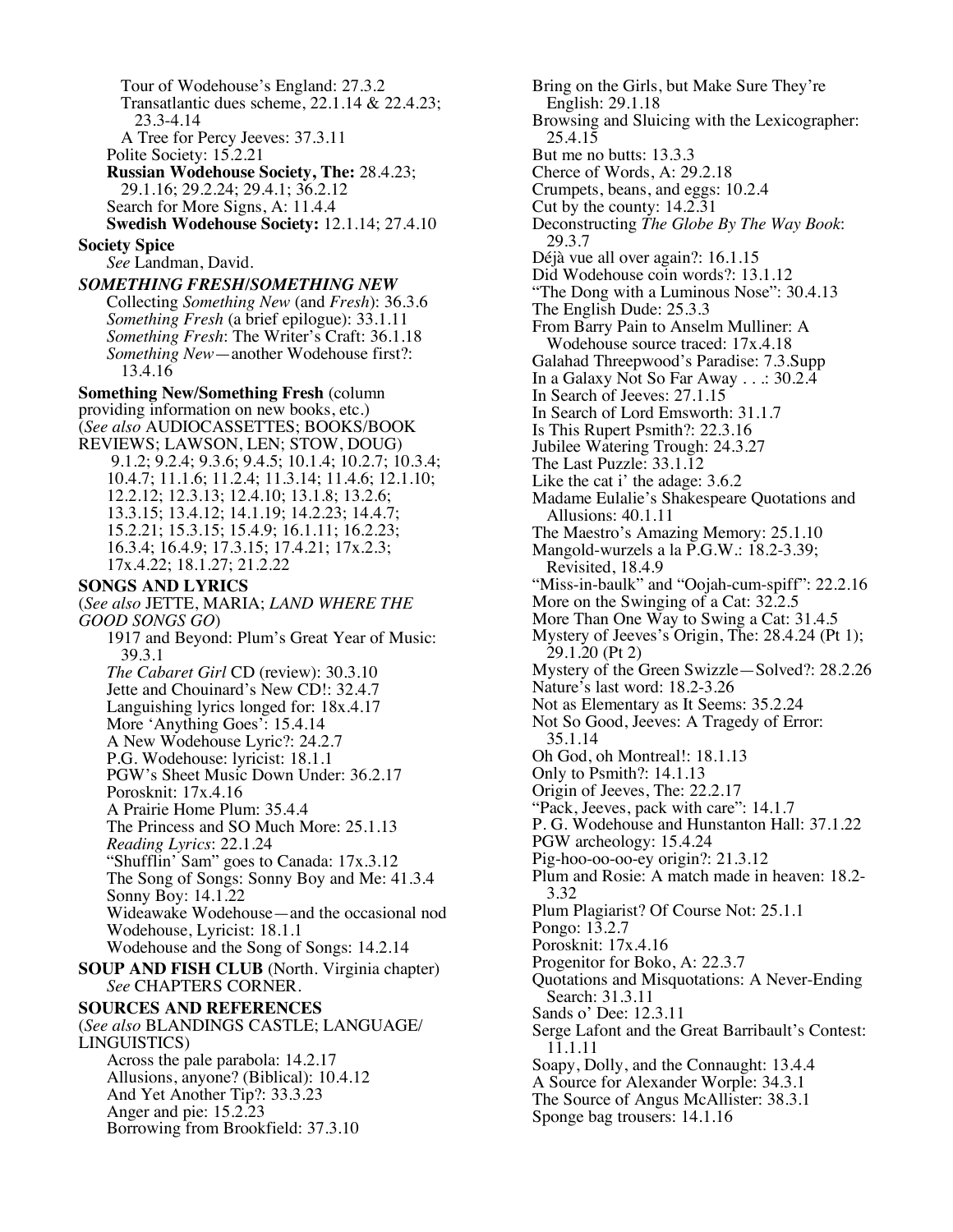That Darn Assyrian, Like a Wolf on the Fold: 28.3.24 "To my daughter Leonora…": 14.2.21 Types of Ethical Theory: 18x.2.1; 18x.4.18 Where Did Bertie Wooster Come From?: 28.4.22 Wodehouse and the animal kingdom: 18x.4.10 Wodehouse and the gangsters: 21.3.16 Wodehouse and the Song of Songs: 14.2.14 Wodehouse at the Seaside: Where is Bramley-On-Sea?: 22.4.16 The Work of an Instant: 12.2.4 "Your Need Is Greater than Mine": 25.2.23 **SPARK, DAME MURIEL** Bally who?: 18.2-3.17 **SPECIAL EVENTS** "Ring for Jeeves" in Moscow: 36.2.12" **SPINOZA, BARUCH** The Valet and the Heretic: 41.2.4 **SPORTS** (*See also* BOXING; GOLF; RACES/RACING) The Mulliner Games: 23.2.10 **Srinivasan, Raja** My First Time: *Cocktail Time*, Anyone?: 34.1.22 Surprising Little Treasures: 34.1.21 **Stafford, David** Señora H: 17.2.8 **STAMPS** At Last, a Wodehouse Stamp!: 32.3.1 P.G. Wodehouse stamp, A: 4.4.Supp Pig stamp: 12.2.11 Wodehouse commemorative stamp efforts: 5.1.1 Wodehouse stamp?, A: 17.1.11 **Steen, Ray** After the Convention; or, Over the Greyhound Pass at 12,000 Feet: 24.3.11 Fighting Words: 22.3.20 Pay No Attention to the Natives: 27.1.12 Wodehouse and Chaucer—Birds of a Feather?: 27.2.9 Wodehouse Is Not Shakespeare: 26.1.18 A Woden Bard: 27.4.6 Your Obedient Servant: 27.1.17 **STEEN, RAY** Farewell to Ray Steen: 28.2.6 **Stehle, Erin** Amaryllis lives!: 12.3.8 **Stem, Leslie** Crimewave!: 27.3.18 **Stevenson, Walt** My First Time*:* 24.2.19 **Steward, Hazel** Amaryllis Lives!: 12.3.8 Ding Dong: 12.3.10 **Stewart, Jack** Types of Ethical Theory: 18x.2.1 **Stone, Anne** Children in the Works of P. G. Wodehouse: 28.2.2

**STOUT, REX** Wodehouse and Wolfe: 24.1.18 **Stow, Doug** (*See also* Something New/Something Fresh) Florence Cunningham, 1918–2011: 32.1.6 The great public opinion survey: 9.3.4 Letter to the editor: 9.2.6 Takes over Something New column: 13.2.6 **STOW, DOUG** Contributions needed for ABCdary: 4.2.1 Obituary: 37.2.8 *Plum Pudding* published: 5.5.1 Printing press acquired: 3.5.1 **STOW, ROBERT** Youngest member: 10.1.4 **Sturdevant, James** Gussie for Mayor?: 29.2.16 **Sturgis, Matthew** Oiling the little grey cells: 16.2.17 **Subramanian, S.** What Ho, Holmes!: 35.3.13 **Sullivan, Robert** The Shakespeare of Golf: 22.2.14 **SULLIVAN, FRANK** Rivals of P. G. Wodehouse: 25.2.14 **SWEDEN** P. G. Wodehouse Conquers Sweden: 35.3.1 **Swift, Francine** Blandings rescued?: 18x.3.17 From a writer's notebook: 21.3.24 Gentleman's personal robot: 18x.3.20 The Pickled Newt?: 21.1.17 Pigs *Have* Wings: 21.4.7 Plum job: 21.2.20 **Swift, Wayne** Recycling: 18x.3.7

# **T**

**TAUCHNITZ EDITIONS** Collecting Wodehouse: The Tauchnitz Editions: 25.2.10 Wodehouse Gets a German Trim: 37.2.12 **Taves, Brian** An American's Take on *Blandings*: 34.2.18 Blandings on Screen: 26.2.3 A *Blandings* Rebuttal: 34.4.21 *Damsel in Distress, A*: Novel, to Play, to Film: 22.3.1 First Screen Jeeves, The: 22.2.1 *Her/The Cardboard Lover*: 32.3.13 Hollywood Adapts Wodehouse: 29.2.5 Long, Strange Trip of Ivor Llewellyn, The: 27.2.10 *The Old Reliable*: Novel and Film: 23.3-4.8 P. G. Wodehouse: Stage to Screen: 24.1.20 *Piccadilly Jim* Revisited: 26.3.22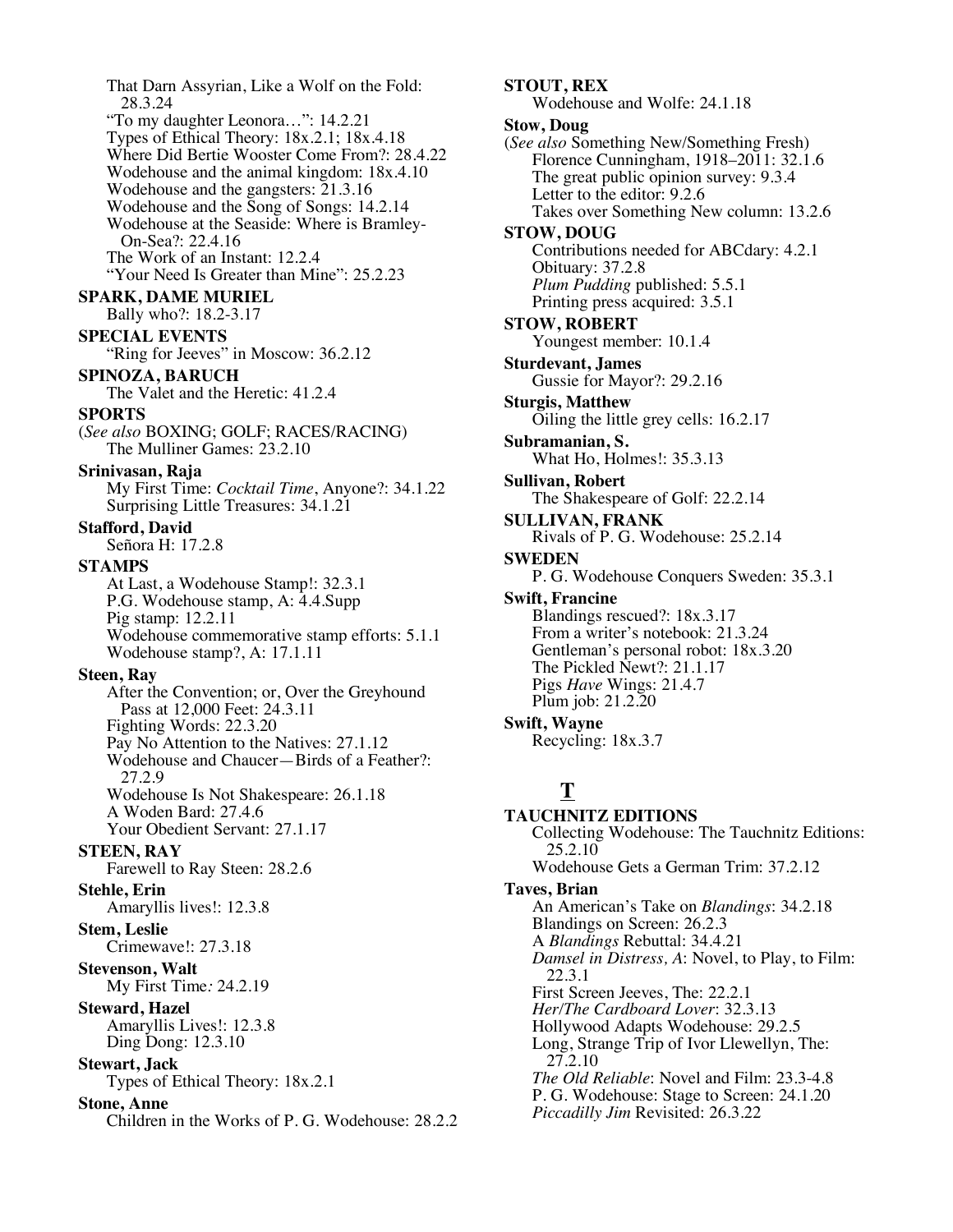Plum in Hollywood: Just the FAQs, and a Few Myths Shattered: 27.3.4 The Studio System and the Mulliners of Hollywood: 24.2.14 Three Humorists Go to War: The Wodehouse Broadcasts in an Entertainment Context: 34.2.5 **TAVES, BRIAN** Books on Wodehouse (2006): 28.1.6 Brian Taves's New Book Is Coming!: 26.1.24 Important New Book News: 27.3.7 PGW and More than Hollywood: 26.2.2 A Silver Screen Survey to Savor and Save: Brian Taves's *P. G. Wodehouse and Hollywood*: 27.4.7 **TELEVISION** *See* FILMS AND TELEVISION. *THANK YOU, JEEVES* (film) (*See also* FILMS AND TELEVISION) Movies, Anyone?: 13.4.15 Thank You, Jeeves: 14.1.18 **Tharoor, Shashi** 'Right Ho, Sahib': 16.2.12 **THEATRE/THEATRE REVIEWS** (*See also* Wodehouse On Stage) About these mystery stories: 16.2.18 & 24 Agatha Agonistes: 17x.2.8 *Anything Goes*: 12.1.11; 15.3.2; 15.4.14; 18x.1.15; 32.1.23; 32.3.14 *The Beauty Prize* Premieres in New York: 26.1.8 *The Beauty Prize*: A Review: 26.3.19 Bertie and Jeeves in Chicago: 16.1.16 *Betting on Bertie*: 17.2.4; 17.3.1; 17.4.11; reviewed, 17x.2.17; 18.2-3.20; 18.4.17 Beyond a Joke: 21.3.23 A Blooming Good Time with *Jeeves in Bloom*: 34.1.19 *By Jeeves*: 17.2.1; 17.4.8, 10, 11; 17x.1.6, 7; 17x.2.6; 18.1.11; 22.3.10; 22.4.22; 32.3.14; 32.3.15 *Candle-Light*: 13.4.7 *Cabaret Girl* in New York: 30.2.23 Celebration of P. G. Wodehouse at Symphony Space, A: 28.2.27 *Code of the Woosters*: 15.4.6; 16.1.16 Current PGW Theater: 22.1.22 The Frustrations of a Proven Successful Playwright: 35.1.1 *Foggy Day*: 18.1.28; 18x.1.27; 18x.2.12 & 13 *Pigs Have Wings*: 26.3.27 *Good Morning, Bill*: 12.2.5; 16.3.19 *If I Were You*: 14.1.3 *Jeeves*: 10.2.5; 11.2.16; 13.2.4 *Jeeves and the Feudal Spirit*: 17.1.10 Jeeves and Wooster Plays in Your Home Town?: 33.1.23 *Jeeves in Bloom*: 31.2.6; 38.1.23 *Jeeves in Bloom* on Lake Minnetonka: 31.4.14 *Jeeves in the Morning*: 32.2.24; 32.4.19 *Jeeves Intervenes*: 29.3.20 *Jeeves Intervenes* in Asheville: 37.1.13

*Jeeves Takes a Bow* at the NC Stage Company: 39.2.12 *Jeeves Takes Charge*: 4.2.2; 4.3.1; 4.4.Supp; 4.5.1; 6.1.1; 7.1.1; 9.2.2; 13.4.13; 14.4.9 John Lithgow & Plum: 29.2.18 *Laughing Gas*: 18.1.23 *Leave it to Jane*: 16.2.8; 16.3.19 Lord Emsworth Lives… (Owen show): 22.2.17 *The Mating Season*: 22.1.14; 22.2.12-13 Mean Streets Meet Clubland: 21.1.8 More PGW on Stage: 26.4.6 *Oh, Boy!* Rings and Things in the Windy City: 31.3.10 *Oh, Kay!:* 11.4.7; 15.3.17; 17x.2.7; 18.1.27 *Oh, Lady! Lady!* (card): 17.1.8 *Oh, Lady! Lady!!* at 42nd Street Moon: 29.2.21 *Oh, Lady! Lady!!* in New York: 26.4.28 P. G. Wodehouse: Stage to Screen: 24.1.20 *Perfect Nonsense* (review): 34.4.15 *Perfect Nonsense* in America: 39.2.23 PGW plays in England: 16.2.16 *The Play's the Thing*: 9.4.4; 10.1.3; 15.3.19; 16.1.17; 16.3.19 Plum's theater: 14.1.17 The Princess and SO Much More: 25.1.13 Review of *Top Hole!*: 36.1.15 Review: Plum's *Leave It to Jane* Lyrics Still Sparkle: 34.2.9 *Right Ho* Experience, A: 28.1.23 *Right Ho, Jeeves*: 14.4.17; 15.1.11; 18.2-3.8; 18x.2.15 Right ho, Robert! (Goodale one-man show): 18x.2.15 Rocky Mountain Wodes: 25.2.19 *Sally*: 9.2.2 Seattle's Taproot Theatre Does It Again: 35.4.5 *Show Boat* in Connecticut and *Jeeves in the Morning* in Fort Worth: 32.2.24 *Showboat* in East Haddam—and a Call for Plummy Action: 32.3.23 *Sitting Pretty*: 10.2.6; 12.1.11 18x.2.14 *Summer Lightning*: 13.3.7; 16.3.19 *Thank You, Jeeves*: 17.4.14; 18.1.15 Three Musketeers, The: 5.6.1 Tony Ring and Wodehouse's "Straight" Theatre: 32.4.10 Trip to the Stories 1920s, A: 29.3.6 Twistletons on the loose again: 23.2.9 *Uncle Fred in the Springtime*: 22.4.23 *Wedding Bells* and *Perfect Nonsense*: Bertie and Jeeves Reimagined—Twice!: 35.1.6 Why We're Sitting Pretty: 33.2.19 Wodehouse and Molnar: 13.3.8 Wodehouse Influences in *The Drowsy Chaperone*: 27.3.9 Wodehouse on the Boards: 26.2.10; 26.3.20 Wodehouse on the English stage: 16.3.19 Wodehouse plays in England: 16.2.16 **Thomas, Tom** Aloft Again: 22.4.12

Golf and the Well-Thumbed Rule Book: 23.1.16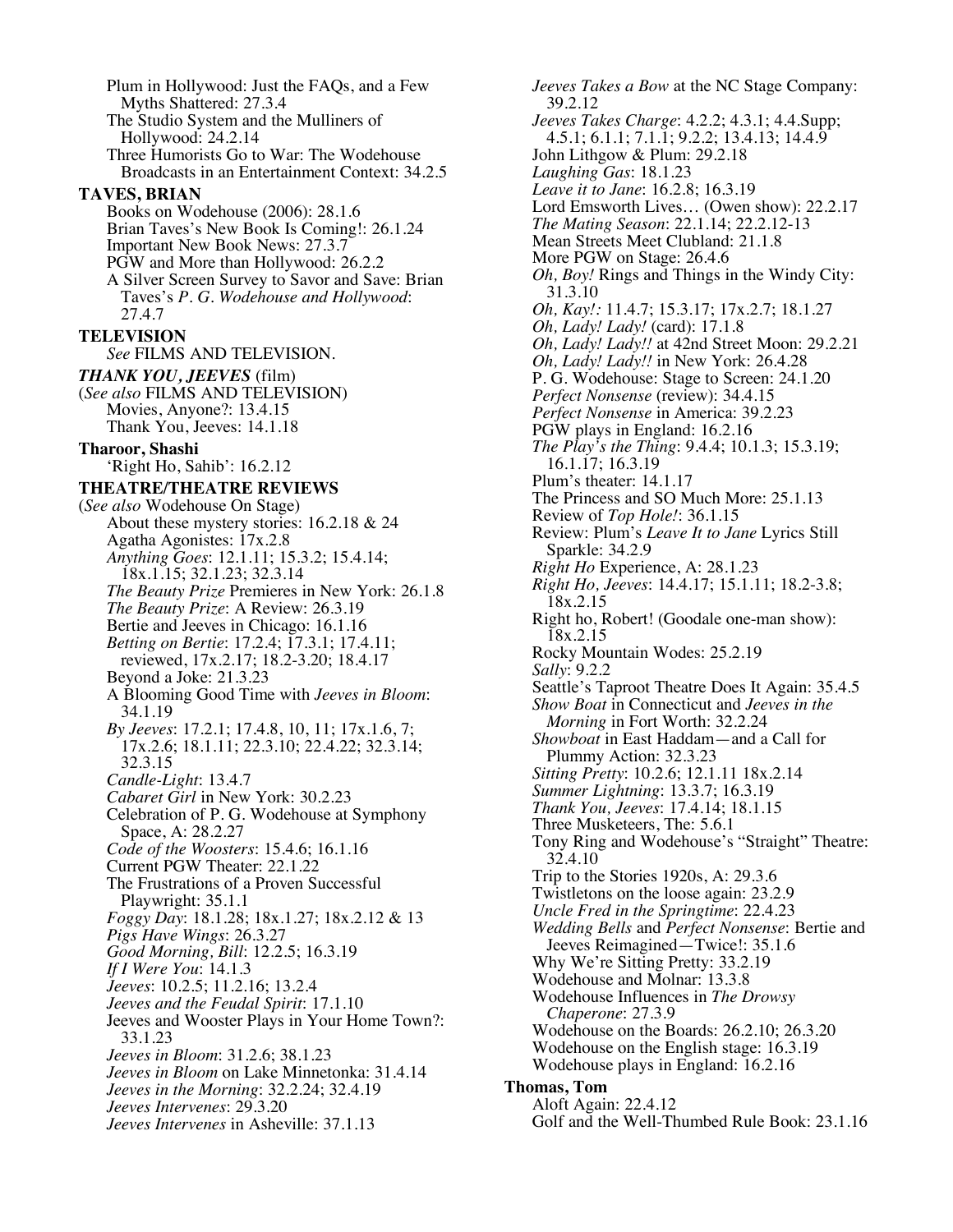**Thomas, William (Tom)** Flying High with Wodehouse: 28.2.24 Right Ho, Reggie!: 29.2.10 What Perils of Loving Wodehouse?: 25.3.5 Why Chillicothe?: 30.4.9 Wodehouse for the Birds: A Quiz: 29.4.6 Wodehouse Tips His Hat: 33.3.22

# **Thomas, Yvonne**

What ho, Jeeves, I'm back!: 9.3.1

# **Thompson, Dr Jeremy**

PGW Bookmart: 3.3.1 The Long Hole: Western Section: 3.6.1 Further on cricket explanation: 5.3.1; 5.4.1

#### **THOMPSON, KRISTIN**

*Wooster Proposes, Jeeves Disposes* (book review): 14.1.9

#### **Thorne, Jim**

Convention phase two is in Kalamazoo: 9.4.3; 10.1.5 1989 Wodehouse Society Convention

(Domestic Edition): 10.2.3

#### **THREEPWOOD FAMILY TREE** Early concordance, An: 15.4.20

**THURBER, JAMES**

Rivals of P. G. Wodehouse: James Thurber: 39.4.10

#### **TIES**

Drones Club ties: 18.1.21 Drones Club Ties Now Available!: 26.3.14 The great tie: 17x.1.7 Tie procurer needed: 18x.4.22 Ties for sale: 22.1.8 Ties Still Available: 27.1.23 Ties that Bind: 26.4.9 Ties that try men's souls: 18x.1.25 **Tying One On: 40.4.10**

# **TILBURY, LORD**

Mammoth, Marson, and Lord Tilsbury: 23.1.8 **Tillson, Jean** (aka Pighooey) (*See also* Conventions: 2007 Providence) And for Our Next Act . . .: 26.3.26 Announcing a Rummage Sale in Aid of The Wodehouse Society Convention Fund: 28.3.5 At Last, a Wodehouse Stamp!: 32.3.1 Cricket patches: 21.1.8 Doing newts a bit of good: 17.4.6 For the unpinned: 18.2-3.30 A Letter from Our President: 26.3.14 May Queens v. The Green Swizzles, 2001: 22.4.13 Movie proposal, A: 21.2.16 Newting Right Along: 29.2.16 Pip, Pip to a Fine O.M.!: 24.4.4 "Shufflin' Sam" goes to Canada: 17x.3.12 Something gained in the translation? 17x.2.12 Tragicall Hiftorie of Lord Emsworth and the Girl Friend, The: 29.3.9 TWS 2007, Anyone?: 26.1.5

TWS Elects New Vice President and Treasurer: 26.3.26 The Wodehouse Society Cricket Club: 18x.1.23 **TIME IN WODEHOUSE** As Time Goes By: 35.4.19 The Times Are A-Changin': 39.2.24 The Times of P. G. Wodehouse: 39.1.1 Wodehouse for the Ages: 35.1.15 **TIME MAGAZINE** PGW on Time magazine: 17x.2.18 **TOST/TOSZEK** A Glimpse of the Past: 34.2.1 Sunset at Toszek: 33.1.21 **TOURS** Googling Wodehouse's Earth: 27.3.17 Millennium Tour 2000 (Announcement): 18x.3.4 In Search of Blandings Redux: The Wodehouse Millennium Tour (Report): Part 1, 21.3.1; Part 2, 21.4.17 P. G. Wodehouse in Wartime Germany: 27.2.13 Pilgrimage to London, 1996 (Drone Rangers): Announcement, 17.2.Insert; Report, 17.4.1 Tour of Wodehouse's England: 27/3/2 A Tour of Wodehouse's England: 18.2-3.38 Tour of Wodehouse's England (1989): Announcements/information: 9.2.1 & 6; 9.3.4; 10.1.5; 10.2.6 Report: 10.3.5 Press coverage: 10.4.10 A Unique Wodehouse Tour: 27.1.4 A Week With Wodehouse: 27.4.3 A Weekend with Wodehouse, Norfolk Style: 33.3.1 When the Wodehouse World Went Global (1989 Pilgrimage): 30.2.15 **Townend, Nick** Child Psychology Counterpoint: 34.1.20 Letter to the Editor: 33.3.10 "*The Luck Stone*—Read It": 28.3.16 Wartime for Wodehouse: 41.4.11 Wodehouse in Wonderland: Some Thoughts: 37.3.15 **TRANSLATIONS OF WODEHOUSE** Asian Plums: 40.1.10 Manga!: 29.3.1 P. G. W. and the Frogs: 33.4.4 P. G. Wodehouse Conquers Sweden: 35.3.1 Translating P. G. Wodehouse [into Japanese]: 33.1.8 Wodehouse in Russia, and Not Only: 38.1.10 Wodehouse on the Arno: 31.3.1 **TREASURER'S REPORTS** *See* WODEHOUSE SOCIETY, THE – Financial Statements. **TREES** *See* FLOWERS, PLANTS, AND TREES. **TRIBUTES to PGW** *See* APPRECIATIONS.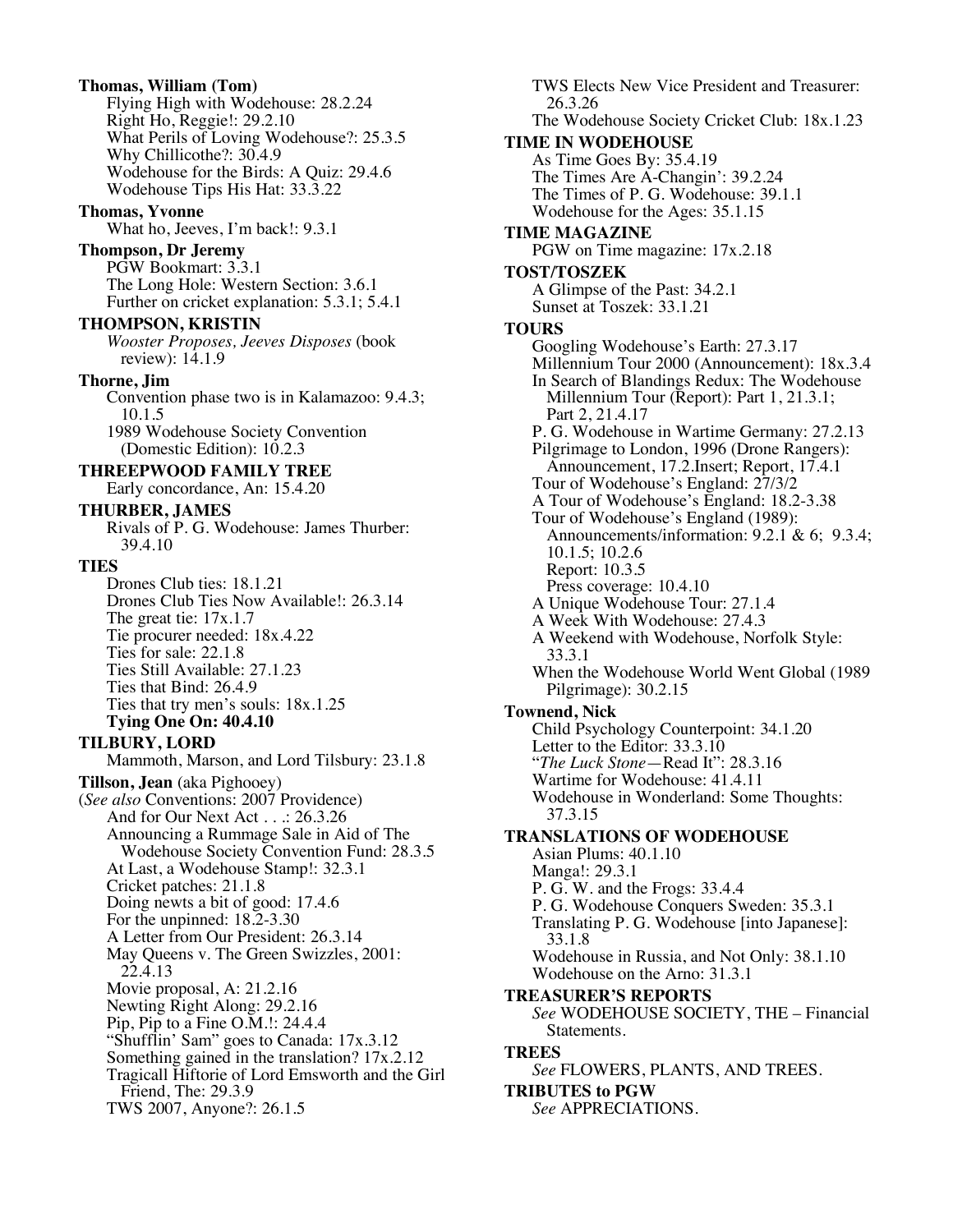**Trillin, Calvin** More sex, please, we're British: 18x.2.20

**TROLLOPE, ANTHONY** Anthony Trollope honored: 14.2.25

**Tuthill, Chester** *Something Fresh* (a brief epilogue): 33.1.11 **Tweedie, Nell**

How Whitehall tried to ban Wodehouse: 17.3.20 **Tynan, Carey**

More PGW on Stage: 26.4.6

**Tyndall, Kate** "Jeeves and Wooster": 14.1.2

# **U**

### **UKRIDGE, STANLEY FEATHERSTONEHAUGH**

The Case for Ukridge: 41.4.4 Stanley Featherstonehaugh Ukridge: Hidden Values and Frozen Assets: 23.1.1 **UNCLE FRED** Character Sketches: Uncle Fred: 24.2.24 "I See by Your Outfit": Out West with Uncle Fred: 22.1.16 The Spring of Uncle Fred: 34.3.6 "Uncle Fred" on video: 21.1.24 **Usborne, Richard**

BBC dramatization: 15.4.17 Diary: 9.3.Supp Death of Thelma Cazalet-Their: 10.2.2 Five Star Hotel: 15.2.17 From Richard Usborne (poem): 17.2.17 It "became him well":  $14.3.11$ Lord Emsworth's Gutenberg Bible: 11.3.12 Explanation of cricket: 5.2.Supp Poem: 15.2.17 Tribute to Jimmy Heineman: 15.3.12 Wodehouse quiz winners: 4.5.1

# **USBORNE, RICHARD**

80th birthday: 11.2.3 90th birthday: 18x.1.27; 18x.2.6; 21.2.24 Dinner for: 13.1.13 Made honorary president of TWS: 8.4.1 PGW on BBC: 15.4.17 Obituary: 27.2.1 Westminster plaque preliminaries: 7.2.Supp Wodehouse companion published: 3.4.2

# **V**

**Van Straaten, Peter** Peter van Straaten: 38.1.16

**Van Wye, Holly** Wodehouse Trivia Quiz: 6.1.Supp; 6.2.Supp; 6.3.Supp **VANDERBILT UNIVERSITY** *See* ARCHIVES, WODEHOUSE.

**Vanderburgh, George** Starrett on Wodehouse: 39.4.13 **Vermette, Heidi** My Kid's First Time: 38.1.9 **Verrill, Wendell** Great Sermon Handicap at the Divine Providence Convention, The: 28.3.3 Hingham and the Wodehouses: 18.1.10 Wodehouse and God: 28.4.8 **VIOLENCE** *See* SEX/ROMANCE/VIOLENCE. **VON DONOP, PELHAM GEORGE** *See* DONOP, P. G. VON.

# **W**

**Wagner, Cynthia (Cindy)** C-3P-Jeeves: 39.3.15 *New Yorker*'s Plum Epidemic: 41.3.9 **WAGNER, HONUS** Honus à la Wodehouse: 37.4.4 **Wainwright, Tom** (*See also* WODEHOUSE SOCIETY Financial Statements) Pip, Pip to a Fine O.M.!: 24.4.4 **WAINWRIGHT, TOM** Elected president of Blandings Castle: 9.4.3 Obituary: 29.1.9 **Walker, Constance** Jeeves among the Hipsters: 39.2.1 **Walter, Robert** Wodehouse's Visits to Detroit: 32.3.4 **Wands, Christine** What to Do in Cincy (When You're Not Wodehousing): 40.3.3 **Want Ads**: 13.4.10; 14.1.14; 14.2.31; 14.3.13; 14.4.5; 15.2.22; 15.3.19; 15.4.24; 16.1.22; 16.2.14; 17.2.13 **Ward, Norman** Notes from Plum: 11.1.1 Plum's Canada: 10.2.Supp **WARTIME CONTROVERSY** Alfred Duff Cooper Meets P. G. Wodehouse: 38.3.8 The American Response to the Berlin Broadcasts: 37.2.9 The BBC's *Wodehouse in Exile*: A Sympathetic Retelling of the Berlin Broadcasts and their Tragic Consequences for an Innocent Abroad: 36.4.9 The Berlin Broadcasts in Historical Context: 41.1.21 Discovering the heroic in Wodehouse: 17.3.5 Encyclopedia Plum: 21.2.21 How Whitehall tried to ban Wodehouse: 17.3.20 How Winston saved Wodehouse from prison: 16.1.10 *Indomitable Will* and P. G. Wodehouse: 33.3.7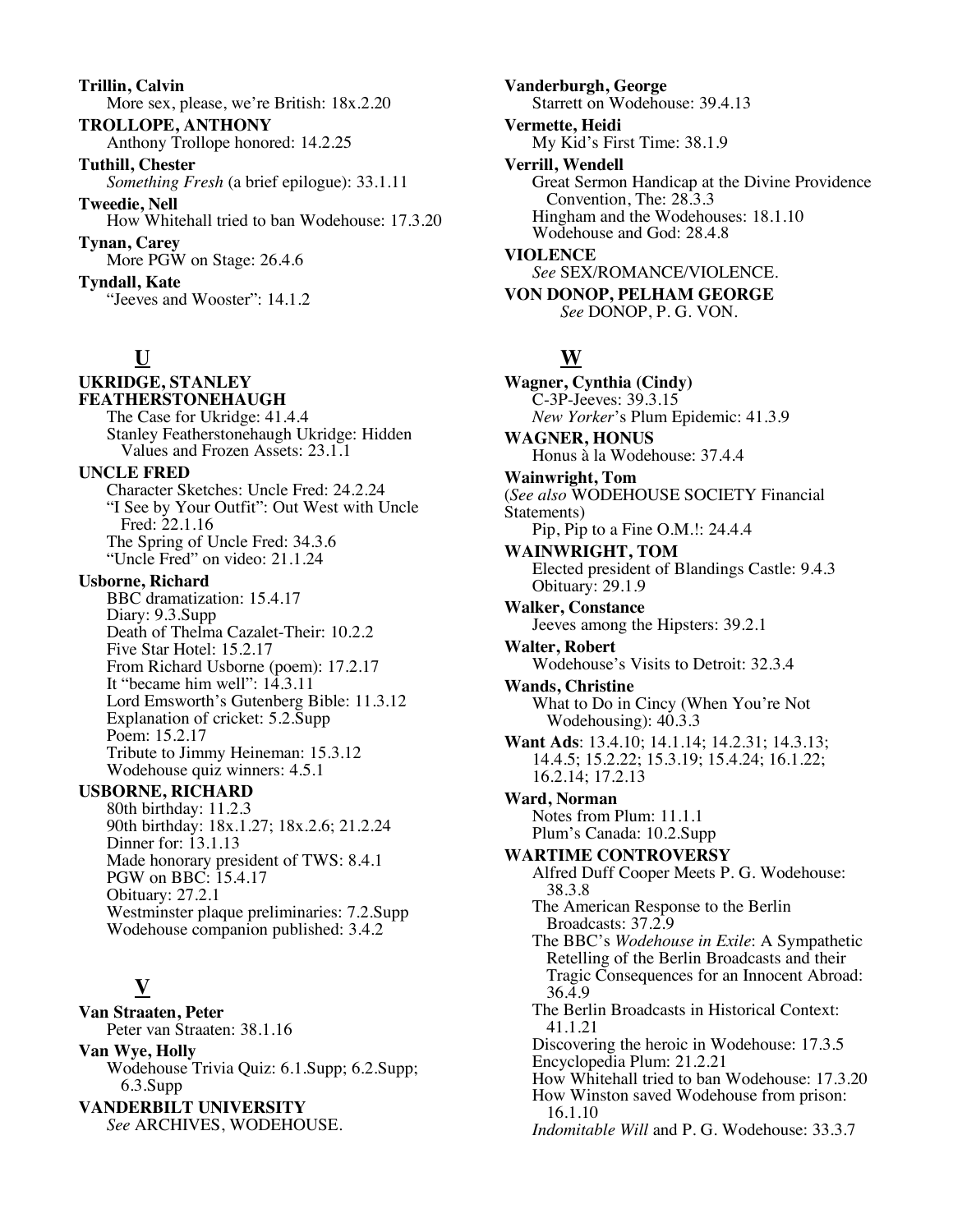Jeeves Banished: The Reaction of British Public Libraries to the Berlin Broadcasts: 35.4.21 Secret wartime PGW papers released: 17.3.19 Three Humorists Go to War: The Wodehouse Broadcasts in an Entertainment Context: 34.2.5 Wartime for Wodehouse: 41.4.11 What? Again?: 18x.4.20 Wodehouse and Flannery: The Rest of the Story: 40.2.10 Wodehouse makes a comeback: 18.2-3.11 **Waugh, Auberon** For "oink" read "nghawghghnk": 13.1.6 **WAUGH, EVELYN** "The Head of my profession": 22.3.14 'Just this side of idolatry': 16.1.14 Waugh inscription to PGW: 16.3.5 **WEBSITES** *See* INTERNET AND WEBSITES; MADAME EULALIE'S RARE PLUMS. **Weber, Bruce** Scott Meredith Obituary: 14.1.10 **WEEK WITH WODEHOUSE, A** Preliminary announcements: 27.4.3, 28.1.5 *Reports of the Week (28.3):* A New Murphy Walk: Wodehouse's Early London: 28.3.1 Oh, What a Week!: 28.3.6 July 10: A Savage Gathering: 28.3.7 July 12: Plum's Emsworth: 28.3.7 July 13: Blandings in the Rain: 28.3.8 July 14: Two Great Castles: 28.3.9 July 15: Of Aunts and Pigs: 28.3.10 The Farewell Dinner: 28.3.11 **WEEKEND WITH WODEHOUSE** A Weekend with Wodehouse, Norfolk Style: 33.3.1 **Weiss, Jay** And another view (re. *Foggy Day*): 18x.2.13 Dentalese: 5.2.1 Bookseller's Paradise: 11.2.13 Dedications: 14.1.7 The Dental Wodehouse: 18.4.12 For One Night Only: 12.1.18 The funniest golf writer who ever lived: 17x.2.1 'Just this side of idolatry': 16.1.14 Language of frivolity, a: 14.2.33 "Misunderstood" in two versions: 18.1.17 The Story of Otis: 13.3.2 Tribute, A: 16.4.24 Wodehouse and Molnar: 13.3.18 Wodehouse and Raymond Chandler: 17x.3.6 Wodehouse on *Time*: 17x.2.18 **Wellman, Renee** Apples and Plums: 29.4.5 **WELLS, CARL** New president of Blandings Castle: 7.1.1 **Welmers, Beatrice & William** American Discusses English Culinary Eccentricities, An: 6.2.Supp; 32.2.4

Brief biography: 3.5.2 **West, C. P.** Psmith of Psherwood Pforest: 27.1.14 **West, Richard** Wodehouse Sahib: 10.4.Supp **WESTMINSTER ABBEY** London: Westminster Abbey (proposed): 7.2.Supp; 10.3.3 Oh, What a Night! (report of Westminster memorial): 40.4.6 A Wodehouse Memorial in Westminster Abbey: 39.4.22 *WHAT HO! THE BEST OF P.G. WODEHOUSE* (Millennium Anthology) New Wodehouse Anthology, A (balloting): 18.2- 3.27 Our favorite story flits by: 18.1.16 Plum at the millennium: the "best story" vote: 18.4.10 Published/How to order: 21.2.10 **Whipple, Ann** Goodbye to "Jeeves and Wooster": 14.4.12 How Reading Wodehouse Can Help in Real Life: 12.3.4 No Amaryllis: 12.2.7 The Way it should be: 14.4.15 *Wooster Proposes, Jeeves Disposes; or Le Mot Juste* (review): 14.2.20 **White, Walter** Sale of collection: 13.2.6 **Wighton, Alexander** Public school houses: 18.1.22 **WIKIPEDIA** Wikiing the Time Away: 27.3.16 Wodehouse Wiki: 27.3.16 **WILBURFLOSS, J. FILLIKEN** J. Filliken Wilburfloss: 18.2-3.21 The Wilburfloss Mystery—Solved: 35.3.14 **Wilkinson, Joseph** Bread-rolls again: 18x.1.19 The Infant Samuel at Prayer: 26.1.13 **WILL, GEORGE** New TWS member: 6.1.1 Plum fan: 8.1.1 **Williams, Nigel** Discovering the heroic in Wodehouse: 17.3.5 **WILLIAMS, SIDNEY** Generous donation to Society: 9.2.5 **Willison, Walter** *Betting on Bertie*: 17.2.4 **Wilson, Murray** Another newt source?: 16.2.16 Mangold wurzels revisited: 18.4.9 My First Time: 24.2.18 The Original of Rosie M. Banks: 17x.3.11 Public school houses: 18.1.22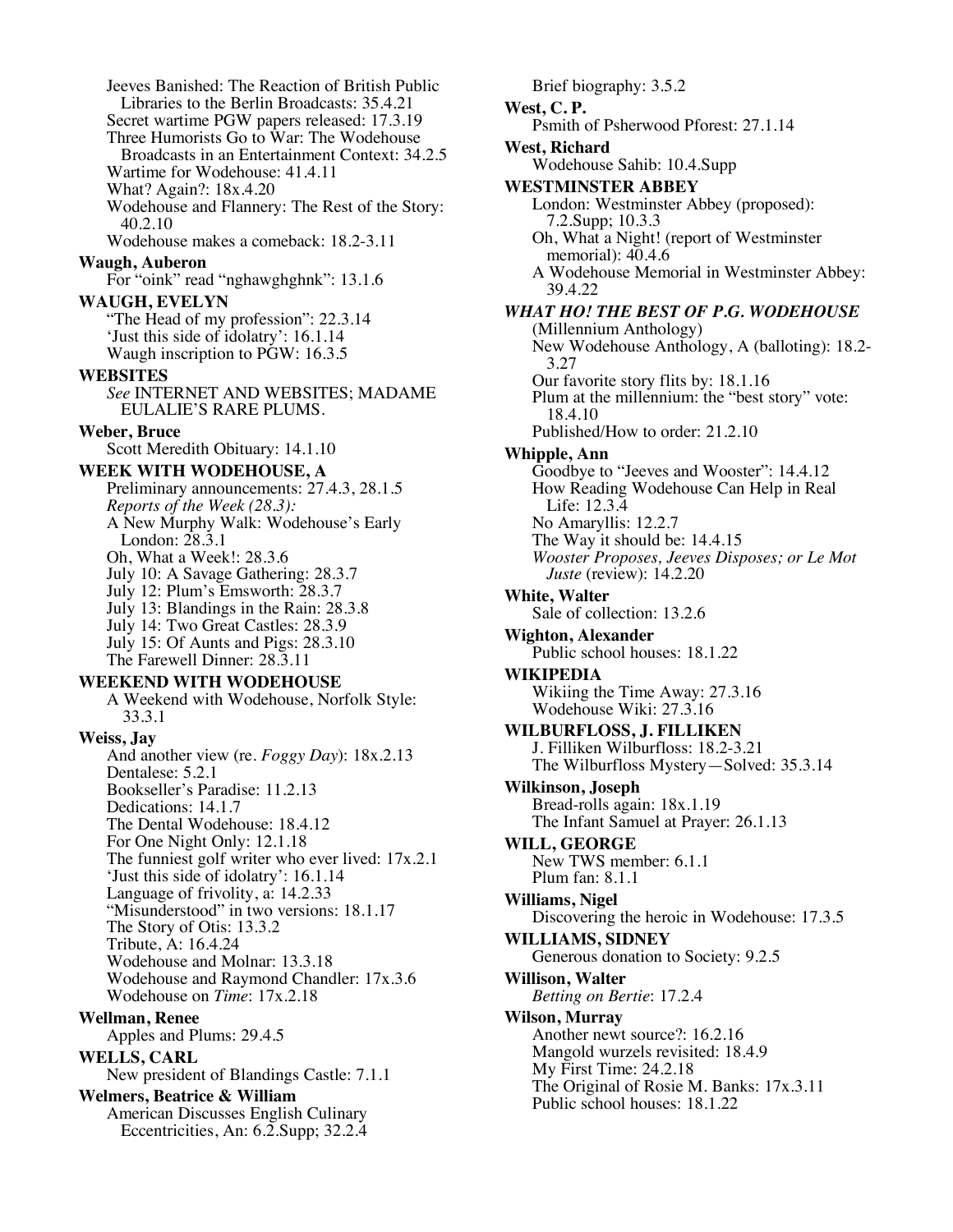**WIND, HERBERT WARREN** Georgiady on Wind: 22.3.10 Wind on Wodehouse: 22.2.11 **Winn, Steven** Jeeves takes charge: 13.4.13 **Witham, John** Brief memoir, A: 17.1.2 **Wodehouse, Ethel** "Jeeves Takes Charge": 4.2.2 Letters: 4.6.2; 12.1.2 Thank-you note for flowers: 3.5.1 **WODEHOUSE, ELEANOR** Eleanor Wodehouse's Paintings of P. G. Wodehouse and His Brothers: 41.3.1 **WODEHOUSE, ETHEL** 99th birthday: 5.3.1 & 5.4.1 Another slice of Bacon: 15.2.20 Dedication of plaque to the memory of Sir Pelham and Lady Wodehouse: 15.2.1 Endowment of scholarship to Dulwich: 4.5.1 Ethel Plummer unmasked!: 10.1.5 Letter from Plum re his marriage: 14.4.1 Obituary: 5.6.3 Thank-you note for flowers: 3.5.1 The wives of famous men: 3.2.1 **WODEHOUSE, HELEN (NELLA)** Obituary: 17x.3.10 **WODEHOUSE, PATRICK** Patrick Armine Wodehouse, 1920–2011: 32.1.11 Video offer (interview): 21.3.28 **Wodehouse, Pelham Grenville** (*See also* LETTERS/PGW) The Audience at the Court Theatre: 16.2.22 Christmas Everywhere: 11.4.2 Christmas in New York: 14.4.19 The Coming of Spring: 12.3.10 For One Night Only: 12.1.18 Foreword to *Leather Armchairs*: 12.3.2 From a writer's notebook: 21.3.24 A Glimpse of the Past: 34.2.1 His Pet Subject (poem): 34.1.23 The literary life: 17x.2.14 The Origin of Jeeves: 22.2.17 Personally speaking (recording transcript): 9.1.Supp P. G. Wodehouse: Master Spy?: 23.2.12 Put me among the Earls: 13.4.1 The score at seventy: 17x.4.23 The Story of Otis: 13.3.2 'Thoughts on a Recent Wooing': 15.4.19 Too Much Hamlet: 11.3.24 Top-Hole English Explained: Old Eggs, Crumpets, and Piefaces: 34.2.2 Wodehouse on Jeeves: 12.4.2 Wodehouse on *Time*: 17x.2.18 Wodehouse's Early Years, 1881–1902: Part One, 39.3.22; Part Two, 39.4.14; Part Three, 40.1.15 Young Men with Notebooks: 12.2.2 Your Obedient Servant: 27.1.17

#### **WODEHOUSE, PELHAM GRENVILLE** (*See also* ANALYSES; APPRECIATIONS; EARLY PGW; SOURCES AND REFERENCES; WARTIME CONTROVERSY; and other topics) About these mystery stories:  $16.2.18 \& 24$ The American Wodehouse: 23.2.5 Benjamin Disraeli, Richard Wagner, and P. G. Wodehouse: 27.3.15 Biography (10 pages); Critical survey of long fiction English Language Series, edited by Frank Magill, Salem Press: 5.1.2 Bolton and Wodehouse and… Wright and Forrest!: 17x.1.1 Brief memoir, A: 17.1.2 Come to the party! (90<sup>th</sup> birthday):  $16.1.3$ Diary, A (Usborne): 9.3.Supp "Dumb-Bells in the Bath": 17.3.4 Early PGW biographical sketch, An: 14.2.8 Eleanor Wodehouse's Paintings of P. G. Wodehouse and His Brothers: 41.3.1 Estate Authorizes Transcription of *Money Received for Literary Work*: 33.1.6 Encyclopedia Plum: 21.2.21 A Family Memory: 33.3.8 Few 'Plums', A: 16.2.20 Fifteen Berkeley Street, London W1: 17.4.7 Fighting Words: 22.3.20 A Fresh Old Interview: 41.2.17 Hingham and the Wodehouses: 18.1.10 In the Wodehouse: 14.2.10 Interview with P.G. Wodehouse, An: 17x.4.20 'Just this side of idolatry': 16.1.14 McCrum to write biography: 21.2.20 Meeting with a Living Legend, A: 17.2.5 "Misunderstood" in two versions: 18.1.17 Obituary in Wisden: 17x.1.15 P G Wodehouse at Dulwich: 15.4.18 P. G. Wodehouse as crime reader: 16.3.6 P. G. Wodehouse: Stage to Screen: 24.1.20 PGW Before He Was A++?: 35.3.13 PGW birth certificate: 15.1.6 PGW in the *National Review*: 23.2.17 Plum delivers the goods: 21.2.23 Plum in Hollywood: Just the FAQs, and a Few Myths Shattered: 27.3.4 Postwar Britain Deals with Three Erring Sons: 41.2.13 Published in Philadelphia: PGW and the *Sep*: 23.1.20 Rabelais and P. G. Wodehouse: Two Comic Worlds: 28.2.14 (Pt 1); 28.3.20 (Pt 2) Shavings from Plum's workshop: 21.2.20 Sir Pelham Grenville Wodehouse, historian: 7.3.Supp Sir Plum of Dulwich: 9.3.2 A Tale of Two Knights: Sir Philip Sidney and Sir Pelham Grenville Wodehouse: 35.2.13 Tea at Remsenburg: 12.3.3 Visit to the Wodehouses, A: 16.4.14 Visit with Plum, A: 21.3.15 Where was Plum in 19-one?: 21.1.10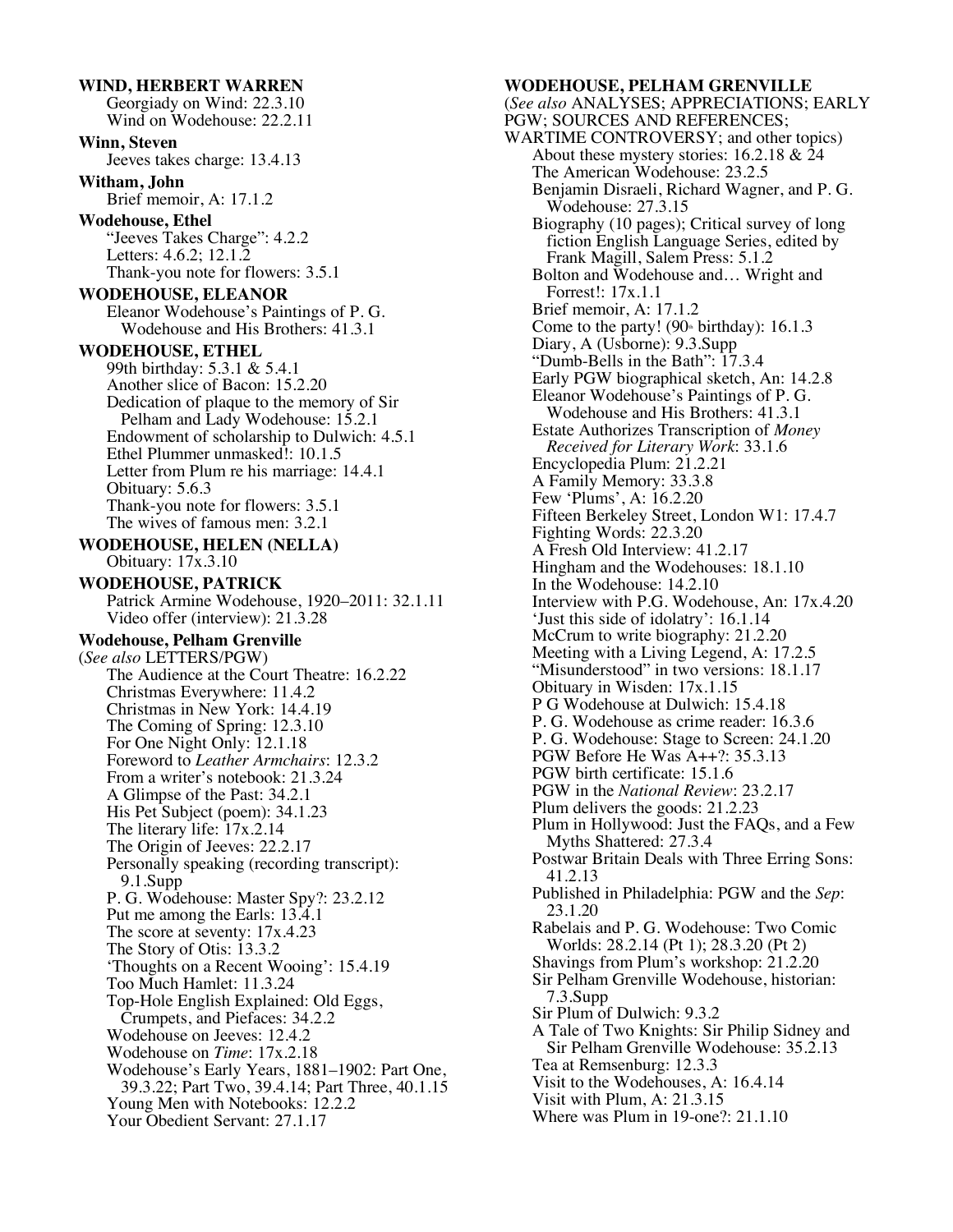Why the Knighthood was Delayed: 23.3-4.17 Wind on Wodehouse: 22.2.11 Wodehouse, An early biographical sketch: 14.2.8 Wodehouse and Chaucer—Birds of a Feather?: 27.2.9 Wodehouse and God: 28.4.8 Wodehouse and the critics: 17x.4.12 Wodehouse and the Girl Friends: 35.2.1 Wodehouse and "those heartless, hapless Drones": 17.3.8 Wodehouse birth certificate: 15.1.6 Wodehouse Place (photo): 27.1.12 Wodehouse in America: 25.3.1 Wodehouse in Wonderland: 37.1.1 Response from David Landman: 37.3.6 Response from Nick Townend: 37.3.15 Wodehouse Sahib: 10.4.Supp Wodehouse Penmanship: 37.2.6 Wodehouse's Handwriting Analyzed: 33.4.2 Wodehouse in Wonderland: 37.1.1 Rebuttal from David Landman: 37.3.6 Rebuttal from Nick Townend: 37.3.15 Rebuttal from Karen Shotting: 38.1.11 Wodehouse's Visits to Detroit: 32.3.4 The Young Wodehouse (portrait): 11.2.13 Wolfgang Amadeus Wodehouse: 18.1.24 *WODEHOUSE: A LIFE* (McCrum biography) Comments on *Wodehouse: A Life*: 26.2.12 A Definitive Biography: 25.4.11 Plum job (to write PGW biography): 21.2.20 **WODEHOUSE MILLENNIUM TOUR** *See* MILLENNIUM TOUR. **WODEHOUSE ODYSSEY, A** (2001 convention) *See* CONVENTIONS, TWS. **WODEHOUSE PLAQUES** *See* PLAQUES, MARKERS, & STONES, MEMORIAL. *WODEHOUSE PLAYHOUSE* (*See also* FILMS AND TELEVISION) *Wodehouse Playhouse*: 15.1.11 Wodehouse Playhouse (episodes listing): 18x.1.22 "Wodehouse Playhouse" not available: 17.2.10 *Wodehouse Playhouse* Returns: 23.3-4.18 Wodehouse Playhouse, Series Three: 24.4.8 Wodehouse Playhouse, Series Two: 24.3.11 Wodehouse Playhouse stars: 18x.1.28 *Wodehouse Playhouse* to be Released!: 23.1.23 & 23.1.24 Write-in to the BBC campaign: 18.4.17; 18x.2.17; 18x.4.16 **WODEHOUSE SOCIETY, THE** (*See also* CHAPTERS; CONSTITUTION, TWS; CONVENTION STEERING COMMITTEE; CONVENTIONS, TWS; PRESIDENTIAL LETTERS/MESSAGES) Antarctica! (member in): 18.1.19 Board Meeting and Dread Business Meeting (2009): 30.3.17 Call for TWS Logo: ???

 Final Call: 33.3.18 The Care and Feeding of Chapters: 26.2.23 Changing of the Guard at TWS: 22.4.19; 25.1.8 Changing of the Mailing Guard: 40.3.23 Chapters: 5.6.1 Cricket Club: 18x.1.23 Cricket patches: 21.1.8 Dictionary of Literary Biography: 21.1.10 Dues Reminder to All Members: 27.1.24 Dues Scheme, A (with U.K. Society): 22.1.14 The Early Days of The Wodehouse Society: 31.1.1 Financial Statements/Treasurer Reports: 3.1.2; 4.1.2; 5.2.2; 6.1.2; 7.1.2; 8.1.2; 9.1.4; 10.1.8; 11.1.12; 12.1.9; 13.1.4; 14.1.12; 15.1.15; 16.1.24; 17.2.17; 17x.1.20; 18.1.10; 18x.1.22; 21.1.17; 22.1.13; 23.2.23; 24.2.21; 24.4.23; 26.1.5; 27.1.7; 28.2.18; 29.4.17; 30.2.4; 31.2.23; 32.2.15; 33.3.23; 34.3.17; 35.4.14; 36.3.5; 37.1.7; 40.3.7; 41.3.9 First member in Israel: 10.4.11 First member in the Soviet Union: 10.4.11 Happy Birthday, TWS!: 41.2.1 Helen Murphy, loot collector: 16.4.9 Honorary memberships: 8.1.1 How I Started The Wodehouse Society: 23.1.19 How to Start a TWS Chapter: 25.1.14 Ian Michaud, Our New Membership Secretary: 28.4.27 The Importance of Being Timely with Address Change Notifications: 36.4.8 Journal proposed: 3.5.1; 4.2.2 The Legacy of Mr. Fergus James Brown: 31.1.5 Thanks from Halifax: 31.1.13 Letter to the . . . Treasurer: 36.1.14 Logo contest: 4.2.2 Membership: 3.2.1; 4.2.1 Member bios: 3.2.2; 3.5.2; 5.3.Supp; 7.3.Supp Multiyear Memberships: 33.2.20 New Address for Dues!: 25.4.18 New Look for Our Mailings: 22.3.14 New man in the engine room: 21.2.11 New Way to Pay Your Dues: 27.3.15 Norman Murphy Medal: 38.1.3 Oldest non-member: 18.1.27 Organizational chart/plans: 2.3.1; 2.4.1; 2.5.4; 3.2.4; 5.6.1 Our Royal Charter: 24.3.1 The plot that thickened: 16.4.16 The Pursuit of Happiness: A Not-Very-Brief History of The Wodehouse Society and Its Conventions: 25.4.3 *Wodehouse Playhouse* DVD raffle to benefit the TWS Convention Fund: 26.3.9; 26.4.7; 27.1.24; 27.2.3 A Reminder about Postal Forwarding: 34.1.23 Reminder: New Dues Address: 26.1.2 Stationery: 13.4.9; 14.4.10 Third Anniversary: 4.2.1 Ties: 17x.1.7; 18.1.21; 18x.1.25; 18x.4.22; 22.1.8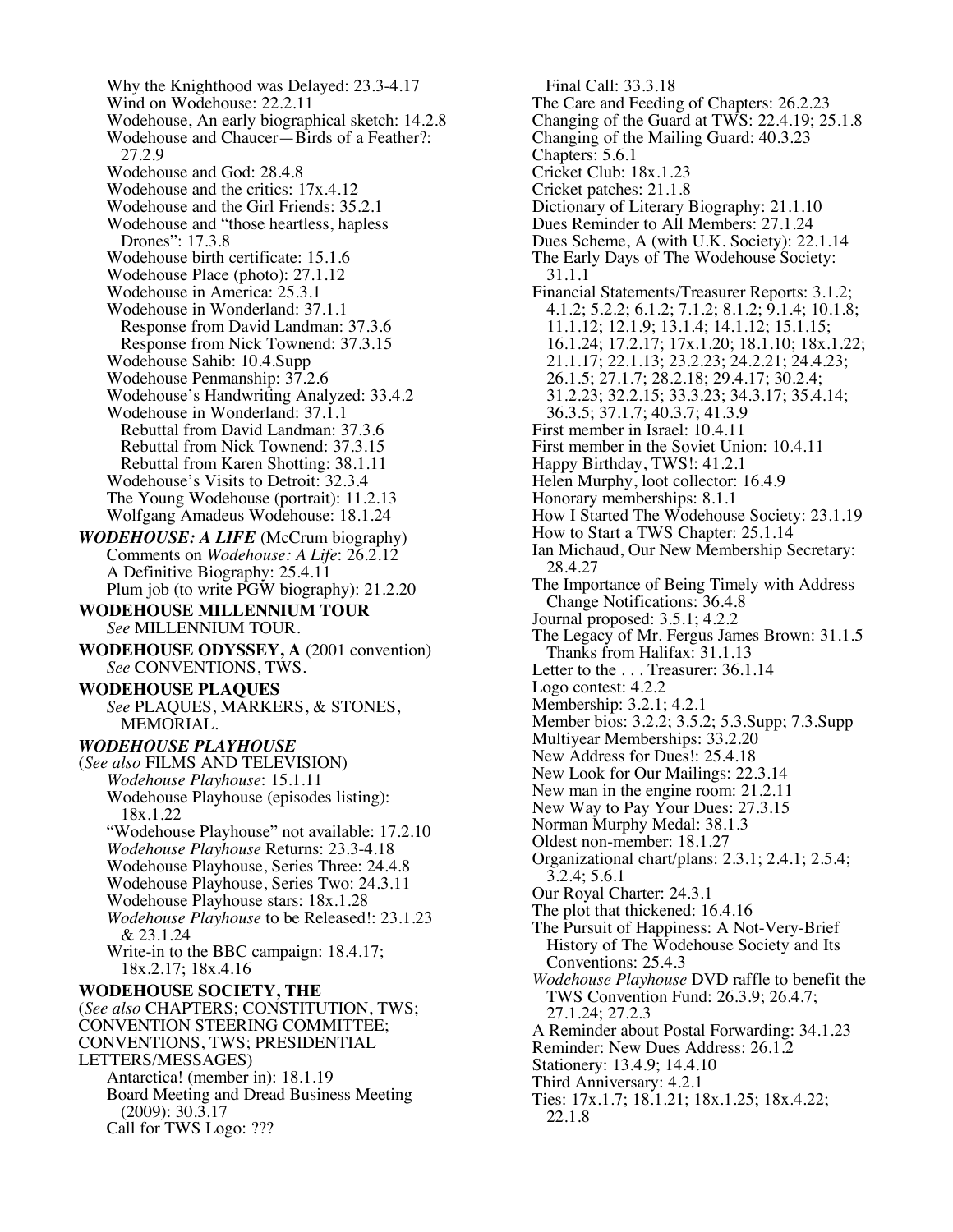Transatlantic Dues Payments: 22.4.23; 23.3-4.14 Treasurer's reports: See Financial Statements, above TWS Elects New Vice President and Treasurer: 26.3.26 TWS's Presidential Insignia: 31.4.6 Web site goof, apologies: 22.1.6 TWS web site: Possible?, 18.4.15; Pongo becomes webmaster, 18x.1.19 When are dues due?: 16.3.11 Wode Web Version 2: Your Ideas Needed! (re TWS website): 30.3.9 Wode Wide Web (TWS website): 30.4.14 A Wodehouse Society Brochure Unfolds: 34.1.21 Wodehousean Staying Power: 38.3.9 You Know You're a Wodehousian if . . .: 25.1.27 Youngest members: 8.2.1; 10.1.4; 17.3.11 Your Board at Work: 37.3.13 **Woelke, Tina** "Uncle Fred" on video: 21.1.24 **WOGAN, Sir Terry** Obituary: 37.1.8 **Wolf, Benjamin** Wodehouse and *The Alleynian*: 17.3.16 **Wolski, C.A.** Beach, meet Rambo!: 18x.3.15 Seriously Funny Business: The Comic Fiction of P. G. Wodehouse: 23.2.15 Wodehouse in tune: 18x.2.12 **WOMEN** Harpers and half-portions: P.G. Wodehouse on the Women's Question: 18x.1.1 P. G. Wodehouse, Feminist: 37.3.1 Wodehouse: A Male Thing?: 25.2.6 **Woodger, Elin** (aka Aunt Dahlia**)** (*See also* Letter from England) The Anglo-American Angle: 33.2.20, 33.3.4 Applying for 2009 (re conventions): 26.4.11 *Betting on Bertie:* 17.2.4 *Betting on Bertie* is a sure bet!: 17.3.1 Bolton and Wodehouse and… Wright and Forrest!: 17x.1.1 Breadrolls and all that: 18.4.18 Brits Do It Right, The: 21.4.13 *By Jeeves*, American style: 17.4.8 Chicago and all that jazz, 1997!: 17x.4.1 Convention '95!: 15.2.8 A Costumed Extravaganza (2015 convention report): 36.4.5 Dedication of plaque to the memory of Sir Pelham and Lady Wodehouse: 15.2.1 Doing newts a bit of good: 17.4.6 Dues Scheme, A: 22.1.14 Fatherstonehaugh Revisited—and Then Some: 23.1.14 Gally, Sally, and Dahlia: 14.2.18 A Glimpse of the Past: 34.2.1 Great East Coast Binge, 1998: 18.4.1

Great Heineman Handicap, The: 18.2-3.1 Happy Birthday, Queen Mum!: 21.3.7 Happy Birthday, TWS!: 41.2.1 Hi ho, Drone Rangers!: 18x.4.1 In Search of Blandings Redux: The Wodehouse Millennium Tour: 21.3.1; 21.4.17 The Inimitable Neil: 40.4.20 "Jackets for Jeeves and Wooster": 14.3.1 Japanese Tribute to Plum, A: 28.4.21 A Jeeves Centenary: 34.3.18 John Alais Fletcher, 1929–2012: 33.3.11 July 13: Blandings in the Rain (A Week With Wodehouse report): 28.3.8 Lady Constance's Lover: Romance and Sex à la Wodehouse: 21.4.1 L'Affaire Martineau: 18x.4.19 Letter from Elin: 17.1.3 Manga!: 29.3.1 McIlvaine Update Update: 22.1.13 Meanwhile, Back at the Hotel (2011 convention report): 32.4.3 Message from the prez: 18x.4.23 Millennium Tour 2000: 18x.3.4 Mystery of the Green Swizzle—Solved?: 28.2.26 NEWTS turn two, The: 15.1.10 Night When the Good Songs Were Sung, The: 23.1.10 Obituary of Helen Murphy: 25.2.12 Oh, What a Week! (A Week With Wodehouse report): 28.3.6 P. G. Wodehouse, Feminist: 37.3.1 Patrick Armine Wodehouse, 1920–2011: 32.1.11 Phil Ayers, 1939–2016: 37.3.14 Pip, Pip to a Fine O.M.!: 24.4.4 Plum celebration in 1995, A: 15.1.5 The Pursuit of Happiness: A Not-Very-Brief History of The Wodehouse Society and Its Conventions: 25.4.3 Remembering Marilyn MacGregor: 41.4.2 Richard Usborne 1910–2006: 27.2.1 Right ho, Robert!: 18x.2.15 Saturday's Riveting Start (2018 convention report): 38.4.2 Spotted on the Internet: 18x.2.16; 18x.3.16 Support for Betting on Bertie: 18.4.17 Tale of Two Countries, A: 23.3-4.12 Taste of *Bertie*, A: 18.2-3.20 Tinkerty-tonk: 22.4.12 A Tree for Percy Jeeves: 37.3.11 TWS web site possible?: 18.4.15 An Unnecessary Never-Ending Search: 38.3.10 What? Again?: 18x.4.20 Wodehouse convention '93!: 14.3.1 Your Guide to Remsenburg: 32.3.6 **WOODGER, ELIN** Elin Woodger, Editor:: 17.2.17 Wedding to Norman Murphy: 22.4.10 & 12 **Woodruff, Dick** Anyone for Pain?: 39.2.17 **WOOLLCOTT, ALEXANDER** A. Woollcott: 16.1.17